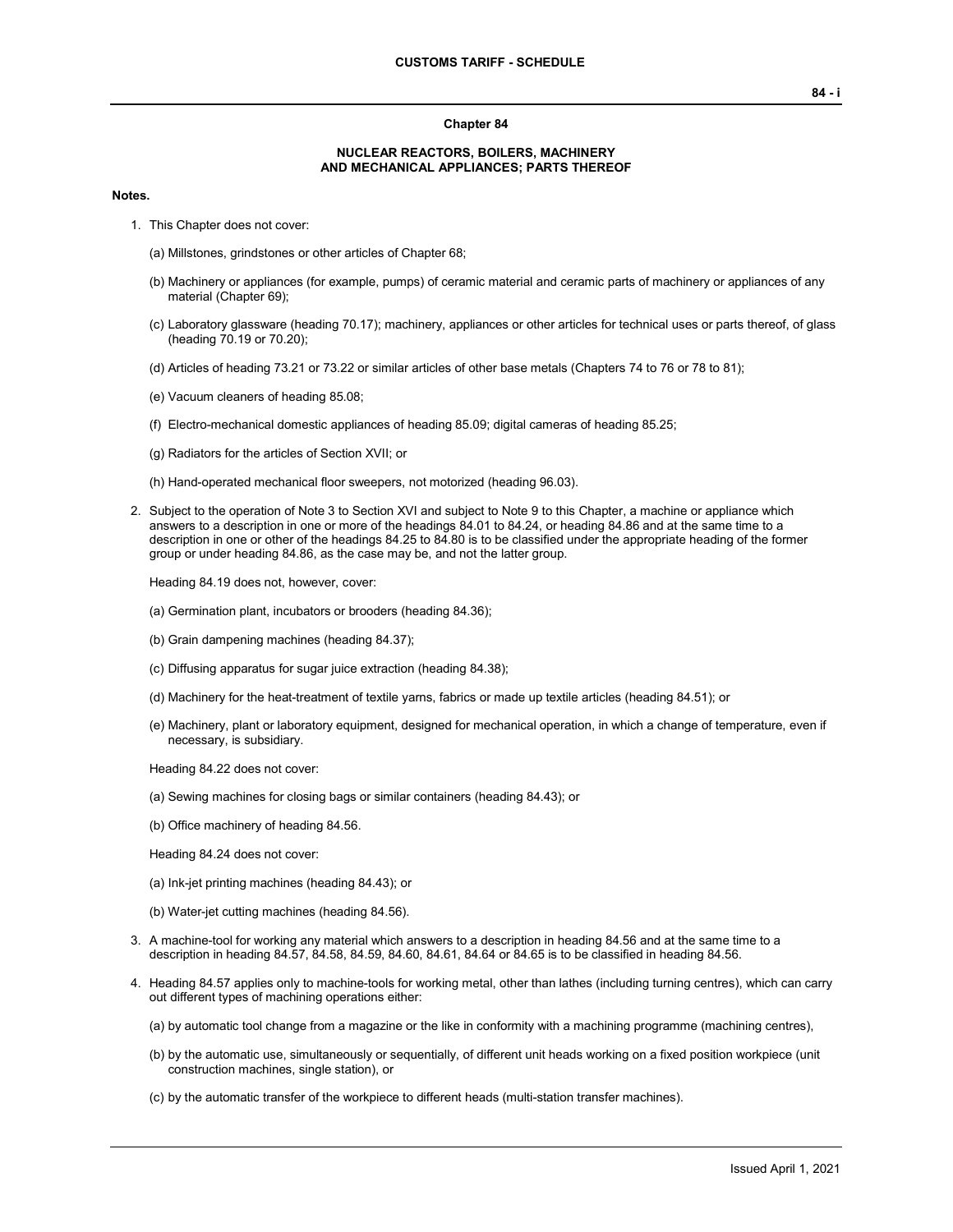- 5. (A) For the purpose of heading 84.71, the expression "automatic data processing machines" means machines capable of:
	- (i) Storing the processing program or programs and at least the data immediately necessary for the execution of the program;
	- (ii) Being freely programmed in accordance with the requirements of the user;
	- (iii)Performing arithmetical computations specified by the user; and,
	- (iv)Executing, without human intervention, a processing program which requires them to modify their execution, by logical decision during the processing run.
	- (B)Automatic data processing machines may be in the form of systems consisting of a variable number of separate units.
	- (C)Subject to paragraphs (D) and (E) below, a unit is to be regarded as being part of an automatic data processing system if it meets all of the following conditions:
		- (i) It is of a kind solely or principally used in an automatic data processing system;
		- (ii) It is connectable to the central processing unit either directly or through one or more other units; and
		- (iii) It is able to accept or deliver data in a form (codes or signals) which can be used by the system.

Separately presented units of an automatic data processing machine are to be classified in heading 84.71.

However, keyboards, X-Y co-ordinate input devices and disk storage units which satisfy the conditions of paragraphs (C) (ii) and (C) (iii) above, are in all cases to be classified as units of heading 84.71.

- (D)Heading 84.71 does not cover the following when presented separately, even if they meet all of the conditions set forth in Note 5 (C) above:
	- (i) Printers, copying machines, facsimile machines, whether or not combined;
	- (ii) Apparatus for the transmission or reception of voice, images or other data, including apparatus for communication in a wired or wireless network (such as a local or wide area network);
	- (iii) Loudspeakers and microphones;
	- (iv)Television cameras, digital cameras and video camera recorders;
	- (iv)Monitors and projectors, not incorporating television reception apparatus.
- (E) Machines incorporating or working in conjunction with an automatic data processing machine and performing a specific function other than data processing are to be classified in the headings appropriate to their respective functions or, failing that, in residual headings.
- 6. Heading 84.82 applies, *inter alia*, to polished steel balls, the maximum and minimum diameters of which do not differ from the nominal diameter by more than 1% or by more than 0.05 mm, whichever is less. Other steel balls are to be classified in heading 73.26.
- 7. A machine which is used for more than one purpose is, for the purpose of classification, to be treated as if its principal purpose were its sole purpose.

Subject to Note 2 to this Chapter and Note 3 to Section XVI, a machine the principal purpose of which is not described in any heading or for which no one purpose is the principal purpose is, unless the context otherwise requires, to be classified in heading 84.79. Heading 84.79 also covers machines for making rope or cable (for example, stranding, twisting or cabling machines) from metal wire, textile yarn or any other material or from a combination of such materials.

- 8. For the purpose of heading 84.70, the term "pocket-size" applies only to machines the dimensions of which do not exceed 170 mm x 100 mm x 45 mm.
- 9. (A) Notes 9 (a) and 9 (b) to Chapter 85 also apply with respect to the expressions "semiconductor devices" and "electronic integrated circuits", respectively, as used in this Note and in heading 84.86. However, for the purposes of this Note and of heading 84.86, the expression "semiconductor devices" also covers photosensitive semiconductor devices and lightemitting diodes (LED).
	- (B) For the purposes of this Note and of heading 84.86, the expression "manufacture of flat panel displays" covers the fabrication of substrates into a flat panel. It does not cover the manufacture of glass or the assembly of printed circuit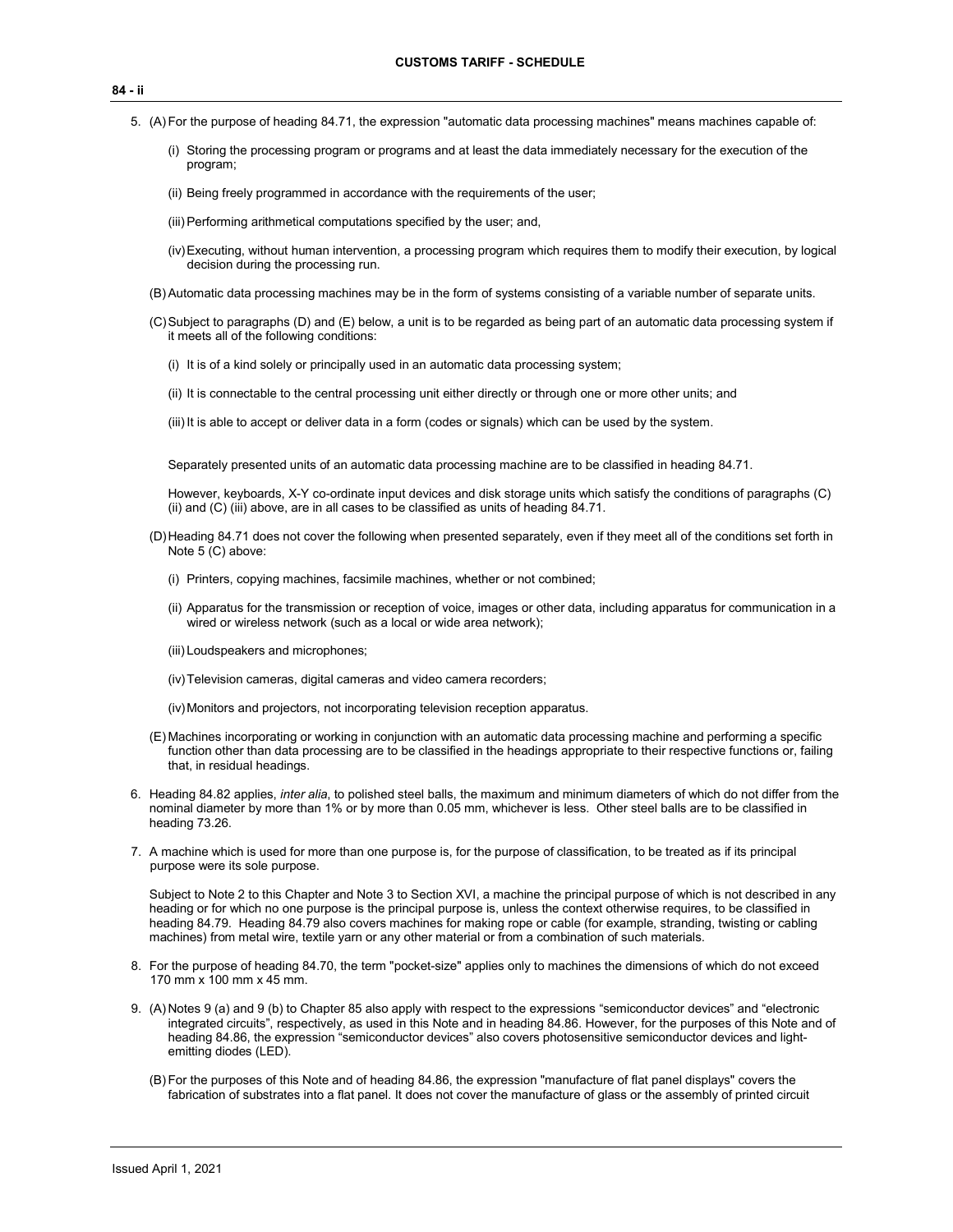- boards or other electronic components onto the flat panel. The expression "flat panel display" does not cover cathode-ray tube technology.
- (C)Heading 84.86 also includes machines and apparatus solely or principally of a kind used for:
	- (i) the manufacture or repair of masks and reticles;
	- (ii) assembling semiconductor devices or electronic integrated circuits; and
	- (iii)lifting, handling, loading or unloading of boules, wafers, semiconductor devices, electronic integrated circuits and flat panel displays.
- (D)Subject to Note 1 to Section XVI and Note 1 to Chapter 84, machines and apparatus answering to the description in heading 84.86 are to be classified in that heading and in no other heading of the Nomenclature.

#### **Subheading Notes.**

- 1. For the purposes of subheading 8465.20, the term "machining centres" applies only to machine-tools for working wood, cork, bone, hard rubber, hard plastics or similar hard materials, which can carry out different types of machining operations by automatic tool change from a magazine or the like in conformity with a machining programme.
- 2.. For the purpose of subheading 8471.49, the term "systems" means automatic data processing machines whose units satisfy the conditions laid down in Note 5 (C) to Chapter 84 and which comprise at least a central processing unit, one input unit (for example, a keyboard or a scanner), and one output unit (for example, a visual display unit or a printer).
- 3. For the purposes of subheading 8481.20, the expression "valves for oleohydraulic or pneumatic transmissions" means valves which are used specifically in the transmission of "fluid power" in a hydraulic or pneumatic system, where the energy source is supplied in the form of pressurised fluids (liquid or gas). These valves may be of any type (for example, pressure-reducing type, check type). Subheading 8481.20 takes precedence over all other subheadings of heading 84.81.
- 4. Subheading 8482.40 applies only to bearings with cylindrical rollers of a uniform diameter not exceeding 5 mm and having a length which is at least three times the diameter. The ends of the rollers may be rounded.

#### **Supplementary Notes.**

- 1. For purpose of this Chapter, the term "printed circuit assembly", means a good consisting of one or more printed circuits of heading 85.34 with one or more active elements assembled thereon, with or without passive elements. For purposes of this Note, "active elements" means diodes, transistors and similar semiconductor devices, whether or not photosensitive, of heading 85.41, and integrated circuits and microassemblies of heading 85.42.
- 2. For purposes of subheading 8471.49, the origin of each unit presented within a system shall be determined in accordance with the rule that would be applicable to such unit if it were presented separately and the rate of duty applicable to each unit presented in a system shall be:
	- (a) in the case of Mexico, the rate that would be applicable to such unit if it were presented separately; and
	- (b) in the case of Canada and the United States, the rate that is applicable to such unit under the appropriate tariff item No. within subheading 8471.49.

For the purposes of this Note, the term "unit presented within a system" shall mean:

- (i) a separate unit as described in Note 5 (B) to Chapter 84 of the Harmonized System; or
- (ii) any other separate machine that is presented and classified with a system under subheading 8471.49.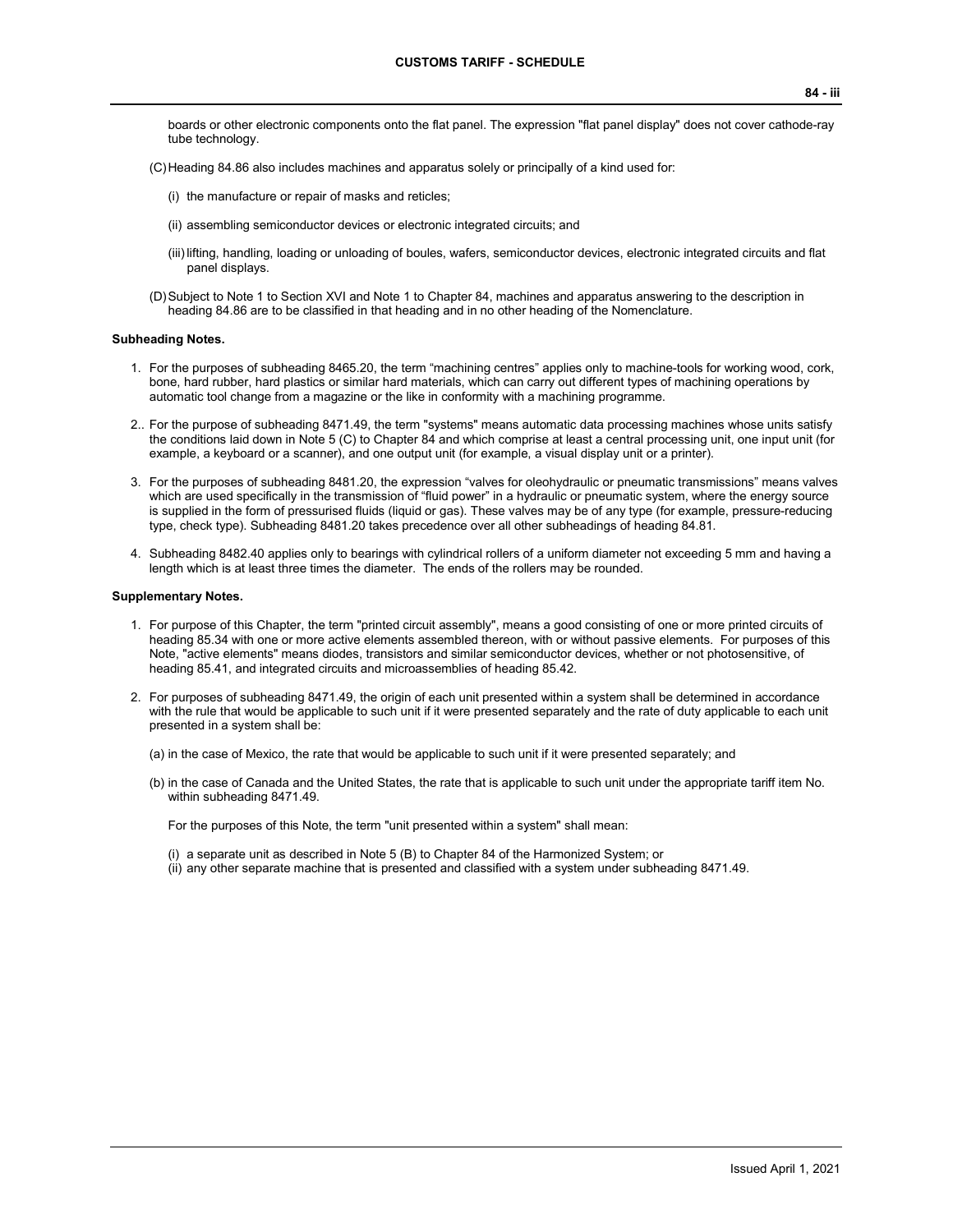| <b>Tariff</b><br>Item | <b>SS</b> | <b>Description of Goods</b>                                                                                                                                              | Unit of<br>Meas. | <b>MFN</b><br>Tariff | <b>Applicable</b><br><b>Preferential Tariffs</b>                                                                               |
|-----------------------|-----------|--------------------------------------------------------------------------------------------------------------------------------------------------------------------------|------------------|----------------------|--------------------------------------------------------------------------------------------------------------------------------|
| 84.01                 |           | Nuclear reactors; fuel elements (cartridges), non-irradiated, for nuclear<br>reactors; machinery and apparatus for isotopic separation.                                  |                  |                      |                                                                                                                                |
|                       |           | 8401.10.00 00 -Nuclear reactors                                                                                                                                          |                  | Free                 | CCCT, LDCT, GPT,<br>UST, MXT, CIAT, CT,<br>CRT, IT, NT, SLT, PT,<br>COLT, JT, PAT, HNT,<br>KRT, CEUT, UAT,<br>CPTPT, UKT: Free |
|                       |           | 8401.20.00 00 -Machinery and apparatus for isotopic separation, and parts thereof                                                                                        |                  | Free                 | CCCT, LDCT, GPT,<br>UST, MXT, CIAT, CT,<br>CRT, IT, NT, SLT, PT,<br>COLT, JT, PAT, HNT,<br>KRT, CEUT, UAT,<br>CPTPT, UKT: Free |
|                       |           | 8401.30.00 00 - Fuel elements (cartridges), non-irradiated                                                                                                               |                  | Free                 | CCCT, LDCT, GPT,<br>UST, MXT, CIAT, CT,<br>CRT, IT, NT, SLT, PT,<br>COLT, JT, PAT, HNT,<br>KRT, CEUT, UAT,<br>CPTPT, UKT: Free |
|                       |           | 8401.40.00 00 - Parts of nuclear reactors                                                                                                                                |                  | Free                 | CCCT, LDCT, GPT,<br>UST, MXT, CIAT, CT,<br>CRT, IT, NT, SLT, PT,<br>COLT, JT, PAT, HNT,<br>KRT, CEUT, UAT,<br>CPTPT, UKT: Free |
| 84.02                 |           | Steam or other vapour generating boilers (other than central heating hot<br>water boilers capable also of producing low pressure steam); super-<br>heated water boilers. |                  |                      |                                                                                                                                |
|                       |           | -Steam or other vapour generating boilers:                                                                                                                               |                  |                      |                                                                                                                                |
|                       |           | 8402.11.00 00 - -Watertube boilers with a steam production exceeding 45 tonnes per<br>hour                                                                               | NMB              | Free                 | CCCT, LDCT, GPT,<br>UST, MXT, CIAT, CT,<br>CRT, IT, NT, SLT, PT,<br>COLT, JT, PAT, HNT,<br>KRT, CEUT, UAT,<br>CPTPT, UKT: Free |
|                       |           | 8402.12.00 00 - - Watertube boilers with a steam production not exceeding 45 tonnes<br>per hour                                                                          | <b>NMB</b>       | Free                 | CCCT, LDCT, GPT,<br>UST, MXT, CIAT, CT,<br>CRT, IT, NT, SLT, PT,<br>COLT, JT, PAT, HNT,<br>KRT, CEUT, UAT,<br>CPTPT, UKT: Free |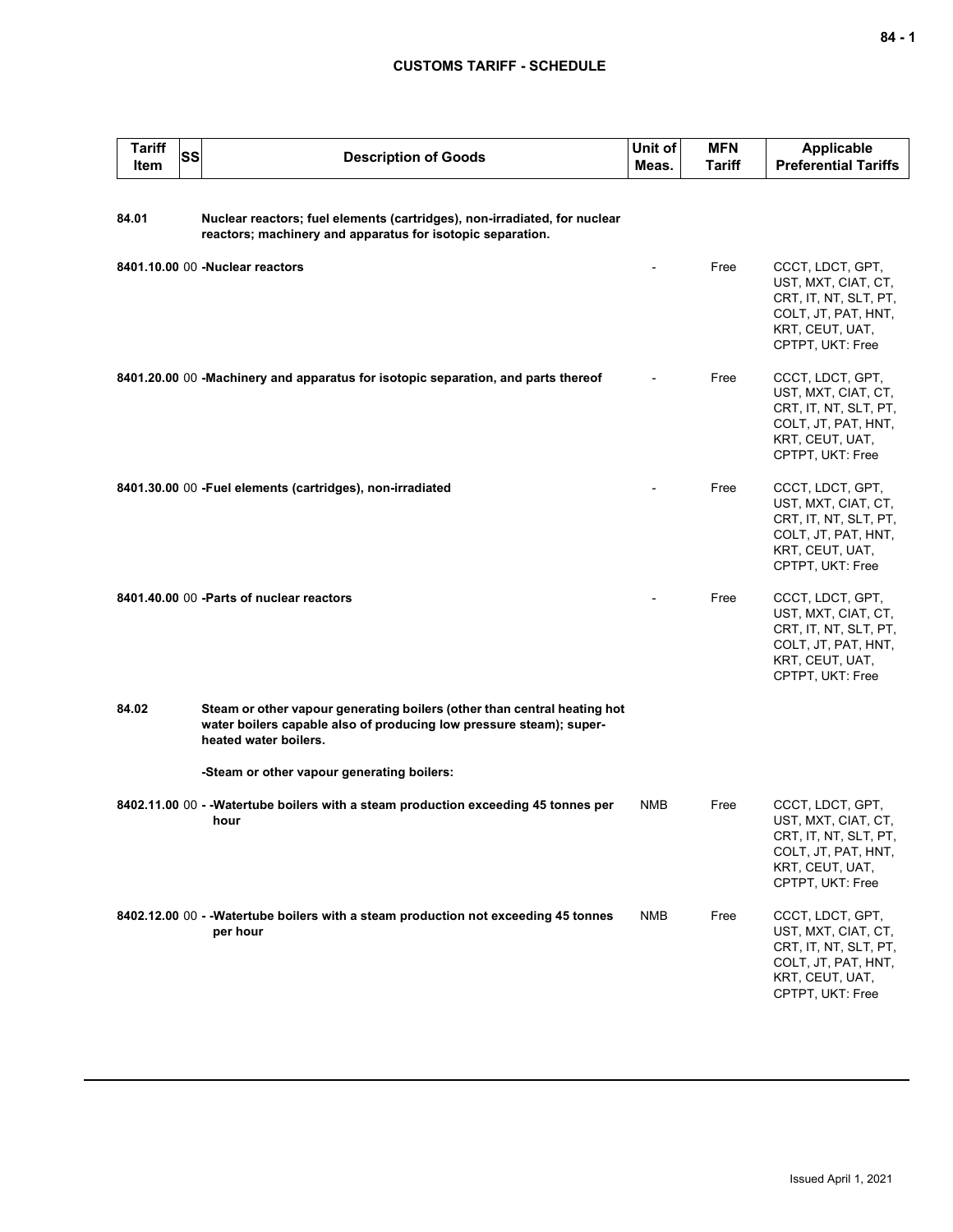| SS<br><b>Preferential Tariffs</b><br>Meas.<br><b>Tariff</b><br>Item<br>8402.19.00 00 - - Other vapour generating boilers, including hybrid boilers<br><b>NMB</b><br>Free<br>CCCT, LDCT, GPT,<br>UST, MXT, CIAT, CT,<br>CRT, IT, NT, SLT, PT,<br>COLT, JT, PAT, HNT,<br>KRT, CEUT, UAT,<br>CPTPT, UKT: Free<br><b>NMB</b><br>CCCT, LDCT, GPT,<br>8402.20.00 00 -Super-heated water boilers<br>Free<br>UST, MXT, CIAT, CT,<br>CRT, IT, NT, SLT, PT,<br>COLT, JT, PAT, HNT,<br>KRT, CEUT, UAT,<br>CPTPT, UKT: Free<br>8402.90.00 00 - Parts<br>Free<br>CCCT, LDCT, GPT,<br>UST, MXT, CIAT, CT,<br>CRT, IT, NT, SLT, PT,<br>COLT, JT, PAT, HNT,<br>KRT, CEUT, UAT,<br>CPTPT, UKT: Free<br>84.03<br>Central heating boilers other than those of heading 84.02.<br>-Boilers<br>Free<br>CCCT, LDCT, GPT,<br>8403.10.00<br>UST, MXT, CIAT, CT,<br>CRT, IT, NT, SLT, PT,<br>COLT, JT, PAT, HNT,<br>KRT, CEUT, UAT,<br>CPTPT, UKT: Free<br>10 - - - - - Of a kind used for heating buildings, other than domestic<br><b>NMB</b><br><b>NMB</b><br>8403.90.00 00 - Parts<br>CCCT, LDCT, GPT,<br>Free<br>UST, MXT, CIAT, CT,<br>CRT, IT, NT, SLT, PT,<br>COLT, JT, PAT, HNT,<br>KRT, CEUT, UAT,<br>CPTPT, UKT: Free<br>84.04<br>Auxiliary plant for use with boilers of heading 84.02 or 84.03 (for<br>example, economizers, super-heaters, soot removers, gas recoverers);<br>condensers for steam or other vapour power units.<br>-Auxiliary plant for use with boilers of heading 84.02 or 84.03<br>Free<br>CCCT, LDCT, GPT,<br>8404.10.00<br>UST, MXT, CIAT, CT,<br>CRT, IT, NT, SLT, PT,<br>COLT, JT, PAT, HNT,<br>KRT, CEUT, UAT,<br>CPTPT, UKT: Free<br>NMB | <b>Tariff</b> | <b>Description of Goods</b> | Unit of | <b>MFN</b> | Applicable |
|-------------------------------------------------------------------------------------------------------------------------------------------------------------------------------------------------------------------------------------------------------------------------------------------------------------------------------------------------------------------------------------------------------------------------------------------------------------------------------------------------------------------------------------------------------------------------------------------------------------------------------------------------------------------------------------------------------------------------------------------------------------------------------------------------------------------------------------------------------------------------------------------------------------------------------------------------------------------------------------------------------------------------------------------------------------------------------------------------------------------------------------------------------------------------------------------------------------------------------------------------------------------------------------------------------------------------------------------------------------------------------------------------------------------------------------------------------------------------------------------------------------------------------------------------------------------------------------------------------------------------------------------------------|---------------|-----------------------------|---------|------------|------------|
|                                                                                                                                                                                                                                                                                                                                                                                                                                                                                                                                                                                                                                                                                                                                                                                                                                                                                                                                                                                                                                                                                                                                                                                                                                                                                                                                                                                                                                                                                                                                                                                                                                                       |               |                             |         |            |            |
|                                                                                                                                                                                                                                                                                                                                                                                                                                                                                                                                                                                                                                                                                                                                                                                                                                                                                                                                                                                                                                                                                                                                                                                                                                                                                                                                                                                                                                                                                                                                                                                                                                                       |               |                             |         |            |            |
|                                                                                                                                                                                                                                                                                                                                                                                                                                                                                                                                                                                                                                                                                                                                                                                                                                                                                                                                                                                                                                                                                                                                                                                                                                                                                                                                                                                                                                                                                                                                                                                                                                                       |               |                             |         |            |            |
|                                                                                                                                                                                                                                                                                                                                                                                                                                                                                                                                                                                                                                                                                                                                                                                                                                                                                                                                                                                                                                                                                                                                                                                                                                                                                                                                                                                                                                                                                                                                                                                                                                                       |               |                             |         |            |            |
|                                                                                                                                                                                                                                                                                                                                                                                                                                                                                                                                                                                                                                                                                                                                                                                                                                                                                                                                                                                                                                                                                                                                                                                                                                                                                                                                                                                                                                                                                                                                                                                                                                                       |               |                             |         |            |            |
|                                                                                                                                                                                                                                                                                                                                                                                                                                                                                                                                                                                                                                                                                                                                                                                                                                                                                                                                                                                                                                                                                                                                                                                                                                                                                                                                                                                                                                                                                                                                                                                                                                                       |               |                             |         |            |            |
|                                                                                                                                                                                                                                                                                                                                                                                                                                                                                                                                                                                                                                                                                                                                                                                                                                                                                                                                                                                                                                                                                                                                                                                                                                                                                                                                                                                                                                                                                                                                                                                                                                                       |               |                             |         |            |            |
|                                                                                                                                                                                                                                                                                                                                                                                                                                                                                                                                                                                                                                                                                                                                                                                                                                                                                                                                                                                                                                                                                                                                                                                                                                                                                                                                                                                                                                                                                                                                                                                                                                                       |               |                             |         |            |            |
|                                                                                                                                                                                                                                                                                                                                                                                                                                                                                                                                                                                                                                                                                                                                                                                                                                                                                                                                                                                                                                                                                                                                                                                                                                                                                                                                                                                                                                                                                                                                                                                                                                                       |               |                             |         |            |            |
|                                                                                                                                                                                                                                                                                                                                                                                                                                                                                                                                                                                                                                                                                                                                                                                                                                                                                                                                                                                                                                                                                                                                                                                                                                                                                                                                                                                                                                                                                                                                                                                                                                                       |               |                             |         |            |            |
| <b>NMB</b>                                                                                                                                                                                                                                                                                                                                                                                                                                                                                                                                                                                                                                                                                                                                                                                                                                                                                                                                                                                                                                                                                                                                                                                                                                                                                                                                                                                                                                                                                                                                                                                                                                            |               |                             |         |            |            |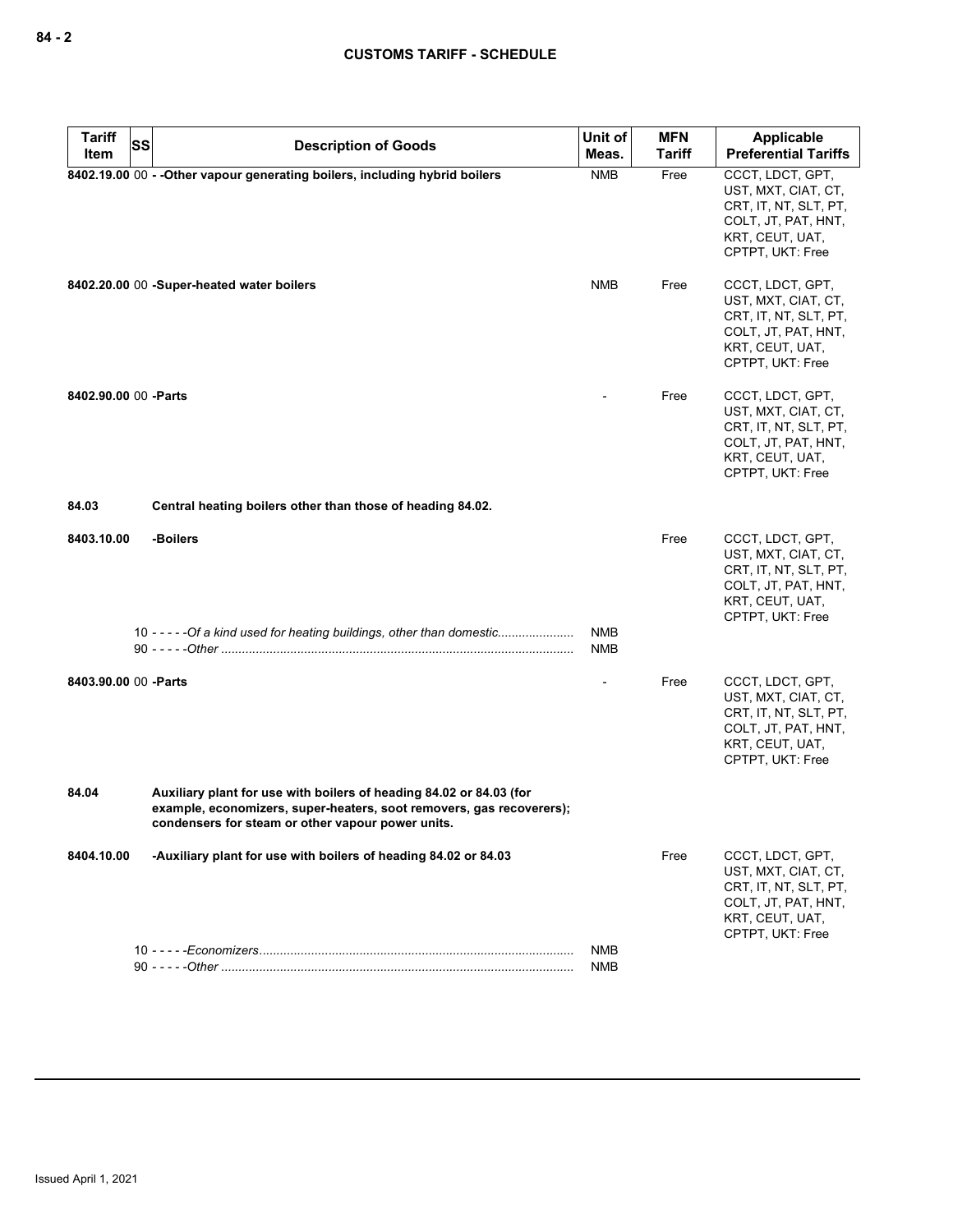| <b>Tariff</b><br>SS   | <b>Description of Goods</b>                                                                                                                                                                    | Unit of    | <b>MFN</b>    | <b>Applicable</b>                                                                                                              |
|-----------------------|------------------------------------------------------------------------------------------------------------------------------------------------------------------------------------------------|------------|---------------|--------------------------------------------------------------------------------------------------------------------------------|
| Item                  |                                                                                                                                                                                                | Meas.      | <b>Tariff</b> | <b>Preferential Tariffs</b>                                                                                                    |
|                       | 8404.20.00 00 -Condensers for steam or other vapour power units                                                                                                                                | <b>NMB</b> | Free          | CCCT, LDCT, GPT,<br>UST, MXT, CIAT, CT,<br>CRT, IT, NT, SLT, PT,<br>COLT, JT, PAT, HNT,<br>KRT, CEUT, UAT,<br>CPTPT, UKT: Free |
| 8404.90.00 00 - Parts |                                                                                                                                                                                                |            | Free          | CCCT, LDCT, GPT,<br>UST, MXT, CIAT, CT,<br>CRT, IT, NT, SLT, PT,<br>COLT, JT, PAT, HNT,<br>KRT, CEUT, UAT,<br>CPTPT, UKT: Free |
| 84.05                 | Producer gas or water gas generators, with or without their purifiers;<br>acetylene gas generators and similar water process gas generators,<br>with or without their purifiers.               |            |               |                                                                                                                                |
|                       | 8405.10.00 00 -Producer gas or water gas generators, with or without their purifiers;<br>acetylene gas generators and similar water process gas generators,<br>with or without their purifiers | <b>NMB</b> | Free          | CCCT, LDCT, GPT,<br>UST, MXT, CIAT, CT,<br>CRT, IT, NT, SLT, PT,<br>COLT, JT, PAT, HNT,<br>KRT, CEUT, UAT,<br>CPTPT, UKT: Free |
| 8405.90.00 00 -Parts  |                                                                                                                                                                                                |            | Free          | CCCT, LDCT, GPT,<br>UST, MXT, CIAT, CT,<br>CRT, IT, NT, SLT, PT,<br>COLT, JT, PAT, HNT,<br>KRT, CEUT, UAT,<br>CPTPT, UKT: Free |
| 84.06                 | Steam turbines and other vapour turbines.                                                                                                                                                      |            |               |                                                                                                                                |
|                       | 8406.10.00 00 - Turbines for marine propulsion                                                                                                                                                 | <b>NMB</b> | Free          | CCCT, LDCT, GPT,<br>UST, MXT, CIAT, CT,<br>CRT, IT, NT, SLT, PT,<br>COLT, JT, PAT, HNT,<br>KRT, CEUT, UAT,<br>CPTPT, UKT: Free |
|                       | -Other turbines:                                                                                                                                                                               |            |               |                                                                                                                                |
| 8406.81.00            | - -Of an output exceeding 40 MW                                                                                                                                                                |            | Free          | CCCT, LDCT, GPT,<br>UST, MXT, CIAT, CT,<br>CRT, IT, NT, SLT, PT,<br>COLT, JT, PAT, HNT,<br>KRT, CEUT, UAT,<br>CPTPT, UKT: Free |
|                       |                                                                                                                                                                                                | NMB<br>NMB |               |                                                                                                                                |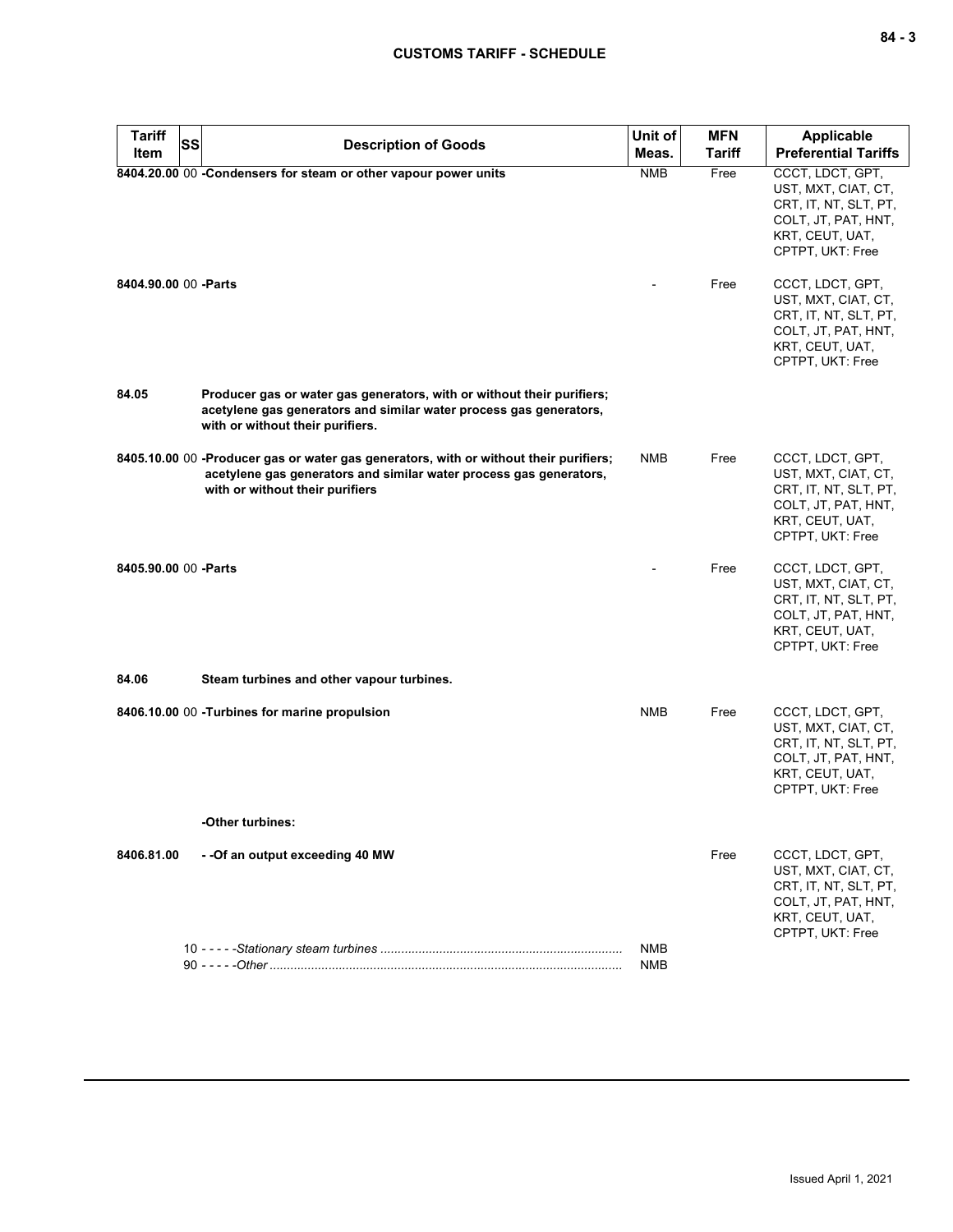| <b>Tariff</b><br>SS<br>Item | <b>Description of Goods</b>                                                                                                                                                                                                                                                           | Unit of<br>Meas.         | <b>MFN</b><br><b>Tariff</b> | Applicable<br><b>Preferential Tariffs</b>                                                                                      |
|-----------------------------|---------------------------------------------------------------------------------------------------------------------------------------------------------------------------------------------------------------------------------------------------------------------------------------|--------------------------|-----------------------------|--------------------------------------------------------------------------------------------------------------------------------|
| 8406.82.00                  | -- Of an output not exceeding 40 MW                                                                                                                                                                                                                                                   |                          | Free                        | CCCT, LDCT, GPT,<br>UST, MXT, CIAT, CT,<br>CRT, IT, NT, SLT, PT,<br>COLT, JT, PAT, HNT,<br>KRT, CEUT, UAT,<br>CPTPT, UKT: Free |
|                             |                                                                                                                                                                                                                                                                                       | <b>NMB</b><br><b>NMB</b> |                             |                                                                                                                                |
| 8406.90                     | -Parts                                                                                                                                                                                                                                                                                |                          |                             |                                                                                                                                |
|                             | 8406.90.10 00 - - -Blade diaphragms, spindle discs and shafts, wholly or in chief part of<br>metal, for the repair or remanufacture of steam turbines or parts thereof;<br>Electro-mechanical speed regulators and parts thereof, for steam turbines                                  |                          | Free                        | CCCT, LDCT, GPT,<br>UST, MXT, CIAT, CT,<br>CRT, IT, NT, SLT, PT,<br>COLT, JT, PAT, HNT,<br>KRT, CEUT, UAT,<br>CPTPT, UKT: Free |
|                             | ---Other parts of the goods of tariff item No. 8406.10.00:                                                                                                                                                                                                                            |                          |                             |                                                                                                                                |
|                             | 8406.90.21 00 - - - - Rotors, not further advanced than cleaned or machined for removal of<br>fins, gates, sprues or risers, or to permit location in finishing machinery                                                                                                             |                          | Free                        | CCCT, LDCT, GPT,<br>UST, MXT, CIAT, CT,<br>CRT, IT, NT, SLT, PT,<br>COLT, JT, PAT, HNT,<br>KRT, CEUT, UAT,<br>CPTPT, UKT: Free |
|                             | $8406.90.22$ 00 - - - - Rotors, finished for final assembly                                                                                                                                                                                                                           |                          | Free                        | CCCT, LDCT, GPT,<br>UST, MXT, CIAT, CT,<br>CRT, IT, NT, SLT, PT,<br>COLT, JT, PAT, HNT,<br>KRT, CEUT, UAT,<br>CPTPT, UKT: Free |
|                             | 8406.90.23 00 - - - - Blades, rotating or stationary                                                                                                                                                                                                                                  |                          | Free                        | CCCT, LDCT, GPT,<br>UST, MXT, CIAT, CT,<br>CRT, IT, NT, SLT, PT,<br>COLT, JT, PAT, HNT,<br>KRT, CEUT, UAT,<br>CPTPT, UKT: Free |
| 8406.90.29 00 - - - - Other |                                                                                                                                                                                                                                                                                       |                          | Free                        | CCCT, LDCT, GPT,<br>UST, MXT, CIAT, CT,<br>CRT, IT, NT, SLT, PT,<br>COLT, JT, PAT, HNT,<br>KRT, CEUT, UAT,<br>CPTPT, UKT: Free |
|                             | -- - Other parts of the goods of tariff item No. 8406.81.00 or 8406.82.00:                                                                                                                                                                                                            |                          |                             |                                                                                                                                |
|                             | 8406.90.31 00 - - - - Rotors, not further advanced than cleaned or machined for removal of<br>fins, gates, sprues or risers, or to permit location in finishing machinery,<br>wholly or in chief part of metal, for the repair or remanufacture of steam<br>turbines or parts thereof |                          | Free                        | CCCT, LDCT, GPT,<br>UST, MXT, CIAT, CT,<br>CRT, IT, NT, SLT, PT,<br>COLT, JT, PAT, HNT,<br>KRT, CEUT, UAT,<br>CPTPT, UKT: Free |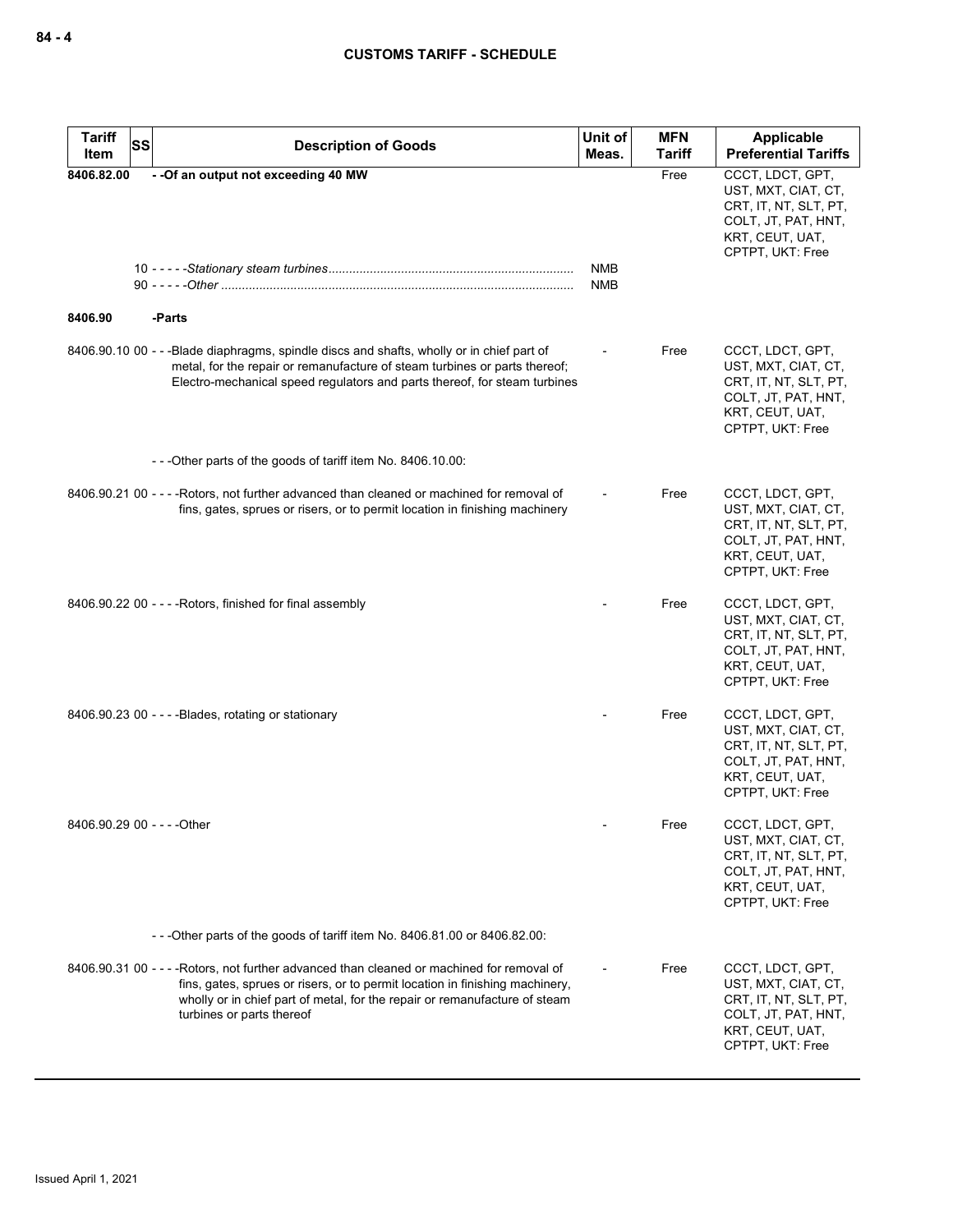| <b>Tariff</b><br><b>SS</b>  | <b>Description of Goods</b>                                                                                                                                                     | Unit of        | <b>MFN</b>    | <b>Applicable</b>                                                                                                              |
|-----------------------------|---------------------------------------------------------------------------------------------------------------------------------------------------------------------------------|----------------|---------------|--------------------------------------------------------------------------------------------------------------------------------|
| <b>Item</b>                 |                                                                                                                                                                                 | Meas.          | <b>Tariff</b> | <b>Preferential Tariffs</b>                                                                                                    |
|                             | 8406.90.32 00 - - - - Other rotors, not further advanced than cleaned or machined for removal<br>of fins, gates, sprues or risers, or to permit location in finishing machinery | $\blacksquare$ | Free          | CCCT, LDCT, GPT,<br>UST, MXT, CIAT, CT,<br>CRT, IT, NT, SLT, PT,<br>COLT, JT, PAT, HNT,<br>KRT, CEUT, UAT,<br>CPTPT, UKT: Free |
|                             | 8406.90.33 00 - - - - Rotors, finished for final assembly, wholly or in chief part of metal, for the<br>repair or remanufacture of steam turbines or parts thereof              |                | Free          | CCCT, LDCT, GPT,<br>UST, MXT, CIAT, CT,<br>CRT, IT, NT, SLT, PT,<br>COLT, JT, PAT, HNT,<br>KRT, CEUT, UAT,<br>CPTPT, UKT: Free |
|                             | 8406.90.34 00 - - - - Other rotors, finished for final assembly                                                                                                                 |                | Free          | CCCT, LDCT, GPT,<br>UST, MXT, CIAT, CT,<br>CRT, IT, NT, SLT, PT,<br>COLT, JT, PAT, HNT,<br>KRT, CEUT, UAT,<br>CPTPT, UKT: Free |
|                             | 8406.90.35 00 - - - - Other rotors, wholly or in chief part of metal, for the repair or<br>remanufacture of steam turbines or parts thereof                                     |                | Free          | CCCT, LDCT, GPT,<br>UST, MXT, CIAT, CT,<br>CRT, IT, NT, SLT, PT,<br>COLT, JT, PAT, HNT,<br>KRT, CEUT, UAT,<br>CPTPT, UKT: Free |
|                             | 8406.90.36 00 - - - - Blades, rotating or stationary, wholly or chief part of metal, for the repair<br>or remanufacture of steam turbines or parts thereof                      |                | Free          | CCCT, LDCT, GPT,<br>UST, MXT, CIAT, CT,<br>CRT, IT, NT, SLT, PT,<br>COLT, JT, PAT, HNT,<br>KRT, CEUT, UAT,<br>CPTPT, UKT: Free |
|                             | $8406.90.37$ 00 - - - - Other blades, rotating or stationary                                                                                                                    |                | Free          | CCCT, LDCT, GPT,<br>UST, MXT, CIAT, CT,<br>CRT, IT, NT, SLT, PT,<br>COLT, JT, PAT, HNT,<br>KRT, CEUT, UAT,<br>CPTPT, UKT: Free |
| 8406.90.39 00 - - - - Other |                                                                                                                                                                                 |                | Free          | CCCT, LDCT, GPT,<br>UST, MXT, CIAT, CT,<br>CRT, IT, NT, SLT, PT,<br>COLT, JT, PAT, HNT,<br>KRT, CEUT, UAT,<br>CPTPT, UKT: Free |
| 84.07                       | Spark-ignition reciprocating or rotary internal combustion piston                                                                                                               |                |               |                                                                                                                                |

**engines.**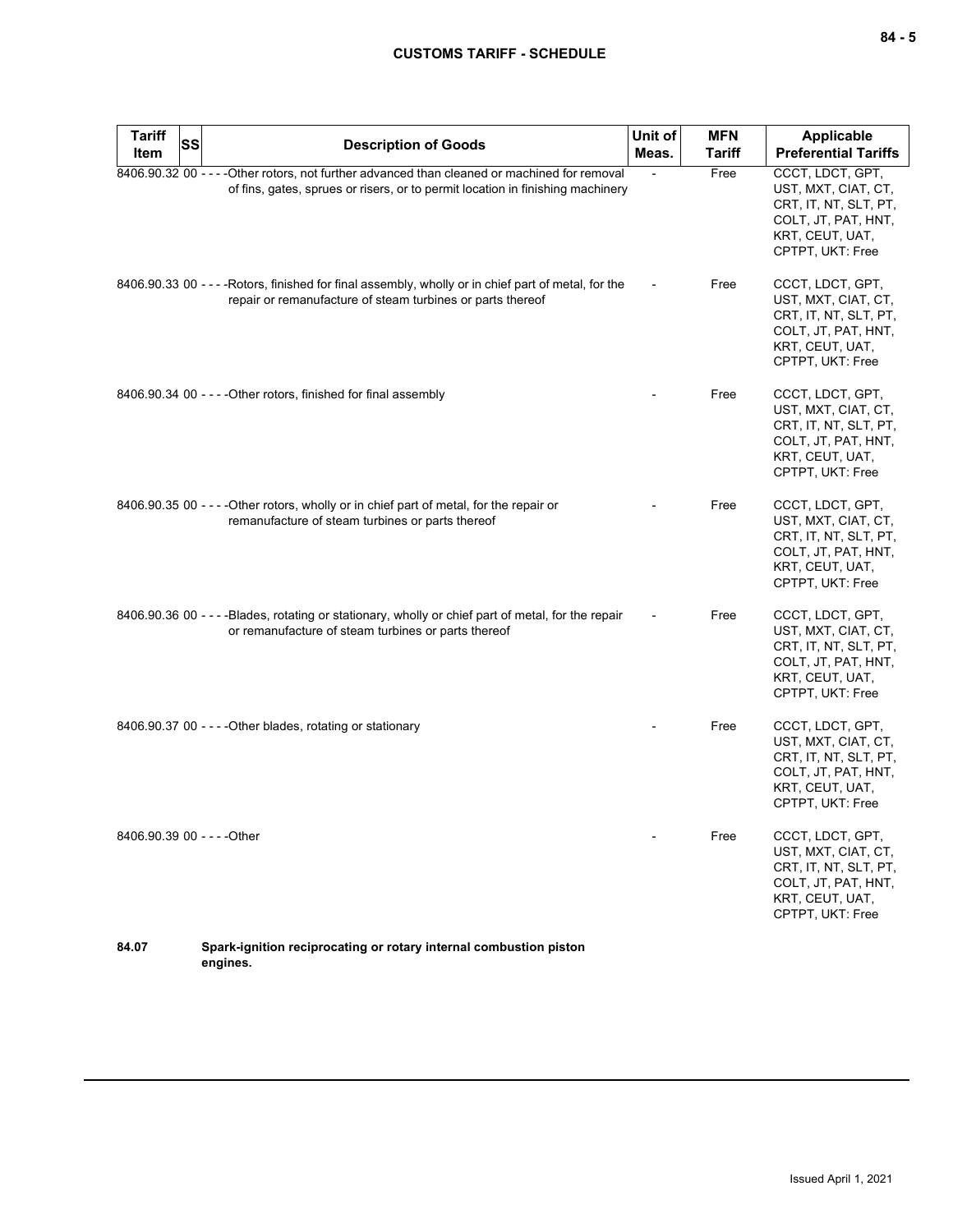| Tariff<br>Item | <b>SS</b> | <b>Description of Goods</b>                                                                   | Unit of<br>Meas.                       | <b>MFN</b><br><b>Tariff</b> | Applicable<br><b>Preferential Tariffs</b>                                                                                      |
|----------------|-----------|-----------------------------------------------------------------------------------------------|----------------------------------------|-----------------------------|--------------------------------------------------------------------------------------------------------------------------------|
| 8407.10.00     |           | -Aircraft engines<br>-Marine propulsion engines:                                              | <b>NMB</b><br><b>NMB</b><br><b>NMB</b> | Free                        | CCCT, LDCT, GPT,<br>UST, MXT, CIAT, CT,<br>CRT, IT, NT, SLT, PT,<br>COLT, JT, PAT, HNT,<br>KRT, CEUT, UAT,<br>CPTPT, UKT: Free |
|                |           | 8407.21.00 00 - - Outboard motors                                                             | <b>NMB</b>                             | Free                        | CCCT, LDCT, GPT,<br>UST, MXT, CIAT, CT,<br>CRT, IT, NT, SLT, PT,<br>COLT, JT, PAT, HNT,<br>KRT, CEUT, UAT,<br>CPTPT, UKT: Free |
| 8407.29        |           | - -Other                                                                                      |                                        |                             |                                                                                                                                |
|                |           | 8407.29.10 00 - - - Inboard-outboard engines                                                  | NMB                                    | Free                        | CCCT, LDCT, GPT,<br>UST, MXT, CIAT, CT,<br>CRT, IT, NT, SLT, PT,<br>COLT, JT, PAT, HNT,<br>KRT, CEUT, UAT,<br>CPTPT, UKT: Free |
|                |           | 8407.29.20 00 - - - Inboard engines                                                           | <b>NMB</b>                             | 6%                          | CCCT, LDCT, GPT,<br>UST, MXT, CIAT, CT,<br>CRT, IT, NT, SLT, PT,<br>COLT, JT, PAT, HNT,<br>KRT, CEUT, UAT,<br>CPTPT, UKT: Free |
|                |           | -Reciprocating piston engines of a kind used for the propulsion of<br>vehicles of Chapter 87: |                                        |                             |                                                                                                                                |
|                |           | 8407.31.00 00 - - Of a cylinder capacity not exceeding 50 cc                                  | <b>NMB</b>                             | Free                        | CCCT, LDCT, GPT,<br>UST, MXT, CIAT, CT,<br>CRT, IT, NT, SLT, PT,<br>COLT, JT, PAT, HNT,<br>KRT, CEUT, UAT,<br>CPTPT, UKT: Free |
|                |           | 8407.32.00 00 - - Of a cylinder capacity exceeding 50 cc but not exceeding 250 cc             | <b>NMB</b>                             | Free                        | CCCT, LDCT, GPT,<br>UST, MXT, CIAT, CT,<br>CRT, IT, NT, SLT, PT,<br>COLT, JT, PAT, HNT,<br>KRT, CEUT, UAT,<br>CPTPT, UKT: Free |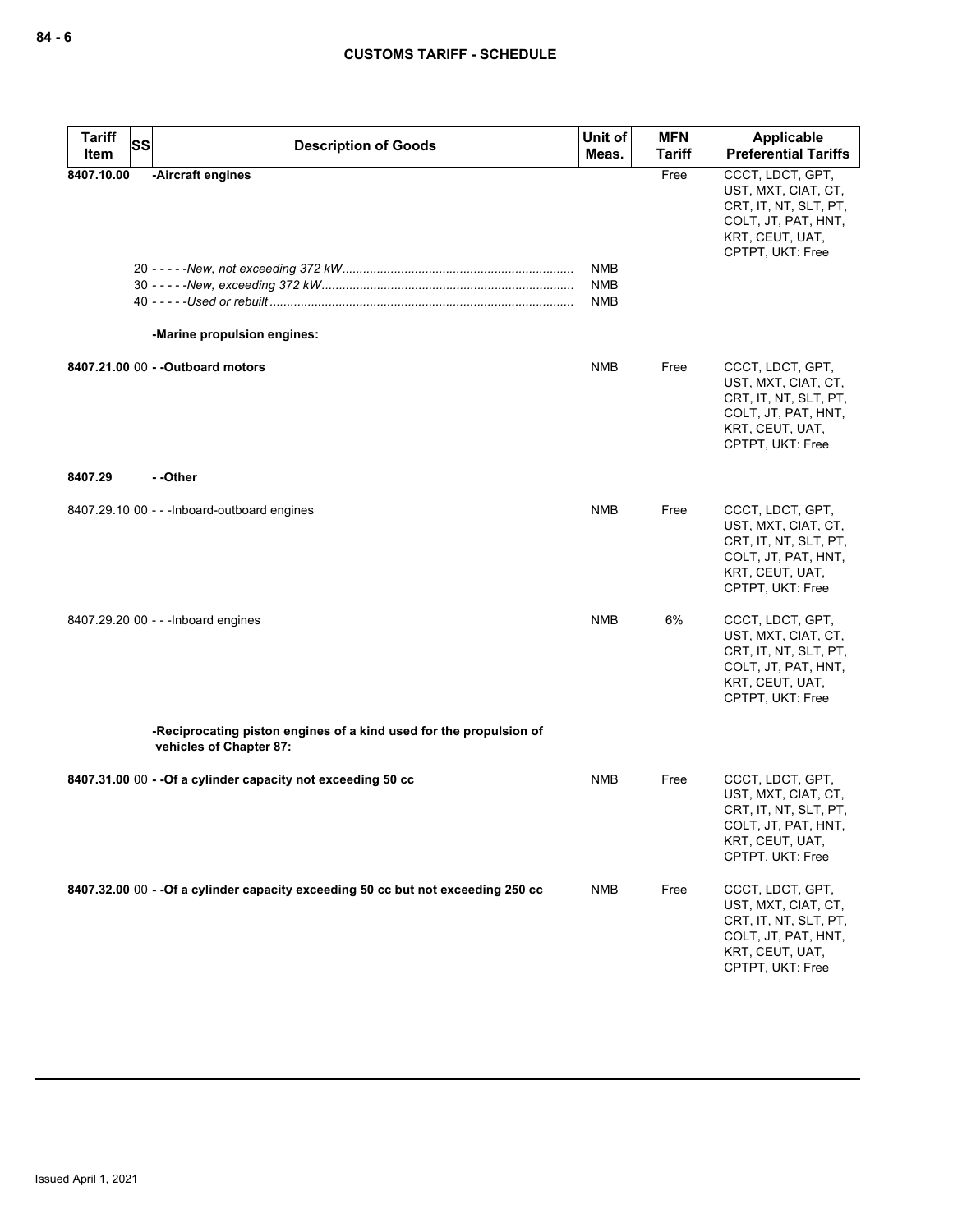| <b>Tariff</b><br>Item | <b>SS</b> | <b>Description of Goods</b>                                                                                                                                                                                                                                                                                                                                       | Unit of<br>Meas.         | <b>MFN</b><br>Tariff | Applicable<br><b>Preferential Tariffs</b>                                                                                      |
|-----------------------|-----------|-------------------------------------------------------------------------------------------------------------------------------------------------------------------------------------------------------------------------------------------------------------------------------------------------------------------------------------------------------------------|--------------------------|----------------------|--------------------------------------------------------------------------------------------------------------------------------|
| 8407.33.00            |           | - - Of a cylinder capacity exceeding 250 cc but not exceeding 1,000 cc                                                                                                                                                                                                                                                                                            | NMB<br><b>NMB</b>        | Free                 | CCCT, LDCT, GPT,<br>UST, MXT, CIAT, CT,<br>CRT, IT, NT, SLT, PT,<br>COLT, JT, PAT, HNT,<br>KRT, CEUT, UAT,<br>CPTPT, UKT: Free |
| 8407.34               |           | - - Of a cylinder capacity exceeding 1,000 cc                                                                                                                                                                                                                                                                                                                     |                          |                      |                                                                                                                                |
| 8407.34.10            |           | ---Of a cylinder capacity not exceeding 2,000 cc                                                                                                                                                                                                                                                                                                                  |                          | Free                 | CCCT, LDCT, GPT,<br>UST, MXT, CIAT, CT,<br>CRT, IT, NT, SLT, PT,<br>COLT, JT, PAT, HNT,<br>KRT, CEUT, UAT,<br>CPTPT, UKT: Free |
|                       |           | 10 - - - - - For tractors of subheading 8701.20 or vehicles of heading 87.02, 87.03                                                                                                                                                                                                                                                                               | NMB<br>NMB               |                      |                                                                                                                                |
|                       |           | - - - Of a cylinder capacity exceeding 2,000 cc:                                                                                                                                                                                                                                                                                                                  |                          |                      |                                                                                                                                |
|                       |           | 8407.34.21 00 - - - - For use in the repair of road tractors for semi-trailers, motor vehicles for<br>the transport of ten or more persons (including the driver), ambulances,<br>hearses, motor vehicles for the transport of goods, fire fighting vehicles,<br>or chassis for the foregoing vehicles, or for use in the manufacture of<br>repair parts therefor | <b>NMB</b>               | Free                 | CCCT, LDCT, GPT,<br>UST, MXT, CIAT, CT,<br>CRT, IT, NT, SLT, PT,<br>COLT, JT, PAT, HNT,<br>KRT, CEUT, UAT,<br>CPTPT, UKT: Free |
| 8407.34.29            |           | $--$ Other                                                                                                                                                                                                                                                                                                                                                        |                          | Free                 | CCCT, LDCT, GPT,<br>UST, MXT, CIAT, CT,<br>CRT, IT, NT, SLT, PT,<br>COLT, JT, PAT, HNT,<br>KRT, CEUT, UAT,<br>CPTPT, UKT: Free |
|                       |           | 10 - - - - - For tractors of subheading 8701.20 or vehicles of heading 87.02, 87.03                                                                                                                                                                                                                                                                               | <b>NMB</b><br>NMB        |                      |                                                                                                                                |
| 8407.90.00            |           | -Other engines                                                                                                                                                                                                                                                                                                                                                    |                          | Free                 | CCCT, LDCT, GPT,<br>UST, MXT, CIAT, CT,<br>CRT, IT, NT, SLT, PT,<br>COLT, JT, PAT, HNT,<br>KRT, CEUT, UAT,<br>CPTPT, UKT: Free |
|                       |           |                                                                                                                                                                                                                                                                                                                                                                   | <b>NMB</b><br><b>NMB</b> |                      |                                                                                                                                |
| 84.08                 |           | Compression-ignition internal combustion piston engines (diesel or<br>semi-diesel engines).                                                                                                                                                                                                                                                                       |                          |                      |                                                                                                                                |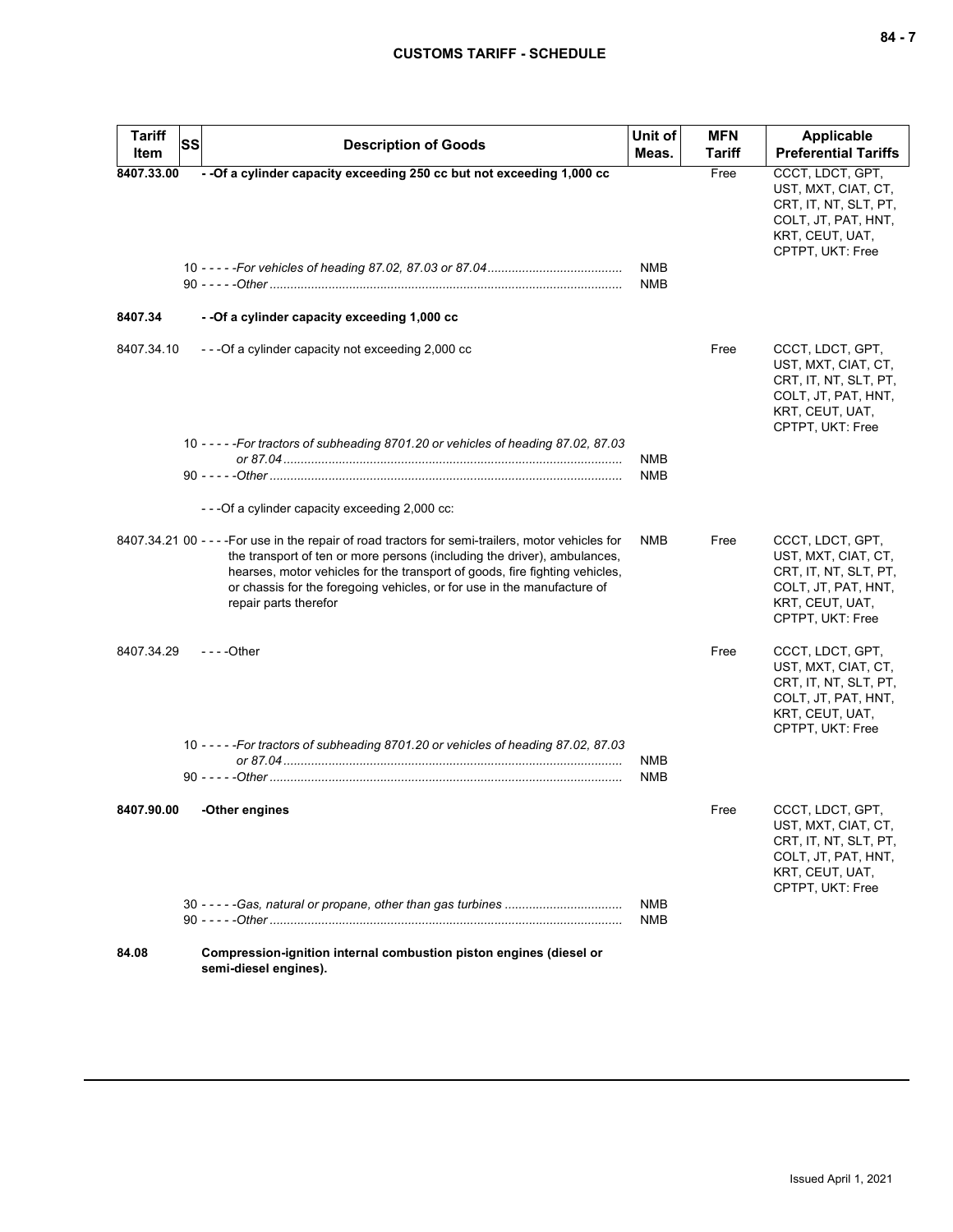| <b>Tariff</b> | <b>SS</b>                                                                                                                                                        | Unit of                  | <b>MFN</b>    | <b>Applicable</b>                                                                                                              |
|---------------|------------------------------------------------------------------------------------------------------------------------------------------------------------------|--------------------------|---------------|--------------------------------------------------------------------------------------------------------------------------------|
| Item          | <b>Description of Goods</b>                                                                                                                                      | Meas.                    | <b>Tariff</b> | <b>Preferential Tariffs</b>                                                                                                    |
|               | 8408.10.00 00 -Marine propulsion engines                                                                                                                         | <b>NMB</b>               | Free          | CCCT, LDCT, GPT,<br>UST, MXT, CIAT, CT,<br>CRT, IT, NT, SLT, PT,<br>COLT, JT, PAT, HNT,<br>KRT, CEUT, UAT,<br>CPTPT, UKT: Free |
|               | 8408.20.00 00 -Engines of a kind used for the propulsion of vehicles of Chapter 87                                                                               | NMB                      | Free          | CCCT, LDCT, GPT,<br>UST, MXT, CIAT, CT,<br>CRT, IT, NT, SLT, PT,<br>COLT, JT, PAT, HNT,<br>KRT, CEUT, UAT,<br>CPTPT, UKT: Free |
| 8408.90.00    | -Other engines                                                                                                                                                   |                          | Free          | CCCT, LDCT, GPT,<br>UST, MXT, CIAT, CT,<br>CRT, IT, NT, SLT, PT,<br>COLT, JT, PAT, HNT,<br>KRT, CEUT, UAT,<br>CPTPT, UKT: Free |
|               | 20 - - - - - For installation in agricultural or horticultural machinery or equipment<br>$---Other:$                                                             | NMB                      |               |                                                                                                                                |
|               |                                                                                                                                                                  | NMB                      |               |                                                                                                                                |
|               | 95 - - - - - - Other, of a power exceeding 149.2 kW but not exceeding 373 kW                                                                                     | NMB                      |               |                                                                                                                                |
|               | 96 ----- - - - - - Other, of a power exceeding 373 kW but not exceeding 746 kW<br>97 - - - - - - - Other, of a power exceeding 746 kW but not exceeding 1,119 kW | <b>NMB</b><br><b>NMB</b> |               |                                                                                                                                |
|               |                                                                                                                                                                  | <b>NMB</b>               |               |                                                                                                                                |
| 84.09         | Parts suitable for use solely or principally with the engines of<br>heading 84.07 or 84.08.                                                                      |                          |               |                                                                                                                                |
|               | 8409.10.00 00 - For aircraft engines                                                                                                                             |                          | Free          | CCCT, LDCT, GPT,<br>UST, MXT, CIAT, CT,<br>CRT, IT, NT, SLT, PT,<br>COLT, JT, PAT, HNT,<br>KRT, CEUT, UAT,<br>CPTPT, UKT: Free |
|               | -Other:                                                                                                                                                          |                          |               |                                                                                                                                |
| 8409.91.00    | - -Suitable for use solely or principally with spark-ignition internal<br>combustion piston engines                                                              |                          | Free          | CCCT, LDCT, GPT,<br>UST, MXT, CIAT, CT,<br>CRT, IT, NT, SLT, PT,<br>COLT, JT, PAT, HNT,<br>KRT, CEUT, UAT,<br>CPTPT, UKT: Free |
|               | 10 - - - - - Of the engines of vehicles of subheading 8701.20 or heading 87.02,                                                                                  |                          |               |                                                                                                                                |
|               |                                                                                                                                                                  |                          |               |                                                                                                                                |
| 8409.99.00    | --Other                                                                                                                                                          |                          | Free          | CCCT, LDCT, GPT,<br>UST, MXT, CIAT, CT,<br>CRT, IT, NT, SLT, PT,<br>COLT, JT, PAT, HNT,<br>KRT, CEUT, UAT,<br>CPTPT, UKT: Free |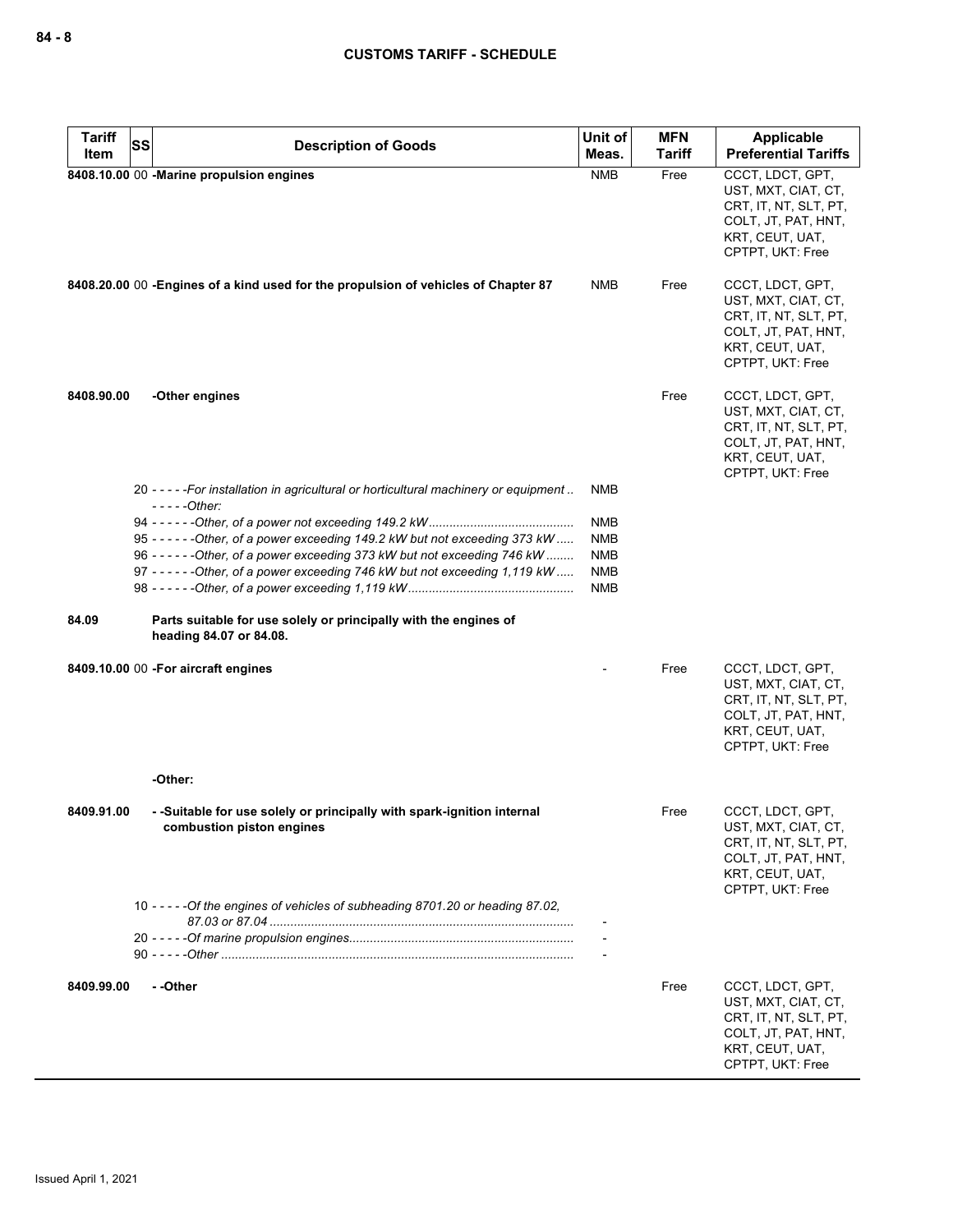| <b>Tariff</b><br>Item | <b>SS</b> | <b>Description of Goods</b>                                                     | Unit of<br>Meas. | <b>MFN</b><br>Tariff | <b>Applicable</b><br><b>Preferential Tariffs</b>                                                                               |
|-----------------------|-----------|---------------------------------------------------------------------------------|------------------|----------------------|--------------------------------------------------------------------------------------------------------------------------------|
|                       |           | 10 - - - - - Of the engines of vehicles of subheading 8701.20 or heading 87.02, |                  |                      |                                                                                                                                |
|                       |           |                                                                                 |                  |                      |                                                                                                                                |
|                       |           |                                                                                 |                  |                      |                                                                                                                                |
| 84.10                 |           | Hydraulic turbines, water wheels, and regulators therefor.                      |                  |                      |                                                                                                                                |
|                       |           | -Hydraulic turbines and water wheels:                                           |                  |                      |                                                                                                                                |
|                       |           | 8410.11.00 00 - - Of a power not exceeding 1,000 kW                             | NMB              | Free                 | CCCT, LDCT, GPT,<br>UST, MXT, CIAT, CT,<br>CRT, IT, NT, SLT, PT,<br>COLT, JT, PAT, HNT,<br>KRT, CEUT, UAT,<br>CPTPT, UKT: Free |
|                       |           | 8410.12.00 00 - - Of a power exceeding 1,000 kW but not exceeding 10,000 kW     | NMB              | Free                 | CCCT, LDCT, GPT,<br>UST, MXT, CIAT, CT,<br>CRT, IT, NT, SLT, PT,<br>COLT, JT, PAT, HNT,<br>KRT, CEUT, UAT,<br>CPTPT, UKT: Free |
|                       |           | 8410.13.00 00 - - Of a power exceeding 10,000 kW                                | NMB              | Free                 | CCCT, LDCT, GPT,<br>UST, MXT, CIAT, CT,<br>CRT, IT, NT, SLT, PT,<br>COLT, JT, PAT, HNT,<br>KRT, CEUT, UAT,<br>CPTPT, UKT: Free |
|                       |           | 8410.90.00 00 -Parts, including regulators                                      |                  | Free                 | CCCT, LDCT, GPT,<br>UST, MXT, CIAT, CT,<br>CRT, IT, NT, SLT, PT,<br>COLT, JT, PAT, HNT,<br>KRT, CEUT, UAT,<br>CPTPT, UKT: Free |
| 84.11                 |           | Turbo-jets, turbo-propellers and other gas turbines.                            |                  |                      |                                                                                                                                |
|                       |           |                                                                                 |                  |                      |                                                                                                                                |
|                       |           | -Turbo-jets:                                                                    |                  |                      |                                                                                                                                |
|                       |           | 8411.11.00 00 - - Of a thrust not exceeding 25 kN                               | NMB              | Free                 | CCCT, LDCT, GPT,<br>UST, MXT, CIAT, CT,<br>CRT, IT, NT, SLT, PT,<br>COLT, JT, PAT, HNT,<br>KRT, CEUT, UAT,<br>CPTPT, UKT: Free |
| 8411.12.00            |           | - - Of a thrust exceeding 25 kN                                                 |                  | Free                 | CCCT, LDCT, GPT,<br>UST, MXT, CIAT, CT,<br>CRT, IT, NT, SLT, PT,<br>COLT, JT, PAT, HNT,<br>KRT, CEUT, UAT,<br>CPTPT, UKT: Free |
|                       |           |                                                                                 | NMB<br>NMB       |                      |                                                                                                                                |
|                       |           |                                                                                 |                  |                      |                                                                                                                                |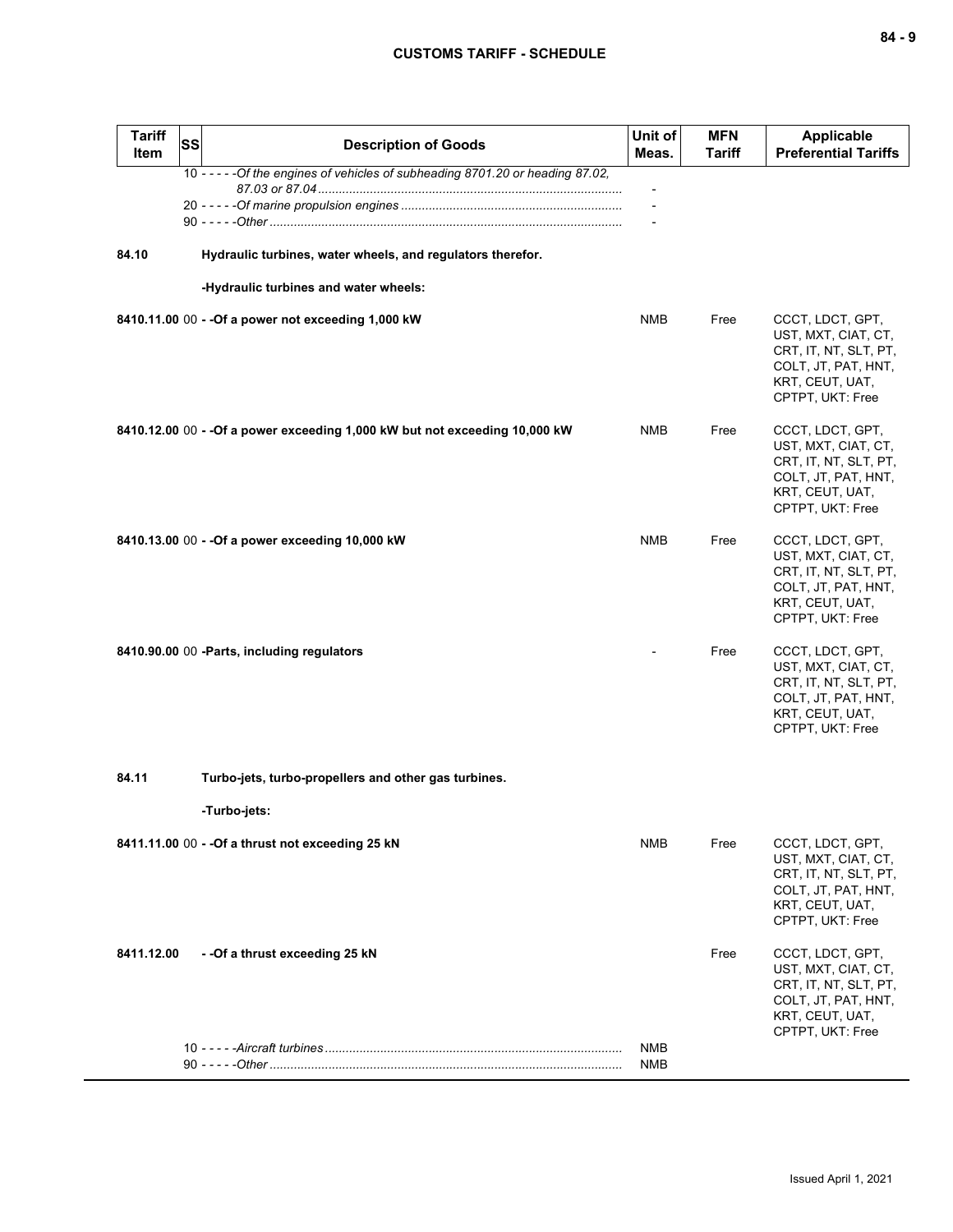| <b>Tariff</b><br><b>Item</b> | <b>SS</b> | <b>Description of Goods</b>                         | Unit of<br>Meas.         | <b>MFN</b><br><b>Tariff</b> | Applicable<br><b>Preferential Tariffs</b>                                                                                      |
|------------------------------|-----------|-----------------------------------------------------|--------------------------|-----------------------------|--------------------------------------------------------------------------------------------------------------------------------|
|                              |           | -Turbo-propellers:                                  |                          |                             |                                                                                                                                |
|                              |           | 8411.21.00 00 - - Of a power not exceeding 1,100 kW | <b>NMB</b>               | Free                        | CCCT, LDCT, GPT,<br>UST, MXT, CIAT, CT,<br>CRT, IT, NT, SLT, PT,<br>COLT, JT, PAT, HNT,<br>KRT, CEUT, UAT,<br>CPTPT, UKT: Free |
|                              |           | 8411.22.00 00 - - Of a power exceeding 1,100 kW     | <b>NMB</b>               | Free                        | CCCT, LDCT, GPT,<br>UST, MXT, CIAT, CT,<br>CRT, IT, NT, SLT, PT,<br>COLT, JT, PAT, HNT,<br>KRT, CEUT, UAT,<br>CPTPT, UKT: Free |
|                              |           | -Other gas turbines:                                |                          |                             |                                                                                                                                |
| 8411.81.00                   |           | --Of a power not exceeding 5,000 kW                 |                          | Free                        | CCCT, LDCT, GPT,<br>UST, MXT, CIAT, CT,<br>CRT, IT, NT, SLT, PT,<br>COLT, JT, PAT, HNT,<br>KRT, CEUT, UAT,<br>CPTPT, UKT: Free |
|                              |           |                                                     | <b>NMB</b><br><b>NMB</b> |                             |                                                                                                                                |
| 8411.82.00                   |           | --Of a power exceeding 5,000 kW                     |                          | Free                        | CCCT, LDCT, GPT,<br>UST, MXT, CIAT, CT,<br>CRT, IT, NT, SLT, PT,<br>COLT, JT, PAT, HNT,<br>KRT, CEUT, UAT,<br>CPTPT, UKT: Free |
|                              |           |                                                     | <b>NMB</b>               |                             |                                                                                                                                |
|                              |           |                                                     | <b>NMB</b>               |                             |                                                                                                                                |
|                              |           | -Parts:                                             |                          |                             |                                                                                                                                |
| 8411.91.00                   |           | - - Of turbo-jets or turbo-propellers               |                          | Free                        | CCCT, LDCT, GPT,<br>UST, MXT, CIAT, CT,<br>CRT, IT, NT, SLT, PT,<br>COLT, JT, PAT, HNT,<br>KRT, CEUT, UAT,<br>CPTPT, UKT: Free |
|                              |           |                                                     |                          |                             |                                                                                                                                |
| 8411.99.00                   |           | --Other                                             |                          | Free                        | CCCT, LDCT, GPT,<br>UST, MXT, CIAT, CT,<br>CRT, IT, NT, SLT, PT,<br>COLT, JT, PAT, HNT,<br>KRT, CEUT, UAT,<br>CPTPT, UKT: Free |
|                              |           |                                                     |                          |                             |                                                                                                                                |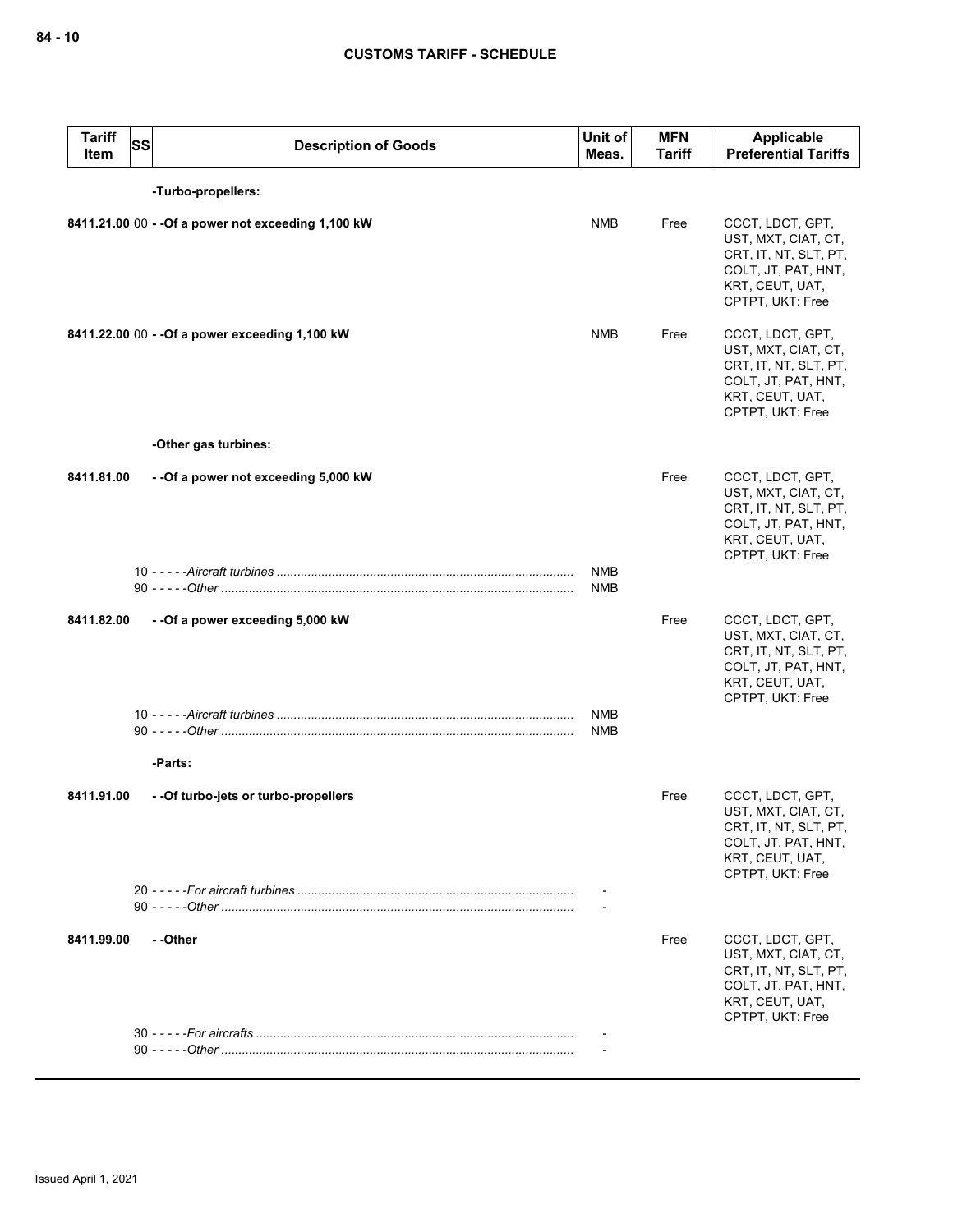| <b>Tariff</b><br>Item   | <b>SS</b> | <b>Description of Goods</b>                           | Unit of<br>Meas.                | <b>MFN</b><br><b>Tariff</b> | Applicable<br><b>Preferential Tariffs</b>                                                                                      |
|-------------------------|-----------|-------------------------------------------------------|---------------------------------|-----------------------------|--------------------------------------------------------------------------------------------------------------------------------|
| 84.12                   |           | Other engines and motors.                             |                                 |                             |                                                                                                                                |
|                         |           | 8412.10.00 00 -Reaction engines other than turbo-jets | <b>NMB</b>                      | Free                        | CCCT, LDCT, GPT,<br>UST, MXT, CIAT, CT,<br>CRT, IT, NT, SLT, PT,<br>COLT, JT, PAT, HNT,<br>KRT, CEUT, UAT,<br>CPTPT, UKT: Free |
|                         |           | -Hydraulic power engines and motors:                  |                                 |                             |                                                                                                                                |
| 8412.21.00              |           | --Linear acting (cylinders)                           |                                 | Free                        | CCCT, LDCT, GPT,<br>UST, MXT, CIAT, CT,<br>CRT, IT, NT, SLT, PT,<br>COLT, JT, PAT, HNT,<br>KRT, CEUT, UAT,<br>CPTPT, UKT: Free |
|                         |           |                                                       | <b>NMB</b><br><b>NMB</b><br>NMB |                             |                                                                                                                                |
| 8412.29.00              |           | - -Other                                              |                                 | Free                        | CCCT, LDCT, GPT,<br>UST, MXT, CIAT, CT,<br>CRT, IT, NT, SLT, PT,<br>COLT, JT, PAT, HNT,<br>KRT, CEUT, UAT,<br>CPTPT, UKT: Free |
|                         |           | - - - - - Unlimited rotary acting:                    | <b>NMB</b>                      |                             |                                                                                                                                |
|                         |           |                                                       | <b>NMB</b>                      |                             |                                                                                                                                |
|                         |           |                                                       | <b>NMB</b>                      |                             |                                                                                                                                |
|                         |           |                                                       | <b>NMB</b>                      |                             |                                                                                                                                |
|                         |           |                                                       | <b>NMB</b>                      |                             |                                                                                                                                |
|                         |           | -Pneumatic power engines and motors:                  |                                 |                             |                                                                                                                                |
|                         |           | 8412.31.00 00 - - Linear acting (cylinders)           | <b>NMB</b>                      | Free                        | CCCT, LDCT, GPT,<br>UST, MXT, CIAT, CT,<br>CRT, IT, NT, SLT, PT,<br>COLT, JT, PAT, HNT,<br>KRT, CEUT, UAT,<br>CPTPT, UKT: Free |
| 8412.39.00 00 - - Other |           |                                                       | NMB                             | Free                        | CCCT, LDCT, GPT,<br>UST, MXT, CIAT, CT,<br>CRT, IT, NT, SLT, PT,<br>COLT, JT, PAT, HNT,<br>KRT, CEUT, UAT,<br>CPTPT, UKT: Free |
| 8412.80.00 00 -Other    |           |                                                       | <b>NMB</b>                      | Free                        | CCCT, LDCT, GPT,<br>UST, MXT, CIAT, CT,<br>CRT, IT, NT, SLT, PT,<br>COLT, JT, PAT, HNT,<br>KRT, CEUT, UAT,<br>CPTPT, UKT: Free |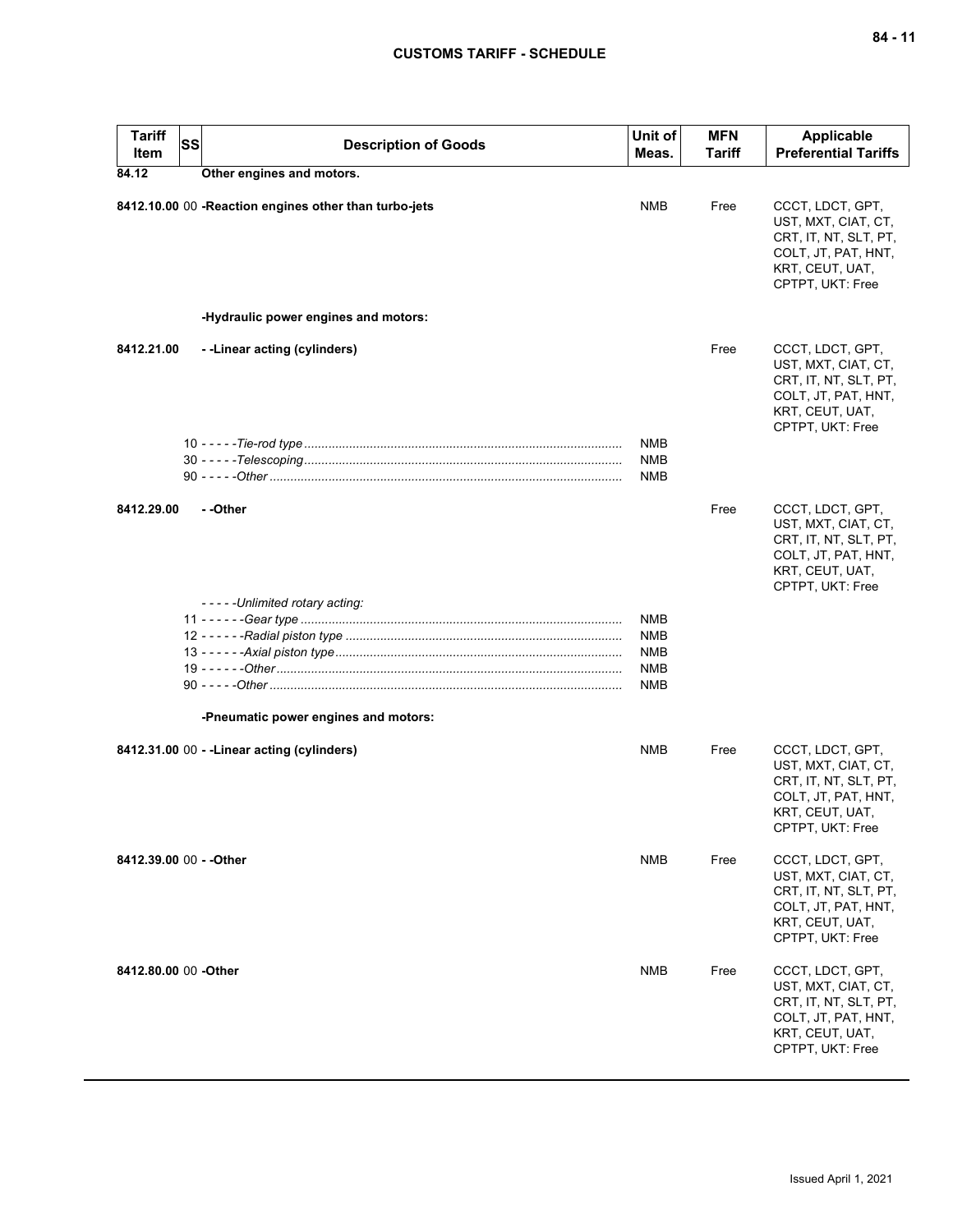| <b>Tariff</b><br>Item     | <b>SS</b><br><b>Description of Goods</b>                                                               | Unit of<br>Meas.         | <b>MFN</b><br><b>Tariff</b> | Applicable<br><b>Preferential Tariffs</b>                                                                                                |
|---------------------------|--------------------------------------------------------------------------------------------------------|--------------------------|-----------------------------|------------------------------------------------------------------------------------------------------------------------------------------|
| 8412.90.00                | -Parts<br>-----Of hydraulic or pneumatic power engines and motors:                                     |                          | Free                        | CCCT, LDCT, GPT,<br>UST, MXT, CIAT, CT,<br>CRT, IT, NT, SLT, PT,<br>COLT, JT, PAT, HNT,<br>KRT, CEUT, UAT,<br>CPTPT, UKT: Free           |
| 84.13                     | Pumps for liquids, whether or not fitted with a measuring device; liquid<br>elevators.                 |                          |                             |                                                                                                                                          |
|                           | -Pumps fitted or designed to be fitted with a measuring device:                                        |                          |                             |                                                                                                                                          |
| 8413.11                   | --Pumps for dispensing fuel or lubricants, of the type used in filling-<br>stations or in garages      |                          |                             |                                                                                                                                          |
|                           | 8413.11.10 00 - - -For dispensing gasoline, diesel fuel, liquid natural gas or liquid propane          | NMB                      | 6%                          | CCCT, LDCT, GPT,<br>UST, MXT, CIAT, CT,<br>CRT, IT, NT, SLT, PT,<br>COLT, JT, PAT, HNT,<br>KRT, CEUT, UAT,<br>CPTPT, UKT: Free           |
| 8413.11.90 00 - - - Other |                                                                                                        | <b>NMB</b>               | Free                        | CCCT, LDCT, GPT,<br>UST, MXT, CIAT, CT,<br>CRT, IT, NT, SLT, PT,<br>COLT, JT, PAT, HNT,<br>KRT, CEUT, UAT,<br>CPTPT, UKT: Free           |
| 8413.19                   | - -Other                                                                                               |                          |                             |                                                                                                                                          |
|                           | 8413.19.10 00 - - - For dispensing fuel oil;<br>Skid-mounted pumps for dispensing fuel for helicopters | NMB                      | 6%                          | AUT, NZT, CCCT, LDCT,<br>GPT, UST, MXT, CIAT,<br>CT, CRT, IT, NT, SLT,<br>PT, COLT, JT, PAT,<br>HNT, KRT, CEUT, UAT,<br>CPTPT, UKT: Free |
| 8413.19.90                | $- -$ Other                                                                                            |                          | Free                        | CCCT, LDCT, GPT,<br>UST, MXT, CIAT, CT,<br>CRT, IT, NT, SLT, PT,<br>COLT, JT, PAT, HNT,<br>KRT, CEUT, UAT,<br>CPTPT, UKT: Free           |
|                           | 10 - - - - - Automatic dosage pumps (infusion pumps), of a kind used for                               | <b>NMB</b><br><b>NMB</b> |                             |                                                                                                                                          |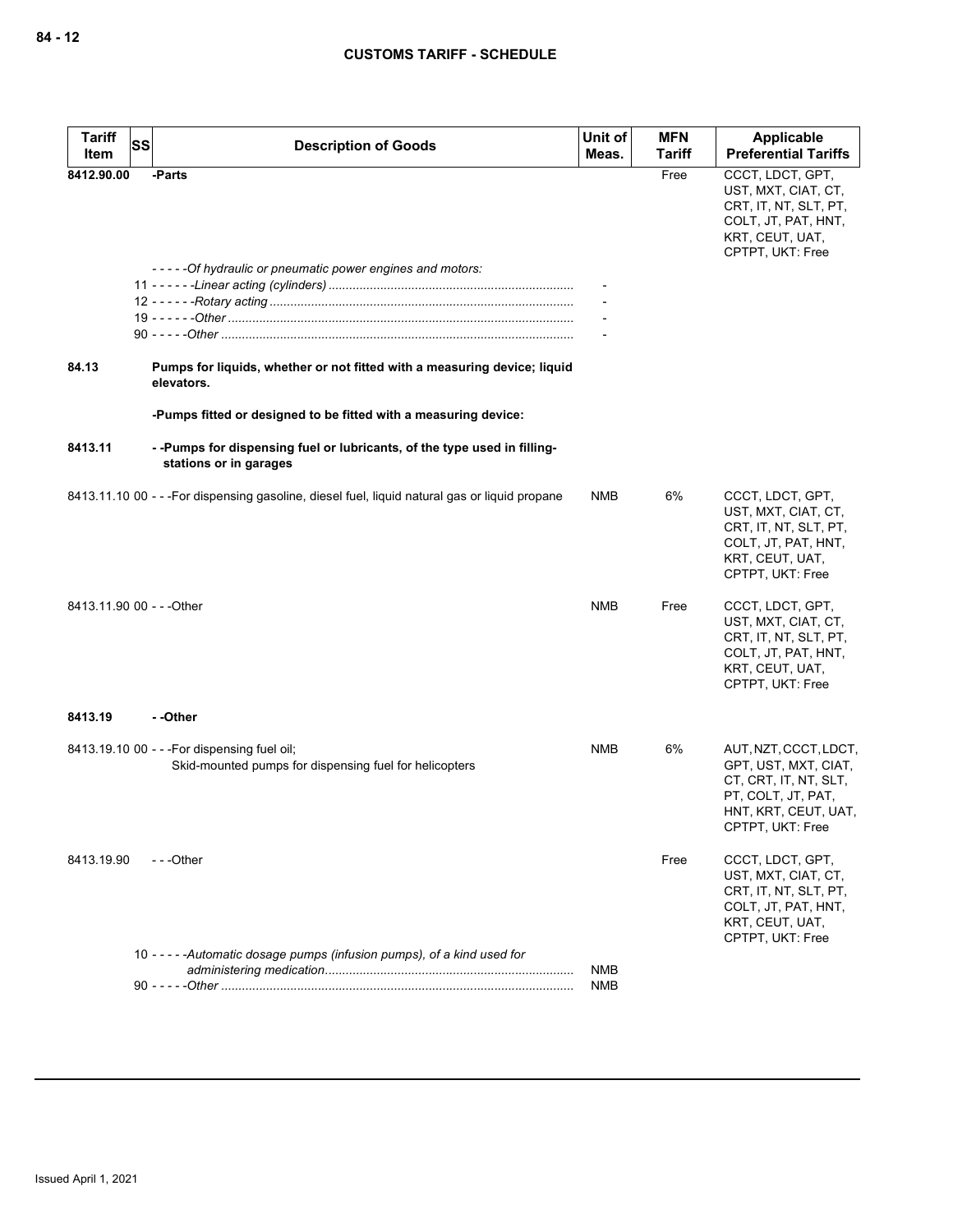| <b>Tariff</b><br>Item | <b>SS</b><br><b>Description of Goods</b>                                             | Unit of<br>Meas.                                                                 | <b>MFN</b><br>Tariff | <b>Applicable</b><br><b>Preferential Tariffs</b>                                                                               |
|-----------------------|--------------------------------------------------------------------------------------|----------------------------------------------------------------------------------|----------------------|--------------------------------------------------------------------------------------------------------------------------------|
|                       | 8413.20.00 00 -Hand pumps, other than those of subheading 8413.11 or 8413.19         | <b>NMB</b>                                                                       | Free                 | CCCT, LDCT, GPT,<br>UST, MXT, CIAT, CT,<br>CRT, IT, NT, SLT, PT,<br>COLT, JT, PAT, HNT,<br>KRT, CEUT, UAT,<br>CPTPT, UKT: Free |
| 8413.30.00            | -Fuel, lubricating or cooling medium pumps for internal combustion<br>piston engines |                                                                                  | Free                 | CCCT, LDCT, GPT,<br>UST, MXT, CIAT, CT,<br>CRT, IT, NT, SLT, PT,<br>COLT, JT, PAT, HNT,<br>KRT, CEUT, UAT,<br>CPTPT, UKT: Free |
|                       | 10 - - - - - Fuel injection pumps, for diesel or semi-diesel engines                 | NMB<br>NMB                                                                       |                      |                                                                                                                                |
|                       | 8413.40.00 00 - Concrete pumps                                                       | NMB                                                                              | Free                 | CCCT, LDCT, GPT,<br>UST, MXT, CIAT, CT,<br>CRT, IT, NT, SLT, PT,<br>COLT, JT, PAT, HNT,<br>KRT, CEUT, UAT,<br>CPTPT, UKT: Free |
| 8413.50.00            | -Other reciprocating positive displacement pumps                                     |                                                                                  | Free                 | CCCT, LDCT, GPT,<br>UST, MXT, CIAT, CT,<br>CRT, IT, NT, SLT, PT,<br>COLT, JT, PAT, HNT,<br>KRT, CEUT, UAT,<br>CPTPT, UKT: Free |
|                       | -----Hydraulic fluid power pumps:                                                    | <b>NMB</b><br>NMB                                                                |                      |                                                                                                                                |
|                       |                                                                                      | NMB<br><b>NMB</b><br><b>NMB</b>                                                  |                      |                                                                                                                                |
| 8413.60.00            | -Other rotary positive displacement pumps                                            |                                                                                  | Free                 | CCCT, LDCT, GPT,<br>UST, MXT, CIAT, CT,<br>CRT, IT, NT, SLT, PT,<br>COLT, JT, PAT, HNT,<br>KRT, CEUT, UAT,<br>CPTPT, UKT: Free |
|                       | -----Hydraulic fluid power pumps:                                                    | <b>NMB</b><br><b>NMB</b><br><b>NMB</b><br><b>NMB</b><br><b>NMB</b><br><b>NMB</b> |                      |                                                                                                                                |
| 8413.70.00            | -Other centrifugal pumps                                                             |                                                                                  | Free                 | AUT, NZT, CCCT, LDCT,<br>GPT, UST, MXT, CIAT,<br>CT, CRT, IT, NT, SLT,<br>PT, COLT, JT, PAT,<br>HNT, KRT, CEUT, UAT,           |
|                       |                                                                                      | NMB                                                                              |                      | CPTPT, UKT: Free                                                                                                               |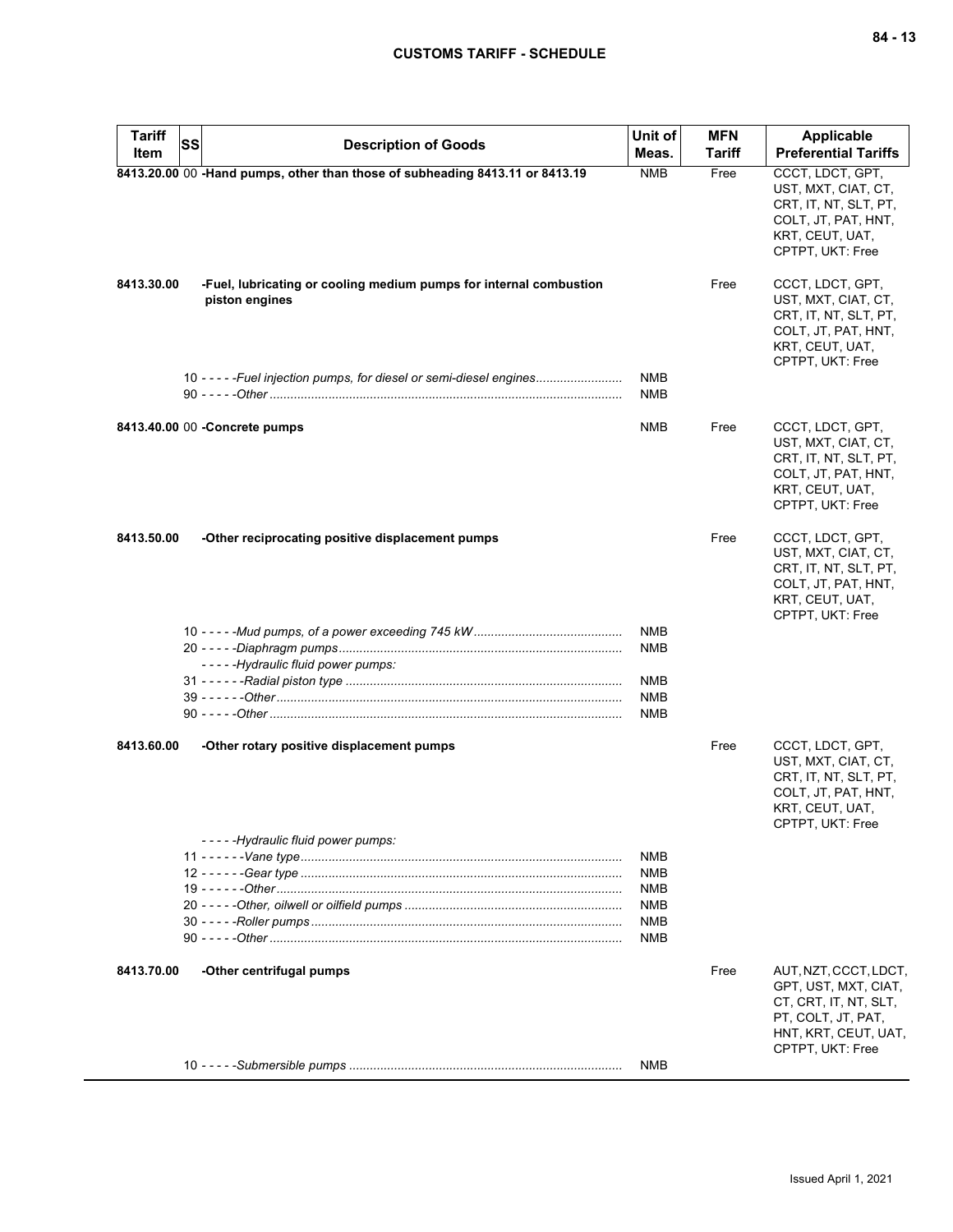| <b>Tariff</b><br><b>Item</b> | SS | <b>Description of Goods</b>                                                                                                                                                                                                                                                                                                                                                                                              | Unit of<br>Meas.                                                                        | <b>MFN</b><br>Tariff | Applicable<br><b>Preferential Tariffs</b>                                                                                                |
|------------------------------|----|--------------------------------------------------------------------------------------------------------------------------------------------------------------------------------------------------------------------------------------------------------------------------------------------------------------------------------------------------------------------------------------------------------------------------|-----------------------------------------------------------------------------------------|----------------------|------------------------------------------------------------------------------------------------------------------------------------------|
|                              |    | -----Single stage, single suction type:<br>21 - - - - - - Close coupled, with discharge outlet of under 5.08 cm in diameter<br>22 - - - - - - Close coupled, with discharge outlet of 5.08 cm or over in diameter<br>23 - - - - - - Frame mounted, with discharge outlet of under 7.6 cm in diameter<br>24 ----- - Frame mounted, with discharge outlet of 7.6 cm or over in diameter<br>-Other pumps; liquid elevators: | NMB<br><b>NMB</b><br><b>NMB</b><br><b>NMB</b><br><b>NMB</b><br><b>NMB</b><br><b>NMB</b> |                      |                                                                                                                                          |
|                              |    |                                                                                                                                                                                                                                                                                                                                                                                                                          |                                                                                         |                      |                                                                                                                                          |
| 8413.81.00                   |    | - -Pumps                                                                                                                                                                                                                                                                                                                                                                                                                 |                                                                                         | Free                 | CCCT, LDCT, GPT,<br>UST, MXT, CIAT, CT,<br>CRT, IT, NT, SLT, PT,<br>COLT, JT, PAT, HNT,<br>KRT, CEUT, UAT,<br>CPTPT, UKT: Free           |
|                              |    | 20 -----Self-contained household water system pumps and windmill pumps                                                                                                                                                                                                                                                                                                                                                   | NMB<br><b>NMB</b><br>NMB                                                                |                      |                                                                                                                                          |
|                              |    | 8413.82.00 00 - - Liquid elevators                                                                                                                                                                                                                                                                                                                                                                                       | <b>NMB</b>                                                                              | Free                 | CCCT, LDCT, GPT,<br>UST, MXT, CIAT, CT,<br>CRT, IT, NT, SLT, PT,<br>COLT, JT, PAT, HNT,<br>KRT, CEUT, UAT,<br>CPTPT, UKT: Free           |
|                              |    | -Parts:                                                                                                                                                                                                                                                                                                                                                                                                                  |                                                                                         |                      |                                                                                                                                          |
| 8413.91.00                   |    | - -Of pumps                                                                                                                                                                                                                                                                                                                                                                                                              |                                                                                         | Free                 | AUT, NZT, CCCT, LDCT,<br>GPT, UST, MXT, CIAT,<br>CT, CRT, IT, NT, SLT,<br>PT, COLT, JT, PAT,<br>HNT, KRT, CEUT, UAT,<br>CPTPT, UKT: Free |
|                              |    | 10 - - - - - Sucker rods, pony rods or polished rods, designed for oilfield related                                                                                                                                                                                                                                                                                                                                      |                                                                                         |                      |                                                                                                                                          |
|                              |    | -----Of pumps, fitted or designed to be fitted with a measuring device:<br>21 - - - - - - For dispensing gasoline, diesel fuel, liquid natural gas, liquid propane<br>22 - - - - - - Of automatic dosage pumps (infusion pumps), of a kind used for                                                                                                                                                                      |                                                                                         |                      |                                                                                                                                          |
|                              |    | 30 - - - - - Of fuel, lubricating or cooling medium pumps, for internal combustion                                                                                                                                                                                                                                                                                                                                       |                                                                                         |                      |                                                                                                                                          |
|                              |    | -----Of other reciprocating positive displacement pumps:                                                                                                                                                                                                                                                                                                                                                                 |                                                                                         |                      |                                                                                                                                          |
|                              |    | -----Of other rotary positive displacement pumps:                                                                                                                                                                                                                                                                                                                                                                        |                                                                                         |                      |                                                                                                                                          |
|                              |    |                                                                                                                                                                                                                                                                                                                                                                                                                          |                                                                                         |                      |                                                                                                                                          |
|                              |    |                                                                                                                                                                                                                                                                                                                                                                                                                          |                                                                                         |                      |                                                                                                                                          |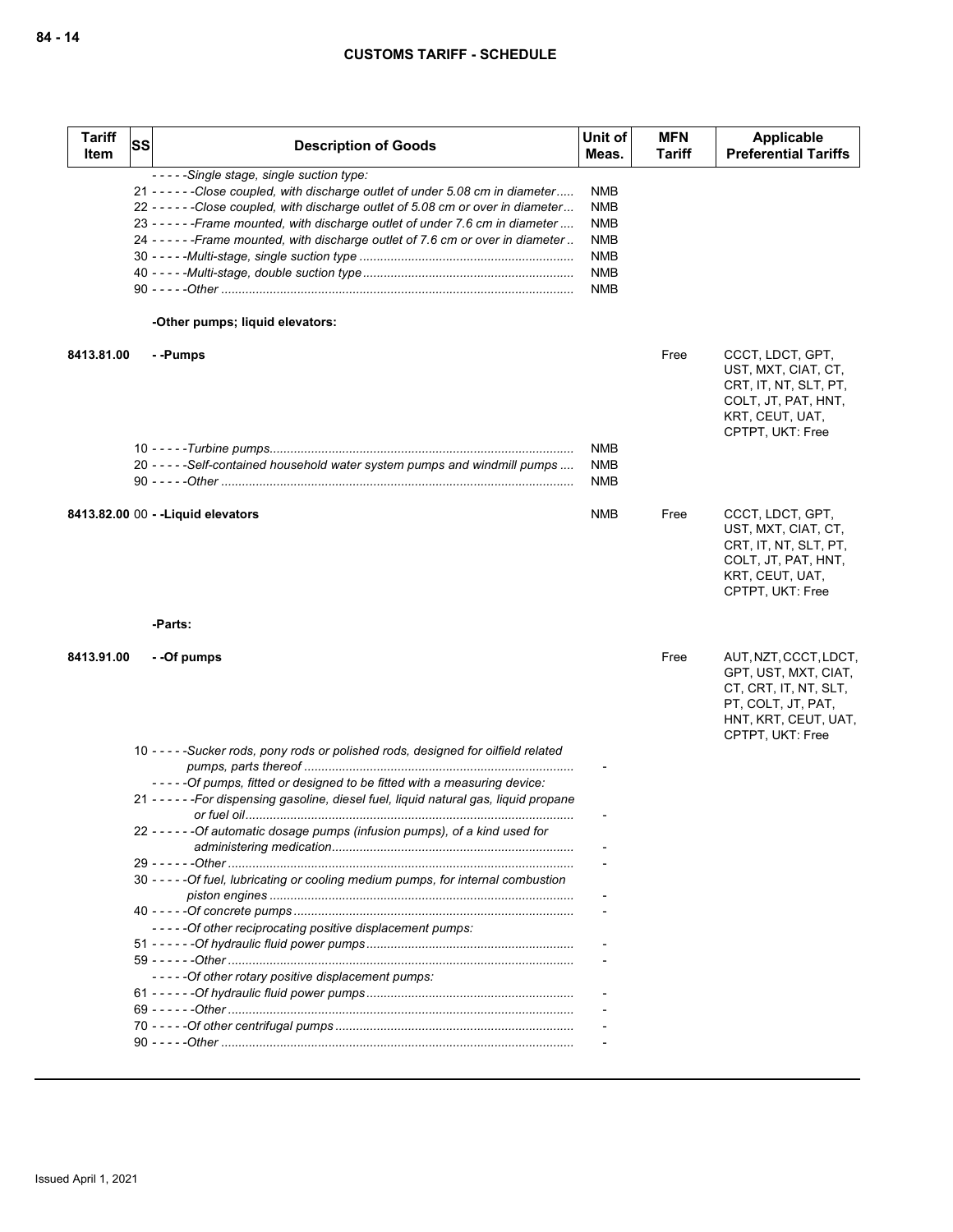| <b>Tariff</b> | <b>SS</b> |                                                                                                      | Unit of                  | <b>MFN</b> | Applicable                                                                                                                     |
|---------------|-----------|------------------------------------------------------------------------------------------------------|--------------------------|------------|--------------------------------------------------------------------------------------------------------------------------------|
| Item          |           | <b>Description of Goods</b>                                                                          | Meas.                    | Tariff     | <b>Preferential Tariffs</b>                                                                                                    |
| 84.14         |           | 8413.92.00 00 - - Of liquid elevators<br>Air or vacuum pumps, air or other gas compressors and fans; |                          | Free       | CCCT, LDCT, GPT,<br>UST, MXT, CIAT, CT,<br>CRT, IT, NT, SLT, PT,<br>COLT, JT, PAT, HNT,<br>KRT, CEUT, UAT,<br>CPTPT, UKT: Free |
|               |           | ventilating or recycling hoods incorporating a fan, whether or not fitted<br>with filters.           |                          |            |                                                                                                                                |
|               |           | 8414.10.00 00 - Vacuum pumps                                                                         | <b>NMB</b>               | Free       | CCCT, LDCT, GPT,<br>UST, MXT, CIAT, CT,<br>CRT, IT, NT, SLT, PT,<br>COLT, JT, PAT, HNT,<br>KRT, CEUT, UAT,<br>CPTPT, UKT: Free |
|               |           | 8414.20.00 00 -Hand- or foot-operated air pumps                                                      | <b>NMB</b>               | Free       | CCCT, LDCT, GPT,<br>UST, MXT, CIAT, CT,<br>CRT, IT, NT, SLT, PT,<br>COLT, JT, PAT, HNT,<br>KRT, CEUT, UAT,<br>CPTPT, UKT: Free |
| 8414.30.00    |           | -Compressors of a kind used in refrigerating equipment                                               |                          | Free       | CCCT, LDCT, GPT,<br>UST, MXT, CIAT, CT,<br>CRT, IT, NT, SLT, PT,<br>COLT, JT, PAT, HNT,<br>KRT, CEUT, UAT,<br>CPTPT, UKT: Free |
|               |           | $----$ Screw type:                                                                                   |                          |            |                                                                                                                                |
|               |           |                                                                                                      | <b>NMB</b>               |            |                                                                                                                                |
|               |           |                                                                                                      | <b>NMB</b>               |            |                                                                                                                                |
|               |           | -----Other, semi-hermetic:                                                                           | <b>NMB</b>               |            |                                                                                                                                |
|               |           |                                                                                                      | <b>NMB</b>               |            |                                                                                                                                |
|               |           |                                                                                                      | <b>NMB</b>               |            |                                                                                                                                |
|               |           | $---Other:$                                                                                          | <b>NMB</b>               |            |                                                                                                                                |
|               |           |                                                                                                      | NMB                      |            |                                                                                                                                |
|               |           |                                                                                                      | <b>NMR</b>               |            |                                                                                                                                |
|               |           |                                                                                                      | NMB                      |            |                                                                                                                                |
|               |           | 94 - - - - - - Other, of a power exceeding 186.5 W but not exceeding 2.2 kW                          | <b>NMB</b>               |            |                                                                                                                                |
|               |           | 95 - - - - - - Other, of a power exceeding 2.2 kW but not exceeding 7.46 kW                          | NMB<br>NMB               |            |                                                                                                                                |
| 8414.40.00    |           | -Air compressors mounted on a wheeled chassis for towing                                             |                          | Free       | CCCT, LDCT, GPT,<br>UST, MXT, CIAT, CT,<br>CRT, IT, NT, SLT, PT,<br>COLT, JT, PAT, HNT,<br>KRT, CEUT, UAT,<br>CPTPT, UKT: Free |
|               |           |                                                                                                      | <b>NMB</b><br><b>NMB</b> |            |                                                                                                                                |
|               |           |                                                                                                      |                          |            |                                                                                                                                |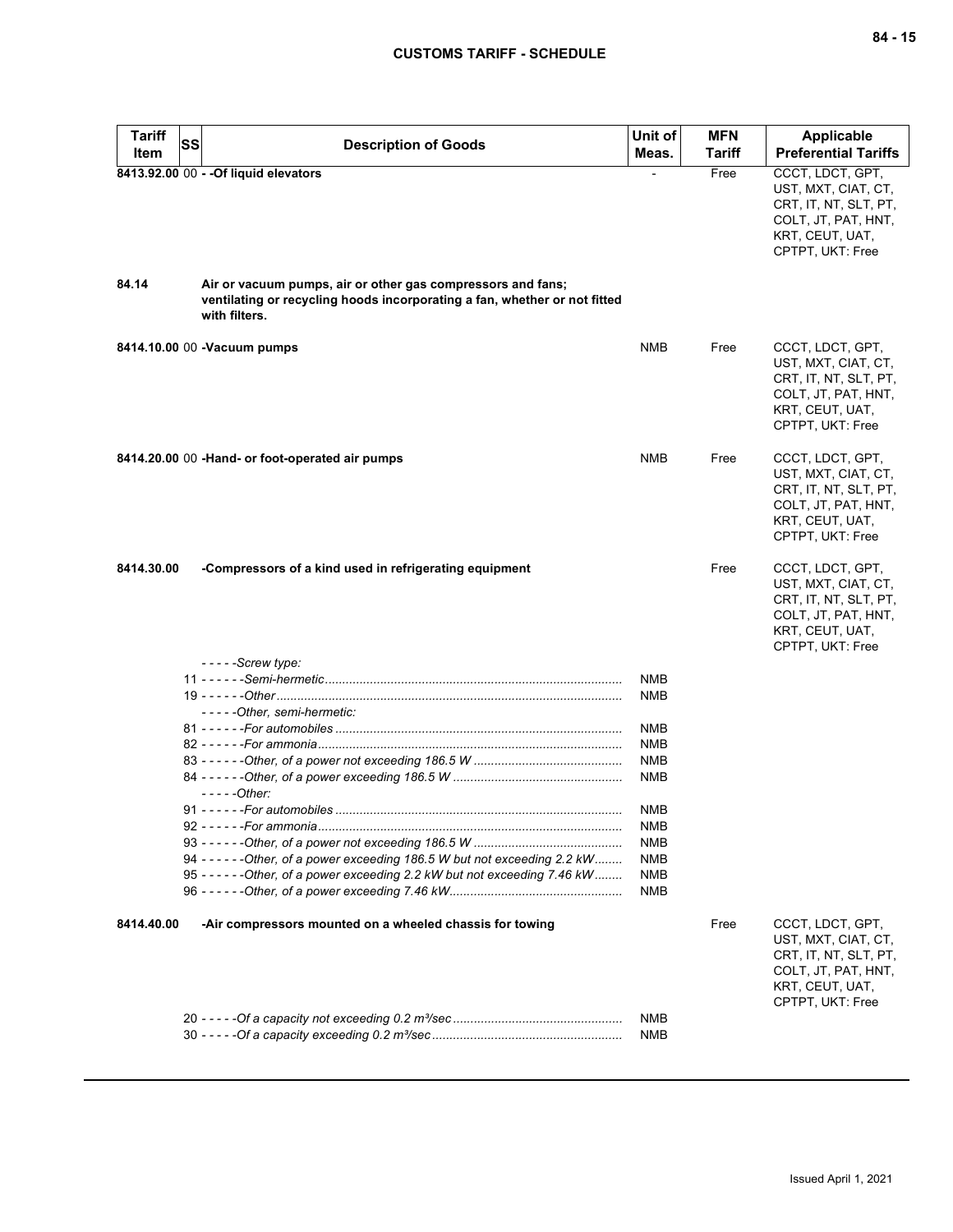| <b>Tariff</b><br>Item | <b>SS</b> | <b>Description of Goods</b>                                                                                                  | Unit of<br>Meas.  | <b>MFN</b><br>Tariff | Applicable<br><b>Preferential Tariffs</b>                                                                                              |
|-----------------------|-----------|------------------------------------------------------------------------------------------------------------------------------|-------------------|----------------------|----------------------------------------------------------------------------------------------------------------------------------------|
|                       |           | -Fans:                                                                                                                       |                   |                      |                                                                                                                                        |
| 8414.51               |           | --Table, floor, wall, window, ceiling or roof fans, with a self-contained<br>electric motor of an output not exceeding 125 W |                   |                      |                                                                                                                                        |
|                       |           | 8414.51.10 00 - - - Personal fans, mains powered;<br>Table fans, single or variable speed, oscillating                       | <b>NMB</b>        | 8%                   | CCCT, LDCT, UST,<br>MXT, CIAT, CT, CRT,<br>IT, NT, SLT, PT, COLT,<br>JT, PAT, HNT, KRT,<br>CEUT, UAT, CPTPT,<br>UKT: Free<br>GPT: 2.5% |
| 8414.51.90            |           | $- -$ Other                                                                                                                  |                   | Free                 | CCCT, LDCT, GPT,<br>UST, MXT, CIAT, CT,<br>CRT, IT, NT, SLT, PT,<br>COLT, JT, PAT, HNT,<br>KRT, CEUT, UAT,<br>CPTPT, UKT: Free         |
|                       |           |                                                                                                                              | <b>NMB</b>        |                      |                                                                                                                                        |
|                       |           |                                                                                                                              | <b>NMB</b>        |                      |                                                                                                                                        |
|                       |           |                                                                                                                              | <b>NMB</b>        |                      |                                                                                                                                        |
| 8414.59.00            |           | - -Other                                                                                                                     |                   | Free                 | CCCT, LDCT, GPT,<br>UST, MXT, CIAT, CT,<br>CRT, IT, NT, SLT, PT,<br>COLT, JT, PAT, HNT,<br>KRT, CEUT, UAT,<br>CPTPT, UKT: Free         |
|                       |           | $---Other:$                                                                                                                  | <b>NMB</b><br>NMB |                      |                                                                                                                                        |
|                       |           |                                                                                                                              | NMB               |                      |                                                                                                                                        |
|                       |           |                                                                                                                              | <b>NMB</b>        |                      |                                                                                                                                        |
|                       |           |                                                                                                                              | NMB               |                      |                                                                                                                                        |
|                       |           | 8414.60.00 00 -Hoods having a maximum horizontal side not exceeding 120 cm                                                   | NMB               | 6%                   | CCCT, LDCT, GPT,<br>UST, MXT, CIAT, CT,<br>CRT, IT, NT, SLT, PT,<br>COLT, JT, PAT, HNT,<br>KRT, CEUT, UAT,<br>CPTPT, UKT: Free         |
| 8414.80               |           | -Other                                                                                                                       |                   |                      |                                                                                                                                        |
|                       |           | 8414.80.10 00 - - -Turbochargers and superchargers for use in motor vehicles of Chapter 87                                   | NMB               | Free                 | CCCT, LDCT, GPT,<br>UST, MXT, CIAT, CT,<br>CRT, IT, NT, SLT, PT,<br>COLT, JT, PAT, HNT,<br>KRT, CEUT, UAT,<br>CPTPT, UKT: Free         |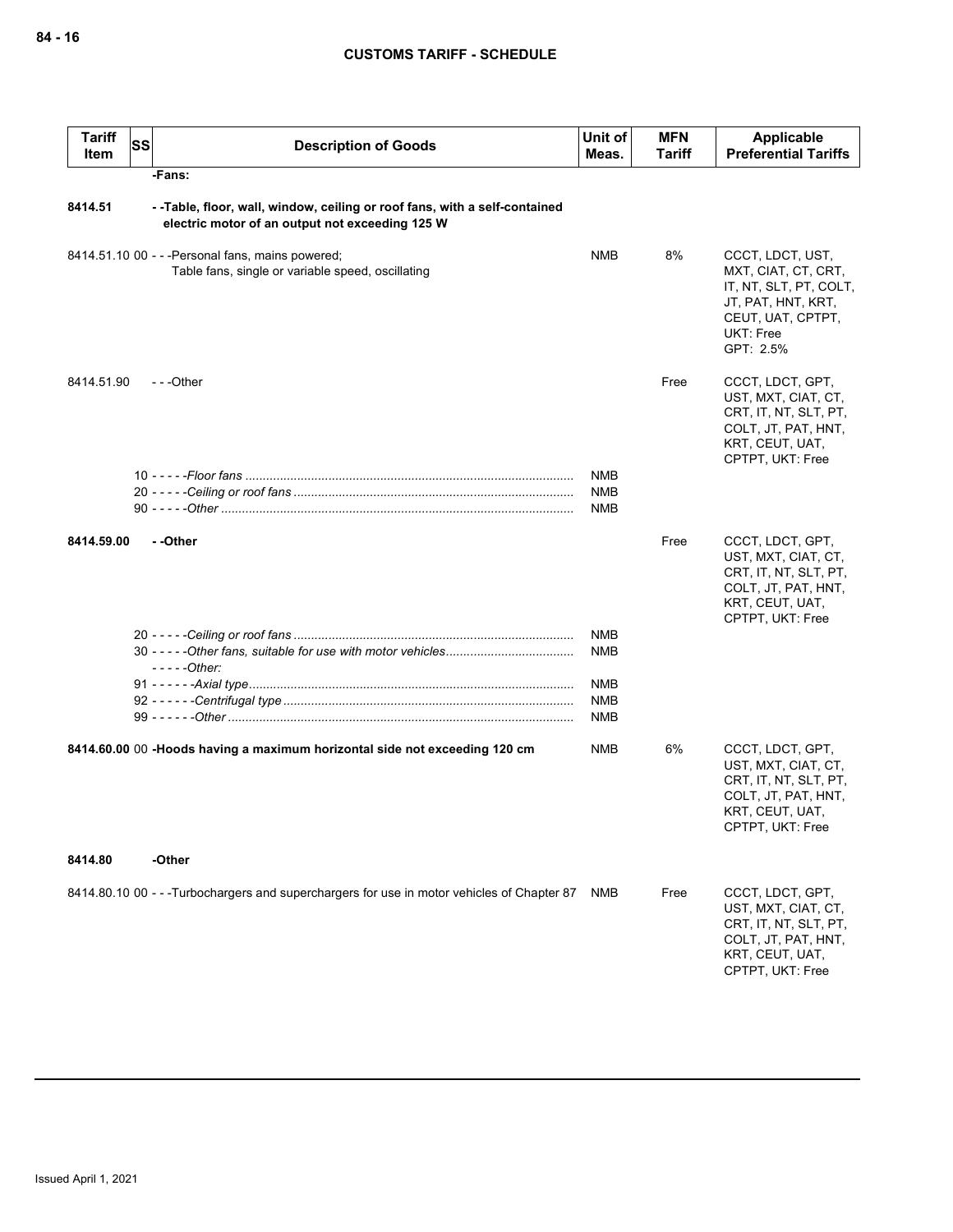| <b>Tariff</b><br>Item | <b>SS</b><br><b>Description of Goods</b>                                                                                                                                                                                   | Unit of<br>Meas.  | <b>MFN</b><br>Tariff | Applicable<br><b>Preferential Tariffs</b>                                                                                                                                                          |
|-----------------------|----------------------------------------------------------------------------------------------------------------------------------------------------------------------------------------------------------------------------|-------------------|----------------------|----------------------------------------------------------------------------------------------------------------------------------------------------------------------------------------------------|
| 8414.80.90            | $\overline{- -}$ Other                                                                                                                                                                                                     |                   | Free                 | CCCT, LDCT, GPT,<br>UST, MXT, CIAT, CT,<br>CRT, IT, NT, SLT, PT,<br>COLT, JT, PAT, HNT,<br>KRT, CEUT, UAT,<br>CPTPT, UKT: Free                                                                     |
|                       | -----Air compressors, stationary:                                                                                                                                                                                          |                   |                      |                                                                                                                                                                                                    |
|                       |                                                                                                                                                                                                                            | <b>NMB</b>        |                      |                                                                                                                                                                                                    |
|                       |                                                                                                                                                                                                                            | <b>NMB</b><br>NMB |                      |                                                                                                                                                                                                    |
|                       | -----Air compressors, portable:                                                                                                                                                                                            |                   |                      |                                                                                                                                                                                                    |
|                       |                                                                                                                                                                                                                            | <b>NMB</b>        |                      |                                                                                                                                                                                                    |
|                       |                                                                                                                                                                                                                            | <b>NMB</b>        |                      |                                                                                                                                                                                                    |
|                       |                                                                                                                                                                                                                            | NMB               |                      |                                                                                                                                                                                                    |
|                       | -----Gas compressors:                                                                                                                                                                                                      |                   |                      |                                                                                                                                                                                                    |
|                       |                                                                                                                                                                                                                            | <b>NMB</b>        |                      |                                                                                                                                                                                                    |
|                       |                                                                                                                                                                                                                            | NMB               |                      |                                                                                                                                                                                                    |
|                       |                                                                                                                                                                                                                            | <b>NMB</b>        |                      |                                                                                                                                                                                                    |
|                       |                                                                                                                                                                                                                            | NMB               |                      |                                                                                                                                                                                                    |
|                       |                                                                                                                                                                                                                            |                   |                      |                                                                                                                                                                                                    |
| 8414.90               | -Parts                                                                                                                                                                                                                     |                   |                      |                                                                                                                                                                                                    |
| 8414.90.90            | 8414.90.10 00 - - -Stators and rotors for compressors for use in refrigerating equipment<br>$-$ - -Other                                                                                                                   |                   | Free<br>Free         | CCCT, LDCT, GPT,<br>UST, MXT, CIAT, CT,<br>CRT, IT, NT, SLT, PT,<br>COLT, JT, PAT, HNT,<br>KRT, CEUT, UAT,<br>CPTPT, UKT: Free<br>CCCT, LDCT, GPT,<br>UST, MXT, CIAT, CT,<br>CRT, IT, NT, SLT, PT, |
|                       | 30 - - - - - Of compressors, of a kind used in refrigerating equipment<br>40 - - - - - Of fans, for table, floor, wall, window, ceiling or roof, with a self-<br>contained electric motor of an output not exceeding 125 W |                   |                      | COLT, JT, PAT, HNT,<br>KRT, CEUT, UAT,<br>CPTPT, UKT: Free                                                                                                                                         |
| 84.15                 | Air conditioning machines, comprising a motor-driven fan and elements<br>for changing the temperature and humidity, including those machines in<br>which the humidity cannot be separately regulated.                      |                   |                      |                                                                                                                                                                                                    |
| 8415.10.00            | -Of a kind designed to be fixed to a window, wall, ceiling or floor, self-<br>contained or "split-system"                                                                                                                  |                   | Free                 | CCCT, LDCT, GPT,<br>UST, MXT, CIAT, CT,<br>CRT, IT, NT, SLT, PT,<br>COLT, JT, PAT, HNT,<br>KRT, CEUT, UAT,<br>CPTPT, UKT: Free                                                                     |
|                       |                                                                                                                                                                                                                            | <b>NMB</b>        |                      |                                                                                                                                                                                                    |
|                       |                                                                                                                                                                                                                            | <b>NMB</b>        |                      |                                                                                                                                                                                                    |
|                       |                                                                                                                                                                                                                            |                   |                      |                                                                                                                                                                                                    |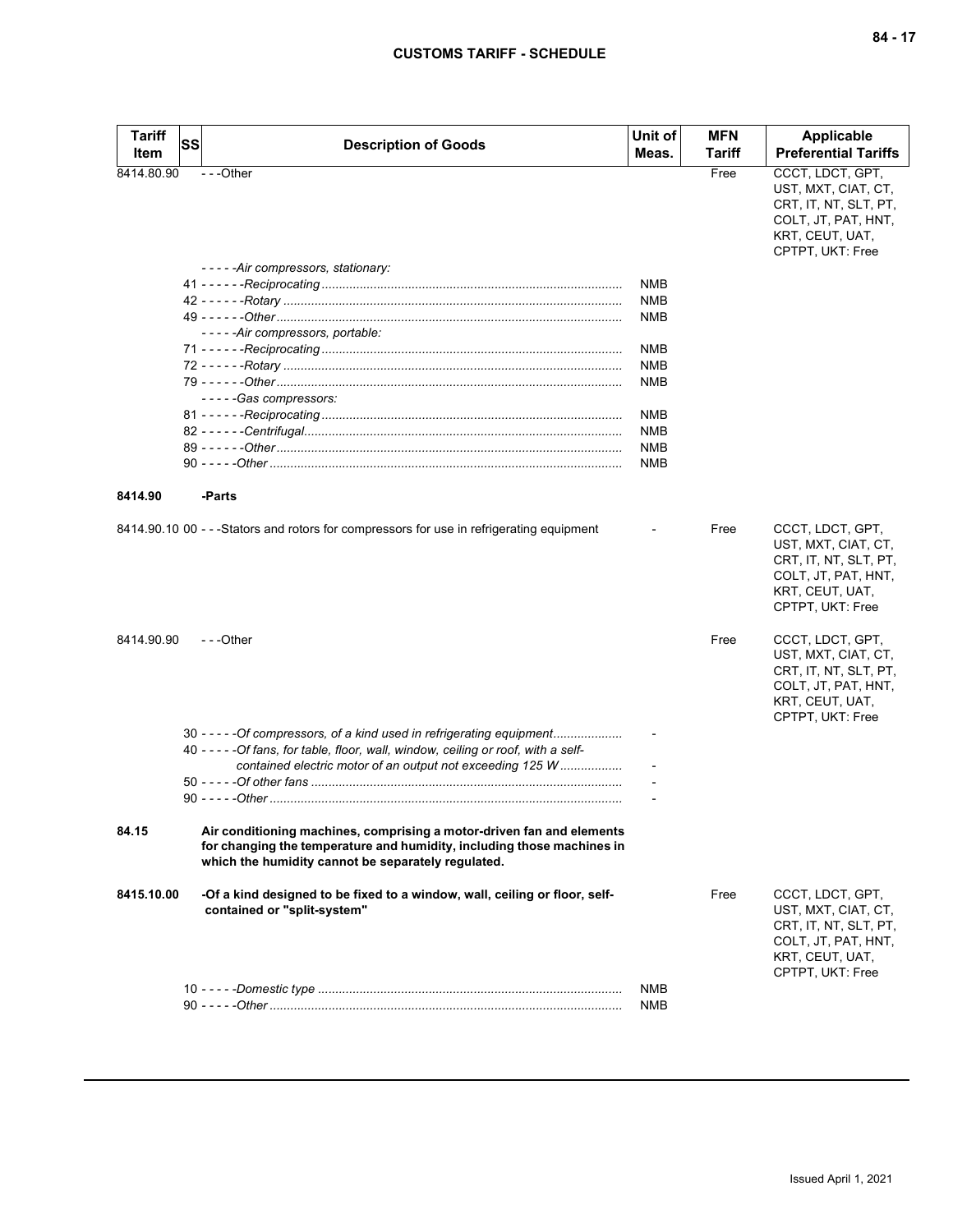| <b>Tariff</b><br>Item | <b>SS</b> | <b>Description of Goods</b>                                                                                                                                                                                                                                                                                                                                 | Unit of<br>Meas.                | <b>MFN</b><br><b>Tariff</b> | Applicable<br><b>Preferential Tariffs</b>                                                                                                |
|-----------------------|-----------|-------------------------------------------------------------------------------------------------------------------------------------------------------------------------------------------------------------------------------------------------------------------------------------------------------------------------------------------------------------|---------------------------------|-----------------------------|------------------------------------------------------------------------------------------------------------------------------------------|
|                       |           | 8415.20.00 00 -Of a kind used for persons, in motor vehicles                                                                                                                                                                                                                                                                                                | <b>NMB</b>                      | Free                        | AUT, NZT, CCCT, LDCT,<br>GPT, UST, MXT, CIAT,<br>CT, CRT, IT, NT, SLT,<br>PT, COLT, JT, PAT,<br>HNT, KRT, CEUT, UAT,<br>CPTPT, UKT: Free |
|                       |           | -Other:                                                                                                                                                                                                                                                                                                                                                     |                                 |                             |                                                                                                                                          |
| 8415.81               |           | --Incorporating a refrigerating unit and a valve for reversal of the<br>cooling/heat cycle (reversible heat pumps)                                                                                                                                                                                                                                          |                                 |                             |                                                                                                                                          |
| 8415.81.10            |           | - - The following, excluding mini-split heat pumps and air conditioner units:<br>Single packaged or split-system, of a heat transfer capacity not exceeding<br>15.8 kW (53,900 BTU per hour);<br>Water source, vertical, horizontal and console types, of a heat transfer<br>capacity not exceeding 34.8 kW (118,700 BTU per hour)<br>-----Single packaged: |                                 | 6%                          | AUT, NZT, CCCT, LDCT,<br>GPT, UST, MXT, CIAT,<br>CT, CRT, IT, NT, SLT,<br>PT, COLT, JT, PAT,<br>HNT, KRT, CEUT, UAT,<br>CPTPT, UKT: Free |
|                       |           | 11 - - - - - - Of a heat capacity not exceeding 15.8 kW (53,900 BTU per hour)<br>12 - - - - - - Of a heat capacity exceeding 15.8 kW (53,900 BTU per hour)                                                                                                                                                                                                  | <b>NMB</b><br>NMB<br><b>NMB</b> |                             |                                                                                                                                          |
| 8415.81.90            |           | $- -$ Other                                                                                                                                                                                                                                                                                                                                                 |                                 | Free                        | CCCT, LDCT, GPT,<br>UST, MXT, CIAT, CT,<br>CRT, IT, NT, SLT, PT,<br>COLT, JT, PAT, HNT,<br>KRT, CEUT, UAT,<br>CPTPT, UKT: Free           |
|                       |           | -----Single packaged:<br>11 - - - - - - Of a heat capacity not exceeding 15.8 kW (53,900 BTU per hour)                                                                                                                                                                                                                                                      | <b>NMB</b>                      |                             |                                                                                                                                          |
|                       |           | 12 - - - - - - Of a heat capacity exceeding 15.8 kW (53,900 BTU per hour)                                                                                                                                                                                                                                                                                   | <b>NMB</b><br><b>NMB</b>        |                             |                                                                                                                                          |
| 8415.82               |           | - - Other, incorporating a refrigerating unit                                                                                                                                                                                                                                                                                                               |                                 |                             |                                                                                                                                          |
|                       |           | 8415.82.10 00 - - -Domestic heat pumps and air conditioners, ductless split-systems;<br>Portable type, of a weight not exceeding 25 kg and of a heat transfer<br>capacity not exceeding 1.8 kW (6,000 BTU per hour);<br>Truck heater/air conditioners                                                                                                       | <b>NMB</b>                      | Free                        | CCCT, LDCT, GPT,<br>UST, MXT, CIAT, CT,<br>CRT, IT, NT, SLT, PT,<br>COLT, JT, PAT, HNT,<br>KRT, CEUT, UAT,<br>CPTPT, UKT: Free           |

- - -Other: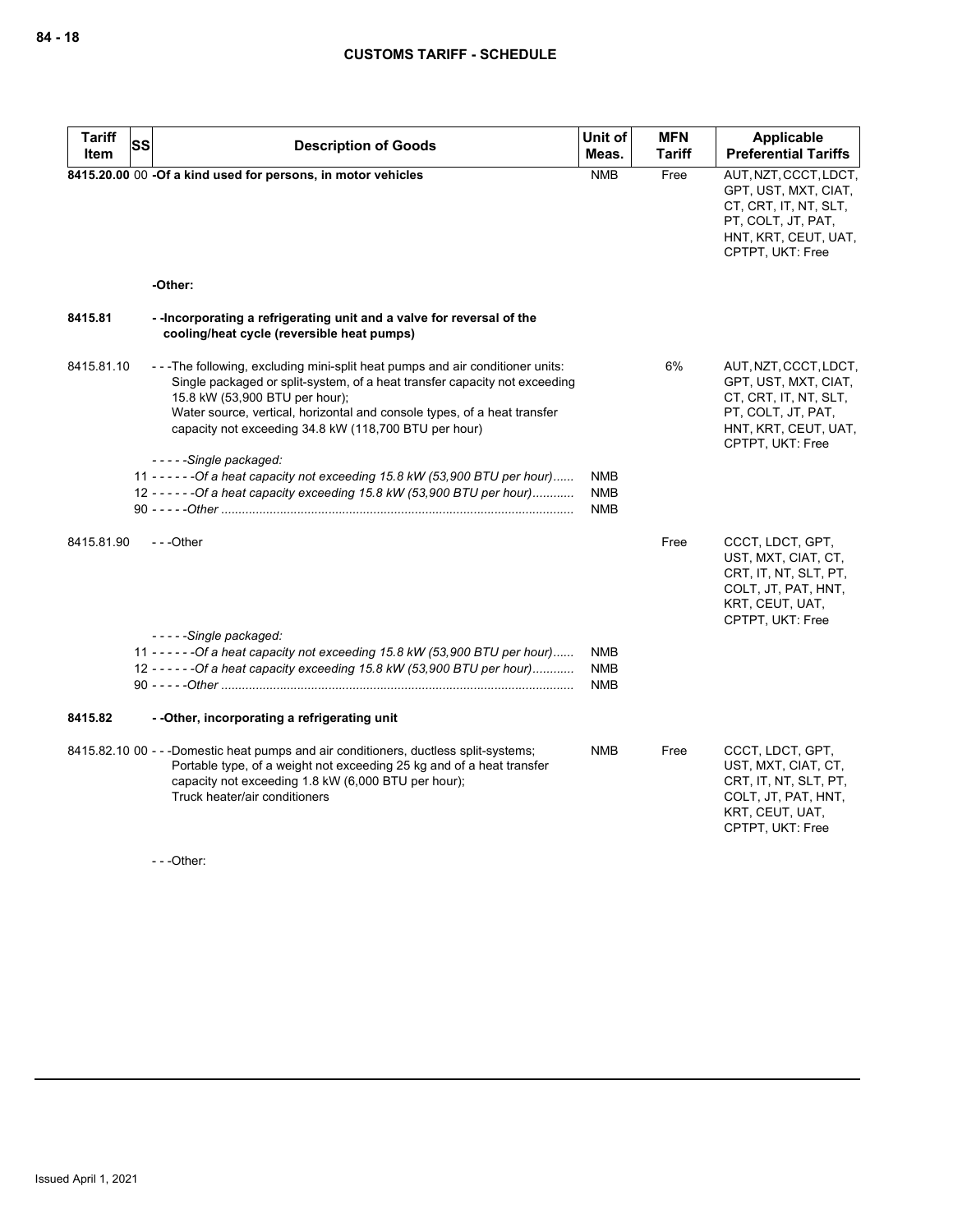| <b>Tariff</b> | <b>SS</b> | <b>Description of Goods</b>                                                                                                                                                                                                                                                                                                                                                                                                                                                                                                                                                                                                                              | Unit of                  | <b>MFN</b>    | <b>Applicable</b>                                                                                                                        |
|---------------|-----------|----------------------------------------------------------------------------------------------------------------------------------------------------------------------------------------------------------------------------------------------------------------------------------------------------------------------------------------------------------------------------------------------------------------------------------------------------------------------------------------------------------------------------------------------------------------------------------------------------------------------------------------------------------|--------------------------|---------------|------------------------------------------------------------------------------------------------------------------------------------------|
| Item          |           |                                                                                                                                                                                                                                                                                                                                                                                                                                                                                                                                                                                                                                                          | Meas.                    | <b>Tariff</b> | <b>Preferential Tariffs</b>                                                                                                              |
| 8415.82.91    |           | - - - - Central station air handlers;<br>Combination terminal units, water source or air to air, of a heat transfer<br>capacity not exceeding 5.8 kW (19,800 BTU per hour);<br>Fan coil units;<br>For off-highway vehicles;<br>For humidity and dust sensitive areas, of a heat transfer capacity not<br>exceeding 71.1 kW (242,700 BTU per hour);<br>Single packaged, combination, of a heat transfer capacity not exceeding<br>15.8 kW (53,900 BTU per hour);<br>Split-system, of a heat transfer capacity not exceeding 47.4 kW<br>$(161,800$ per hour);<br>Water source, of a heat transfer capacity not exceeding 34.8 kW<br>(118,700 BTU per hour) | NMB<br><b>NMB</b><br>NMB | 6%            | AUT, NZT, CCCT, LDCT,<br>GPT, UST, MXT, CIAT,<br>CT, CRT, IT, NT, SLT,<br>PT, COLT, JT, PAT,<br>HNT, KRT, CEUT, UAT,<br>CPTPT, UKT: Free |
| 8415.82.99    |           | $--$ Other                                                                                                                                                                                                                                                                                                                                                                                                                                                                                                                                                                                                                                               |                          | Free          | CCCT, LDCT, GPT,<br>UST, MXT, CIAT, CT,<br>CRT, IT, NT, SLT, PT,<br>COLT, JT, PAT, HNT,<br>KRT, CEUT, UAT,<br>CPTPT, UKT: Free           |
|               |           | ---- Single packaged combination and split system (remote condenser type)                                                                                                                                                                                                                                                                                                                                                                                                                                                                                                                                                                                |                          |               |                                                                                                                                          |
|               |           | air conditioners, other than year-round units:<br>11 - - - - - - Single packaged, combination, of a heat transfer capacity exceeding                                                                                                                                                                                                                                                                                                                                                                                                                                                                                                                     |                          |               |                                                                                                                                          |
|               |           | 12 - - - - - - Split system (remote condenser type) air conditioners, of a heat<br>transfer capacity exceeding 47.4 kW (161,800 BTU per hour)                                                                                                                                                                                                                                                                                                                                                                                                                                                                                                            | <b>NMB</b><br><b>NMB</b> |               |                                                                                                                                          |
|               |           | -----Year-round units (heating and cooling):<br>21 - - - - - - Of a heat capacity not exceeding 15.8 kW (53,900 BTU per hour)                                                                                                                                                                                                                                                                                                                                                                                                                                                                                                                            | <b>NMB</b>               |               |                                                                                                                                          |
|               |           | 22 - - - - - - Of a heat capacity exceeding 15.8 kW (53,900 BTU per hour)                                                                                                                                                                                                                                                                                                                                                                                                                                                                                                                                                                                | <b>NMB</b>               |               |                                                                                                                                          |
|               |           |                                                                                                                                                                                                                                                                                                                                                                                                                                                                                                                                                                                                                                                          | <b>NMB</b>               |               |                                                                                                                                          |
|               |           |                                                                                                                                                                                                                                                                                                                                                                                                                                                                                                                                                                                                                                                          | <b>NMB</b><br><b>NMB</b> |               |                                                                                                                                          |
| 8415.83.00    |           | - - Not incorporating a refrigerating unit                                                                                                                                                                                                                                                                                                                                                                                                                                                                                                                                                                                                               |                          | Free          | AUT, NZT, CCCT, LDCT,<br>GPT, UST, MXT, CIAT,<br>CT, CRT, IT, NT, SLT,<br>PT, COLT, JT, PAT,<br>HNT, KRT, CEUT, UAT,<br>CPTPT, UKT: Free |
|               |           | 10 - - - - - Condensing units, of a heat capacity not exceeding 15.8 kW (53,900                                                                                                                                                                                                                                                                                                                                                                                                                                                                                                                                                                          | <b>NMB</b>               |               |                                                                                                                                          |
|               |           | 20 - - - - - Condensing units, of a heat capacity exceeding 15.8 kW (53,900 BTU                                                                                                                                                                                                                                                                                                                                                                                                                                                                                                                                                                          | <b>NMB</b>               |               |                                                                                                                                          |
|               |           |                                                                                                                                                                                                                                                                                                                                                                                                                                                                                                                                                                                                                                                          | <b>NMB</b>               |               |                                                                                                                                          |
|               |           |                                                                                                                                                                                                                                                                                                                                                                                                                                                                                                                                                                                                                                                          | <b>NMB</b>               |               |                                                                                                                                          |
| 8415.90       |           | -Parts                                                                                                                                                                                                                                                                                                                                                                                                                                                                                                                                                                                                                                                   |                          |               |                                                                                                                                          |
|               |           | 8415.90.30 00 - - - Chassis, chassis bases or outer cabinets                                                                                                                                                                                                                                                                                                                                                                                                                                                                                                                                                                                             |                          | Free          | AUT, NZT, CCCT, LDCT,<br>GPT, UST, MXT, CIAT,<br>CT, CRT, IT, NT, SLT,<br>PT, COLT, JT, PAT,<br>HNT, KRT, CEUT, UAT,<br>CPTPT, UKT: Free |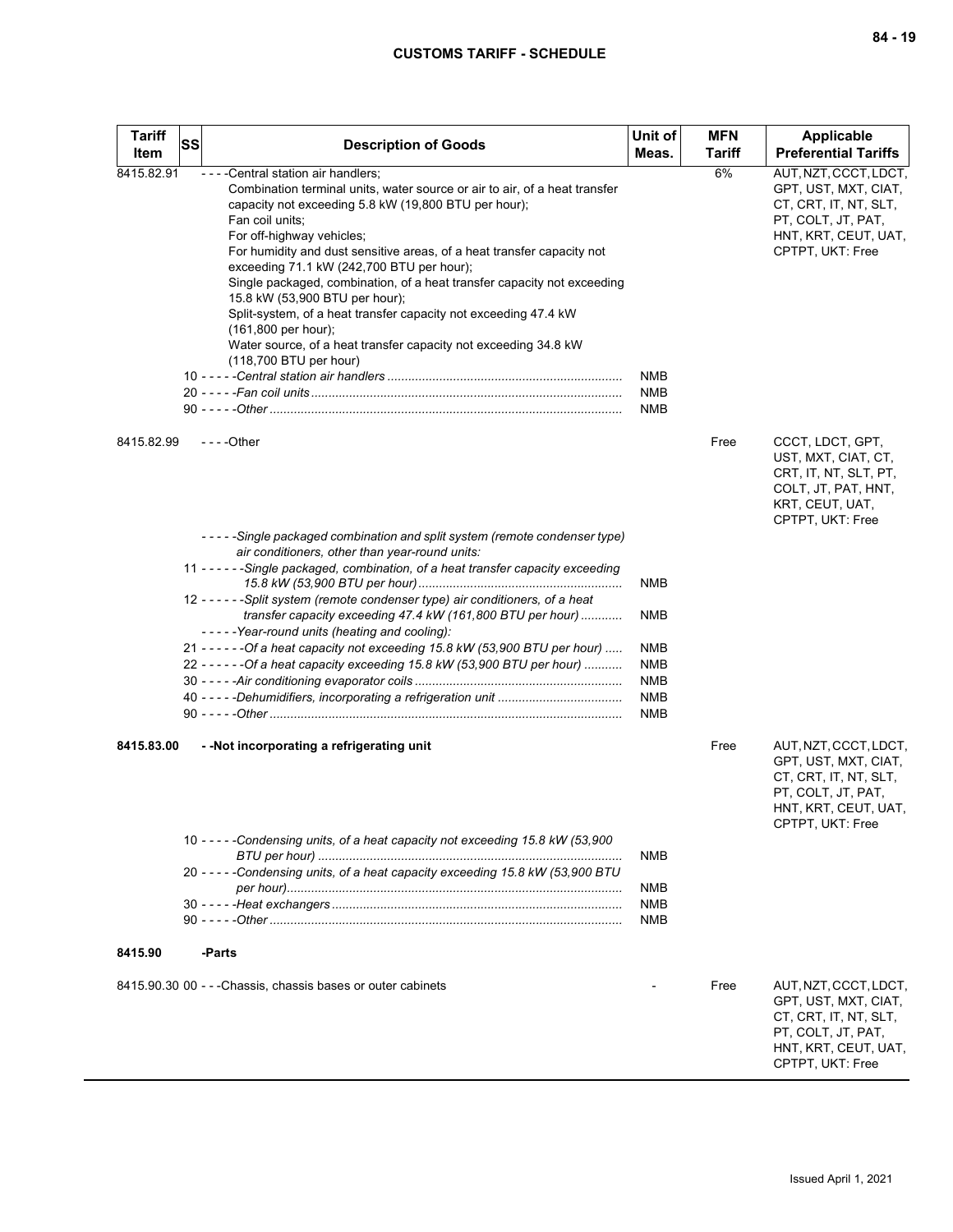| <b>Tariff</b><br><b>SS</b><br>ltem | <b>Description of Goods</b>                                                                                                                                                            | Unit of<br>Meas. | <b>MFN</b><br><b>Tariff</b> | Applicable<br><b>Preferential Tariffs</b>                                                                                                |
|------------------------------------|----------------------------------------------------------------------------------------------------------------------------------------------------------------------------------------|------------------|-----------------------------|------------------------------------------------------------------------------------------------------------------------------------------|
| 8415.90.90 00 - - - Other          |                                                                                                                                                                                        |                  | Free                        | AUT, NZT, CCCT, LDCT,<br>GPT, UST, MXT, CIAT,<br>CT, CRT, IT, NT, SLT,<br>PT, COLT, JT, PAT,<br>HNT, KRT, CEUT, UAT,<br>CPTPT, UKT: Free |
| 84.16                              | Furnace burners for liquid fuel, for pulverized solid fuel or for gas;<br>mechanical stokers, including their mechanical grates, mechanical ash<br>dischargers and similar appliances. |                  |                             |                                                                                                                                          |
|                                    | 8416.10.00 00 - Furnace burners for liquid fuel                                                                                                                                        | NMB              | Free                        | CCCT, LDCT, GPT,<br>UST, MXT, CIAT, CT,<br>CRT, IT, NT, SLT, PT,<br>COLT, JT, PAT, HNT,<br>KRT, CEUT, UAT,<br>CPTPT, UKT: Free           |
| 8416.20.00                         | -Other furnace burners, including combination burners                                                                                                                                  |                  | Free                        | CCCT, LDCT, GPT,<br>UST, MXT, CIAT, CT,<br>CRT, IT, NT, SLT, PT,<br>COLT, JT, PAT, HNT,<br>KRT, CEUT, UAT,<br>CPTPT, UKT: Free           |
|                                    |                                                                                                                                                                                        | NMB<br>NMB       |                             |                                                                                                                                          |
|                                    | 8416.30.00 00 - Mechanical stokers, including their mechanical grates, mechanical ash<br>dischargers and similar appliances                                                            | <b>NMB</b>       | Free                        | CCCT, LDCT, GPT,<br>UST, MXT, CIAT, CT,<br>CRT, IT, NT, SLT, PT,<br>COLT, JT, PAT, HNT,<br>KRT, CEUT, UAT,<br>CPTPT, UKT: Free           |
| 8416.90.00 00 - Parts              |                                                                                                                                                                                        |                  | Free                        | CCCT, LDCT, GPT,<br>UST, MXT, CIAT, CT,<br>CRT, IT, NT, SLT, PT,<br>COLT, JT, PAT, HNT,<br>KRT, CEUT, UAT,<br>CPTPT, UKT: Free           |
| 84.17                              | Industrial or laboratory furnaces and ovens, including incinerators, non-<br>electric.                                                                                                 |                  |                             |                                                                                                                                          |
|                                    | 8417.10.00 00 -Furnaces and ovens for the roasting, melting or other heat-treatment of NMB<br>ores, pyrites or of metals                                                               |                  | Free                        | CCCT, LDCT, GPT,<br>UST, MXT, CIAT, CT,<br>CRT, IT, NT, SLT, PT,<br>COLT, JT, PAT, HNT,<br>KRT, CEUT, UAT,<br>CPTPT, UKT: Free           |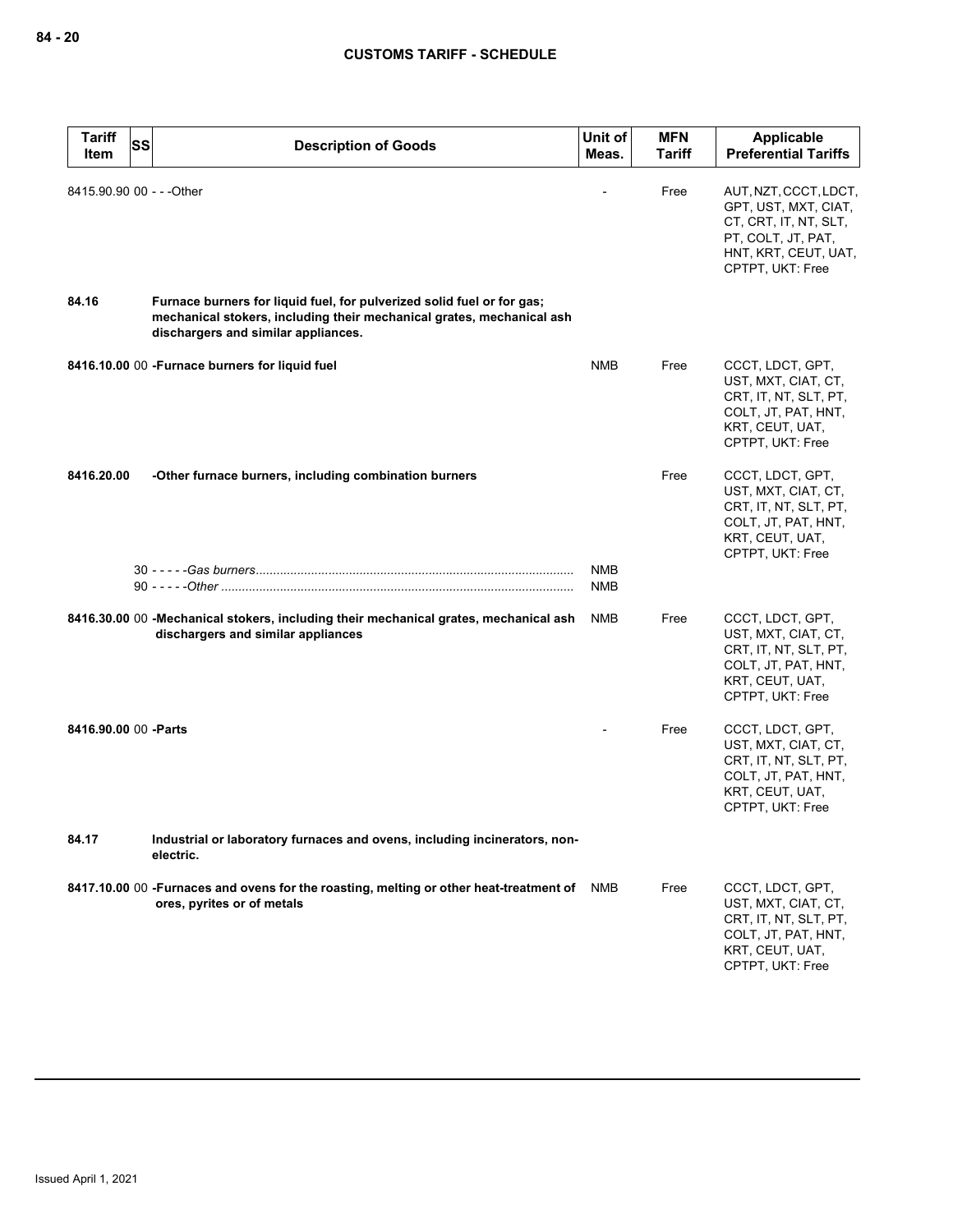| <b>Tariff</b><br><b>SS</b> | <b>Description of Goods</b>                                                                                                                                                                                                                                                              | Unit of                  | <b>MFN</b>    | <b>Applicable</b>                                                                                                                    |
|----------------------------|------------------------------------------------------------------------------------------------------------------------------------------------------------------------------------------------------------------------------------------------------------------------------------------|--------------------------|---------------|--------------------------------------------------------------------------------------------------------------------------------------|
| <b>Item</b>                |                                                                                                                                                                                                                                                                                          | Meas.                    | <b>Tariff</b> | <b>Preferential Tariffs</b>                                                                                                          |
|                            | 8417.20.00 00 - Bakery ovens, including biscuit ovens                                                                                                                                                                                                                                    | <b>NMB</b>               | Free          | CCCT, LDCT, GPT,<br>UST, MXT, CIAT, CT,<br>CRT, IT, NT, SLT, PT,<br>COLT, JT, PAT, HNT,<br>KRT, CEUT, UAT,<br>CPTPT, UKT: Free       |
| 8417.80.00 00 -Other       |                                                                                                                                                                                                                                                                                          | <b>NMB</b>               | Free          | CCCT, LDCT, GPT,<br>UST, MXT, CIAT, CT,<br>CRT, IT, NT, SLT, PT,<br>COLT, JT, PAT, HNT,<br>KRT, CEUT, UAT,<br>CPTPT, UKT: Free       |
| 8417.90.00 00 - Parts      |                                                                                                                                                                                                                                                                                          |                          | Free          | CCCT, LDCT, GPT,<br>UST, MXT, CIAT, CT,<br>CRT, IT, NT, SLT, PT,<br>COLT, JT, PAT, HNT,<br>KRT, CEUT, UAT,<br>CPTPT, UKT: Free       |
| 84.18                      | Refrigerators, freezers and other refrigerating or freezing equipment,<br>electric or other; heat pumps other than air conditioning machines of<br>heading 84.15.                                                                                                                        |                          |               |                                                                                                                                      |
| 8418.10                    | -Combined refrigerator-freezers, fitted with separate external doors                                                                                                                                                                                                                     |                          |               |                                                                                                                                      |
|                            | 8418.10.10 00 - - - Absorption-type, combination gas and electric powered, designed for<br>permanent installation in recreational vehicles and for use in the<br>manufacture of such vehicles                                                                                            | <b>NMB</b>               | Free          | CCCT, LDCT, GPT,<br>UST, MXT, CIAT, CT,<br>CRT, IT, NT, SLT, PT,<br>COLT, JT, PAT, HNT,<br>KRT, CEUT, UAT,<br>CPTPT, UKT: Free       |
| 8418.10.90                 | $- -$ Other                                                                                                                                                                                                                                                                              |                          | 8%            | CCCT, LDCT, UST,<br>MXT, CIAT, CT, CRT,<br>IT, NT, SLT, PT, COLT,<br>JT, PAT, HNT, KRT,<br>CEUT, UAT, CPTPT,<br>UKT: Free<br>GPT: 5% |
|                            | -----Compression type:<br>13 - - - - - - Having a refrigeration capacity, by volume, not exceeding 381 litres<br>14 - - - - - - Having a refrigeration capacity, by volume, exceeding 381 litres<br>-----Electric, having a refrigeration capacity, by volume, of 381 litres or<br>more: | NMB<br>NMB               |               |                                                                                                                                      |
|                            | 21 - - - - - - Having a refrigeration capacity, by volume, of 381 litres or more, but                                                                                                                                                                                                    |                          |               |                                                                                                                                      |
|                            | 22 - - - - - - Having a refrigeration capacity, by volume, exceeding 524 litres                                                                                                                                                                                                          | <b>NMB</b><br><b>NMB</b> |               |                                                                                                                                      |
|                            |                                                                                                                                                                                                                                                                                          | <b>NMB</b>               |               |                                                                                                                                      |
|                            |                                                                                                                                                                                                                                                                                          |                          |               |                                                                                                                                      |

**-Refrigerators, household type:**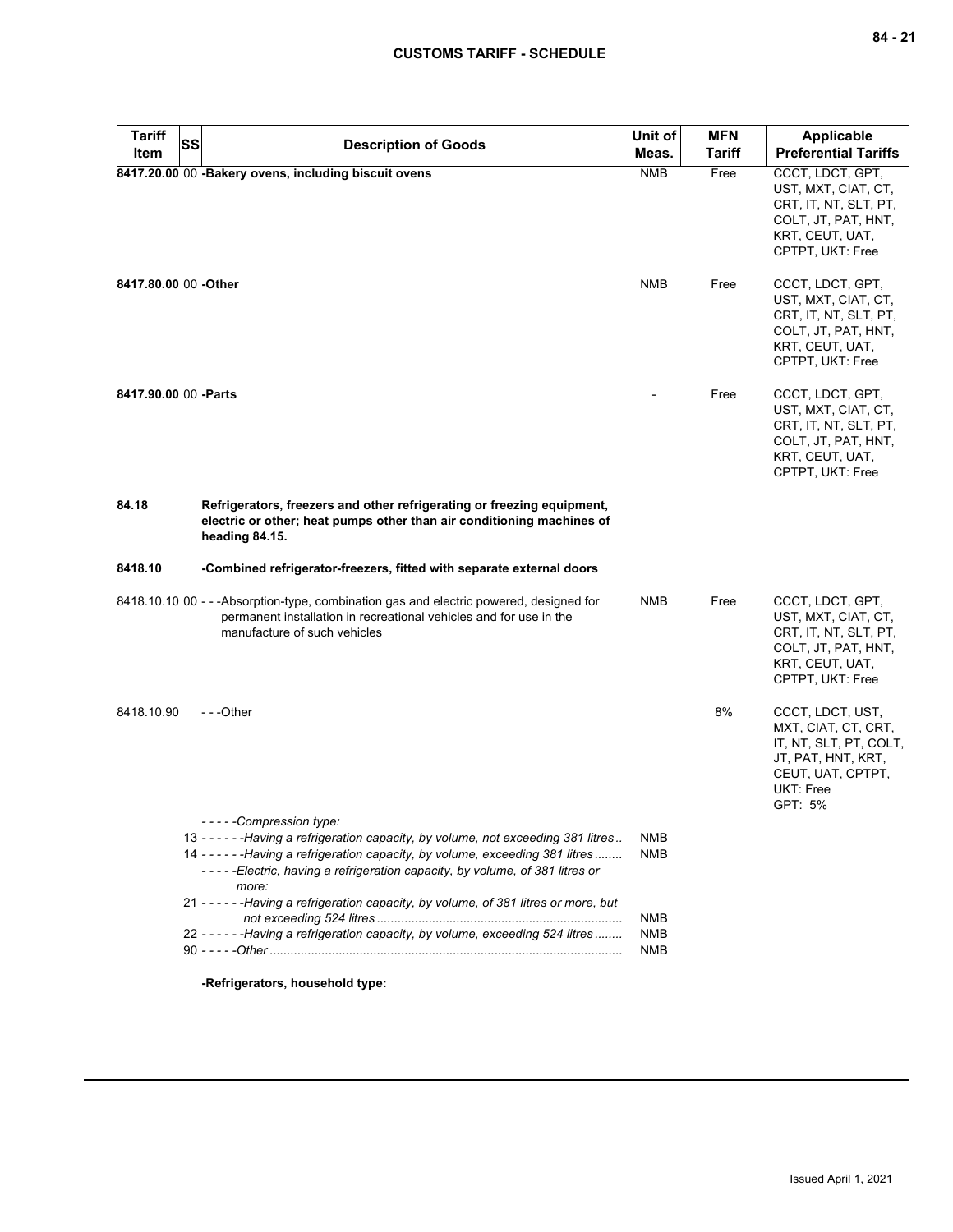| <b>Tariff</b><br>Item     | <b>SS</b> | <b>Description of Goods</b>                                                                                                                                                                                                                                                | Unit of<br>Meas. | <b>MFN</b><br><b>Tariff</b> | Applicable<br><b>Preferential Tariffs</b>                                                                                            |
|---------------------------|-----------|----------------------------------------------------------------------------------------------------------------------------------------------------------------------------------------------------------------------------------------------------------------------------|------------------|-----------------------------|--------------------------------------------------------------------------------------------------------------------------------------|
| 8418.21.00                |           | - -Compression-type                                                                                                                                                                                                                                                        |                  | 8%                          | CCCT, LDCT, UST,<br>MXT, CIAT, CT, CRT,<br>IT, NT, SLT, PT, COLT,<br>JT, PAT, HNT, KRT,<br>CEUT, UAT, CPTPT,<br>UKT: Free<br>GPT: 5% |
|                           |           | 10 - - - - - Electric, having a refrigeration capacity, by volume, of 381 litres or more<br>$---Other:$<br>91 - - - - - - Having a refrigeration capacity, by volume, not exceeding<br>92 - - - - - - Having a refrigeration capacity, by volume, exceeding 184 litres but | NMB<br>NMB       |                             |                                                                                                                                      |
|                           |           | 93 - - - - - - Having a refrigeration capacity, by volume, exceeding 266 litres but                                                                                                                                                                                        | NMB<br>NMB       |                             |                                                                                                                                      |
| 8418.29.00 00 - - Other   |           |                                                                                                                                                                                                                                                                            | <b>NMB</b>       | 8%                          | CCCT, LDCT, UST,<br>MXT, CIAT, CT, CRT,<br>IT, NT, SLT, PT, COLT,<br>JT, PAT, HNT, KRT,<br>CEUT, UAT, CPTPT,<br>UKT: Free<br>GPT: 5% |
| 8418.30                   |           | -Freezers of the chest type, not exceeding 800 litres capacity                                                                                                                                                                                                             |                  |                             |                                                                                                                                      |
|                           |           | 8418.30.10 00 - - - Household type                                                                                                                                                                                                                                         | <b>NMB</b>       | 8%                          | CCCT, LDCT, GPT,<br>UST, MXT, CIAT, CT,<br>CRT, IT, NT, SLT, PT,<br>COLT, JT, PAT, HNT,<br>KRT, CEUT, UAT,<br>CPTPT, UKT: Free       |
| 8418.30.90 00 - - - Other |           |                                                                                                                                                                                                                                                                            | <b>NMB</b>       | Free                        | CCCT, LDCT, GPT,<br>UST, MXT, CIAT, CT,<br>CRT, IT, NT, SLT, PT,<br>COLT, JT, PAT, HNT,<br>KRT, CEUT, UAT,<br>CPTPT, UKT: Free       |
| 8418.40                   |           | -Freezers of the upright type, not exceeding 900 litres capacity                                                                                                                                                                                                           |                  |                             |                                                                                                                                      |
|                           |           | 8418.40.10 00 - - - Blood bank type;<br>Household type;<br>With minimum temperature capability to -85°C at 30°C ambient                                                                                                                                                    | <b>NMB</b>       | 8%                          | CCCT, LDCT, GPT,<br>UST, MXT, CIAT, CT,<br>CRT, IT, NT, SLT, PT,<br>COLT, JT, PAT, HNT,<br>KRT, CEUT, UAT,<br>CPTPT, UKT: Free       |
| 8418.40.90 00 - - - Other |           |                                                                                                                                                                                                                                                                            | <b>NMB</b>       | Free                        | CCCT, LDCT, GPT,<br>UST, MXT, CIAT, CT,<br>CRT, IT, NT, SLT, PT,<br>COLT, JT, PAT, HNT,<br>KRT, CEUT, UAT,<br>CPTPT, UKT: Free       |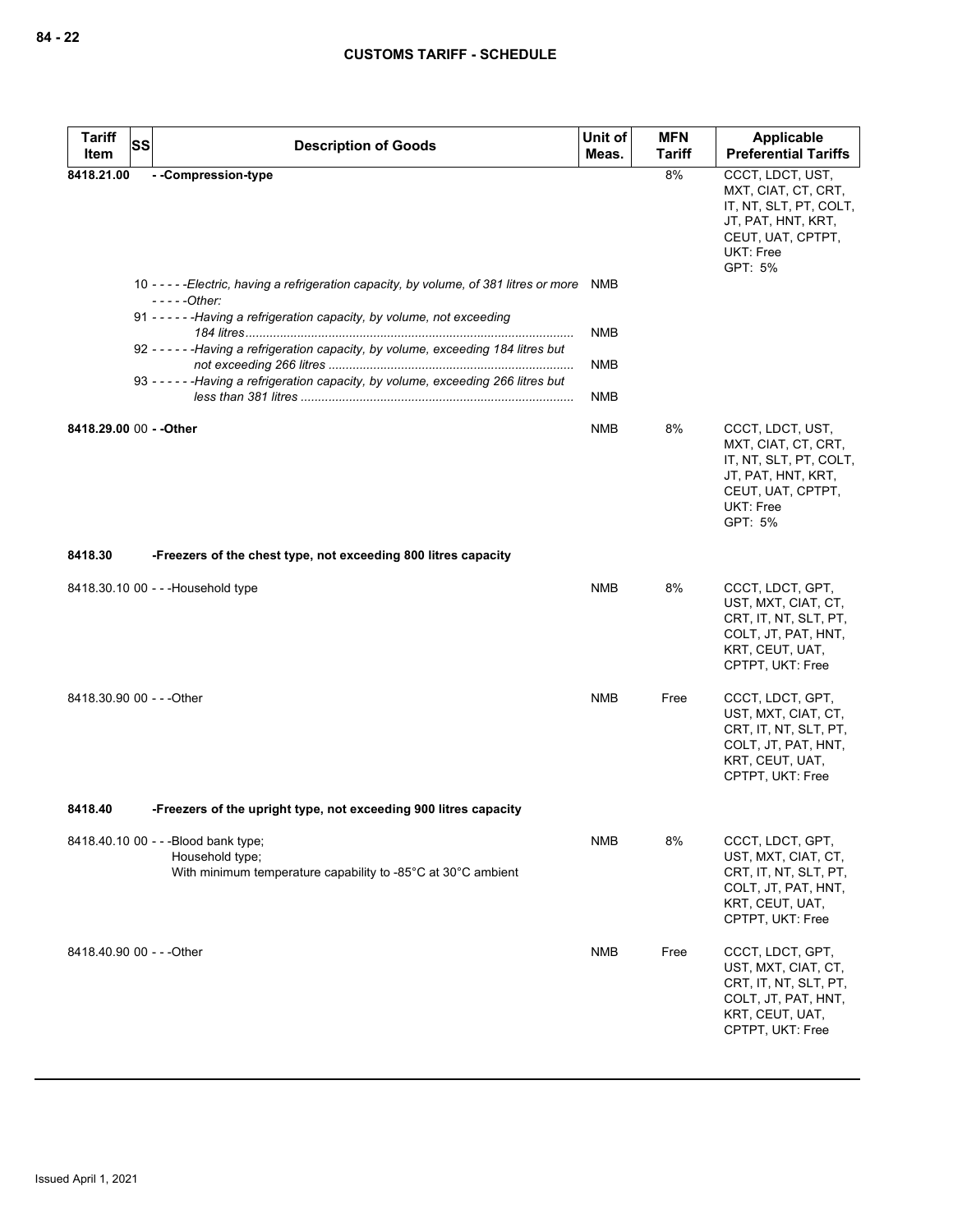| <b>Tariff</b><br>Item       | <b>SS</b> | <b>Description of Goods</b>                                                                                                                                                                               | Unit of<br>Meas.                       | <b>MFN</b><br>Tariff | <b>Applicable</b><br><b>Preferential Tariffs</b>                                                                                     |
|-----------------------------|-----------|-----------------------------------------------------------------------------------------------------------------------------------------------------------------------------------------------------------|----------------------------------------|----------------------|--------------------------------------------------------------------------------------------------------------------------------------|
| 8418.50                     |           | -Other furniture (chests, cabinets, display counters, showcases and the<br>like) for storage and display, incorporating refrigerating or freezing<br>equipment                                            |                                        |                      |                                                                                                                                      |
|                             |           | 8418.50.10 00 - - - Refrigerating or refrigerating-freezing type                                                                                                                                          | <b>NMB</b>                             | 7%                   | CCCT, LDCT, UST,<br>MXT, CIAT, CT, CRT,<br>IT, NT, SLT, PT, COLT,<br>JT, PAT, HNT, KRT,<br>CEUT, UAT, CPTPT,<br>UKT: Free<br>GPT: 5% |
|                             |           | - - - Freezing type:                                                                                                                                                                                      |                                        |                      |                                                                                                                                      |
|                             |           | 8418.50.21 00 - - - - Display counter;<br>Ice merchandisers;<br>Reach-in frozen food and ice cream merchandisers, sliding, swing glass<br>or solid door, with capacities not exceeding 2.3 m <sup>3</sup> | <b>NMB</b>                             | 6%                   | CCCT, LDCT, GPT,<br>UST, MXT, CIAT, CT,<br>CRT, IT, NT, SLT, PT,<br>COLT, JT, PAT, HNT,<br>KRT, CEUT, UAT,<br>CPTPT, UKT: Free       |
| 8418.50.29 00 - - - - Other |           |                                                                                                                                                                                                           | <b>NMB</b>                             | Free                 | CCCT, LDCT, GPT,<br>UST, MXT, CIAT, CT,<br>CRT, IT, NT, SLT, PT,<br>COLT, JT, PAT, HNT,<br>KRT, CEUT, UAT,<br>CPTPT, UKT: Free       |
|                             |           | -Other refrigerating or freezing equipment; heat pumps:                                                                                                                                                   |                                        |                      |                                                                                                                                      |
|                             |           | 8418.61.00 00 - - Heat pumps other than air conditioning machines of heading 84.15                                                                                                                        | <b>NMB</b>                             | Free                 | CCCT, LDCT, GPT,<br>UST, MXT, CIAT, CT,<br>CRT, IT, NT, SLT, PT,<br>COLT, JT, PAT, HNT,<br>KRT, CEUT, UAT,<br>CPTPT, UKT: Free       |
| 8418.69                     |           | - -Other                                                                                                                                                                                                  |                                        |                      |                                                                                                                                      |
|                             |           | 8418.69.20 00 - - - Commercial refrigerating installations (store type)                                                                                                                                   | NMB                                    | 7%                   | CCCT, LDCT, GPT,<br>UST, MXT, CIAT, CT,<br>CRT, IT, NT, SLT, PT,<br>COLT, JT, PAT, HNT,<br>KRT, CEUT, UAT,<br>CPTPT, UKT: Free       |
| 8418.69.90                  |           | ---Other                                                                                                                                                                                                  |                                        | Free                 | CCCT, LDCT, GPT,<br>UST, MXT, CIAT, CT,<br>CRT, IT, NT, SLT, PT,<br>COLT, JT, PAT, HNT,<br>KRT, CEUT, UAT,<br>CPTPT, UKT: Free       |
|                             |           |                                                                                                                                                                                                           | NMB<br><b>NMB</b><br><b>NMB</b><br>NMB |                      |                                                                                                                                      |
|                             |           |                                                                                                                                                                                                           | NMB                                    |                      |                                                                                                                                      |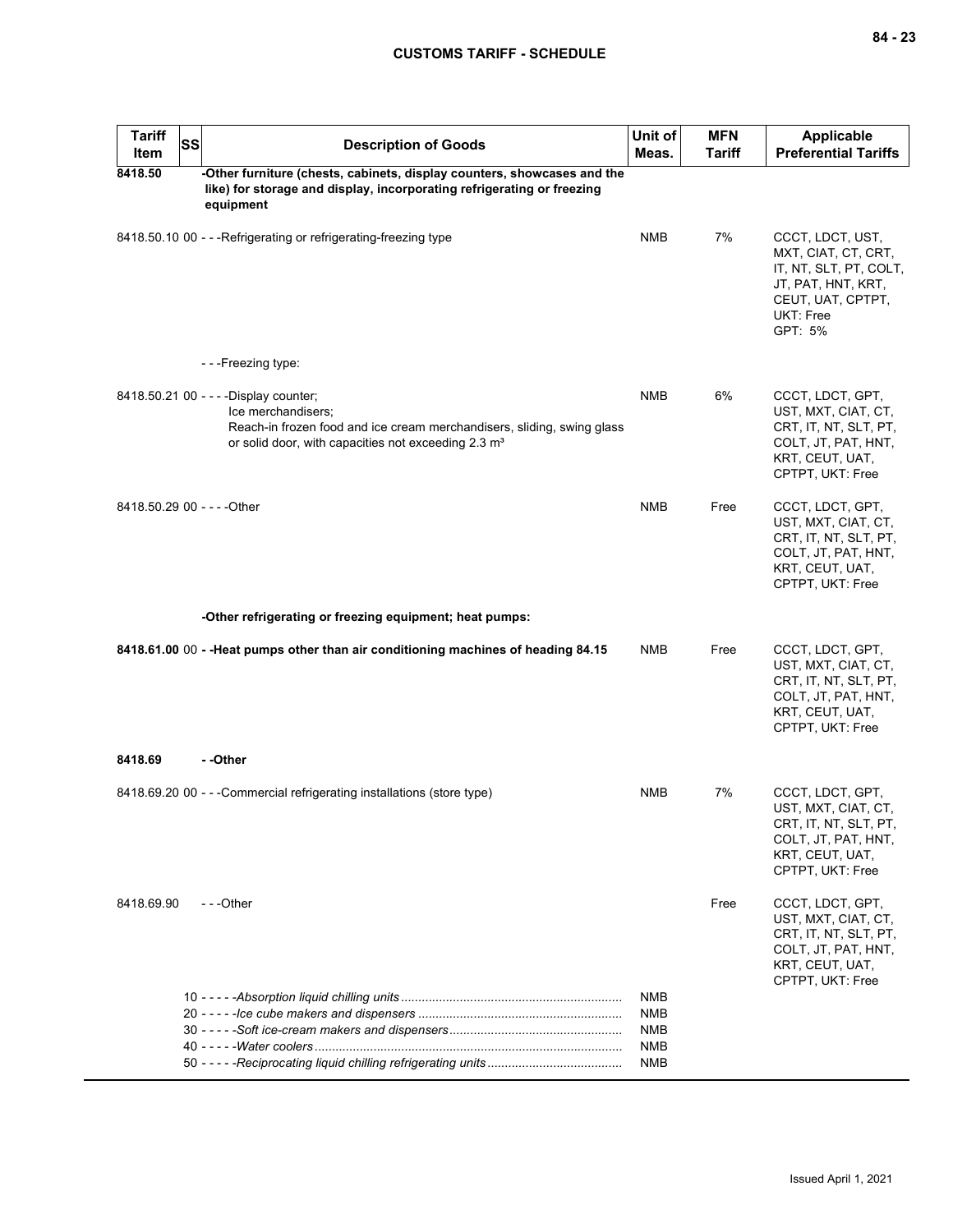| <b>Tariff</b><br>Item | <b>SS</b> | <b>Description of Goods</b>                                                                                                                                                                                                                                                                                                                                                                                                                                                                                                                                                                     | Unit of<br>Meas.                                     | <b>MFN</b><br><b>Tariff</b> | Applicable<br><b>Preferential Tariffs</b>                                                                                      |
|-----------------------|-----------|-------------------------------------------------------------------------------------------------------------------------------------------------------------------------------------------------------------------------------------------------------------------------------------------------------------------------------------------------------------------------------------------------------------------------------------------------------------------------------------------------------------------------------------------------------------------------------------------------|------------------------------------------------------|-----------------------------|--------------------------------------------------------------------------------------------------------------------------------|
|                       |           | 80 - - - - - Refrigeration units, of a kind used for trucks, trailers or vans                                                                                                                                                                                                                                                                                                                                                                                                                                                                                                                   | <b>NMB</b><br><b>NMB</b><br><b>NMB</b><br><b>NMB</b> |                             |                                                                                                                                |
|                       |           | -Parts:                                                                                                                                                                                                                                                                                                                                                                                                                                                                                                                                                                                         |                                                      |                             |                                                                                                                                |
| 8418.91               |           | --Furniture designed to receive refrigerating or freezing equipment                                                                                                                                                                                                                                                                                                                                                                                                                                                                                                                             |                                                      |                             |                                                                                                                                |
|                       |           | 8418.91.10 00 - - - For use in the manufacture of the goods of this heading;<br>For the goods of tariff item No. 8418.10.10, 8418.10.90, 8418.21.00,<br>8418.29.00, 8418.30.10, 8418.30.90, 8418.40.10, 8418.40.90,<br>8418.50.10, 8418.50.29, 8418.61.00, 8418.69.20 or 8418.69.90                                                                                                                                                                                                                                                                                                             |                                                      | Free                        | CCCT, LDCT, GPT,<br>UST, MXT, CIAT, CT,<br>CRT, IT, NT, SLT, PT,<br>COLT, JT, PAT, HNT,<br>KRT, CEUT, UAT,<br>CPTPT, UKT: Free |
|                       |           | 8418.91.20 00 - - - For the goods of tariff item No. 8418.50.21                                                                                                                                                                                                                                                                                                                                                                                                                                                                                                                                 |                                                      | 6%                          | CCCT, LDCT, GPT,<br>UST, MXT, CIAT, CT,<br>CRT, IT, NT, SLT, PT,<br>COLT, JT, PAT, HNT,<br>KRT, CEUT, UAT,<br>CPTPT, UKT: Free |
| 8418.99               |           | - -Other                                                                                                                                                                                                                                                                                                                                                                                                                                                                                                                                                                                        |                                                      |                             |                                                                                                                                |
|                       |           | 8418.99.10 00 - - -Door assemblies incorporating at least two of the following: inner panel,<br>outer panel, insulation, hinges or handles                                                                                                                                                                                                                                                                                                                                                                                                                                                      |                                                      | Free                        | CCCT, LDCT, GPT,<br>UST, MXT, CIAT, CT,<br>CRT, IT, NT, SLT, PT,<br>COLT, JT, PAT, HNT,<br>KRT, CEUT, UAT,<br>CPTPT, UKT: Free |
| 8418.99.90            |           | $-$ -Other                                                                                                                                                                                                                                                                                                                                                                                                                                                                                                                                                                                      |                                                      | Free                        | CCCT, LDCT, GPT,<br>UST, MXT, CIAT, CT,<br>CRT, IT, NT, SLT, PT,<br>COLT, JT, PAT, HNT,<br>KRT, CEUT, UAT,<br>CPTPT, UKT: Free |
|                       |           | 10 - - - - - For combined refrigerator-freezers fitted with separate external doors                                                                                                                                                                                                                                                                                                                                                                                                                                                                                                             |                                                      |                             |                                                                                                                                |
| 84.19                 |           | Machinery, plant or laboratory equipment, whether or not electrically<br>heated (excluding furnaces, ovens and other equipment of heading<br>85.14), for the treatment of materials by a process involving a change of<br>temperature such as heating, cooking, roasting, distilling, rectifying,<br>sterilizing, pasteurizing, steaming, drying, evaporating, vaporizing,<br>condensing or cooling, other than machinery or plant of a kind used for<br>domestic purposes; instantaneous or storage water heaters, non-<br>electric.<br>-Instantaneous or storage water heaters, non-electric: |                                                      |                             |                                                                                                                                |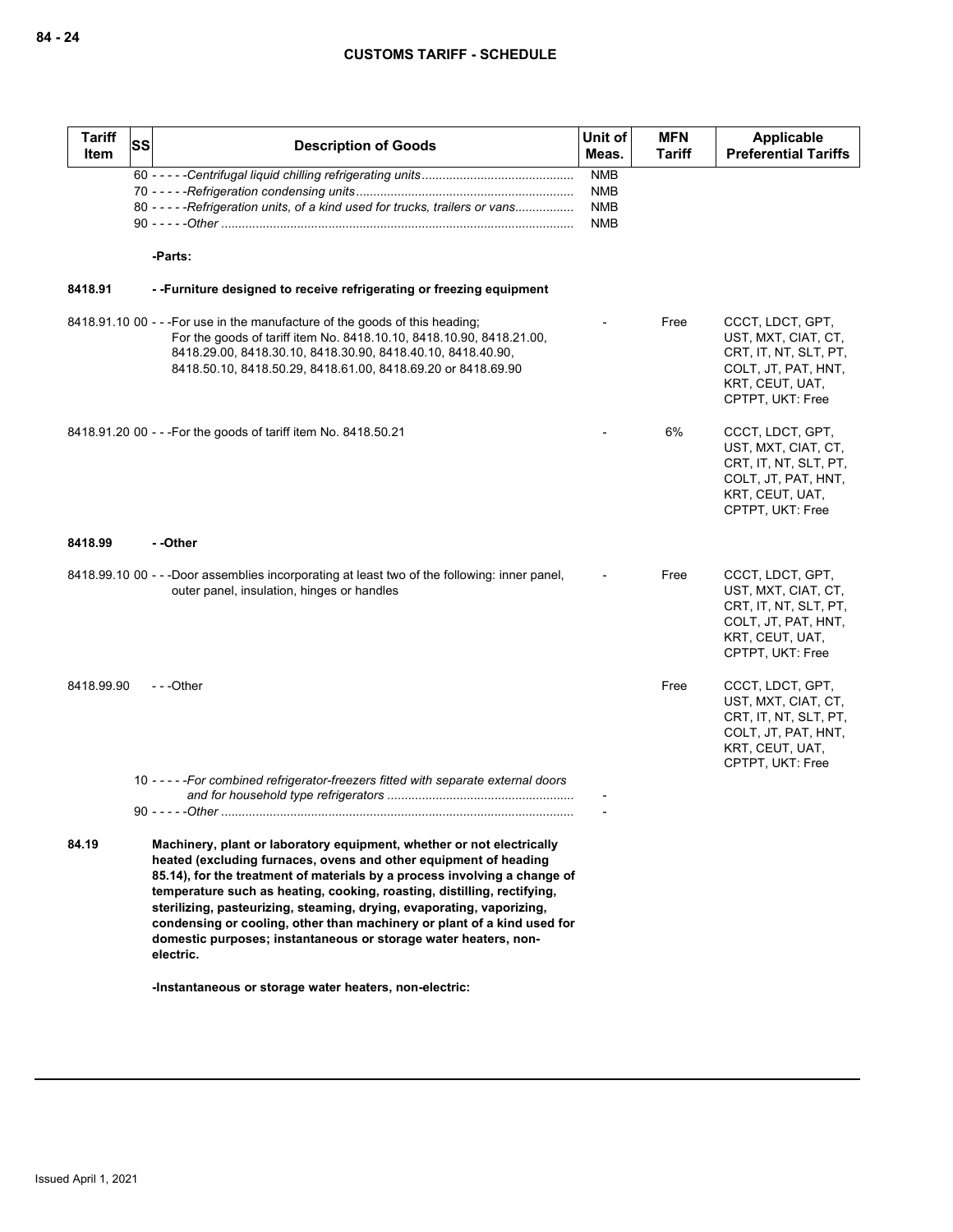| <b>Tariff</b><br><b>SS</b><br>Item |          | <b>Description of Goods</b>                  | Unit of<br>Meas.         | <b>MFN</b><br><b>Tariff</b> | <b>Applicable</b><br><b>Preferential Tariffs</b>                                                                               |
|------------------------------------|----------|----------------------------------------------|--------------------------|-----------------------------|--------------------------------------------------------------------------------------------------------------------------------|
| 8419.11.00                         |          | --Instantaneous gas water heaters            | NMB                      | 6.5%                        | CCCT, LDCT, GPT,<br>UST, MXT, CIAT, CT,<br>CRT, IT, NT, SLT, PT,<br>COLT, JT, PAT, HNT,<br>KRT, CEUT, UAT,<br>CPTPT, UKT: Free |
|                                    |          |                                              | NMB                      |                             |                                                                                                                                |
| 8419.19.00                         | --Other  |                                              |                          | 5%                          | CCCT, LDCT, GPT,<br>UST, MXT, CIAT, CT,<br>CRT, IT, NT, SLT, PT,<br>COLT, JT, PAT, HNT,<br>KRT, CEUT, UAT,<br>CPTPT, UKT: Free |
|                                    |          |                                              | <b>NMB</b><br><b>NMB</b> |                             |                                                                                                                                |
| 8419.20.00                         |          | -Medical, surgical or laboratory sterilizers |                          | Free                        | CCCT, LDCT, GPT,<br>UST, MXT, CIAT, CT,<br>CRT, IT, NT, SLT, PT,<br>COLT, JT, PAT, HNT,<br>KRT, CEUT, UAT,<br>CPTPT, UKT: Free |
|                                    | -Dryers: |                                              | NMB<br>NMB               |                             |                                                                                                                                |
|                                    |          | 8419.31.00 00 - - For agricultural products  | NMB                      | Free                        | CCCT, LDCT, GPT,<br>UST, MXT, CIAT, CT,<br>CRT, IT, NT, SLT, PT,<br>COLT, JT, PAT, HNT,<br>KRT, CEUT, UAT,<br>CPTPT, UKT: Free |
| 8419.32.00                         |          | --For wood, paper pulp, paper or paperboard  |                          | Free                        | CCCT, LDCT, GPT,<br>UST, MXT, CIAT, CT,<br>CRT, IT, NT, SLT, PT,<br>COLT, JT, PAT, HNT,<br>KRT, CEUT, UAT,<br>CPTPT, UKT: Free |
|                                    |          |                                              | <b>NMB</b><br><b>NMB</b> |                             |                                                                                                                                |
| 8419.39.00                         | --Other  |                                              |                          | Free                        | CCCT, LDCT, GPT,<br>UST, MXT, CIAT, CT,<br>CRT, IT, NT, SLT, PT,<br>COLT, JT, PAT, HNT,<br>KRT, CEUT, UAT,<br>CPTPT, UKT: Free |
|                                    |          |                                              | <b>NMB</b><br><b>NMB</b> |                             |                                                                                                                                |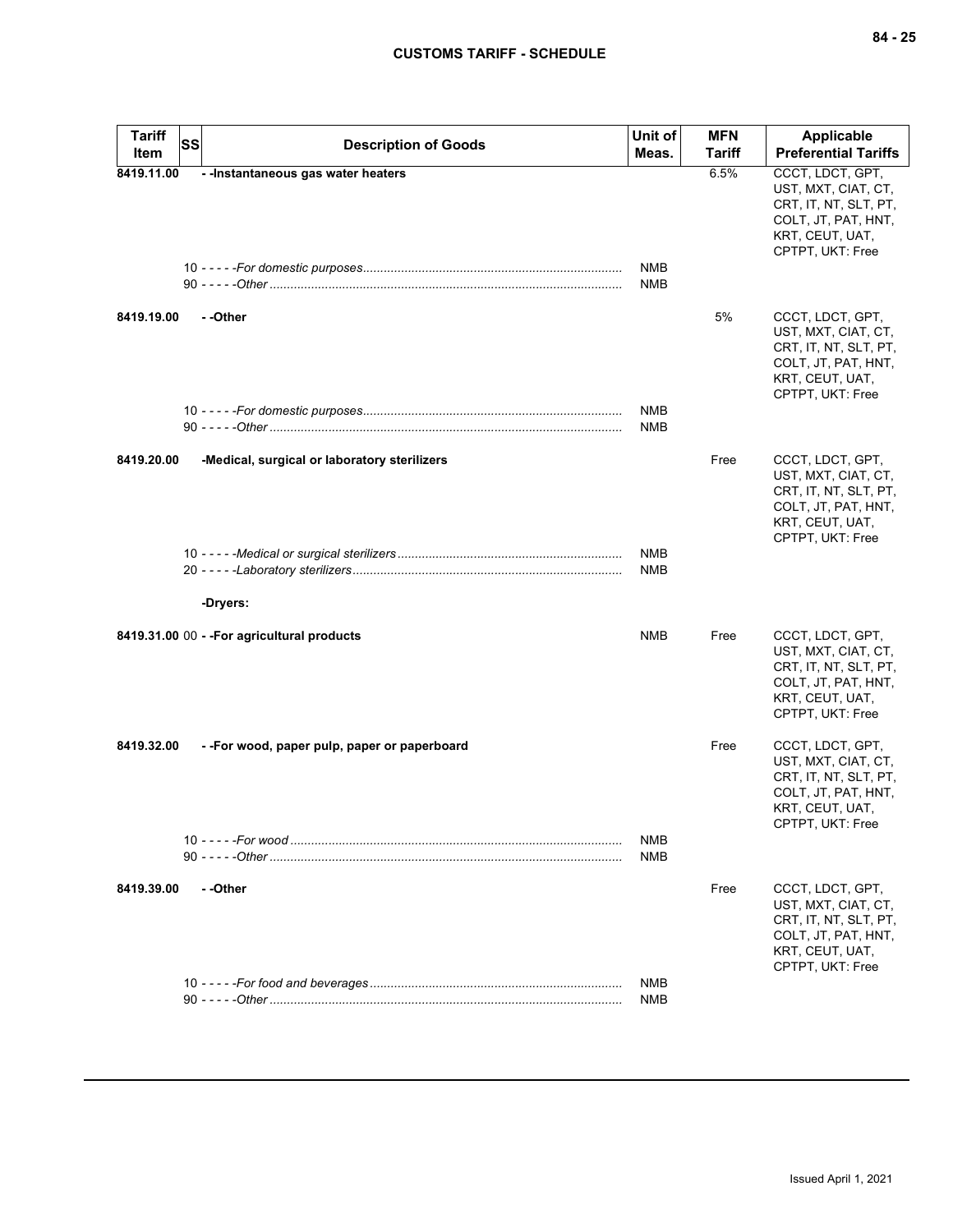| <b>Tariff</b><br><b>SS</b> | <b>Description of Goods</b>                                                                                                                                            | Unit of                  | <b>MFN</b> | <b>Applicable</b>                                                                                                                        |
|----------------------------|------------------------------------------------------------------------------------------------------------------------------------------------------------------------|--------------------------|------------|------------------------------------------------------------------------------------------------------------------------------------------|
| Item                       |                                                                                                                                                                        | Meas.                    | Tariff     | <b>Preferential Tariffs</b>                                                                                                              |
|                            | 8419.40.00 00 -Distilling or rectifying plant                                                                                                                          | <b>NMB</b>               | Free       | CCCT, LDCT, GPT,<br>UST, MXT, CIAT, CT,<br>CRT, IT, NT, SLT, PT,<br>COLT, JT, PAT, HNT,<br>KRT, CEUT, UAT,<br>CPTPT, UKT: Free           |
| 8419.50.00                 | -Heat exchange units                                                                                                                                                   |                          | Free       | CCCT, LDCT, GPT,<br>UST, MXT, CIAT, CT,<br>CRT, IT, NT, SLT, PT,<br>COLT, JT, PAT, HNT,<br>KRT, CEUT, UAT,<br>CPTPT, UKT: Free           |
|                            |                                                                                                                                                                        | <b>NMB</b><br><b>NMB</b> |            |                                                                                                                                          |
|                            | 8419.60.00 00 -Machinery for liquefying air or other gases                                                                                                             | NMB                      | Free       | CCCT, LDCT, GPT,<br>UST, MXT, CIAT, CT,<br>CRT, IT, NT, SLT, PT,<br>COLT, JT, PAT, HNT,<br>KRT, CEUT, UAT,<br>CPTPT, UKT: Free           |
|                            | -Other machinery, plant and equipment:                                                                                                                                 |                          |            |                                                                                                                                          |
| 8419.81.00                 | - - For making hot drinks or for cooking or heating food                                                                                                               |                          | Free       | CCCT, LDCT, GPT,<br>UST, MXT, CIAT, CT,<br>CRT, IT, NT, SLT, PT,<br>COLT, JT, PAT, HNT,<br>KRT, CEUT, UAT,<br>CPTPT, UKT: Free           |
|                            | 20 - - - - - Continuous pressure preheaters or cookers or atmospheric preheaters                                                                                       | <b>NMB</b>               |            |                                                                                                                                          |
|                            | or cookers, for sterilizing or cooking or for both sterilizing and cooking                                                                                             | NMB<br><b>NMB</b><br>NMB |            |                                                                                                                                          |
| 8419.89.00 00 - - Other    |                                                                                                                                                                        |                          | Free       | AUT, NZT, CCCT, LDCT,<br>GPT, UST, MXT, CIAT,<br>CT, CRT, IT, NT, SLT,<br>PT, COLT, JT, PAT,<br>HNT, KRT, CEUT, UAT,<br>CPTPT, UKT: Free |
| 8419.90.00                 | -Parts                                                                                                                                                                 |                          | Free       | CCCT, LDCT, GPT,<br>UST, MXT, CIAT, CT,<br>CRT, IT, NT, SLT, PT,<br>COLT, JT, PAT, HNT,<br>KRT, CEUT, UAT,<br>CPTPT, UKT: Free           |
|                            | 10 - - - - - Of machinery and plant for making paper pulp, paper or paperboard<br>20 - - - - - Of apparatus of a type used in restaurants, hotels or similar locations |                          |            |                                                                                                                                          |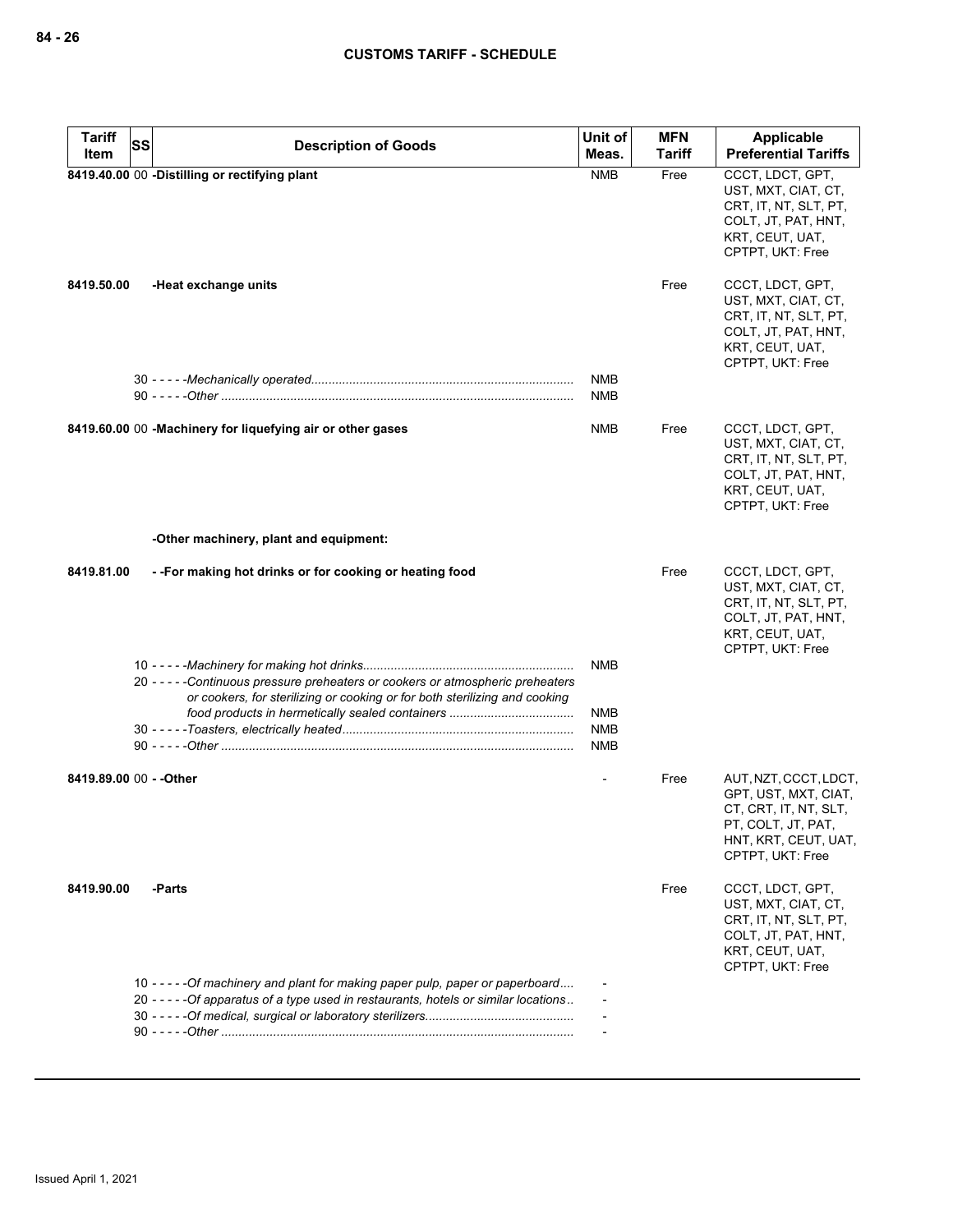| <b>Tariff</b><br><b>SS</b><br>Item | <b>Description of Goods</b>                                                                                         | Unit of<br>Meas.                                     | <b>MFN</b><br><b>Tariff</b> | <b>Applicable</b><br><b>Preferential Tariffs</b>                                                                               |
|------------------------------------|---------------------------------------------------------------------------------------------------------------------|------------------------------------------------------|-----------------------------|--------------------------------------------------------------------------------------------------------------------------------|
| 84.20                              | Calendering or other rolling machines, other than for metals or glass,<br>and cylinders therefor.                   |                                                      |                             |                                                                                                                                |
| 8420.10.00                         | -Calendering or other rolling machines                                                                              |                                                      | Free                        | CCCT, LDCT, GPT,<br>UST, MXT, CIAT, CT,<br>CRT, IT, NT, SLT, PT,<br>COLT, JT, PAT, HNT,<br>KRT, CEUT, UAT,<br>CPTPT, UKT: Free |
|                                    | -Parts:                                                                                                             | <b>NMB</b><br><b>NMB</b><br><b>NMB</b><br><b>NMB</b> |                             |                                                                                                                                |
| 8420.91.00 00 - - Cylinders        |                                                                                                                     |                                                      | Free                        | CCCT, LDCT, GPT,<br>UST, MXT, CIAT, CT,<br>CRT, IT, NT, SLT, PT,<br>COLT, JT, PAT, HNT,<br>KRT, CEUT, UAT,<br>CPTPT, UKT: Free |
| 8420.99.00 00 - - Other            |                                                                                                                     |                                                      | Free                        | CCCT, LDCT, GPT,<br>UST, MXT, CIAT, CT,<br>CRT, IT, NT, SLT, PT,<br>COLT, JT, PAT, HNT,<br>KRT, CEUT, UAT,<br>CPTPT, UKT: Free |
| 84.21                              | Centrifuges, including centrifugal dryers; filtering or purifying<br>machinery and apparatus, for liquids or gases. |                                                      |                             |                                                                                                                                |
|                                    | -Centrifuges, including centrifugal dryers:                                                                         |                                                      |                             |                                                                                                                                |
|                                    | 8421.11.00 00 - - Cream separators                                                                                  | NMB                                                  | Free                        | CCCT, LDCT, GPT,<br>UST, MXT, CIAT, CT,<br>CRT, IT, NT, SLT, PT,<br>COLT, JT, PAT, HNT,<br>KRT, CEUT, UAT,<br>CPTPT, UKT: Free |
|                                    | 8421.12.00 00 - - Clothes-dryers                                                                                    | NMB                                                  | Free                        | CCCT, LDCT, GPT,<br>UST, MXT, CIAT, CT,<br>CRT, IT, NT, SLT, PT,<br>COLT, JT, PAT, HNT,<br>KRT, CEUT, UAT,<br>CPTPT, UKT: Free |
| 8421.19.00 00 - - Other            |                                                                                                                     | <b>NMB</b>                                           | Free                        | CCCT, LDCT, GPT,<br>UST, MXT, CIAT, CT,<br>CRT, IT, NT, SLT, PT,<br>COLT, JT, PAT, HNT,<br>KRT, CEUT, UAT,<br>CPTPT, UKT: Free |

**-Filtering or purifying machinery and apparatus for liquids:**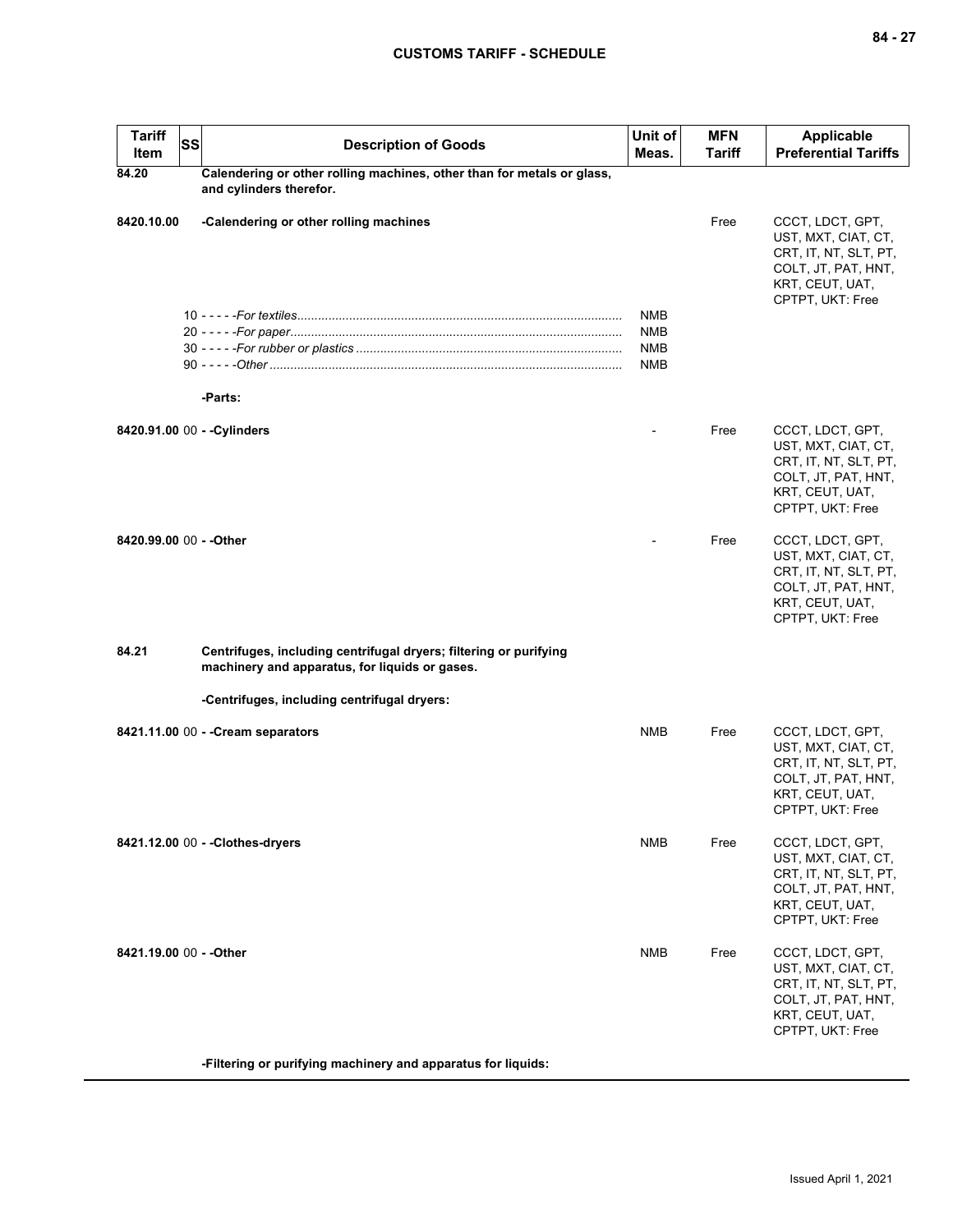| <b>Tariff</b><br>Item | <b>SS</b><br><b>Description of Goods</b>                                                                                                    | Unit of<br>Meas.                       | <b>MFN</b><br><b>Tariff</b> | Applicable<br><b>Preferential Tariffs</b>                                                                                      |
|-----------------------|---------------------------------------------------------------------------------------------------------------------------------------------|----------------------------------------|-----------------------------|--------------------------------------------------------------------------------------------------------------------------------|
|                       | 8421.21.00 00 - - For filtering or purifying water                                                                                          | <b>NMB</b>                             | Free                        | CCCT, LDCT, GPT,<br>UST, MXT, CIAT, CT,<br>CRT, IT, NT, SLT, PT,<br>COLT, JT, PAT, HNT,<br>KRT, CEUT, UAT,<br>CPTPT, UKT: Free |
|                       | 8421.22.00 00 - - For filtering or purifying beverages other than water                                                                     | <b>NMB</b>                             | Free                        | CCCT, LDCT, GPT,<br>UST, MXT, CIAT, CT,<br>CRT, IT, NT, SLT, PT,<br>COLT, JT, PAT, HNT,<br>KRT, CEUT, UAT,<br>CPTPT, UKT: Free |
| 8421.23.00            | - - Oil or petrol-filters for internal combustion engines                                                                                   |                                        | Free                        | CCCT, LDCT, GPT,<br>UST, MXT, CIAT, CT,<br>CRT, IT, NT, SLT, PT,<br>COLT, JT, PAT, HNT,<br>KRT, CEUT, UAT,<br>CPTPT, UKT: Free |
|                       |                                                                                                                                             | <b>NMB</b><br><b>NMB</b><br>NMB        |                             |                                                                                                                                |
| 8421.29.00            | --Other                                                                                                                                     |                                        | Free                        | CCCT, LDCT, GPT,<br>UST, MXT, CIAT, CT,<br>CRT, IT, NT, SLT, PT,<br>COLT, JT, PAT, HNT,<br>KRT, CEUT, UAT,<br>CPTPT, UKT: Free |
|                       | 20 - - - - - Hydraulic fluid power filters rated at 1,000 kPa or greater                                                                    | <b>NMB</b><br><b>NMB</b>               |                             |                                                                                                                                |
|                       | -Filtering or purifying machinery and apparatus for gases:                                                                                  |                                        |                             |                                                                                                                                |
| 8421.31.00            | - - Intake air filters for internal combustion engines                                                                                      |                                        | Free                        | CCCT, LDCT, GPT,<br>UST, MXT, CIAT, CT,<br>CRT, IT, NT, SLT, PT,<br>COLT, JT, PAT, HNT,<br>KRT, CEUT, UAT,<br>CPTPT, UKT: Free |
|                       | 10 - - - - - Air filters for use with the goods of tariff item No. 9908.00.00; Air<br>cleaners for use in the manufacture of asphalt pavers | <b>NMB</b><br><b>NMB</b><br><b>NMB</b> |                             |                                                                                                                                |
| 8421.39               | - -Other                                                                                                                                    |                                        |                             |                                                                                                                                |
|                       | 8421.39.20 00 - - - Catalytic converters for the motor vehicles of Chapter 87                                                               | NMB                                    | Free                        | CCCT, LDCT, GPT,<br>UST, MXT, CIAT, CT,<br>CRT, IT, NT, SLT, PT,<br>COLT, JT, PAT, HNT,<br>KRT, CEUT, UAT,<br>CPTPT, UKT: Free |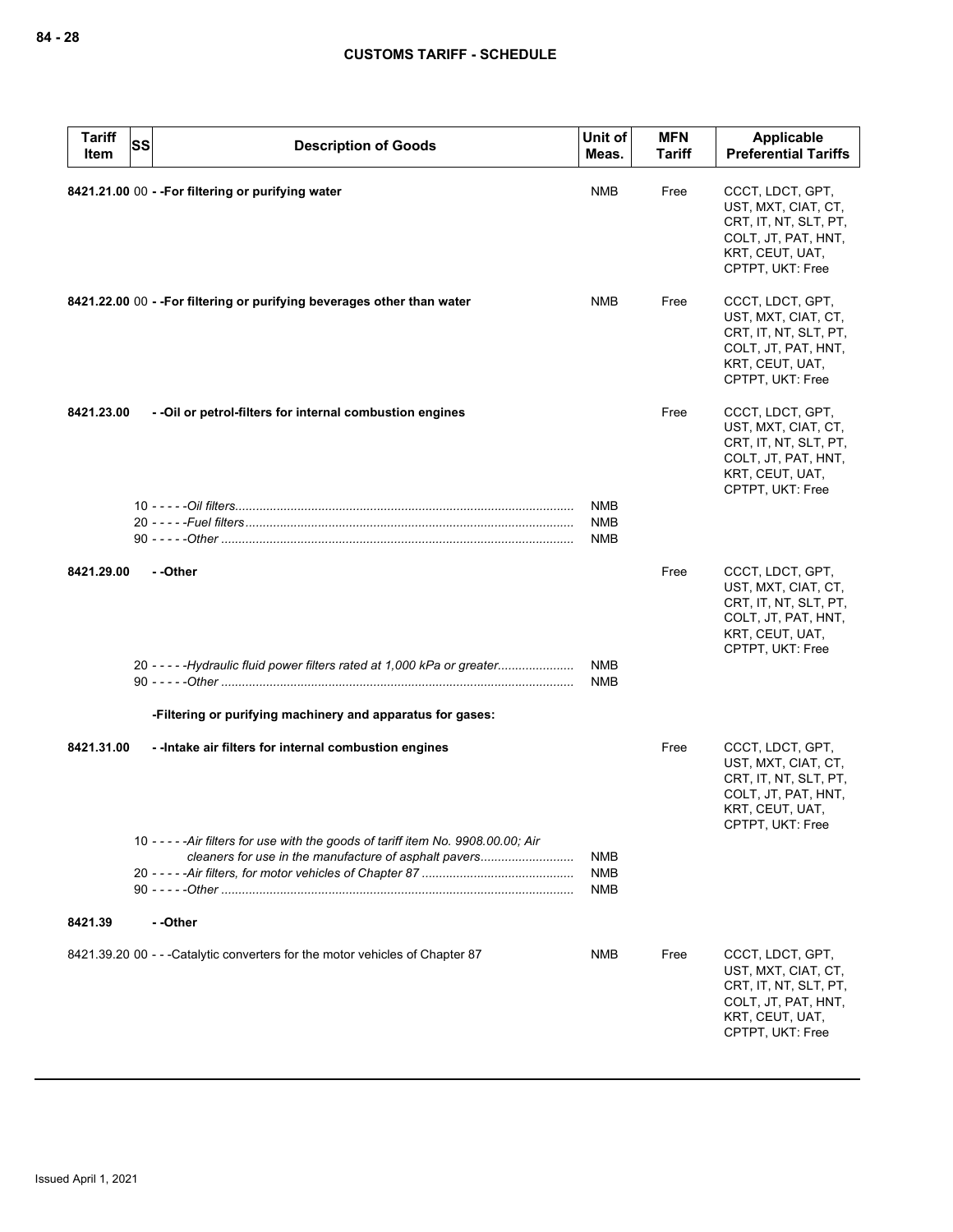| <b>Tariff</b><br>Item | SS<br><b>Description of Goods</b>                                                                                                                                                                                                                                                                                                                                                                | Unit of<br>Meas.                                                   | <b>MFN</b><br><b>Tariff</b> | <b>Applicable</b><br><b>Preferential Tariffs</b>                                                                               |
|-----------------------|--------------------------------------------------------------------------------------------------------------------------------------------------------------------------------------------------------------------------------------------------------------------------------------------------------------------------------------------------------------------------------------------------|--------------------------------------------------------------------|-----------------------------|--------------------------------------------------------------------------------------------------------------------------------|
| 8421.39.90            | ---Other<br>-Parts:                                                                                                                                                                                                                                                                                                                                                                              | <b>NMB</b><br><b>NMB</b><br><b>NMB</b><br><b>NMB</b><br><b>NMB</b> | Free                        | CCCT, LDCT, GPT,<br>UST, MXT, CIAT, CT,<br>CRT, IT, NT, SLT, PT,<br>COLT, JT, PAT, HNT,<br>KRT, CEUT, UAT,<br>CPTPT, UKT: Free |
| 8421.91               | - - Of centrifuges, including centrifugal dryers                                                                                                                                                                                                                                                                                                                                                 |                                                                    |                             |                                                                                                                                |
|                       | 8421.91.10 00 - - -Drying chambers for clothes-dryers and other parts of clothes-dryers<br>incorporating drying chambers                                                                                                                                                                                                                                                                         |                                                                    | Free                        | CCCT, LDCT, GPT,<br>UST, MXT, CIAT, CT,<br>CRT, IT, NT, SLT, PT,<br>COLT, JT, PAT, HNT,<br>KRT, CEUT, UAT,<br>CPTPT, UKT: Free |
|                       | 8421.91.20 00 - - - Furniture designed to receive clothes-dryers                                                                                                                                                                                                                                                                                                                                 |                                                                    | Free                        | CCCT, LDCT, GPT,<br>UST, MXT, CIAT, CT,<br>CRT, IT, NT, SLT, PT,<br>COLT, JT, PAT, HNT,<br>KRT, CEUT, UAT,<br>CPTPT, UKT: Free |
|                       | 8421.91.90 00 - - - Other                                                                                                                                                                                                                                                                                                                                                                        |                                                                    | Free                        | CCCT, LDCT, GPT,<br>UST, MXT, CIAT, CT,<br>CRT, IT, NT, SLT, PT,<br>COLT, JT, PAT, HNT,<br>KRT, CEUT, UAT,<br>CPTPT, UKT: Free |
| 8421.99.00            | --Other                                                                                                                                                                                                                                                                                                                                                                                          |                                                                    | Free                        | CCCT, LDCT, GPT,<br>UST, MXT, CIAT, CT,<br>CRT, IT, NT, SLT, PT,<br>COLT, JT, PAT, HNT,<br>KRT, CEUT, UAT,<br>CPTPT, UKT: Free |
|                       | 10 - - - - - For machinery and apparatus for filtering or purifying water                                                                                                                                                                                                                                                                                                                        |                                                                    |                             |                                                                                                                                |
| 84.22                 | Dish washing machines; machinery for cleaning or drying bottles or<br>other containers; machinery for filling, closing, sealing, or labelling<br>bottles, cans, boxes, bags or other containers; machinery for capsuling<br>bottles, jars, tubes and similar containers; other packing or wrapping<br>machinery (including heat-shrink wrapping machinery); machinery for<br>aerating beverages. |                                                                    |                             |                                                                                                                                |
|                       | -Dish washing machines:                                                                                                                                                                                                                                                                                                                                                                          |                                                                    |                             |                                                                                                                                |
| 8422.11               | - -Of the household type                                                                                                                                                                                                                                                                                                                                                                         |                                                                    |                             |                                                                                                                                |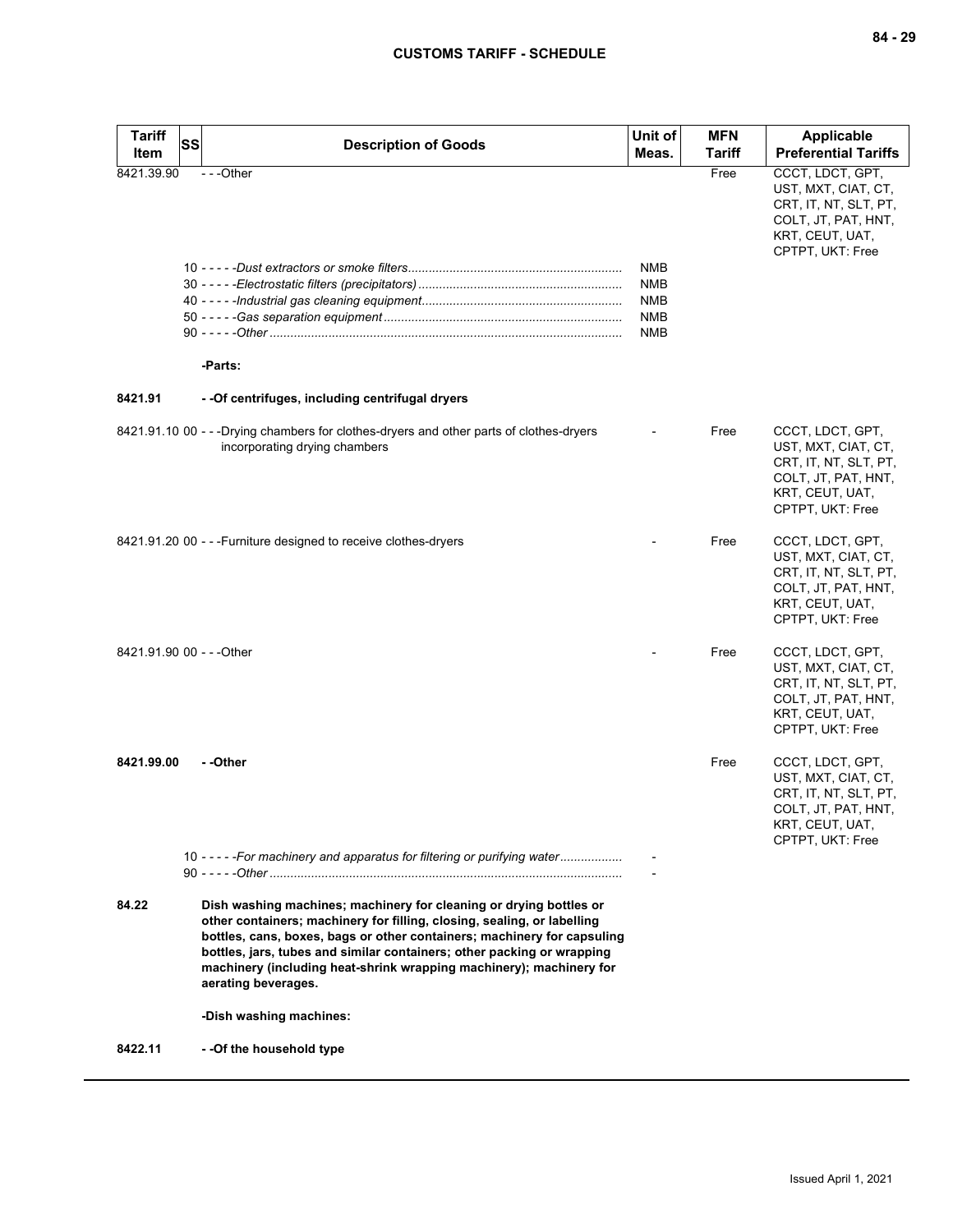| <b>Tariff</b>           | <b>SS</b> |                                                                                                                                                                                                                    | Unit of                  | <b>MFN</b>    | Applicable                                                                                                                     |
|-------------------------|-----------|--------------------------------------------------------------------------------------------------------------------------------------------------------------------------------------------------------------------|--------------------------|---------------|--------------------------------------------------------------------------------------------------------------------------------|
| Item                    |           | <b>Description of Goods</b>                                                                                                                                                                                        | Meas.                    | <b>Tariff</b> | <b>Preferential Tariffs</b>                                                                                                    |
|                         |           | 8422.11.10 00 - - - Counter-top, electric;<br>Portable, of a width not exceeding 46 cm                                                                                                                             | <b>NMB</b>               | Free          | CCCT, LDCT, GPT,<br>UST, MXT, CIAT, CT,<br>CRT, IT, NT, SLT, PT,<br>COLT, JT, PAT, HNT,<br>KRT, CEUT, UAT,<br>CPTPT, UKT: Free |
| 8422.11.90              |           | ---Other                                                                                                                                                                                                           |                          | 8%            | CCCT, LDCT, GPT,<br>UST, MXT, CIAT, CT,<br>CRT, IT, NT, SLT, PT,<br>COLT, JT, PAT, HNT,<br>KRT, CEUT, UAT,<br>CPTPT, UKT: Free |
|                         |           |                                                                                                                                                                                                                    | <b>NMB</b><br><b>NMB</b> |               |                                                                                                                                |
| 8422.19.00 00 - - Other |           |                                                                                                                                                                                                                    | <b>NMB</b>               | Free          | CCCT, LDCT, GPT,<br>UST, MXT, CIAT, CT,<br>CRT, IT, NT, SLT, PT,<br>COLT, JT, PAT, HNT,<br>KRT, CEUT, UAT,<br>CPTPT, UKT: Free |
|                         |           | 8422.20.00 00 - Machinery for cleaning or drying bottles or other containers                                                                                                                                       | NMB                      | Free          | CCCT, LDCT, GPT,<br>UST, MXT, CIAT, CT,<br>CRT, IT, NT, SLT, PT,<br>COLT, JT, PAT, HNT,<br>KRT, CEUT, UAT,<br>CPTPT, UKT: Free |
| 8422.30.00              |           | -Machinery for filling, closing, sealing, or labelling bottles, cans, boxes,<br>bags or other containers; machinery for capsuling bottles, jars, tubes<br>and similar containers; machinery for aerating beverages |                          | Free          | CCCT, LDCT, GPT,<br>UST, MXT, CIAT, CT,<br>CRT, IT, NT, SLT, PT,<br>COLT, JT, PAT, HNT,<br>KRT, CEUT, UAT,<br>CPTPT, UKT: Free |
|                         |           | -----Machinery for filling, closing, sealing, labelling or capsuling:                                                                                                                                              | <b>NMB</b>               |               |                                                                                                                                |
|                         |           |                                                                                                                                                                                                                    | <b>NMB</b>               |               |                                                                                                                                |
|                         |           |                                                                                                                                                                                                                    | <b>NMB</b>               |               |                                                                                                                                |
|                         |           |                                                                                                                                                                                                                    | <b>NMB</b><br><b>NMB</b> |               |                                                                                                                                |
|                         |           |                                                                                                                                                                                                                    | NMB                      |               |                                                                                                                                |
|                         |           | 8422.40.00 00 -Other packing or wrapping machinery (including heat-shrink wrapping<br>machinery)                                                                                                                   | <b>NMB</b>               | Free          | CCCT, LDCT, GPT,<br>UST, MXT, CIAT, CT,<br>CRT, IT, NT, SLT, PT,<br>COLT, JT, PAT, HNT,<br>KRT, CEUT, UAT,<br>CPTPT, UKT: Free |

**8422.90 -Parts**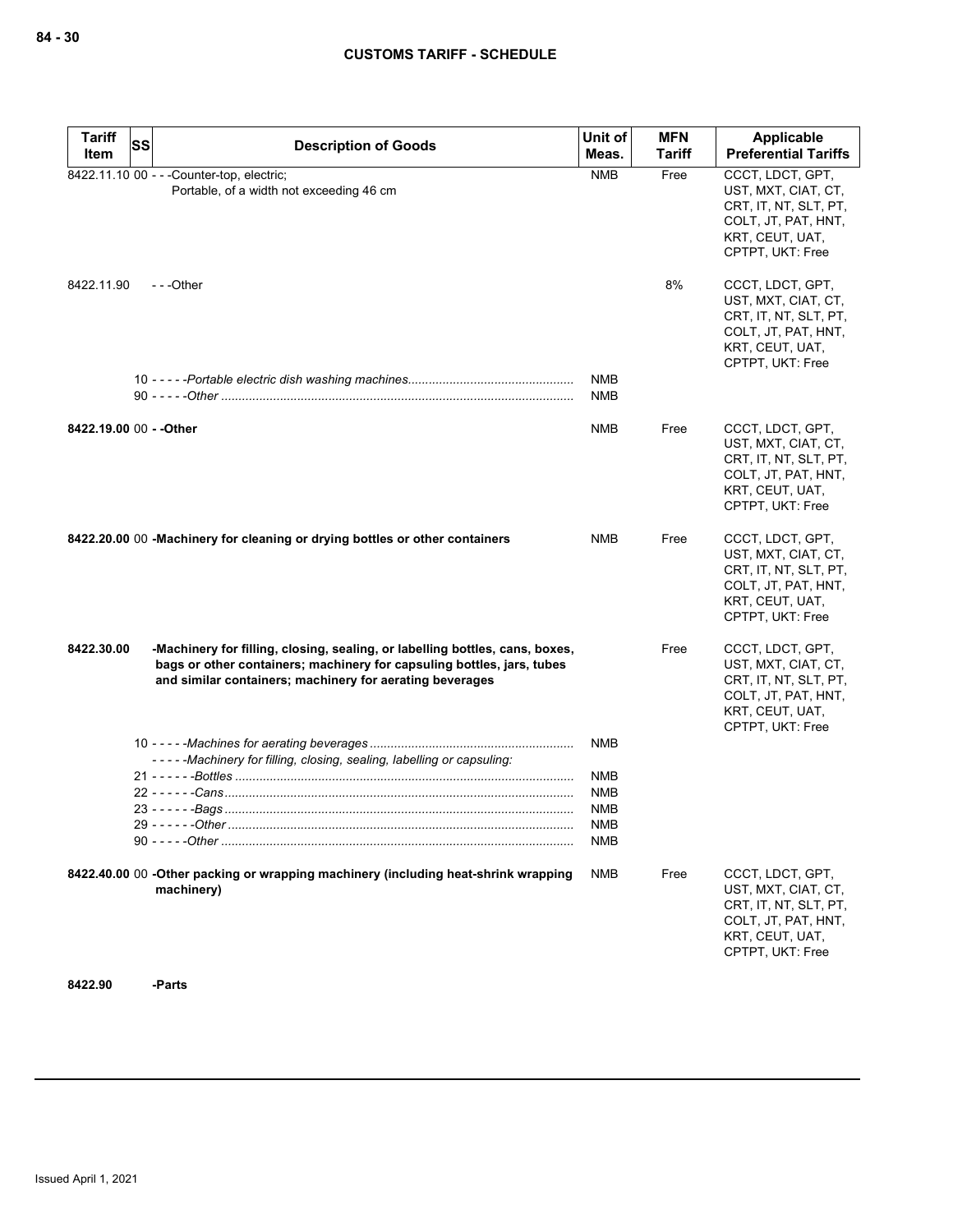| <b>Tariff</b><br>Item | SS | <b>Description of Goods</b>                                                                                                                                                                                                      | Unit of<br>Meas.         | <b>MFN</b><br><b>Tariff</b> | Applicable<br><b>Preferential Tariffs</b>                                                                                      |
|-----------------------|----|----------------------------------------------------------------------------------------------------------------------------------------------------------------------------------------------------------------------------------|--------------------------|-----------------------------|--------------------------------------------------------------------------------------------------------------------------------|
|                       |    | 8422.90.10 00 - - - Water containment chambers and other parts incorporating water<br>containment chambers, for dish washing machines of the household type                                                                      |                          | Free                        | CCCT, LDCT, GPT,<br>UST, MXT, CIAT, CT,<br>CRT, IT, NT, SLT, PT,<br>COLT, JT, PAT, HNT,<br>KRT, CEUT, UAT,<br>CPTPT, UKT: Free |
|                       |    | 8422.90.20 00 - - -Door assemblies for dish washing machines of the household type                                                                                                                                               |                          | Free                        | CCCT, LDCT, GPT,<br>UST, MXT, CIAT, CT,<br>CRT, IT, NT, SLT, PT,<br>COLT, JT, PAT, HNT,<br>KRT, CEUT, UAT,<br>CPTPT, UKT: Free |
| 8422.90.90            |    | ---Other                                                                                                                                                                                                                         |                          | Free                        | CCCT, LDCT, GPT,<br>UST, MXT, CIAT, CT,<br>CRT, IT, NT, SLT, PT,<br>COLT, JT, PAT, HNT,<br>KRT, CEUT, UAT,<br>CPTPT, UKT: Free |
|                       |    | 30 - - - - - Of dish washing machines, other than household type<br>50 - - - - - Of machinery for filling, closing, sealing, or labelling bottles, cans,<br>boxes, bags or other containers; Of machinery for capsuling bottles, |                          |                             |                                                                                                                                |
|                       |    | jars, tubes and similar containers; Of machinery for aerating beverages<br>60 - - - - - Of other packing or wrapping machinery, including heat-shrink                                                                            | $\overline{\phantom{a}}$ |                             |                                                                                                                                |
| 84.23                 |    | Weighing machinery (excluding balances of a sensitivity of 5 cg or<br>better), including weight operated counting or checking machines;<br>weighing machine weights of all kinds.                                                |                          |                             |                                                                                                                                |
|                       |    | 8423.10.00 00 -Personal weighing machines, including baby scales; household scales                                                                                                                                               | NMB                      | 6.5%                        | CCCT, LDCT, GPT,<br>UST, MXT, CIAT, CT,<br>CRT, IT, NT, SLT, PT,<br>COLT, JT, PAT, HNT,<br>KRT, CEUT, UAT,<br>CPTPT, UKT: Free |
|                       |    | 8423.20.00 00 -Scales for continuous weighing of goods on conveyors                                                                                                                                                              | NMB                      | Free                        | CCCT, LDCT, GPT,<br>UST, MXT, CIAT, CT,<br>CRT, IT, NT, SLT, PT,<br>COLT, JT, PAT, HNT,<br>KRT, CEUT, UAT,<br>CPTPT, UKT: Free |
|                       |    | 8423.30.00 00 - Constant weight scales and scales for discharging a predetermined<br>weight of material into a bag or container, including hopper scales                                                                         | <b>NMB</b>               | Free                        | CCCT, LDCT, GPT,<br>UST, MXT, CIAT, CT,<br>CRT, IT, NT, SLT, PT,<br>COLT, JT, PAT, HNT,<br>KRT, CEUT, UAT,<br>CPTPT, UKT: Free |
|                       |    | -Other weighing machinery:                                                                                                                                                                                                       |                          |                             |                                                                                                                                |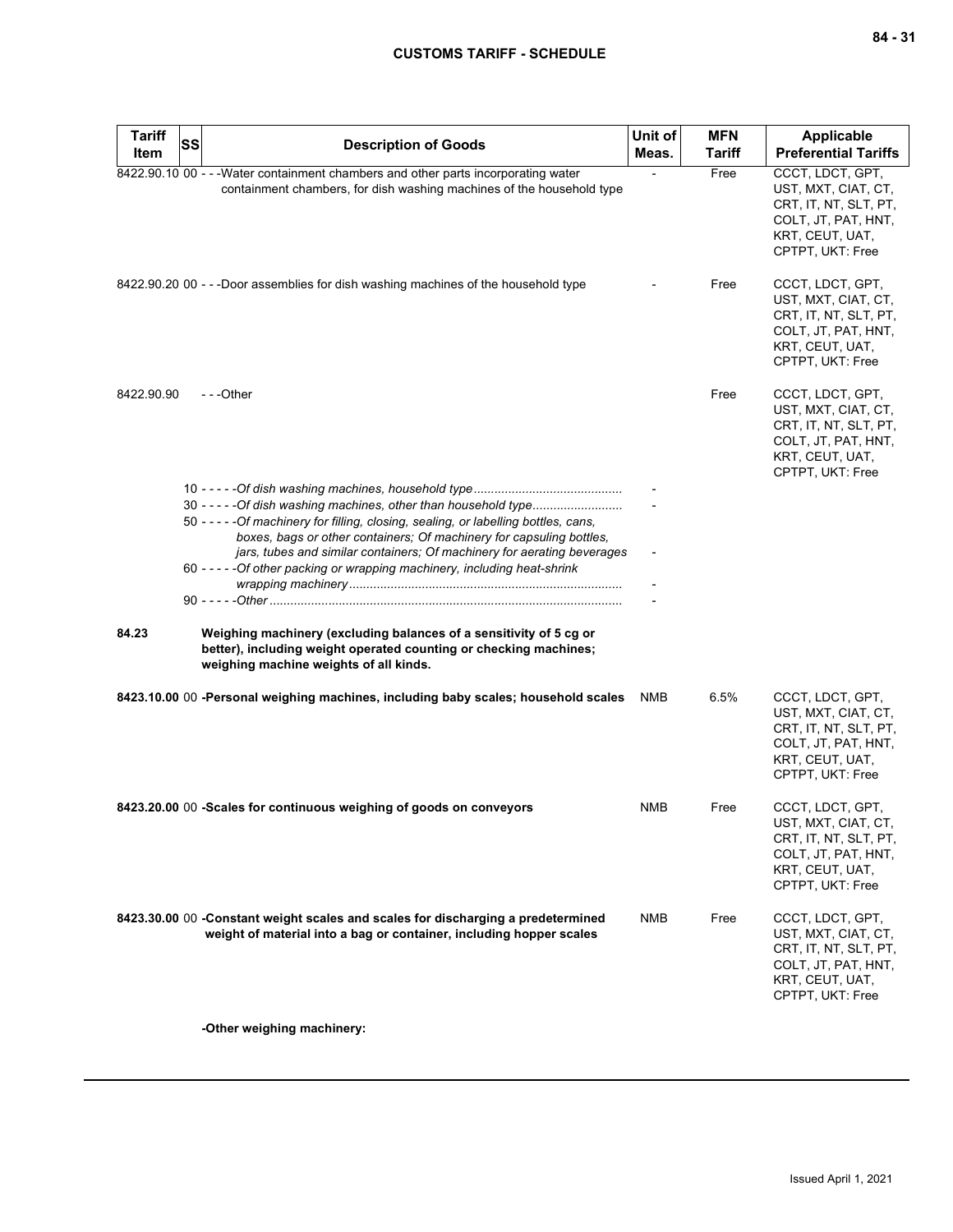| <b>Tariff</b><br>SS     | <b>Description of Goods</b>                                                                                                                                                                                                                                                  | Unit of<br>Meas.         | MFN<br>Tariff | Applicable<br><b>Preferential Tariffs</b>                                                                                      |
|-------------------------|------------------------------------------------------------------------------------------------------------------------------------------------------------------------------------------------------------------------------------------------------------------------------|--------------------------|---------------|--------------------------------------------------------------------------------------------------------------------------------|
| Item<br>8423.81.00      | - -Having a maximum weighing capacity not exceeding 30 kg                                                                                                                                                                                                                    |                          | Free          | CCCT, LDCT, GPT,                                                                                                               |
|                         |                                                                                                                                                                                                                                                                              | <b>NMB</b><br><b>NMB</b> |               | UST, MXT, CIAT, CT,<br>CRT, IT, NT, SLT, PT,<br>COLT, JT, PAT, HNT,<br>KRT, CEUT, UAT,<br>CPTPT, UKT: Free                     |
|                         | 8423.82.00 00 - - Having a maximum weighing capacity exceeding 30 kg but not<br>exceeding 5,000 kg                                                                                                                                                                           | <b>NMB</b>               | Free          | CCCT, LDCT, GPT,<br>UST, MXT, CIAT, CT,<br>CRT, IT, NT, SLT, PT,<br>COLT, JT, PAT, HNT,<br>KRT, CEUT, UAT,<br>CPTPT, UKT: Free |
| 8423.89.00 00 - - Other |                                                                                                                                                                                                                                                                              | <b>NMB</b>               | Free          | CCCT, LDCT, GPT,<br>UST, MXT, CIAT, CT,<br>CRT, IT, NT, SLT, PT,<br>COLT, JT, PAT, HNT,<br>KRT, CEUT, UAT,<br>CPTPT, UKT: Free |
|                         | 8423.90.00 00 - Weighing machine weights of all kinds; parts of weighing machinery                                                                                                                                                                                           |                          | Free          | CCCT, LDCT, GPT,<br>UST, MXT, CIAT, CT,<br>CRT, IT, NT, SLT, PT,<br>COLT, JT, PAT, HNT,<br>KRT, CEUT, UAT,<br>CPTPT, UKT: Free |
| 84.24                   | Mechanical appliances (whether or not hand-operated) for projecting,<br>dispersing or spraying liquids or powders; fire extinguishers, whether<br>or not charged; spray guns and similar appliances; steam or sand<br>blasting machines and similar jet projecting machines. |                          |               |                                                                                                                                |
| 8424.10.00              | -Fire extinguishers, whether or not charged                                                                                                                                                                                                                                  |                          | 6.5%          | CCCT, LDCT, GPT,<br>UST, MXT, CIAT, CT,<br>CRT, IT, NT, SLT, PT,<br>COLT, JT, PAT, HNT,<br>KRT, CEUT, UAT,<br>CPTPT, UKT: Free |
|                         |                                                                                                                                                                                                                                                                              | <b>NMB</b><br>NMB        |               |                                                                                                                                |
|                         | 8424.20.00 00 -Spray guns and similar appliances                                                                                                                                                                                                                             |                          | Free          | CCCT, LDCT, GPT,<br>UST, MXT, CIAT, CT,<br>CRT, IT, NT, SLT, PT,<br>COLT, JT, PAT, HNT,<br>KRT, CEUT, UAT,<br>CPTPT, UKT: Free |
| 8424.30.00              | -Steam or sand blasting machines and similar jet projecting machines                                                                                                                                                                                                         |                          | Free          | CCCT, LDCT, GPT,<br>UST, MXT, CIAT, CT,<br>CRT, IT, NT, SLT, PT,<br>COLT, JT, PAT, HNT,<br>KRT, CEUT, UAT,<br>CPTPT, UKT: Free |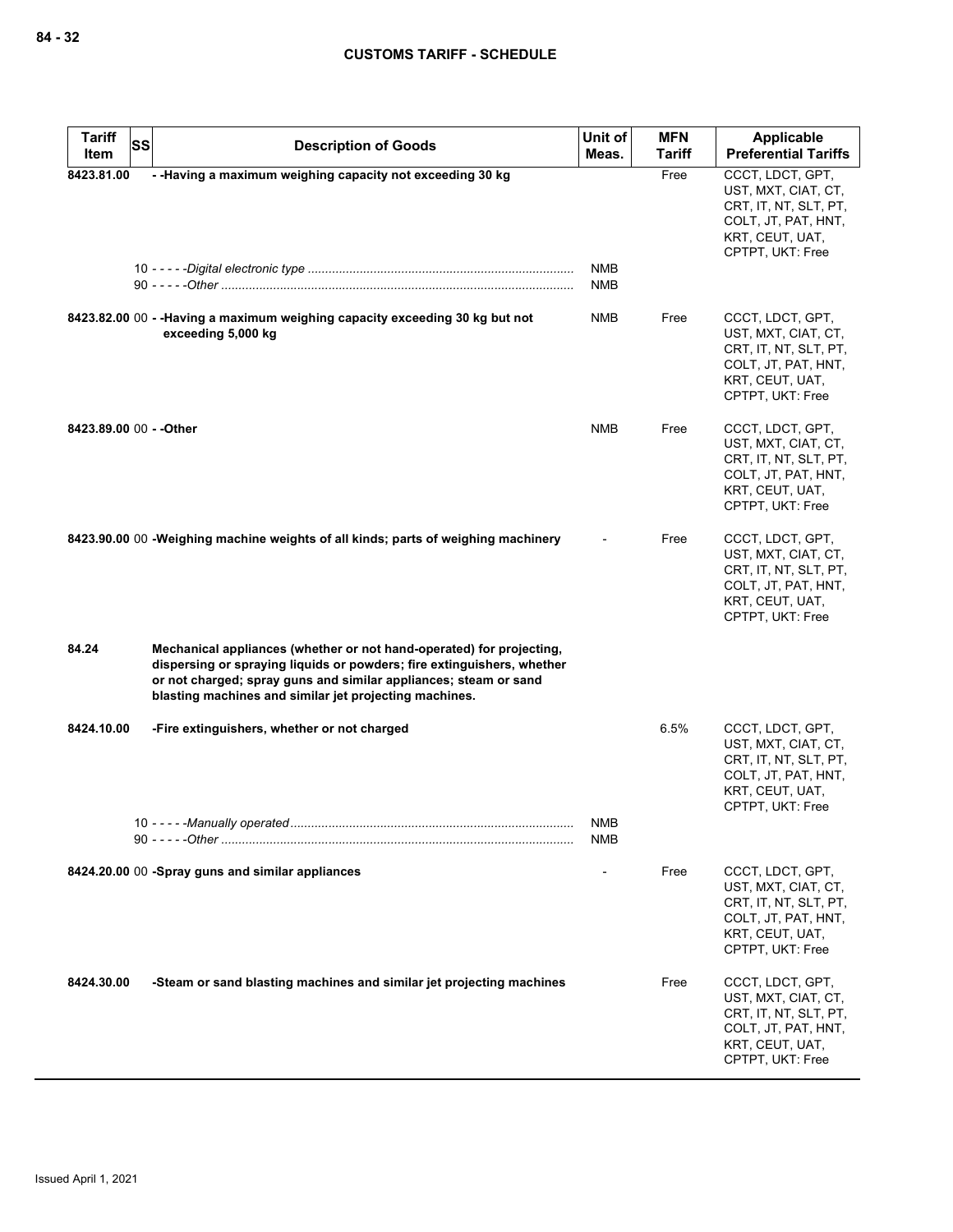| Tariff<br>Item          | SS | <b>Description of Goods</b>                                                                        | Unit of<br>Meas. | <b>MFN</b><br><b>Tariff</b> | <b>Applicable</b><br><b>Preferential Tariffs</b>                                                                               |
|-------------------------|----|----------------------------------------------------------------------------------------------------|------------------|-----------------------------|--------------------------------------------------------------------------------------------------------------------------------|
|                         |    |                                                                                                    | <b>NMB</b>       |                             |                                                                                                                                |
|                         |    |                                                                                                    |                  |                             |                                                                                                                                |
|                         |    | -Agricultural or horticultural sprayers:                                                           |                  |                             |                                                                                                                                |
|                         |    | 8424.41.00 00 - - Portable sprayers                                                                | <b>NMB</b>       | Free                        | CCCT, LDCT, GPT,<br>UST, MXT, CIAT, CT,<br>CRT, IT, NT, SLT, PT,<br>COLT, JT, PAT, HNT,<br>KRT, CEUT, UAT,<br>CPTPT, UKT: Free |
| 8424.49.00 00 - - Other |    |                                                                                                    | <b>NMB</b>       | Free                        | CCCT, LDCT, GPT,<br>UST, MXT, CIAT, CT,<br>CRT, IT, NT, SLT, PT,<br>COLT, JT, PAT, HNT,<br>KRT, CEUT, UAT,<br>CPTPT, UKT: Free |
|                         |    | -Other appliances:                                                                                 |                  |                             |                                                                                                                                |
| 8424.82.00              |    | - - Agricultural or horticultural                                                                  |                  | Free                        | CCCT, LDCT, GPT,<br>UST, MXT, CIAT, CT,<br>CRT, IT, NT, SLT, PT,<br>COLT, JT, PAT, HNT,<br>KRT, CEUT, UAT,<br>CPTPT, UKT: Free |
|                         |    | -----Mechanical appliances for irrigation:                                                         |                  |                             |                                                                                                                                |
|                         |    |                                                                                                    | <b>NMB</b>       |                             |                                                                                                                                |
|                         |    |                                                                                                    | <b>NMB</b>       |                             |                                                                                                                                |
|                         |    |                                                                                                    | NMB<br>NMB       |                             |                                                                                                                                |
|                         |    |                                                                                                    |                  |                             |                                                                                                                                |
| 8424.89.00 00 - - Other |    |                                                                                                    | NMB              | Free                        | CCCT, LDCT, GPT,<br>UST, MXT, CIAT, CT,<br>CRT, IT, NT, SLT, PT,<br>COLT, JT, PAT, HNT,<br>KRT, CEUT, UAT,<br>CPTPT, UKT: Free |
| 8424.90.00              |    | -Parts                                                                                             |                  | Free                        | CCCT. LDCT. GPT.<br>UST, MXT, CIAT, CT,<br>CRT, IT, NT, SLT, PT,<br>COLT, JT, PAT, HNT,<br>KRT, CEUT, UAT,<br>CPTPT, UKT: Free |
|                         |    |                                                                                                    |                  |                             |                                                                                                                                |
|                         |    |                                                                                                    |                  |                             |                                                                                                                                |
|                         |    |                                                                                                    |                  |                             |                                                                                                                                |
| 84.25                   |    | Pulley tackle and hoists other than skip hoists; winches and capstans;<br>jacks.                   |                  |                             |                                                                                                                                |
|                         |    | -Pulley tackle and hoists other than skip hoists or hoists of a kind used<br>for raising vehicles: |                  |                             |                                                                                                                                |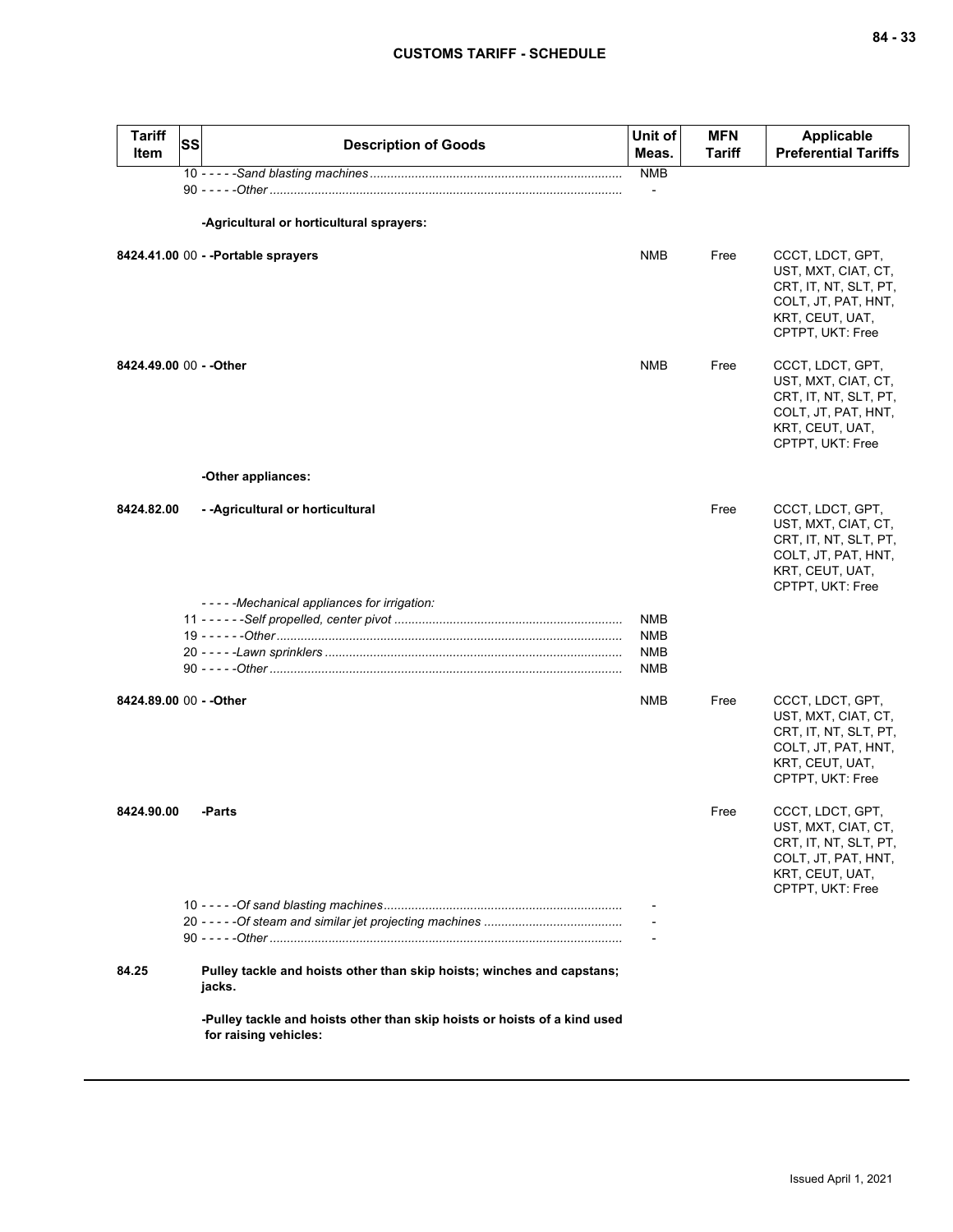| <b>Tariff</b><br><b>SS</b> | <b>Description of Goods</b>                                          | Unit of                         | <b>MFN</b>    | Applicable                                                                                                                     |
|----------------------------|----------------------------------------------------------------------|---------------------------------|---------------|--------------------------------------------------------------------------------------------------------------------------------|
| Item                       |                                                                      | Meas.                           | <b>Tariff</b> | <b>Preferential Tariffs</b>                                                                                                    |
| 8425.11.00                 | --Powered by electric motor                                          | NMB<br><b>NMB</b><br><b>NMB</b> | Free          | CCCT, LDCT, GPT,<br>UST, MXT, CIAT, CT,<br>CRT, IT, NT, SLT, PT,<br>COLT, JT, PAT, HNT,<br>KRT, CEUT, UAT,<br>CPTPT, UKT: Free |
| 8425.19.00                 | - - Other                                                            |                                 | Free          | CCCT, LDCT, GPT,<br>UST, MXT, CIAT, CT,<br>CRT, IT, NT, SLT, PT,<br>COLT, JT, PAT, HNT,<br>KRT, CEUT, UAT,<br>CPTPT, UKT: Free |
|                            |                                                                      | <b>NMB</b>                      |               |                                                                                                                                |
|                            |                                                                      | NMB                             |               |                                                                                                                                |
|                            | -Winches; capstans:                                                  |                                 |               |                                                                                                                                |
|                            | 8425.31.00 00 - - Powered by electric motor                          | NMB                             | Free          | CCCT, LDCT, GPT,<br>UST, MXT, CIAT, CT,<br>CRT, IT, NT, SLT, PT,<br>COLT, JT, PAT, HNT,<br>KRT, CEUT, UAT,<br>CPTPT, UKT: Free |
| 8425.39.00 00 - - Other    |                                                                      | <b>NMB</b>                      | Free          | CCCT, LDCT, GPT,<br>UST, MXT, CIAT, CT,<br>CRT, IT, NT, SLT, PT,<br>COLT, JT, PAT, HNT,<br>KRT, CEUT, UAT,<br>CPTPT, UKT: Free |
|                            | -Jacks; hoists of a kind used for raising vehicles:                  |                                 |               |                                                                                                                                |
|                            | 8425.41.00 00 - - Built-in jacking systems of a type used in garages | <b>NMB</b>                      | Free          | CCCT, LDCT, GPT,<br>UST, MXT, CIAT, CT,<br>CRT, IT, NT, SLT, PT,<br>COLT, JT, PAT, HNT,<br>KRT, CEUT, UAT,<br>CPTPT, UKT: Free |
|                            | 8425.42.00 00 - - Other jacks and hoists, hydraulic                  | NMB                             | Free          | CCCT, LDCT, GPT,<br>UST, MXT, CIAT, CT,<br>CRT, IT, NT, SLT, PT,<br>COLT, JT, PAT, HNT,<br>KRT, CEUT, UAT,<br>CPTPT, UKT: Free |
| 8425.49.00 00 - - Other    |                                                                      | <b>NMB</b>                      | Free          | CCCT, LDCT, GPT,<br>UST, MXT, CIAT, CT,<br>CRT, IT, NT, SLT, PT,<br>COLT, JT, PAT, HNT,<br>KRT, CEUT, UAT,<br>CPTPT, UKT: Free |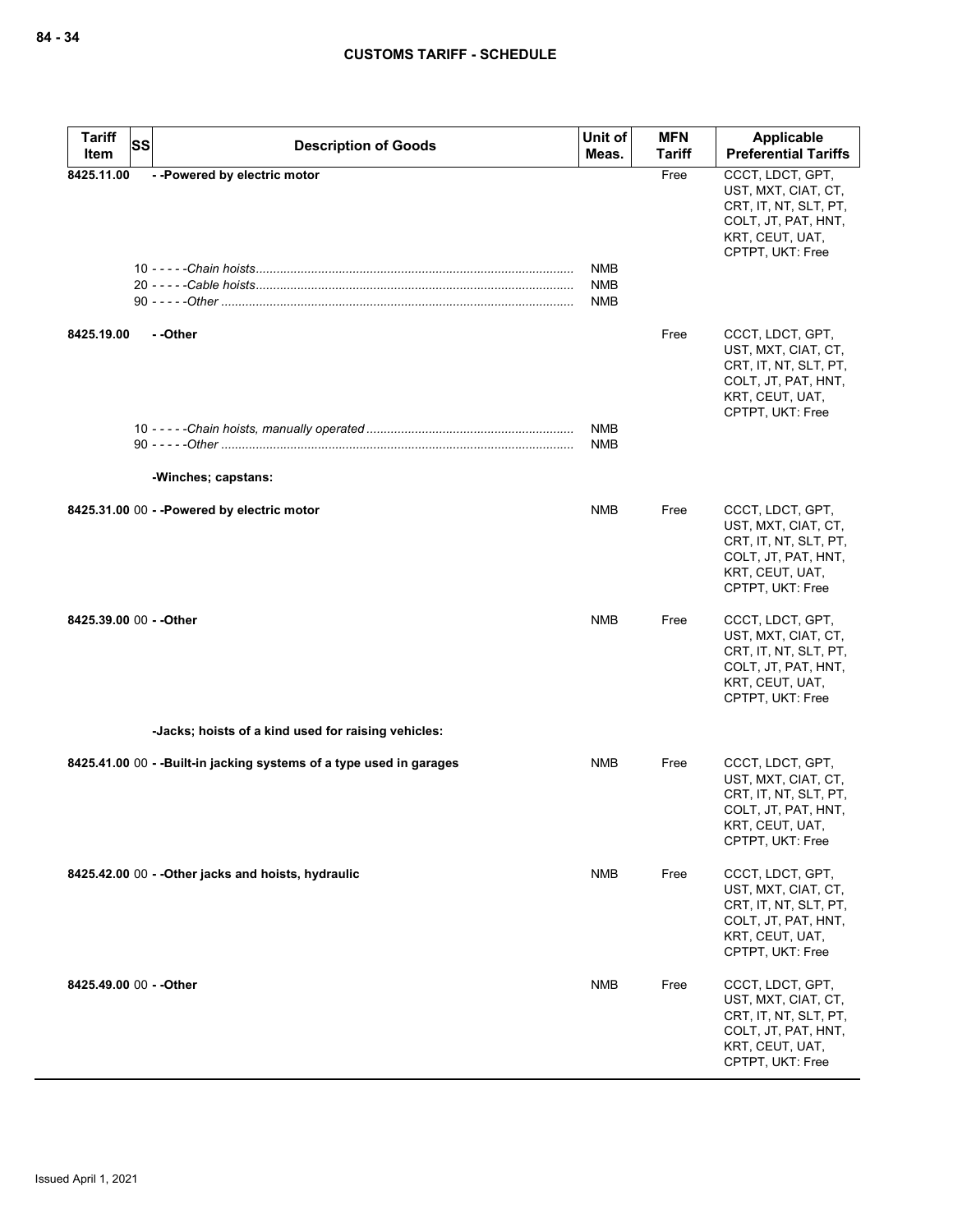| <b>Tariff</b><br>SS<br>Item | <b>Description of Goods</b>                                                                                                        | Unit of<br>Meas.         | <b>MFN</b><br>Tariff | <b>Applicable</b><br><b>Preferential Tariffs</b>                                                                               |
|-----------------------------|------------------------------------------------------------------------------------------------------------------------------------|--------------------------|----------------------|--------------------------------------------------------------------------------------------------------------------------------|
| 84.26                       | Ships' derricks; cranes, including cable cranes; mobile lifting frames,<br>straddle carriers and works trucks fitted with a crane. |                          |                      |                                                                                                                                |
|                             | -Overhead travelling cranes, transporter cranes, gantry cranes, bridge<br>cranes, mobile lifting frames and straddle carriers:     |                          |                      |                                                                                                                                |
|                             | 8426.11.00 00 - - Overhead travelling cranes on fixed support                                                                      | <b>NMB</b>               | Free                 | CCCT, LDCT, GPT,<br>UST, MXT, CIAT, CT,<br>CRT, IT, NT, SLT, PT,<br>COLT, JT, PAT, HNT,<br>KRT, CEUT, UAT,<br>CPTPT, UKT: Free |
|                             | 8426.12.00 00 - - Mobile lifting frames on tires and straddle carriers                                                             | NMB                      | Free                 | CCCT, LDCT, GPT,<br>UST, MXT, CIAT, CT,<br>CRT, IT, NT, SLT, PT,<br>COLT, JT, PAT, HNT,<br>KRT, CEUT, UAT,<br>CPTPT, UKT: Free |
| 8426.19.00 00 - - Other     |                                                                                                                                    | NMB                      | Free                 | CCCT, LDCT, GPT,<br>UST, MXT, CIAT, CT,<br>CRT, IT, NT, SLT, PT,<br>COLT, JT, PAT, HNT,<br>KRT, CEUT, UAT,<br>CPTPT, UKT: Free |
|                             | 8426.20.00 00 - Tower cranes                                                                                                       | <b>NMB</b>               | Free                 | CCCT, LDCT, GPT,<br>UST, MXT, CIAT, CT,<br>CRT, IT, NT, SLT, PT,<br>COLT, JT, PAT, HNT,<br>KRT, CEUT, UAT,<br>CPTPT, UKT: Free |
|                             | 8426.30.00 00 - Portal or pedestal jib cranes                                                                                      | <b>NMB</b>               | Free                 | CCCT, LDCT, GPT,<br>UST, MXT, CIAT, CT,<br>CRT, IT, NT, SLT, PT,<br>COLT, JT, PAT, HNT,<br>KRT, CEUT, UAT,<br>CPTPT, UKT: Free |
|                             | -Other machinery, self-propelled:                                                                                                  |                          |                      |                                                                                                                                |
| 8426.41.00                  | - -On tires                                                                                                                        |                          | Free                 | CCCT, LDCT, GPT,<br>UST, MXT, CIAT, CT,<br>CRT, IT, NT, SLT, PT,<br>COLT, JT, PAT, HNT,<br>KRT, CEUT, UAT,<br>CPTPT, UKT: Free |
|                             | $---Other:$                                                                                                                        | <b>NMB</b>               |                      |                                                                                                                                |
|                             |                                                                                                                                    | <b>NMB</b><br><b>NMB</b> |                      |                                                                                                                                |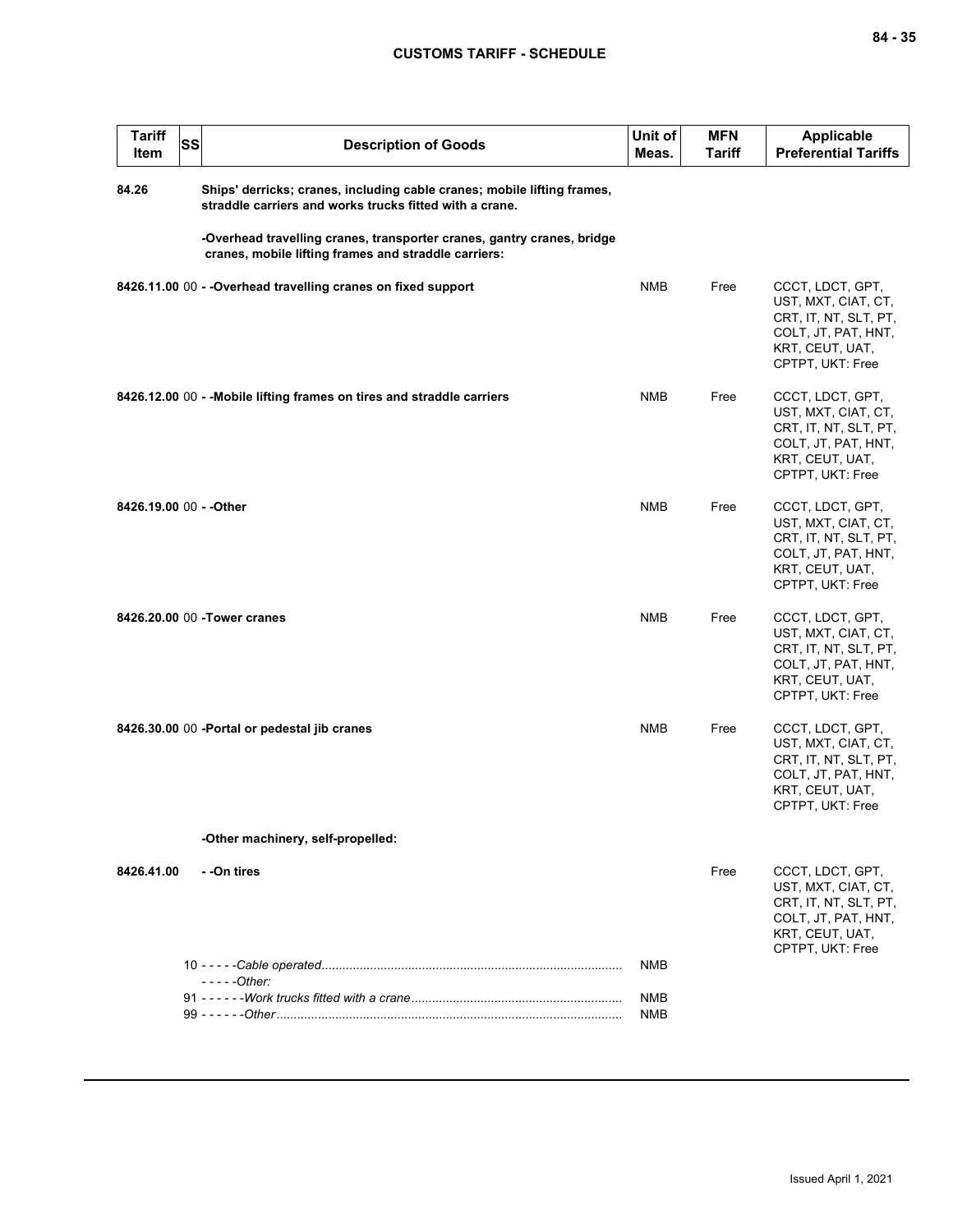| <b>Tariff</b>           | <b>SS</b><br><b>Description of Goods</b>                                           | Unit of                         | <b>MFN</b>    | Applicable                                                                                                                     |
|-------------------------|------------------------------------------------------------------------------------|---------------------------------|---------------|--------------------------------------------------------------------------------------------------------------------------------|
| Item                    |                                                                                    | Meas.                           | <b>Tariff</b> | <b>Preferential Tariffs</b>                                                                                                    |
| 8426.49.00              | --Other                                                                            |                                 | Free          | CCCT, LDCT, GPT,<br>UST, MXT, CIAT, CT,<br>CRT, IT, NT, SLT, PT,<br>COLT, JT, PAT, HNT,<br>KRT, CEUT, UAT,<br>CPTPT, UKT: Free |
|                         |                                                                                    | <b>NMB</b>                      |               |                                                                                                                                |
|                         |                                                                                    | <b>NMB</b>                      |               |                                                                                                                                |
|                         | -Other machinery:                                                                  |                                 |               |                                                                                                                                |
|                         | 8426.91.00 00 - - Designed for mounting on road vehicles                           | <b>NMB</b>                      | Free          | CCCT, LDCT, GPT,<br>UST, MXT, CIAT, CT,<br>CRT, IT, NT, SLT, PT,<br>COLT, JT, PAT, HNT,<br>KRT, CEUT, UAT,<br>CPTPT, UKT: Free |
| 8426.99.00 00 - - Other |                                                                                    | <b>NMB</b>                      | Free          | CCCT, LDCT, GPT,<br>UST, MXT, CIAT, CT,<br>CRT, IT, NT, SLT, PT,<br>COLT, JT, PAT, HNT,<br>KRT, CEUT, UAT,<br>CPTPT, UKT: Free |
| 84.27                   | Fork-lift trucks; other works trucks fitted with lifting or handling<br>equipment. |                                 |               |                                                                                                                                |
| 8427.10                 | -Self-propelled trucks powered by an electric motor                                |                                 |               |                                                                                                                                |
|                         | 8427.10.10 00 - - - Rider-type, counterbalanced fork-lift trucks                   | <b>NMB</b>                      | Free          | CCCT, LDCT, GPT,<br>UST, MXT, CIAT, CT,<br>CRT, IT, NT, SLT, PT,<br>COLT, JT, PAT, HNT,<br>KRT, CEUT, UAT,<br>CPTPT, UKT: Free |
| 8427.10.90              | ---Other                                                                           |                                 | Free          | CCCT, LDCT, GPT,<br>UST, MXT, CIAT, CT,<br>CRT, IT, NT, SLT, PT,<br>COLT, JT, PAT, HNT,<br>KRI, CEUI, UAI,<br>CPTPT, UKT: Free |
|                         |                                                                                    | NMB<br><b>NMB</b><br><b>NMB</b> |               |                                                                                                                                |
| 8427.20                 | -Other self-propelled trucks                                                       |                                 |               |                                                                                                                                |
|                         | 8427.20.10 00 - - - Rider-type, counterbalanced fork-lift trucks                   | NMB                             | Free          | CCCT, LDCT, GPT,<br>UST, MXT, CIAT, CT,<br>CRT, IT, NT, SLT, PT,<br>COLT, JT, PAT, HNT,<br>KRT, CEUT, UAT,<br>CPTPT, UKT: Free |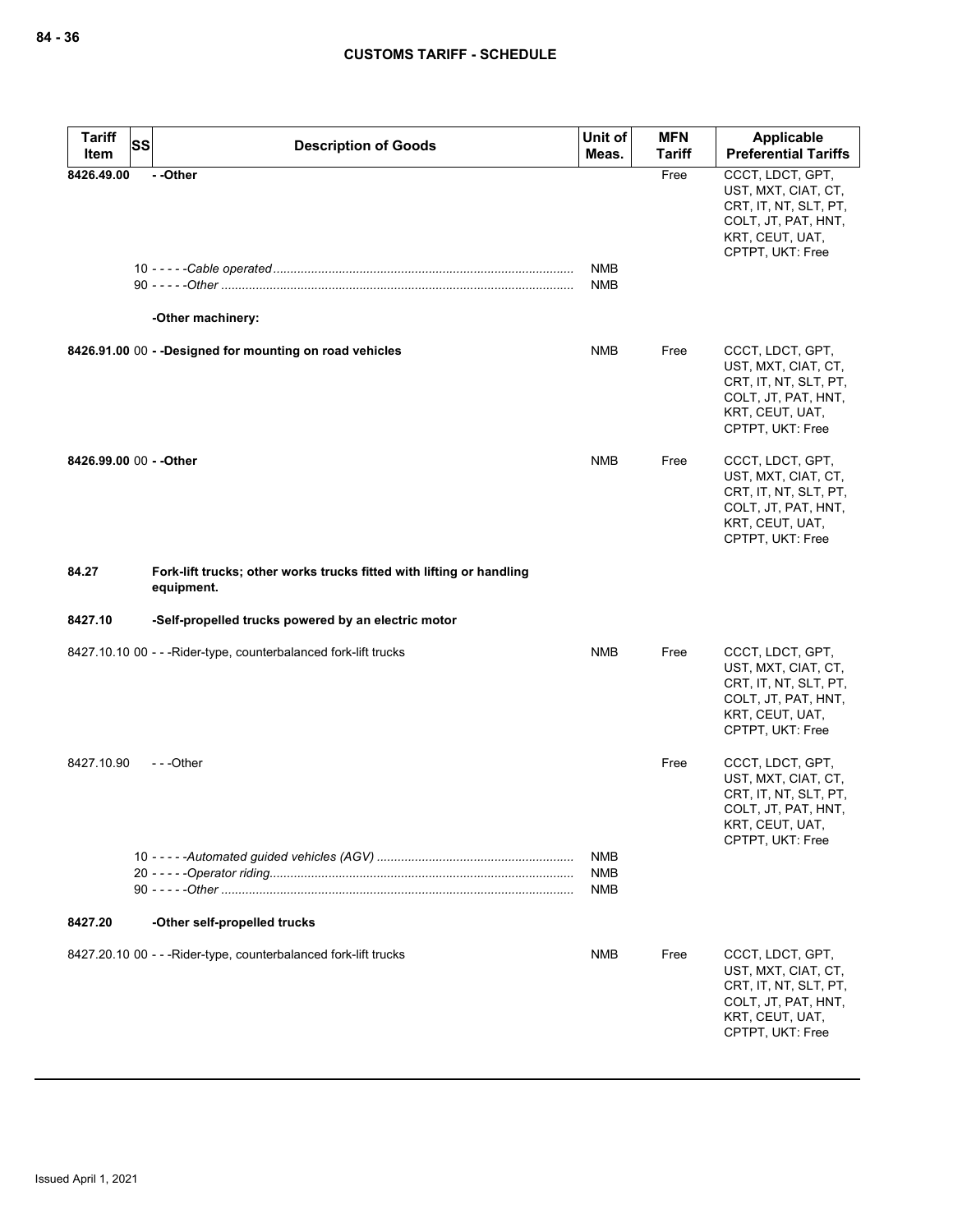| <b>Tariff</b>             | <b>SS</b>                                                                                                           | Unit of                  | <b>MFN</b>    | <b>Applicable</b>                                                                                                                                                         |
|---------------------------|---------------------------------------------------------------------------------------------------------------------|--------------------------|---------------|---------------------------------------------------------------------------------------------------------------------------------------------------------------------------|
| Item                      | <b>Description of Goods</b>                                                                                         | Meas.                    | <b>Tariff</b> | <b>Preferential Tariffs</b>                                                                                                                                               |
| 8427.20.90 00 - - - Other | 8427.90.00 00 - Other trucks                                                                                        | <b>NMB</b><br><b>NMB</b> | Free<br>Free  | CCCT, LDCT, GPT,<br>UST, MXT, CIAT, CT,<br>CRT, IT, NT, SLT, PT,<br>COLT, JT, PAT, HNT,<br>KRT, CEUT, UAT,<br>CPTPT, UKT: Free<br>CCCT, LDCT, GPT,<br>UST, MXT, CIAT, CT, |
|                           |                                                                                                                     |                          |               | CRT, IT, NT, SLT, PT,<br>COLT, JT, PAT, HNT,<br>KRT, CEUT, UAT,<br>CPTPT, UKT: Free                                                                                       |
| 84.28                     | Other lifting, handling, loading or unloading machinery (for example,<br>lifts, escalators, conveyors, teleferics). |                          |               |                                                                                                                                                                           |
| 8428.10.00                | -Lifts and skip hoists                                                                                              |                          | Free          | CCCT, LDCT, GPT,<br>UST, MXT, CIAT, CT,<br>CRT, IT, NT, SLT, PT,<br>COLT, JT, PAT, HNT,<br>KRT, CEUT, UAT,<br>CPTPT, UKT: Free                                            |
|                           |                                                                                                                     | <b>NMB</b><br>NMB        |               |                                                                                                                                                                           |
|                           | 8428.20.00 00 -Pneumatic elevators and conveyors                                                                    | <b>NMB</b>               | Free          | CCCT, LDCT, GPT,<br>UST, MXT, CIAT, CT,<br>CRT, IT, NT, SLT, PT,<br>COLT, JT, PAT, HNT,<br>KRT, CEUT, UAT,<br>CPTPT, UKT: Free                                            |
|                           | -Other continuous-action elevators and conveyors, for goods or<br>materials:                                        |                          |               |                                                                                                                                                                           |
|                           | 8428.31.00 00 - - Specially designed for underground use                                                            | <b>NMB</b>               | Free          | CCCT, LDCT, GPT,<br>UST, MXT, CIAT, CT,<br>CRT, IT, NT, SLT, PT,<br>COLT, JT, PAT, HNT,<br>KRT, CEUT, UAT,<br>CPTPT, UKT: Free                                            |
|                           | 8428.32.00 00 - - Other, bucket type                                                                                | NMB                      | Free          | CCCT, LDCT, GPT,<br>UST, MXT, CIAT, CT,<br>CRT, IT, NT, SLT, PT,<br>COLT, JT, PAT, HNT,<br>KRT, CEUT, UAT,<br>CPTPT, UKT: Free                                            |
|                           | 8428.33.00 00 - - Other, belt type                                                                                  | NMB                      | Free          | CCCT, LDCT, GPT,<br>UST, MXT, CIAT, CT,<br>CRT, IT, NT, SLT, PT,<br>COLT, JT, PAT, HNT,<br>KRT, CEUT, UAT,<br>CPTPT, UKT: Free                                            |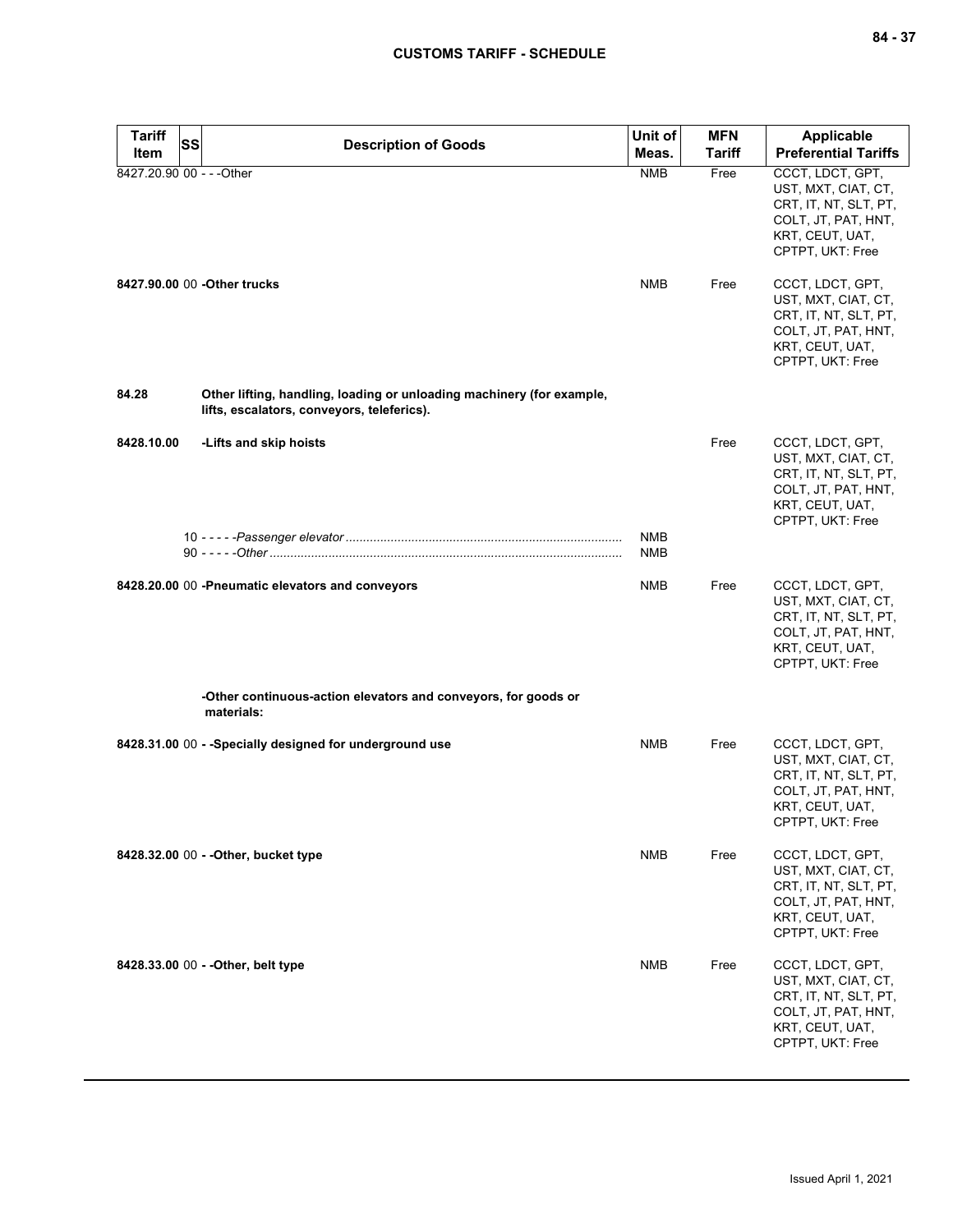| <b>Tariff</b><br>Item | SS | <b>Description of Goods</b>                                                                                                                                    | Unit of<br>Meas. | <b>MFN</b><br>Tariff | Applicable<br><b>Preferential Tariffs</b>                                                                                      |
|-----------------------|----|----------------------------------------------------------------------------------------------------------------------------------------------------------------|------------------|----------------------|--------------------------------------------------------------------------------------------------------------------------------|
| 8428.39.00            |    | --Other                                                                                                                                                        |                  | Free                 | CCCT, LDCT, GPT,                                                                                                               |
|                       |    |                                                                                                                                                                |                  |                      | UST, MXT, CIAT, CT,<br>CRT, IT, NT, SLT, PT,<br>COLT, JT, PAT, HNT,<br>KRT, CEUT, UAT,<br>CPTPT, UKT: Free                     |
|                       |    |                                                                                                                                                                | NMB              |                      |                                                                                                                                |
|                       |    | -----Bulk conveyors:                                                                                                                                           |                  |                      |                                                                                                                                |
|                       |    |                                                                                                                                                                | NMB              |                      |                                                                                                                                |
|                       |    |                                                                                                                                                                | <b>NMB</b>       |                      |                                                                                                                                |
|                       |    |                                                                                                                                                                | <b>NMB</b>       |                      |                                                                                                                                |
|                       |    |                                                                                                                                                                | <b>NMB</b>       |                      |                                                                                                                                |
|                       |    |                                                                                                                                                                | <b>NMB</b>       |                      |                                                                                                                                |
|                       |    | 8428.40.00 00 - Escalators and moving walkways                                                                                                                 | NMB              | Free                 | CCCT, LDCT, GPT,<br>UST, MXT, CIAT, CT,<br>CRT, IT, NT, SLT, PT,<br>COLT, JT, PAT, HNT,<br>KRT, CEUT, UAT,<br>CPTPT, UKT: Free |
|                       |    | 8428.60.00 00 -Teleferics, chair-lifts, ski-draglines; traction mechanisms for funiculars                                                                      |                  | Free                 | CCCT, LDCT, GPT,<br>UST, MXT, CIAT, CT,<br>CRT, IT, NT, SLT, PT,<br>COLT, JT, PAT, HNT,<br>KRT, CEUT, UAT,<br>CPTPT, UKT: Free |
| 8428.90.00            |    | -Other machinery                                                                                                                                               |                  | Free                 | CCCT, LDCT, GPT,<br>UST, MXT, CIAT, CT,<br>CRT, IT, NT, SLT, PT,<br>COLT, JT, PAT, HNT,<br>KRT, CEUT, UAT,<br>CPTPT, UKT: Free |
|                       |    |                                                                                                                                                                | <b>NMB</b>       |                      |                                                                                                                                |
|                       |    | 40 - - - - - Woodland log handling machinery, other than skidders                                                                                              | NMB              |                      |                                                                                                                                |
|                       |    |                                                                                                                                                                | <b>NMB</b>       |                      |                                                                                                                                |
|                       |    |                                                                                                                                                                | <b>NMB</b>       |                      |                                                                                                                                |
| 84.29                 |    | Self-propelled bulldozers, angledozers, graders, levellers, scrapers,<br>mechanical shovels, excavators, shovel loaders, tamping machines and<br>road rollers. |                  |                      |                                                                                                                                |
|                       |    | -Bulldozers and angledozers:                                                                                                                                   |                  |                      |                                                                                                                                |
| 8429.11.00            |    | --Track laying                                                                                                                                                 |                  | Free                 | CCCT, LDCT, GPT,<br>UST, MXT, CIAT, CT,<br>CRT, IT, NT, SLT, PT,<br>COLT, JT, PAT, HNT,<br>KRT, CEUT, UAT,<br>CPTPT, UKT: Free |
|                       |    |                                                                                                                                                                | <b>NMB</b>       |                      |                                                                                                                                |
|                       |    |                                                                                                                                                                | <b>NMB</b>       |                      |                                                                                                                                |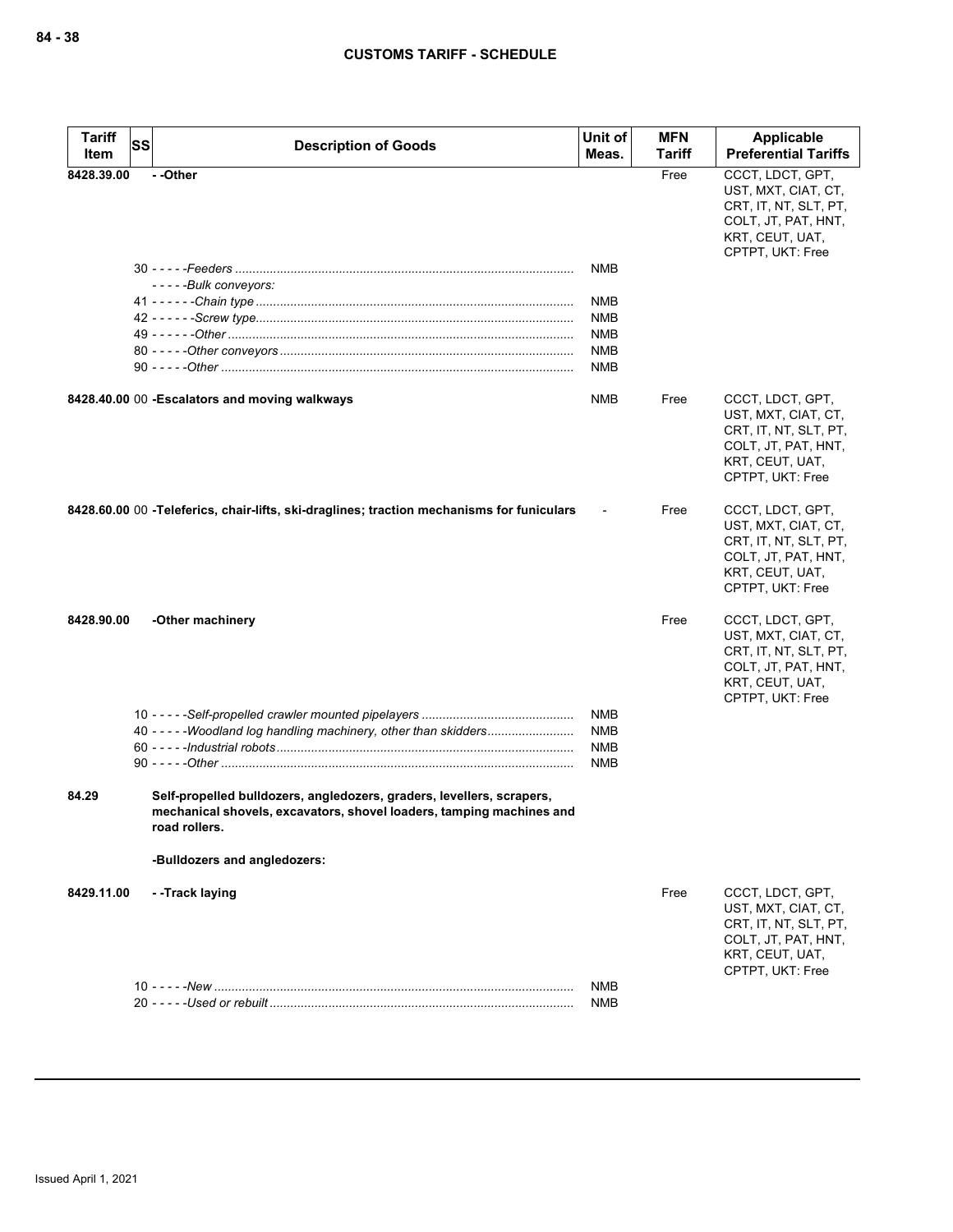| <b>Tariff</b><br>Item | SS | <b>Description of Goods</b>                                                                                                                                                                                                 | Unit of<br>Meas.                       | <b>MFN</b><br>Tariff | <b>Applicable</b><br><b>Preferential Tariffs</b>                                                                               |
|-----------------------|----|-----------------------------------------------------------------------------------------------------------------------------------------------------------------------------------------------------------------------------|----------------------------------------|----------------------|--------------------------------------------------------------------------------------------------------------------------------|
| 8429.19.00            |    | - -Other                                                                                                                                                                                                                    | NMB<br>NMB                             | Free                 | CCCT, LDCT, GPT,<br>UST, MXT, CIAT, CT,<br>CRT, IT, NT, SLT, PT,<br>COLT, JT, PAT, HNT,<br>KRT, CEUT, UAT,<br>CPTPT, UKT: Free |
| 8429.20.00            |    | -Graders and levellers                                                                                                                                                                                                      |                                        | Free                 | CCCT, LDCT, GPT,<br>UST, MXT, CIAT, CT,<br>CRT, IT, NT, SLT, PT,<br>COLT, JT, PAT, HNT,<br>KRT, CEUT, UAT,<br>CPTPT, UKT: Free |
|                       |    |                                                                                                                                                                                                                             | NMB<br><b>NMB</b>                      |                      |                                                                                                                                |
| 8429.30.00            |    | -Scrapers                                                                                                                                                                                                                   |                                        | Free                 | CCCT, LDCT, GPT,<br>UST, MXT, CIAT, CT,<br>CRT, IT, NT, SLT, PT,<br>COLT, JT, PAT, HNT,<br>KRT, CEUT, UAT,<br>CPTPT, UKT: Free |
|                       |    |                                                                                                                                                                                                                             | <b>NMB</b><br><b>NMB</b>               |                      |                                                                                                                                |
| 8429.40.00            |    | -Tamping machines and road rollers                                                                                                                                                                                          |                                        | Free                 | CCCT, LDCT, GPT,<br>UST, MXT, CIAT, CT,<br>CRT, IT, NT, SLT, PT,<br>COLT, JT, PAT, HNT,<br>KRT, CEUT, UAT,<br>CPTPT, UKT: Free |
|                       |    |                                                                                                                                                                                                                             | NMB<br>NMB                             |                      |                                                                                                                                |
|                       |    | -----Road rollers:                                                                                                                                                                                                          | <b>NMB</b><br>NMB                      |                      |                                                                                                                                |
|                       |    | -Mechanical shovels, excavators and shovel loaders:                                                                                                                                                                         |                                        |                      |                                                                                                                                |
| 8429.51.00            |    | --Front-end shovel loaders                                                                                                                                                                                                  |                                        | Free                 | CCCT, LDCT, GPT,<br>UST, MXT, CIAT, CT,<br>CRT, IT, NT, SLT, PT,<br>COLT, JT, PAT, HNT,<br>KRT, CEUT, UAT,<br>CPTPT, UKT: Free |
|                       |    | -----Wheeled front-end loaders, designed to be fitted with a bucket, having<br>a capacity, for general purpose use, exceeding 12.3 m <sup>3</sup> :                                                                         | <b>NMB</b><br><b>NMB</b><br><b>NMB</b> |                      |                                                                                                                                |
|                       |    | 20 - - - - - Wheeled front-end loaders, designed to be fitted with a bucket, having<br>a capacity, for general purpose use, not exceeding $12.3 \text{ m}^3$ , used or<br><u>rebuilt …………………………………………………………………………………………</u> | NMB                                    |                      |                                                                                                                                |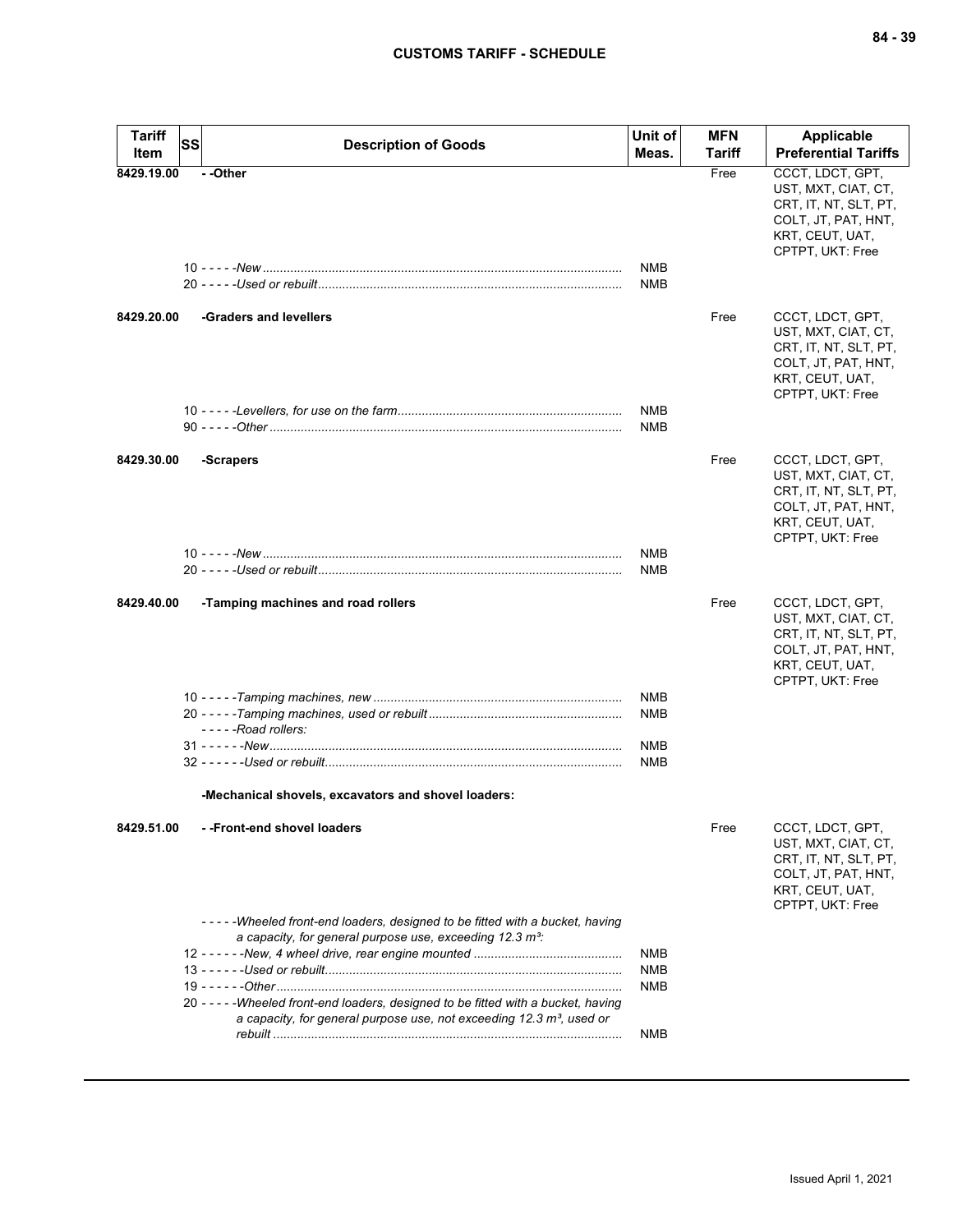| <b>Tariff</b><br>Item | <b>SS</b> | <b>Description of Goods</b>                                                                                                                                                                                                  | Unit of<br>Meas. | <b>MFN</b><br>Tariff | Applicable<br><b>Preferential Tariffs</b> |
|-----------------------|-----------|------------------------------------------------------------------------------------------------------------------------------------------------------------------------------------------------------------------------------|------------------|----------------------|-------------------------------------------|
|                       |           | $30 - - -$<br>-Wheeled front-end loaders, designed to be fitted with a bucket, having<br>a capacity, for general purpose use, not exceeding 12.3 m <sup>3</sup> , new, two                                                   | <b>NMB</b>       |                      |                                           |
|                       |           | -Wheeled front-end loaders, designed to be fitted with a bucket, having<br>a capacity, for general purpose use, not exceeding $12.3 \text{ m}^3$ , new, four<br>wheel drive, rear engine mounted, with a bucket capacity of: |                  |                      |                                           |
|                       |           |                                                                                                                                                                                                                              | <b>NMB</b>       |                      |                                           |
|                       |           |                                                                                                                                                                                                                              | <b>NMB</b>       |                      |                                           |
|                       |           |                                                                                                                                                                                                                              | <b>NMB</b>       |                      |                                           |
|                       |           |                                                                                                                                                                                                                              | <b>NMB</b>       |                      |                                           |
|                       |           |                                                                                                                                                                                                                              | <b>NMB</b>       |                      |                                           |
|                       |           |                                                                                                                                                                                                                              | <b>NMB</b>       |                      |                                           |
|                       |           |                                                                                                                                                                                                                              | <b>NMB</b>       |                      |                                           |
|                       |           |                                                                                                                                                                                                                              | <b>NMB</b>       |                      |                                           |
|                       |           | 50 ----- Other wheeled front-end loaders, designed to be fitted with a bucket,                                                                                                                                               |                  |                      |                                           |
|                       |           | having a capacity, for general purpose use, not exceeding $12.3 \text{ m}^3$<br>-----Track-laying front-end loaders:                                                                                                         | <b>NMB</b>       |                      |                                           |
|                       |           | 62 - - - - - - New, with an engine of a power of 44.7 kW or more but less than                                                                                                                                               | <b>NMB</b>       |                      |                                           |
|                       |           |                                                                                                                                                                                                                              | <b>NMB</b>       |                      |                                           |
|                       |           | 63 - - - - - - New, with an engine of a power of 67.1 kW or more but less than                                                                                                                                               | <b>NMB</b>       |                      |                                           |
|                       |           | 64 ------New, with an engine of a power of 93.2 kW or more but less than                                                                                                                                                     | <b>NMB</b>       |                      |                                           |
|                       |           | 65 - - - - - - New, with an engine of a power of 119.3 kW or more                                                                                                                                                            | <b>NMB</b>       |                      |                                           |
|                       |           |                                                                                                                                                                                                                              | <b>NMB</b>       |                      |                                           |
|                       |           |                                                                                                                                                                                                                              |                  |                      |                                           |

UST, MXT, CIAT, CT, CRT, IT, NT, SLT, PT, COLT, JT, PAT, HNT, KRT, CEUT, UAT, CPTPT, UKT: Free

| -----Crawler mounted backhoes, shovels and clamshells, new:          |            |
|----------------------------------------------------------------------|------------|
|                                                                      | <b>NMB</b> |
|                                                                      | <b>NMB</b> |
| -----Other backhoes, shovels and clamshells, new:                    |            |
|                                                                      | <b>NMB</b> |
|                                                                      | <b>NMB</b> |
| 50 - - - - - Other backhoes, shovels and clamshells, used or rebuilt | <b>NMB</b> |
| $---Other$                                                           |            |
|                                                                      | <b>NMB</b> |
|                                                                      | <b>NMR</b> |
|                                                                      |            |

**8429.59.00 - -Other** Free CCCT, LDCT, GPT,

UST, MXT, CIAT, CT, CRT, IT, NT, SLT, PT, COLT, JT, PAT, HNT, KRT, CEUT, UAT, CPTPT, UKT: Free

| - - - - -New <sup>.</sup> |  |
|---------------------------|--|
|                           |  |
|                           |  |
|                           |  |
|                           |  |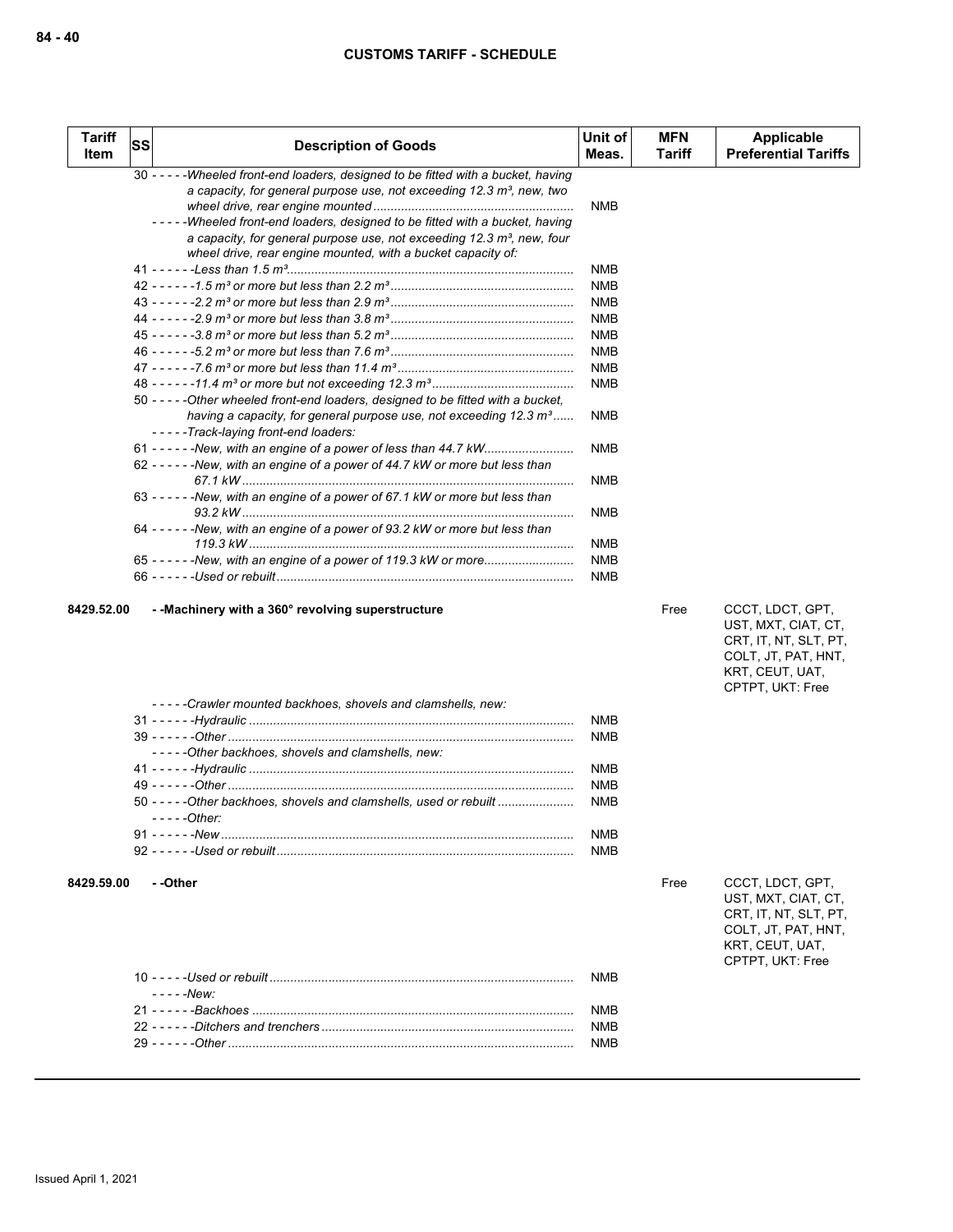| <b>Tariff</b><br>Item   | <b>SS</b> | <b>Description of Goods</b>                                                                                                                                                                                      | Unit of<br>Meas.  | <b>MFN</b><br><b>Tariff</b> | Applicable<br><b>Preferential Tariffs</b>                                                                                      |
|-------------------------|-----------|------------------------------------------------------------------------------------------------------------------------------------------------------------------------------------------------------------------|-------------------|-----------------------------|--------------------------------------------------------------------------------------------------------------------------------|
| 84.30                   |           | Other moving, grading, levelling, scraping, excavating, tamping,<br>compacting, extracting or boring machinery, for earth, minerals or ores;<br>pile-drivers and pile-extractors; snow-ploughs and snow-blowers. |                   |                             |                                                                                                                                |
|                         |           | 8430.10.00 00 - Pile-drivers and pile-extractors                                                                                                                                                                 | <b>NMB</b>        | Free                        | CCCT, LDCT, GPT,<br>UST, MXT, CIAT, CT,<br>CRT, IT, NT, SLT, PT,<br>COLT, JT, PAT, HNT,<br>KRT, CEUT, UAT,<br>CPTPT, UKT: Free |
| 8430.20.00              |           | -Snow-ploughs and snow-blowers                                                                                                                                                                                   |                   | Free                        | CCCT, LDCT, GPT,<br>UST, MXT, CIAT, CT,<br>CRT, IT, NT, SLT, PT,<br>COLT, JT, PAT, HNT,<br>KRT, CEUT, UAT,<br>CPTPT, UKT: Free |
|                         |           | -----Snow-blowers (throwers):                                                                                                                                                                                    | NMB               |                             |                                                                                                                                |
|                         |           |                                                                                                                                                                                                                  | NMB               |                             |                                                                                                                                |
|                         |           |                                                                                                                                                                                                                  | NMB               |                             |                                                                                                                                |
|                         |           |                                                                                                                                                                                                                  |                   |                             |                                                                                                                                |
|                         |           | -Coal or rock cutters and tunnelling machinery:                                                                                                                                                                  |                   |                             |                                                                                                                                |
|                         |           | 8430.31.00 00 - - Self-propelled                                                                                                                                                                                 | <b>NMB</b>        | Free                        | CCCT, LDCT, GPT,<br>UST, MXT, CIAT, CT,<br>CRT, IT, NT, SLT, PT,<br>COLT, JT, PAT, HNT,<br>KRT, CEUT, UAT,<br>CPTPT, UKT: Free |
| 8430.39.00 00 - - Other |           |                                                                                                                                                                                                                  | <b>NMB</b>        | Free                        | CCCT, LDCT, GPT,<br>UST, MXT, CIAT, CT,<br>CRT, IT, NT, SLT, PT,<br>COLT, JT, PAT, HNT,<br>KRT, CEUT, UAT,<br>CPTPT, UKT: Free |
|                         |           | -Other boring or sinking machinery:                                                                                                                                                                              |                   |                             |                                                                                                                                |
|                         |           | 8430.41.00 00 - -Self-propelled                                                                                                                                                                                  | <b>NMB</b>        | Free                        | CCCT, LDCT, GPT,<br>UST, MXT, CIAT, CT,<br>CRT, IT, NT, SLT, PT,<br>COLT, JT, PAT, HNT,<br>KRT, CEUT, UAT,<br>CPTPT, UKT: Free |
| 8430.49.00              |           | - -Other                                                                                                                                                                                                         |                   | Free                        | CCCT, LDCT, GPT,<br>UST, MXT, CIAT, CT,<br>CRT, IT, NT, SLT, PT,<br>COLT, JT, PAT, HNT,<br>KRT, CEUT, UAT,<br>CPTPT, UKT: Free |
|                         |           | -----For oil and gas field drilling:                                                                                                                                                                             |                   |                             |                                                                                                                                |
|                         |           |                                                                                                                                                                                                                  | <b>NMB</b><br>NMB |                             |                                                                                                                                |
|                         |           | - - - - - For well drilling:                                                                                                                                                                                     |                   |                             |                                                                                                                                |
|                         |           |                                                                                                                                                                                                                  |                   |                             |                                                                                                                                |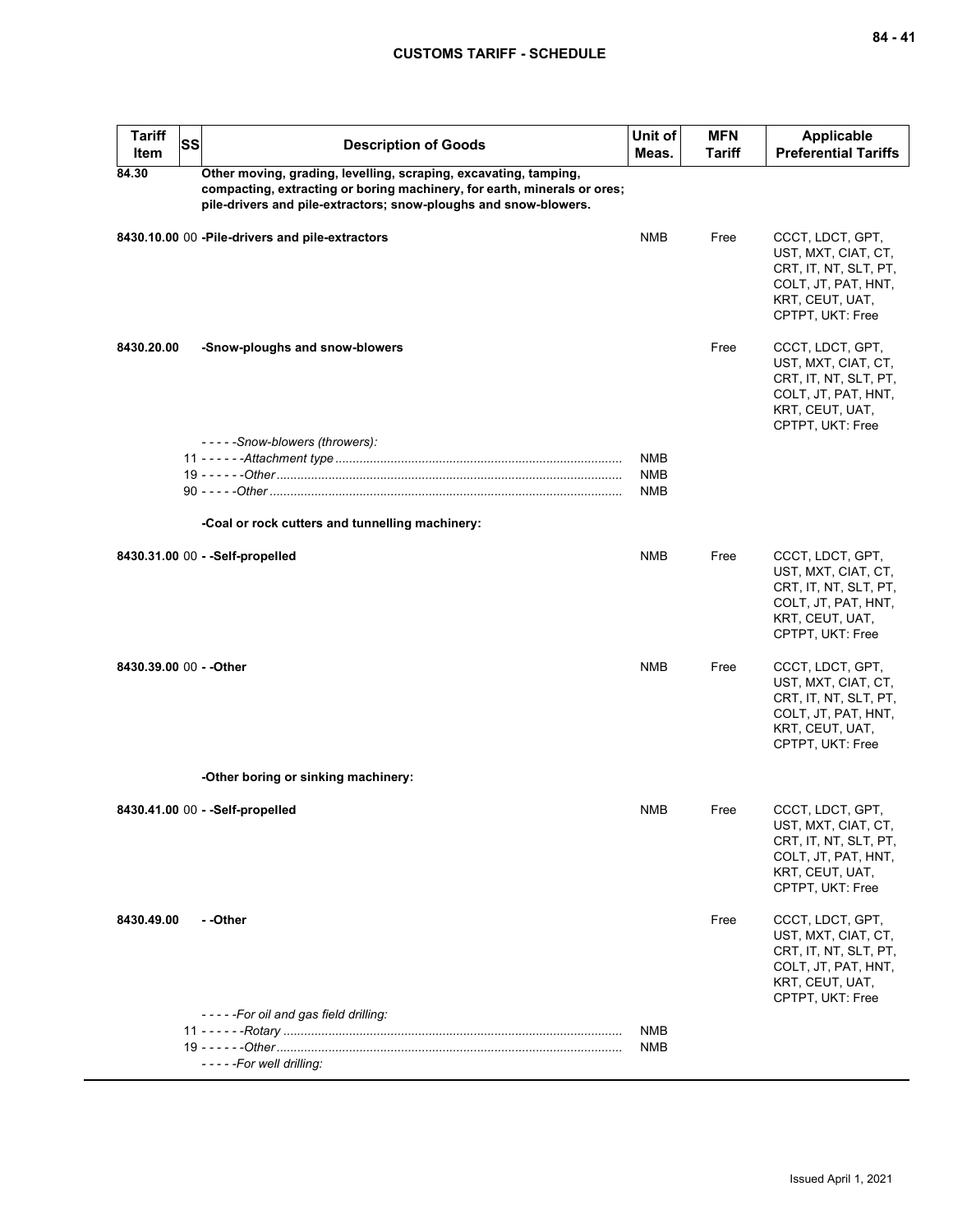| <b>Tariff</b><br>Item   | SS | <b>Description of Goods</b>                                                                    | Unit of<br>Meas.                       | <b>MFN</b><br>Tariff | Applicable<br><b>Preferential Tariffs</b>                                                                                      |
|-------------------------|----|------------------------------------------------------------------------------------------------|----------------------------------------|----------------------|--------------------------------------------------------------------------------------------------------------------------------|
|                         |    | 60 - - - - - Fixed platforms, for the discovery or exploitation of off-shore deposits of       | <b>NMB</b><br>NMB<br><b>NMB</b><br>NMB |                      |                                                                                                                                |
|                         |    | 8430.50.00 00 - Other machinery, self-propelled                                                | NMB                                    | Free                 | CCCT, LDCT, GPT,<br>UST, MXT, CIAT, CT,<br>CRT, IT, NT, SLT, PT,<br>COLT, JT, PAT, HNT,<br>KRT, CEUT, UAT,<br>CPTPT, UKT: Free |
|                         |    | -Other machinery, not self-propelled:                                                          |                                        |                      |                                                                                                                                |
|                         |    | 8430.61.00 00 - - Tamping or compacting machinery                                              | <b>NMB</b>                             | Free                 | CCCT, LDCT, GPT,<br>UST, MXT, CIAT, CT,<br>CRT, IT, NT, SLT, PT,<br>COLT, JT, PAT, HNT,<br>KRT, CEUT, UAT,<br>CPTPT, UKT: Free |
| 8430.69.00 00 - - Other |    |                                                                                                | <b>NMB</b>                             | Free                 | CCCT, LDCT, GPT,<br>UST, MXT, CIAT, CT,<br>CRT, IT, NT, SLT, PT,<br>COLT, JT, PAT, HNT,<br>KRT, CEUT, UAT,<br>CPTPT, UKT: Free |
| 84.31                   |    | Parts suitable for use solely or principally with the machinery of<br>headings 84.25 to 84.30. |                                        |                      |                                                                                                                                |
| 8431.10.00              |    | -Of machinery of heading 84.25                                                                 |                                        | Free                 | CCCT, LDCT, GPT,<br>UST, MXT, CIAT, CT,<br>CRT, IT, NT, SLT, PT,<br>COLT, JT, PAT, HNT,<br>KRT, CEUT, UAT,<br>CPTPT, UKT: Free |
|                         |    | 20 - - - - - Of pulley tackle and hoists, other than skip hoists or hoists of a kind           |                                        |                      |                                                                                                                                |
|                         |    | 8431.20.00 00 -Of machinery of heading 84.27                                                   |                                        | Free                 | CCCT, LDCT, GPT,<br>UST, MXT, CIAT, CT,<br>CRT, IT, NT, SLT, PT,<br>COLT, JT, PAT, HNT,<br>KRT, CEUT, UAT,<br>CPTPT, UKT: Free |
|                         |    | -Of machinery of heading 84.28:                                                                |                                        |                      |                                                                                                                                |
| 8431.31.00              |    | - -Of lifts, skip hoists or escalators                                                         |                                        | Free                 | CCCT, LDCT, GPT,<br>UST, MXT, CIAT, CT,<br>CRT, IT, NT, SLT, PT,<br>COLT, JT, PAT, HNT,<br>KRT, CEUT, UAT,<br>CPTPT, UKT: Free |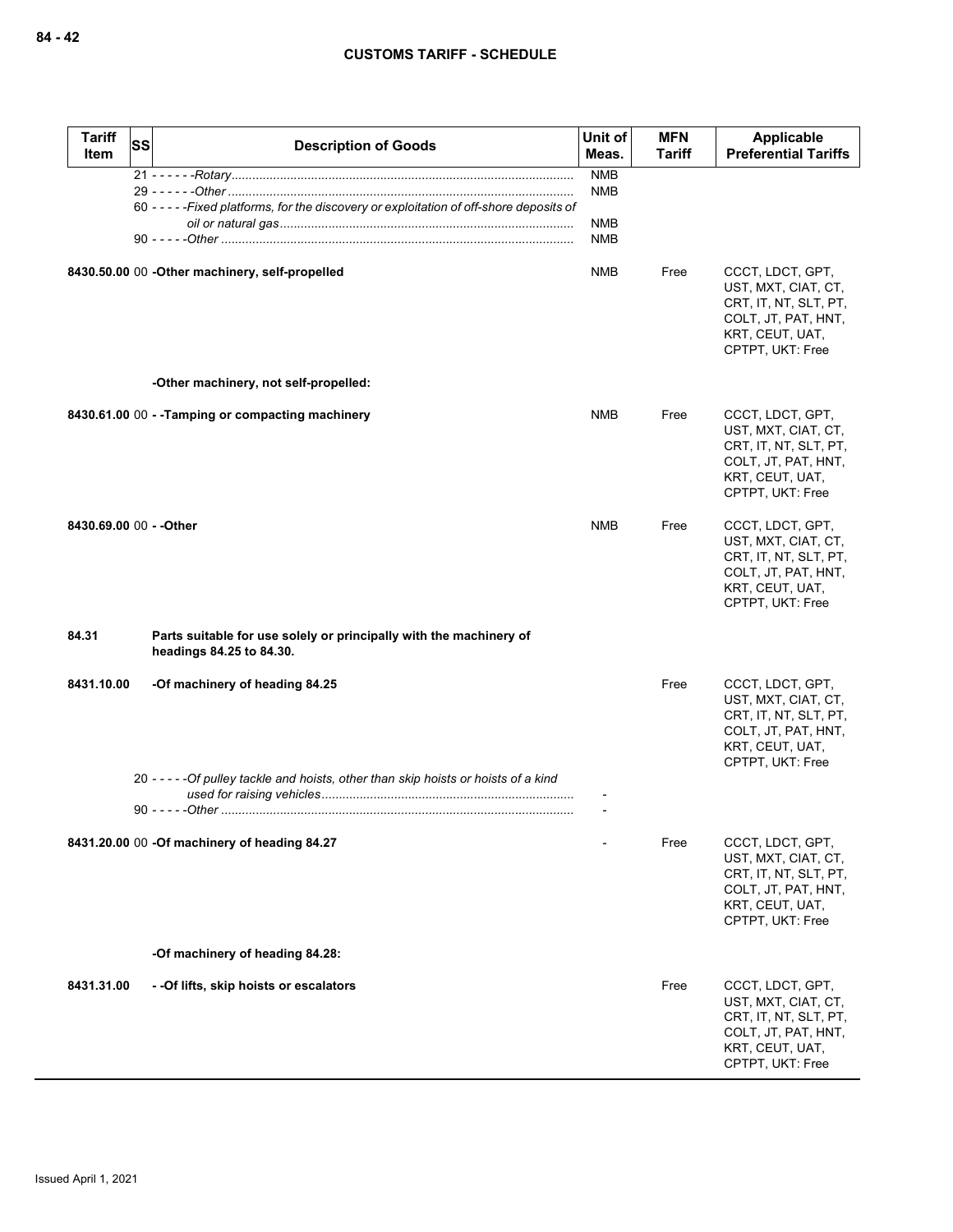| <b>Tariff</b><br><b>Item</b> | SS | <b>Description of Goods</b>                                                                                  | Unit of<br>Meas.         | <b>MFN</b><br>Tariff | <b>Applicable</b><br><b>Preferential Tariffs</b>                                                                               |
|------------------------------|----|--------------------------------------------------------------------------------------------------------------|--------------------------|----------------------|--------------------------------------------------------------------------------------------------------------------------------|
|                              |    |                                                                                                              |                          |                      |                                                                                                                                |
|                              |    |                                                                                                              | $\overline{\phantom{a}}$ |                      |                                                                                                                                |
| 8431.39.00                   |    | - -Other                                                                                                     |                          | Free                 | CCCT, LDCT, GPT,<br>UST, MXT, CIAT, CT,<br>CRT, IT, NT, SLT, PT,<br>COLT, JT, PAT, HNT,                                        |
|                              |    |                                                                                                              |                          |                      | KRT, CEUT, UAT,<br>CPTPT, UKT: Free                                                                                            |
|                              |    | 10 - - - - - Of pneumatic or other continuous-action elevators and conveyors                                 |                          |                      |                                                                                                                                |
|                              |    | -Of machinery of heading 84.26, 84.29 or 84.30:                                                              |                          |                      |                                                                                                                                |
| 8431.41.00                   |    | --Buckets, shovels, grabs and grips                                                                          |                          | Free                 | CCCT, LDCT, GPT,<br>UST, MXT, CIAT, CT,<br>CRT, IT, NT, SLT, PT,<br>COLT, JT, PAT, HNT,<br>KRT, CEUT, UAT,<br>CPTPT, UKT: Free |
|                              |    |                                                                                                              |                          |                      |                                                                                                                                |
|                              |    |                                                                                                              |                          |                      |                                                                                                                                |
|                              |    |                                                                                                              |                          |                      |                                                                                                                                |
|                              |    | 8431.42.00 00 - - Bulldozer or angledozer blades                                                             |                          | Free                 | CCCT, LDCT, GPT,<br>UST, MXT, CIAT, CT,<br>CRT, IT, NT, SLT, PT,<br>COLT, JT, PAT, HNT,<br>KRT, CEUT, UAT,<br>CPTPT, UKT: Free |
| 8431.43.00                   |    | --Parts of boring or sinking machinery of subheading 8430.41 or 8430.49                                      |                          | Free                 | CCCT, LDCT, GPT,<br>UST, MXT, CIAT, CT,<br>CRT, IT, NT, SLT, PT,<br>COLT, JT, PAT, HNT,<br>KRT, CEUT, UAT,<br>CPTPT, UKT: Free |
|                              |    |                                                                                                              |                          |                      |                                                                                                                                |
|                              |    |                                                                                                              |                          |                      |                                                                                                                                |
| 8431.49.00                   |    | - -Other                                                                                                     |                          | Free                 | CCCT, LDCT, GPT,<br>UST, MXT, CIAT, CT,<br>CRT, IT, NT, SLT, PT,<br>COLT, JT, PAT, HNT,<br>KRT, CEUT, UAT,<br>CPTPT, UKT: Free |
|                              |    | $---Of machinery of heading 84.26.$<br>11 - - - - - - Of machinery of subheading 8426.11, 8426.19 or 8426.30 |                          |                      |                                                                                                                                |
|                              |    | 12 - - - - - - Of mobile lifting frames, straddle carriers and work trucks fitted with a                     |                          |                      |                                                                                                                                |
|                              |    |                                                                                                              |                          |                      |                                                                                                                                |
|                              |    | -----Attachments for mounting on machinery:                                                                  |                          |                      |                                                                                                                                |
|                              |    |                                                                                                              |                          |                      |                                                                                                                                |
|                              |    |                                                                                                              |                          |                      |                                                                                                                                |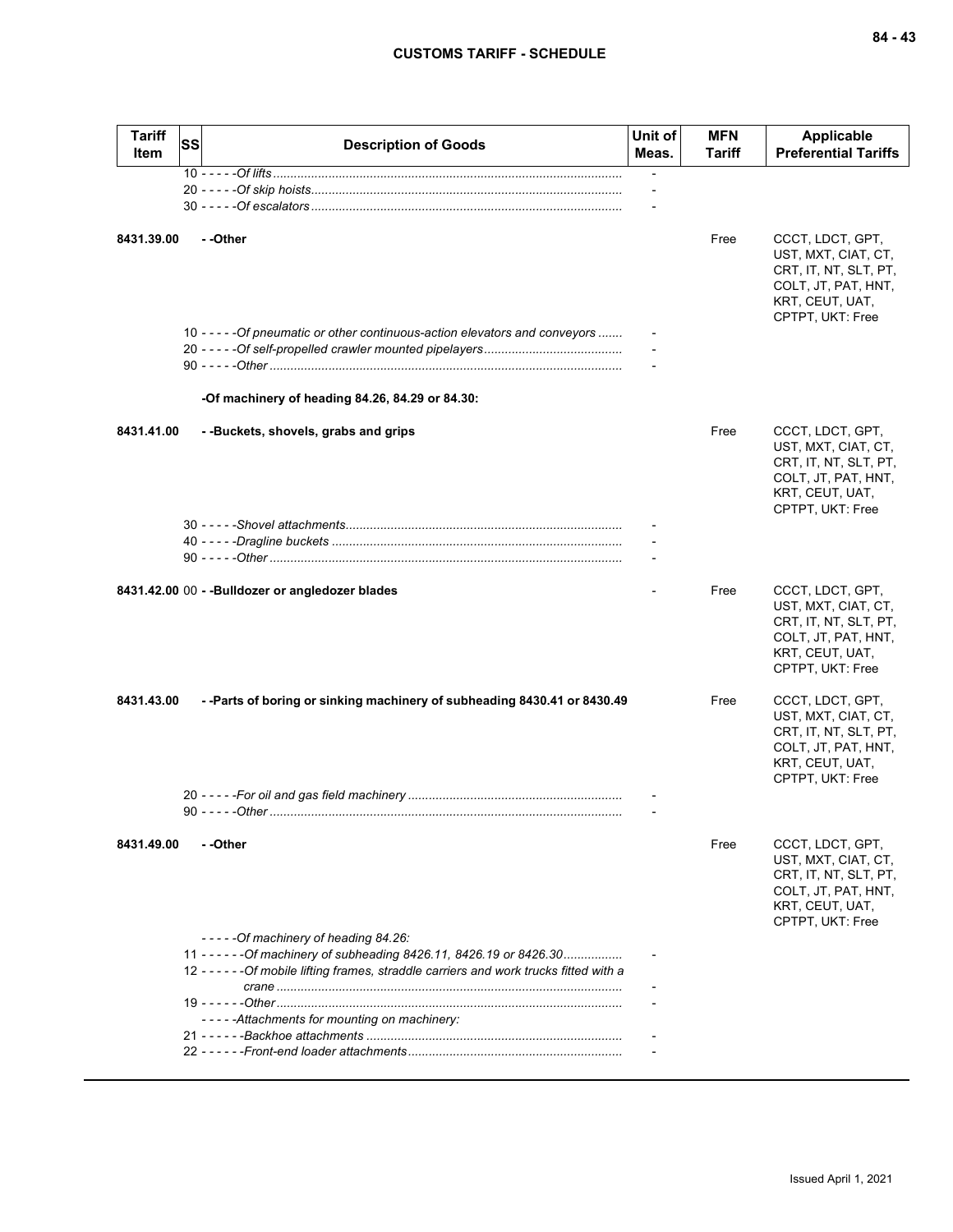| <b>Tariff</b><br>Item | SS<br><b>Description of Goods</b>                                                                                        | Unit of<br>Meas.         | <b>MFN</b><br>Tariff | Applicable<br><b>Preferential Tariffs</b>                                                                                      |
|-----------------------|--------------------------------------------------------------------------------------------------------------------------|--------------------------|----------------------|--------------------------------------------------------------------------------------------------------------------------------|
|                       |                                                                                                                          | $\overline{\phantom{a}}$ |                      |                                                                                                                                |
|                       | $---Other$                                                                                                               |                          |                      |                                                                                                                                |
| 84.32                 | Agricultural, horticultural or forestry machinery for soil preparation or<br>cultivation; lawn or sports-ground rollers. |                          |                      |                                                                                                                                |
| 8432.10.00            | -Ploughs                                                                                                                 |                          | Free                 | CCCT, LDCT, GPT,<br>UST, MXT, CIAT, CT,<br>CRT, IT, NT, SLT, PT,<br>COLT, JT, PAT, HNT,<br>KRT, CEUT, UAT,<br>CPTPT, UKT: Free |
|                       |                                                                                                                          | NMB                      |                      |                                                                                                                                |
|                       |                                                                                                                          | <b>NMB</b><br>NMB        |                      |                                                                                                                                |
|                       | -Harrows, scarifiers, cultivators, weeders and hoes:                                                                     |                          |                      |                                                                                                                                |
|                       | 8432.21.00 00 - - Disc harrows                                                                                           | <b>NMB</b>               | Free                 | CCCT, LDCT, GPT,<br>UST, MXT, CIAT, CT,<br>CRT, IT, NT, SLT, PT,<br>COLT, JT, PAT, HNT,<br>KRT, CEUT, UAT,<br>CPTPT, UKT: Free |
| 8432.29.00            | - -Other                                                                                                                 |                          | Free                 | CCCT, LDCT, GPT,<br>UST, MXT, CIAT, CT,<br>CRT, IT, NT, SLT, PT,<br>COLT, JT, PAT, HNT,<br>KRT, CEUT, UAT,<br>CPTPT, UKT: Free |
|                       |                                                                                                                          | <b>NMB</b><br><b>NMB</b> |                      |                                                                                                                                |
|                       | -Seeders, planters and transplanters:                                                                                    |                          |                      |                                                                                                                                |
| 8432.31.00            | - -No-till direct seeders, planters and transplanters                                                                    |                          | Free                 | CCCT, LDCT, GPT,<br>UST, MXT, CIAT, CT,<br>CRT, IT, NT, SLT, PT,<br>COLT, JT, PAT, HNT,<br>KRT, CEUT, UAT,<br>CPTPT, UKT: Free |
|                       |                                                                                                                          | <b>NMB</b><br><b>NMB</b> |                      |                                                                                                                                |
| 8432.39.00            | - -Other                                                                                                                 |                          | Free                 | CCCT, LDCT, GPT,<br>UST, MXT, CIAT, CT,<br>CRT, IT, NT, SLT, PT,<br>COLT, JT, PAT, HNT,<br>KRT, CEUT, UAT,<br>CPTPT, UKT: Free |
|                       |                                                                                                                          | <b>NMB</b>               |                      |                                                                                                                                |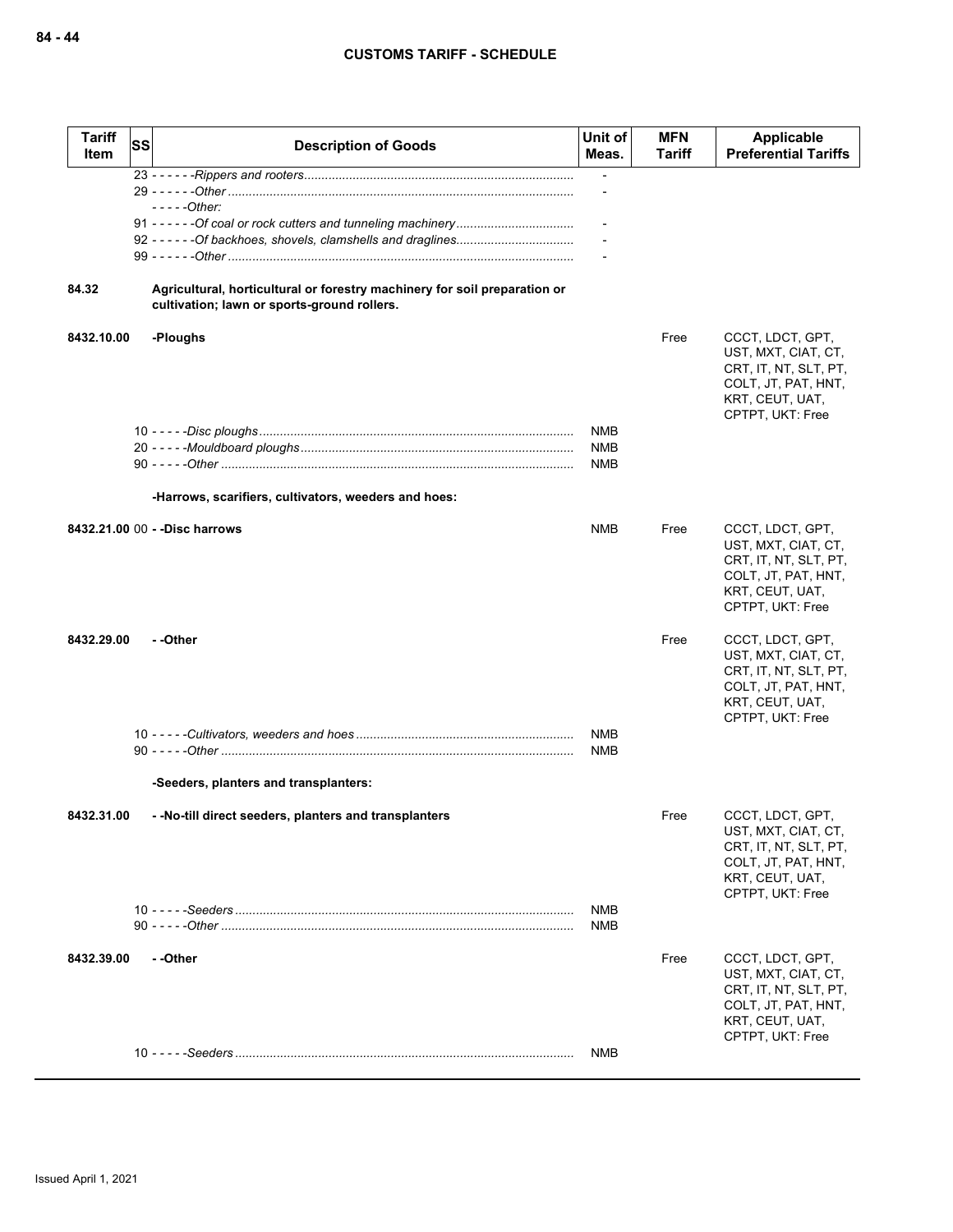| <b>Tariff</b><br>Item | <b>SS</b> | <b>Description of Goods</b>                                                                                                                                                                                                    | Unit of<br>Meas.         | MFN<br>Tariff | <b>Applicable</b><br><b>Preferential Tariffs</b>                                                                               |
|-----------------------|-----------|--------------------------------------------------------------------------------------------------------------------------------------------------------------------------------------------------------------------------------|--------------------------|---------------|--------------------------------------------------------------------------------------------------------------------------------|
|                       |           |                                                                                                                                                                                                                                | <b>NMB</b>               |               |                                                                                                                                |
|                       |           | -Manure spreaders and fertilizer distributors:                                                                                                                                                                                 |                          |               |                                                                                                                                |
|                       |           | 8432.41.00 00 - - Manure spreaders                                                                                                                                                                                             | <b>NMB</b>               | Free          | CCCT, LDCT, GPT,<br>UST, MXT, CIAT, CT,<br>CRT, IT, NT, SLT, PT,<br>COLT, JT, PAT, HNT,<br>KRT, CEUT, UAT,<br>CPTPT, UKT: Free |
|                       |           | 8432.42.00 00 - - Fertilizer distributors                                                                                                                                                                                      | <b>NMB</b>               | Free          | CCCT, LDCT, GPT,<br>UST, MXT, CIAT, CT,<br>CRT, IT, NT, SLT, PT,<br>COLT, JT, PAT, HNT,<br>KRT, CEUT, UAT,<br>CPTPT, UKT: Free |
|                       |           | 8432.80.00 00 - Other machinery                                                                                                                                                                                                | <b>NMB</b>               | Free          | CCCT, LDCT, GPT,<br>UST, MXT, CIAT, CT,<br>CRT, IT, NT, SLT, PT,<br>COLT, JT, PAT, HNT,<br>KRT, CEUT, UAT,<br>CPTPT, UKT: Free |
| 8432.90.00            |           | -Parts                                                                                                                                                                                                                         |                          | Free          | CCCT, LDCT, GPT,<br>UST, MXT, CIAT, CT,<br>CRT, IT, NT, SLT, PT,<br>COLT, JT, PAT, HNT,<br>KRT, CEUT, UAT,<br>CPTPT, UKT: Free |
|                       |           | 20 - - - - - Of harrows, scarifiers, cultivators, weeders or hoes<br>30 - - - - - Of seeders, planters, transplanters, manure spreaders or fertilizer                                                                          |                          |               |                                                                                                                                |
|                       |           |                                                                                                                                                                                                                                |                          |               |                                                                                                                                |
| 84.33                 |           | Harvesting or threshing machinery, including straw or fodder balers;<br>grass or hay mowers; machines for cleaning, sorting or grading eggs,<br>fruit or other agricultural produce, other than machinery of<br>heading 84.37. |                          |               |                                                                                                                                |
|                       |           | -Mowers for lawns, parks or sports-grounds:                                                                                                                                                                                    |                          |               |                                                                                                                                |
| 8433.11.00            |           | --Powered, with the cutting device rotating in a horizontal plane                                                                                                                                                              |                          | Free          | CCCT, LDCT, GPT,<br>UST, MXT, CIAT, CT,<br>CRT, IT, NT, SLT, PT,<br>COLT, JT, PAT, HNT,<br>KRT, CEUT, UAT,<br>CPTPT, UKT: Free |
|                       |           | $---$ Riding type:                                                                                                                                                                                                             | NMB                      |               |                                                                                                                                |
|                       |           | $---Other:$                                                                                                                                                                                                                    | NMB                      |               |                                                                                                                                |
|                       |           |                                                                                                                                                                                                                                | NMB                      |               |                                                                                                                                |
|                       |           |                                                                                                                                                                                                                                | <b>NMB</b><br><b>NMB</b> |               |                                                                                                                                |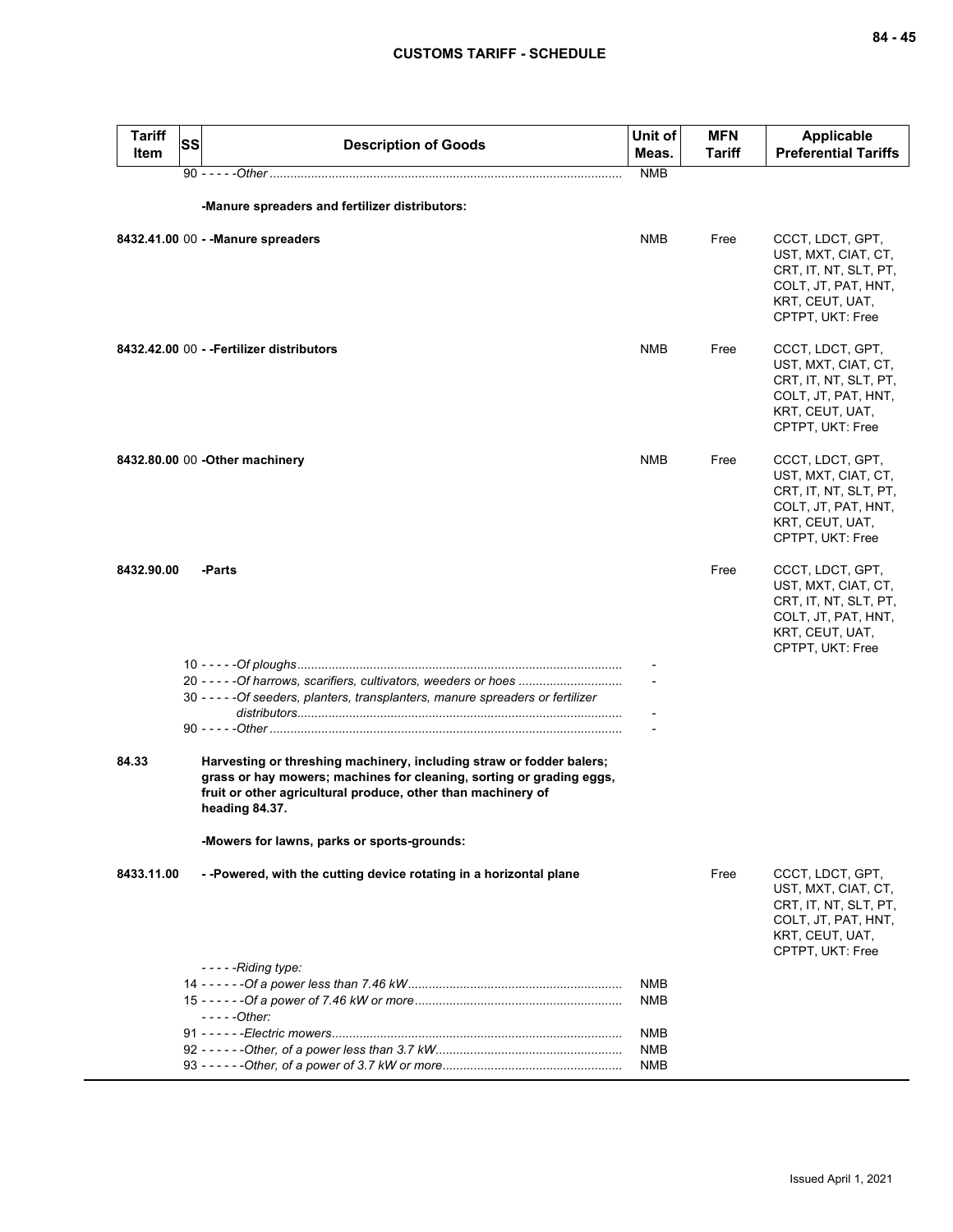| <b>Tariff</b><br>Item   | <b>SS</b> | <b>Description of Goods</b>                                             | Unit of<br>Meas.  | <b>MFN</b><br><b>Tariff</b> | Applicable<br><b>Preferential Tariffs</b>                                                                                      |
|-------------------------|-----------|-------------------------------------------------------------------------|-------------------|-----------------------------|--------------------------------------------------------------------------------------------------------------------------------|
| 8433.19.00 00 - - Other |           |                                                                         | <b>NMB</b>        | Free                        | CCCT, LDCT, GPT,<br>UST, MXT, CIAT, CT,<br>CRT, IT, NT, SLT, PT,<br>COLT, JT, PAT, HNT,<br>KRT, CEUT, UAT,<br>CPTPT, UKT: Free |
|                         |           | 8433.20.00 00 -Other mowers, including cutter bars for tractor mounting | <b>NMB</b>        | Free                        | CCCT, LDCT, GPT,<br>UST, MXT, CIAT, CT,<br>CRT, IT, NT, SLT, PT,<br>COLT, JT, PAT, HNT,<br>KRT, CEUT, UAT,<br>CPTPT, UKT: Free |
|                         |           | 8433.30.00 00 - Other haymaking machinery                               | <b>NMB</b>        | Free                        | CCCT, LDCT, GPT,<br>UST, MXT, CIAT, CT,<br>CRT, IT, NT, SLT, PT,<br>COLT, JT, PAT, HNT,<br>KRT, CEUT, UAT,<br>CPTPT, UKT: Free |
|                         |           | 8433.40.00 00 -Straw or fodder balers, including pick-up balers         | <b>NMB</b>        | Free                        | CCCT, LDCT, GPT,<br>UST, MXT, CIAT, CT,<br>CRT, IT, NT, SLT, PT,<br>COLT, JT, PAT, HNT,<br>KRT, CEUT, UAT,<br>CPTPT, UKT: Free |
|                         |           | -Other harvesting machinery; threshing machinery:                       |                   |                             |                                                                                                                                |
| 8433.51.00              |           | --Combine harvester-threshers                                           |                   | Free                        | CCCT, LDCT, GPT,<br>UST, MXT, CIAT, CT,<br>CRT, IT, NT, SLT, PT,<br>COLT, JT, PAT, HNT,<br>KRT, CEUT, UAT,<br>CPTPT, UKT: Free |
|                         |           |                                                                         | <b>NMB</b><br>NMB |                             |                                                                                                                                |
|                         |           | 8433.52.00 00 - - Other threshing machinery                             | NMB               | Free                        | CCCT, LDCT, GPT,<br>UST, MXT, CIAT, CT,<br>CRT, IT, NT, SLT, PT,<br>COLT, JT, PAT, HNT,<br>KRT, CEUT, UAT,<br>CPTPT, UKT: Free |
|                         |           | 8433.53.00 00 - - Root or tuber harvesting machines                     | <b>NMB</b>        | Free                        | CCCT, LDCT, GPT,<br>UST, MXT, CIAT, CT,<br>CRT, IT, NT, SLT, PT,<br>COLT, JT, PAT, HNT,<br>KRT, CEUT, UAT,<br>CPTPT, UKT: Free |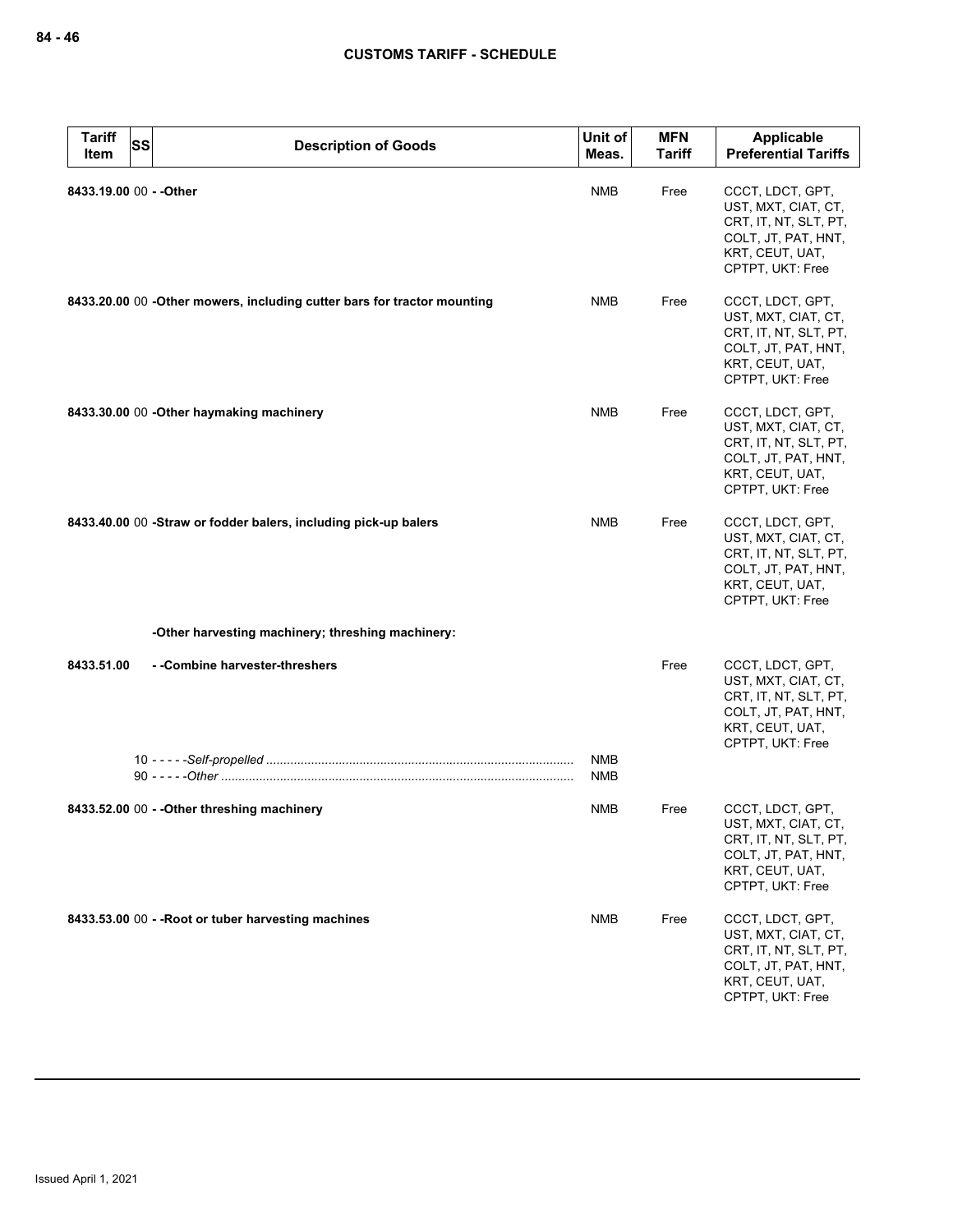| Tariff<br>Item        | <b>SS</b> | <b>Description of Goods</b>                                                                                                                                       | Unit of<br>Meas. | <b>MFN</b><br>Tariff | <b>Applicable</b><br><b>Preferential Tariffs</b>                                                                               |
|-----------------------|-----------|-------------------------------------------------------------------------------------------------------------------------------------------------------------------|------------------|----------------------|--------------------------------------------------------------------------------------------------------------------------------|
| 8433.59.00            |           | - -Other                                                                                                                                                          | NMB<br>NMB       | Free                 | CCCT, LDCT, GPT,<br>UST, MXT, CIAT, CT,<br>CRT, IT, NT, SLT, PT,<br>COLT, JT, PAT, HNT,<br>KRT, CEUT, UAT,<br>CPTPT, UKT: Free |
|                       |           | 8433.60.00 00 -Machines for cleaning, sorting or grading eggs, fruit or other<br>agricultural produce                                                             | NMB              | Free                 | CCCT, LDCT, GPT,<br>UST, MXT, CIAT, CT,<br>CRT, IT, NT, SLT, PT,<br>COLT, JT, PAT, HNT,<br>KRT, CEUT, UAT,<br>CPTPT, UKT: Free |
| 8433.90.00            |           | -Parts                                                                                                                                                            |                  | Free                 | CCCT, LDCT, GPT,<br>UST, MXT, CIAT, CT,<br>CRT, IT, NT, SLT, PT,<br>COLT, JT, PAT, HNT,<br>KRT, CEUT, UAT,<br>CPTPT, UKT: Free |
|                       |           | 30 - - - - - Of other mowers, harvesting machines and threshing machines<br>50 - - - - - Of machines for cleaning, sorting or grading fruit or other agricultural |                  |                      |                                                                                                                                |
| 84.34                 |           | Milking machines and dairy machinery.                                                                                                                             |                  |                      |                                                                                                                                |
|                       |           | 8434.10.00 00 - Milking machines                                                                                                                                  | <b>NMB</b>       | Free                 | CCCT, LDCT, GPT,<br>UST, MXT, CIAT, CT,<br>CRT, IT, NT, SLT, PT,<br>COLT, JT, PAT, HNT,<br>KRT, CEUT, UAT,<br>CPTPT, UKT: Free |
|                       |           | 8434.20.00 00 -Dairy machinery                                                                                                                                    | <b>NMB</b>       | Free                 | CCCT, LDCT, GPT,<br>UST, MXT, CIAT, CT,<br>CRT, IT, NT, SLT, PT,<br>COLT, JT, PAT, HNT,<br>KRT, CEUT, UAT,<br>CPTPT, UKT: Free |
| 8434.90.00 00 - Parts |           |                                                                                                                                                                   |                  | Free                 | CCCT, LDCT, GPT,<br>UST, MXT, CIAT, CT,<br>CRT, IT, NT, SLT, PT,<br>COLT, JT, PAT, HNT,<br>KRT, CEUT, UAT,<br>CPTPT, UKT: Free |
| 84.35                 |           | Presses, crushers and similar machinery used in the manufacture of                                                                                                |                  |                      |                                                                                                                                |

**wine, cider, fruit juices or similar beverages.**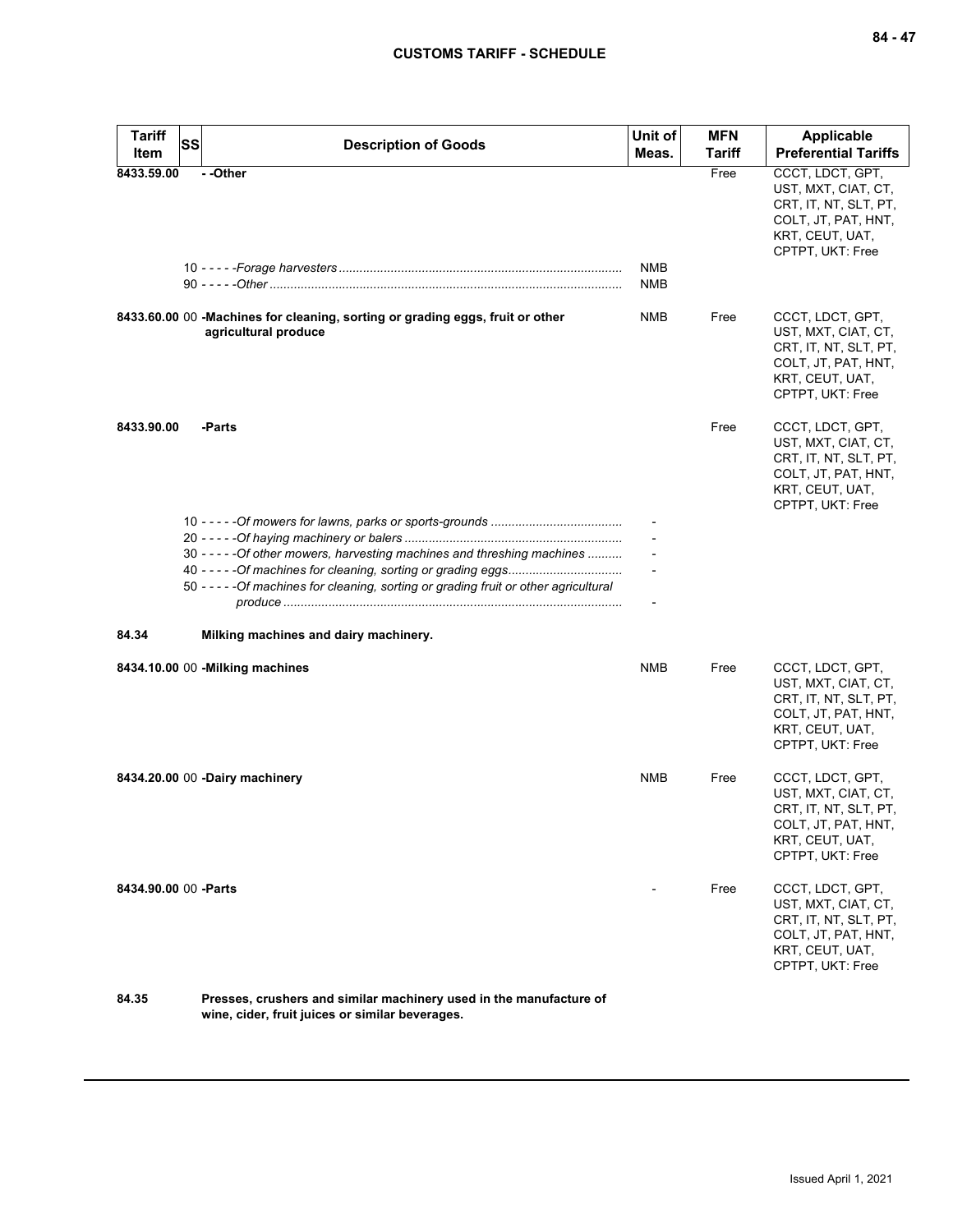| <b>Tariff</b><br>SS     | <b>Description of Goods</b>                                                                                                                                                                             | Unit of                  | <b>MFN</b><br><b>Tariff</b> | Applicable<br><b>Preferential Tariffs</b>                                                                                                          |
|-------------------------|---------------------------------------------------------------------------------------------------------------------------------------------------------------------------------------------------------|--------------------------|-----------------------------|----------------------------------------------------------------------------------------------------------------------------------------------------|
| Item                    |                                                                                                                                                                                                         | Meas.                    |                             |                                                                                                                                                    |
| 8435.90.00 00 - Parts   | 8435.10.00 00 -Machinery                                                                                                                                                                                | <b>NMB</b>               | Free<br>Free                | CCCT, LDCT, GPT,<br>UST, MXT, CIAT, CT,<br>CRT, IT, NT, SLT, PT,<br>COLT, JT, PAT, HNT,<br>KRT, CEUT, UAT,<br>CPTPT, UKT: Free<br>CCCT, LDCT, GPT, |
|                         |                                                                                                                                                                                                         |                          |                             | UST, MXT, CIAT, CT,<br>CRT, IT, NT, SLT, PT,<br>COLT, JT, PAT, HNT,<br>KRT, CEUT, UAT,<br>CPTPT, UKT: Free                                         |
| 84.36                   | Other agricultural, horticultural, forestry, poultry-keeping or bee-<br>keeping machinery, including germination plant fitted with mechanical<br>or thermal equipment; poultry incubators and brooders. |                          |                             |                                                                                                                                                    |
|                         | 8436.10.00 00 -Machinery for preparing animal feeding stuffs                                                                                                                                            | <b>NMB</b>               | Free                        | CCCT, LDCT, GPT,<br>UST, MXT, CIAT, CT,<br>CRT, IT, NT, SLT, PT,<br>COLT, JT, PAT, HNT,<br>KRT, CEUT, UAT,<br>CPTPT, UKT: Free                     |
|                         | -Poultry-keeping machinery; poultry incubators and brooders:                                                                                                                                            |                          |                             |                                                                                                                                                    |
|                         | 8436.21.00 00 - - Poultry incubators and brooders                                                                                                                                                       | <b>NMB</b>               | Free                        | CCCT, LDCT, GPT,<br>UST, MXT, CIAT, CT,<br>CRT, IT, NT, SLT, PT,<br>COLT, JT, PAT, HNT,<br>KRT, CEUT, UAT,<br>CPTPT, UKT: Free                     |
| 8436.29.00 00 - - Other |                                                                                                                                                                                                         | <b>NMB</b>               | Free                        | CCCT, LDCT, GPT,<br>UST, MXT, CIAT, CT,<br>CRT, IT, NT, SLT, PT,<br>COLT, JT, PAT, HNT,<br>KRT, CEUT, UAT,<br>CPTPT, UKT: Free                     |
|                         | 8436.80.00 -Other machinery                                                                                                                                                                             |                          | Free                        | CCCT, LDCT, GPT,<br>UST, MXT, CIAT, CT,<br>CRT, IT, NT, SLT, PT,<br>COLT, JT, PAT, HNT,<br>KRT, CEUT, UAT,<br>CPTPT, UKT: Free                     |
|                         | -----Agricultural or horticultural type:                                                                                                                                                                | <b>NMB</b>               |                             |                                                                                                                                                    |
|                         | 22 - - - - - - Barn and barnyard machinery, including automatic feeders or watering                                                                                                                     | <b>NMB</b>               |                             |                                                                                                                                                    |
|                         |                                                                                                                                                                                                         | <b>NMB</b><br><b>NMB</b> |                             |                                                                                                                                                    |
|                         |                                                                                                                                                                                                         | <b>NMB</b>               |                             |                                                                                                                                                    |
|                         | -Parts:                                                                                                                                                                                                 |                          |                             |                                                                                                                                                    |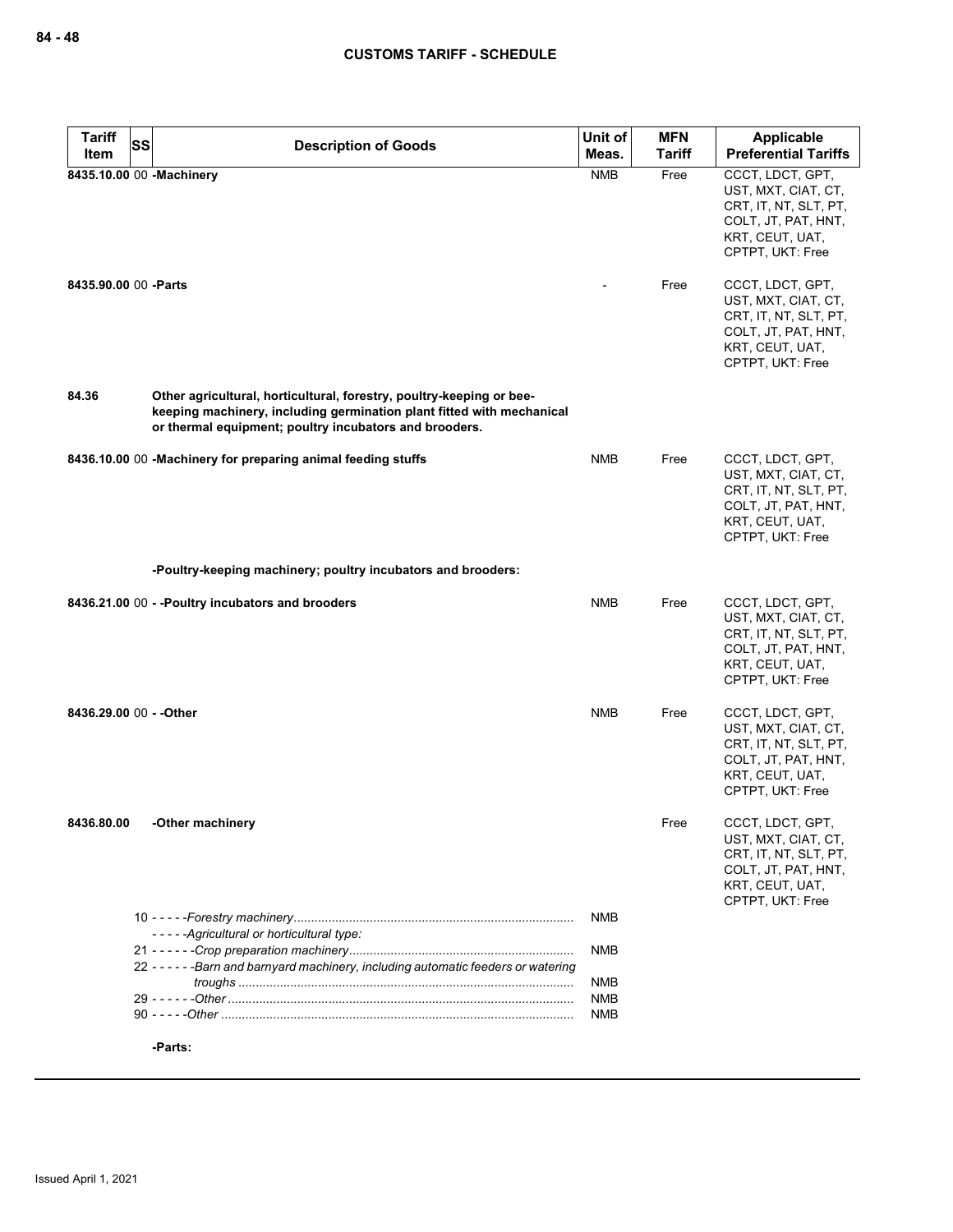| <b>Tariff</b><br>Item | <b>SS</b><br><b>Description of Goods</b>                                                                                                                                                                                                   | Unit of<br>Meas. | <b>MFN</b><br><b>Tariff</b> | <b>Applicable</b><br><b>Preferential Tariffs</b>                                                                               |
|-----------------------|--------------------------------------------------------------------------------------------------------------------------------------------------------------------------------------------------------------------------------------------|------------------|-----------------------------|--------------------------------------------------------------------------------------------------------------------------------|
|                       | 8436.91.00 00 - - Of poultry-keeping machinery or poultry incubators and brooders                                                                                                                                                          |                  | Free                        | CCCT, LDCT, GPT,<br>UST, MXT, CIAT, CT,<br>CRT, IT, NT, SLT, PT,<br>COLT, JT, PAT, HNT,<br>KRT, CEUT, UAT,<br>CPTPT, UKT: Free |
| 8436.99.00            | - -Other                                                                                                                                                                                                                                   |                  | Free                        | CCCT, LDCT, GPT,<br>UST, MXT, CIAT, CT,<br>CRT, IT, NT, SLT, PT,<br>COLT, JT, PAT, HNT,<br>KRT, CEUT, UAT,<br>CPTPT, UKT: Free |
|                       | 20 - - - - - Of machinery for preparing animal feeding stuffs; Of crop preparation                                                                                                                                                         |                  |                             |                                                                                                                                |
|                       | 30 - - - - - Of barn and barnyard machinery, including automatic feeders or                                                                                                                                                                |                  |                             |                                                                                                                                |
| 84.37                 | Machines for cleaning, sorting or grading seed, grain or dried<br>leguminous vegetables; machinery used in the milling industry or for<br>the working of cereals or dried leguminous vegetables, other than farm-<br>type machinery.       |                  |                             |                                                                                                                                |
|                       | 8437.10.00 00 -Machines for cleaning, sorting or grading seed, grain or dried<br>leguminous vegetables                                                                                                                                     | NMB              | Free                        | CCCT, LDCT, GPT,<br>UST, MXT, CIAT, CT,<br>CRT, IT, NT, SLT, PT,<br>COLT, JT, PAT, HNT,<br>KRT, CEUT, UAT,<br>CPTPT, UKT: Free |
|                       | 8437.80.00 00 - Other machinery                                                                                                                                                                                                            | <b>NMB</b>       | Free                        | CCCT, LDCT, GPT,<br>UST, MXT, CIAT, CT,<br>CRT, IT, NT, SLT, PT,<br>COLT, JT, PAT, HNT,<br>KRT, CEUT, UAT,<br>CPTPT, UKT: Free |
| 8437.90.00 00 - Parts |                                                                                                                                                                                                                                            |                  | Free                        | CCCT, LDCT, GPT,<br>UST, MXT, CIAT, CT,<br>CRT, IT, NT, SLT, PT,<br>COLT, JT, PAT, HNT,<br>KRT, CEUT, UAT,<br>CPTPT, UKT: Free |
| 84.38                 | Machinery, not specified or included elsewhere in this Chapter, for the<br>industrial preparation or manufacture of food or drink, other than<br>machinery for the extraction or preparation of animal or fixed vegetable<br>fats or oils. |                  |                             |                                                                                                                                |
|                       | 8438.10.00 00 -Bakery machinery and machinery for the manufacture of macaroni,<br>spaghetti or similar products                                                                                                                            | NMB              | Free                        | CCCT, LDCT, GPT,<br>UST, MXT, CIAT, CT,<br>CRT, IT, NT, SLT, PT,<br>COLT, JT, PAT, HNT,<br>KRT, CEUT, UAT,<br>CPTPT, UKT: Free |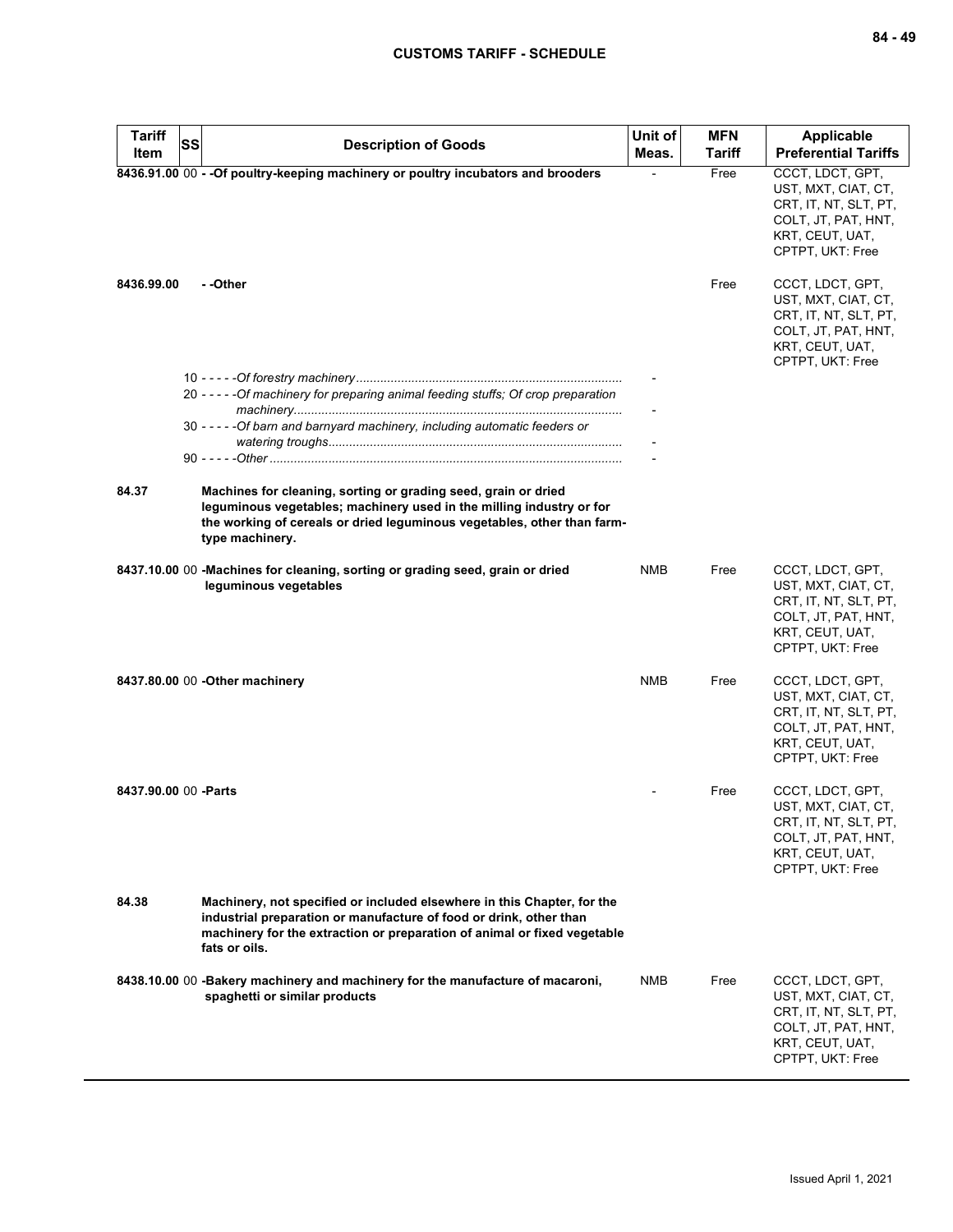| <b>Tariff</b><br>Item | <b>SS</b> | <b>Description of Goods</b>                                                                                                  | Unit of<br>Meas. | <b>MFN</b><br><b>Tariff</b> | <b>Applicable</b><br><b>Preferential Tariffs</b>                                                                               |
|-----------------------|-----------|------------------------------------------------------------------------------------------------------------------------------|------------------|-----------------------------|--------------------------------------------------------------------------------------------------------------------------------|
|                       |           | 8438.20.00 00 -Machinery for the manufacture of confectionery, cocoa or chocolate                                            | <b>NMB</b>       | Free                        | CCCT, LDCT, GPT,<br>UST, MXT, CIAT, CT,<br>CRT, IT, NT, SLT, PT,<br>COLT, JT, PAT, HNT,<br>KRT, CEUT, UAT,<br>CPTPT, UKT: Free |
|                       |           | 8438.30.00 00 -Machinery for sugar manufacture                                                                               | <b>NMB</b>       | Free                        | CCCT, LDCT, GPT,<br>UST, MXT, CIAT, CT,<br>CRT, IT, NT, SLT, PT,<br>COLT, JT, PAT, HNT,<br>KRT, CEUT, UAT,<br>CPTPT, UKT: Free |
|                       |           | 8438.40.00 00 - Brewery machinery                                                                                            | <b>NMB</b>       | Free                        | CCCT, LDCT, GPT,<br>UST, MXT, CIAT, CT,<br>CRT, IT, NT, SLT, PT,<br>COLT, JT, PAT, HNT,<br>KRT, CEUT, UAT,<br>CPTPT, UKT: Free |
| 8438.50.00            |           | -Machinery for the preparation of meat or poultry<br>10 - - - - - Meat-packing or poultry-packing plant machinery (abattoir) | <b>NMB</b>       | Free                        | CCCT, LDCT, GPT,<br>UST, MXT, CIAT, CT,<br>CRT, IT, NT, SLT, PT,<br>COLT, JT, PAT, HNT,<br>KRT, CEUT, UAT,<br>CPTPT, UKT: Free |
|                       |           |                                                                                                                              | <b>NMB</b>       |                             |                                                                                                                                |
|                       |           | 8438.60.00 00 -Machinery for the preparation of fruits, nuts or vegetables                                                   | <b>NMB</b>       | Free                        | CCCT, LDCT, GPT,<br>UST, MXT, CIAT, CT,<br>CRT, IT, NT, SLT, PT,<br>COLT, JT, PAT, HNT,<br>KRT, CEUT, UAT,<br>CPTPT, UKT: Free |
|                       |           | 8438.80.00 00 - Other machinery                                                                                              | <b>NMB</b>       | Free                        | CCCT, LDCT, GPT,<br>UST, MXT, CIAT, CT,<br>CRT, IT, NT, SLT, PT,<br>COLT, JT, PAT, HNT,<br>KRT, CEUT, UAT,<br>CPTPT, UKT: Free |
| 8438.90.00 00 - Parts |           |                                                                                                                              |                  | Free                        | CCCT, LDCT, GPT,<br>UST, MXT, CIAT, CT,<br>CRT, IT, NT, SLT, PT,<br>COLT, JT, PAT, HNT,<br>KRT, CEUT, UAT,<br>CPTPT, UKT: Free |
| 84.39                 |           | Machinery for making pulp of fibrous cellulosic material or for making or                                                    |                  |                             |                                                                                                                                |

**finishing paper or paperboard.**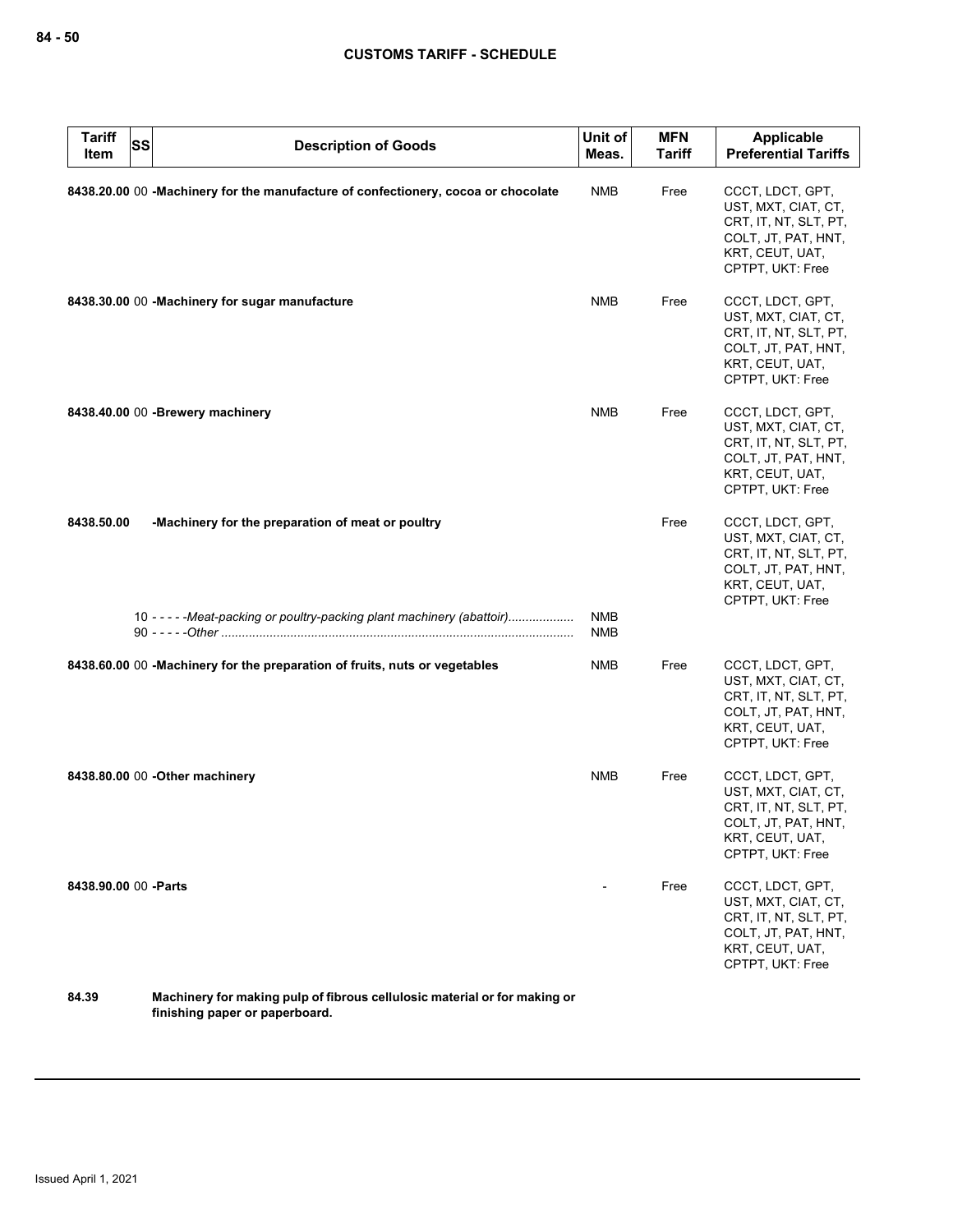| <b>Tariff</b><br>SS<br>Item | <b>Description of Goods</b>                                                                                | Unit of<br>Meas. | <b>MFN</b><br><b>Tariff</b> | Applicable<br><b>Preferential Tariffs</b>                                                                                                |
|-----------------------------|------------------------------------------------------------------------------------------------------------|------------------|-----------------------------|------------------------------------------------------------------------------------------------------------------------------------------|
|                             | 8439.10.00 00 -Machinery for making pulp of fibrous cellulosic material                                    | <b>NMB</b>       | Free                        | AUT, NZT, CCCT, LDCT,<br>GPT, UST, MXT, CIAT,<br>CT, CRT, IT, NT, SLT,<br>PT, COLT, JT, PAT,<br>HNT, KRT, CEUT, UAT,<br>CPTPT, UKT: Free |
|                             | 8439.20.00 00 -Machinery for making paper or paperboard                                                    | <b>NMB</b>       | Free                        | CCCT, LDCT, GPT,<br>UST, MXT, CIAT, CT,<br>CRT, IT, NT, SLT, PT,<br>COLT, JT, PAT, HNT,<br>KRT, CEUT, UAT,<br>CPTPT, UKT: Free           |
|                             | 8439.30.00 00 -Machinery for finishing paper or paperboard                                                 | <b>NMB</b>       | Free                        | AUT, NZT, CCCT, LDCT,<br>GPT, UST, MXT, CIAT,<br>CT, CRT, IT, NT, SLT,<br>PT, COLT, JT, PAT,<br>HNT, KRT, CEUT, UAT,<br>CPTPT, UKT: Free |
|                             | -Parts:                                                                                                    |                  |                             |                                                                                                                                          |
|                             | 8439.91.00 00 - - Of machinery for making pulp of fibrous cellulosic material                              |                  | Free                        | CCCT, LDCT, GPT,<br>UST, MXT, CIAT, CT,<br>CRT, IT, NT, SLT, PT,<br>COLT, JT, PAT, HNT,<br>KRT, CEUT, UAT,<br>CPTPT, UKT: Free           |
| 8439.99.00                  | - -Other                                                                                                   |                  | Free                        | CCCT, LDCT, GPT,<br>UST, MXT, CIAT, CT,<br>CRT, IT, NT, SLT, PT,<br>COLT, JT, PAT, HNT,<br>KRT, CEUT, UAT,<br>CPTPT, UKT: Free           |
|                             |                                                                                                            |                  |                             |                                                                                                                                          |
| 84.40                       | Book-binding machinery, including book-sewing machines.                                                    |                  |                             |                                                                                                                                          |
| 8440.10.00 00 -Machinery    |                                                                                                            | <b>NMB</b>       | Free                        | CCCT, LDCT, GPT,<br>UST, MXT, CIAT, CT,<br>CRT, IT, NT, SLT, PT,<br>COLT, JT, PAT, HNT,<br>KRT, CEUT, UAT,<br>CPTPT, UKT: Free           |
| 8440.90.00 00 - Parts       |                                                                                                            |                  | Free                        | CCCT, LDCT, GPT,<br>UST, MXT, CIAT, CT,<br>CRT, IT, NT, SLT, PT,<br>COLT, JT, PAT, HNT,<br>KRT, CEUT, UAT,<br>CPTPT, UKT: Free           |
| 84.41                       | Other machinery for making up paper pulp, paper or paperboard,<br>including cutting machines of all kinds. |                  |                             |                                                                                                                                          |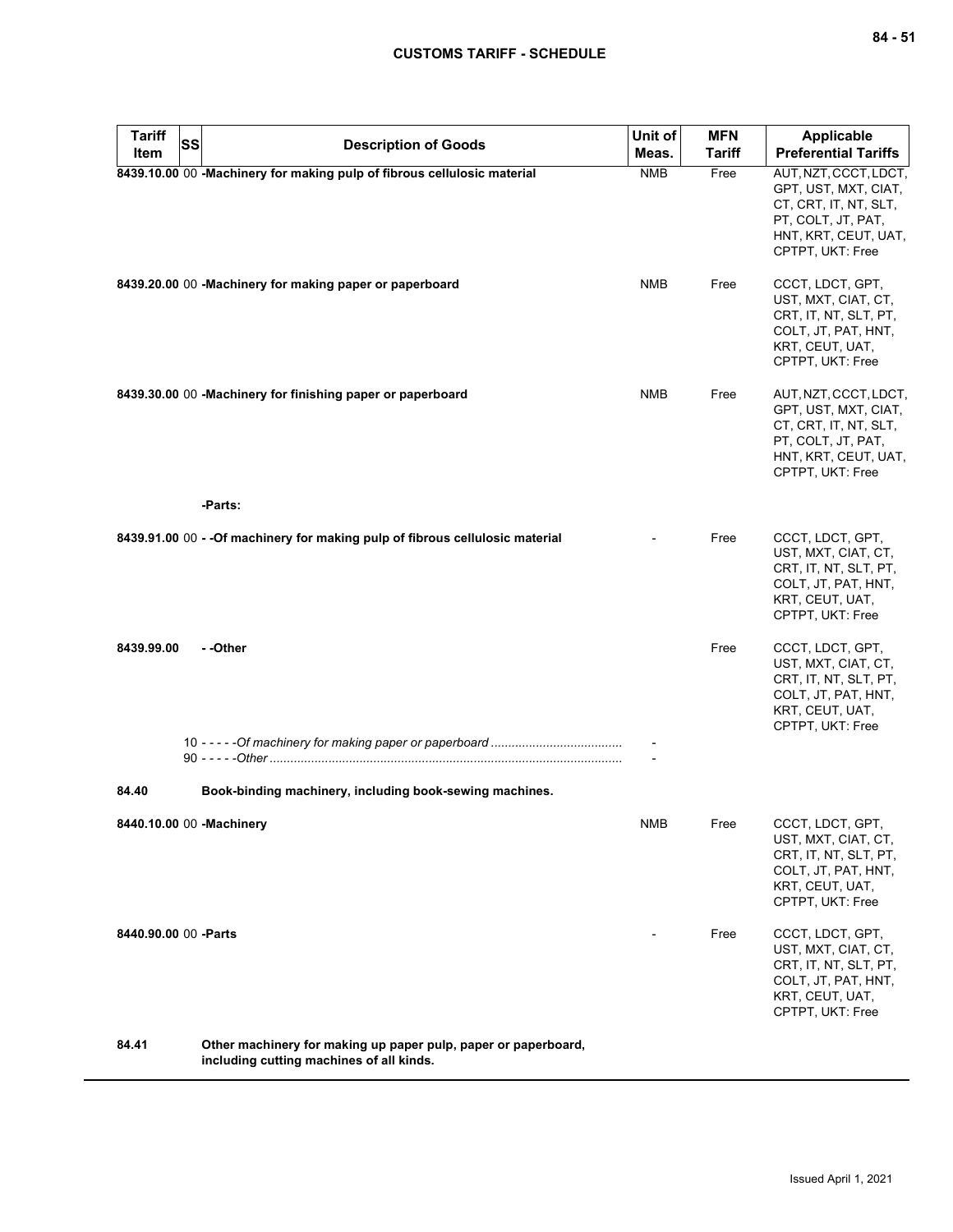| <b>Tariff</b><br>Item | <b>SS</b><br><b>Description of Goods</b>                                                                                                                                                                                                                                                                                                          | Unit of<br>Meas. | <b>MFN</b><br><b>Tariff</b> | <b>Applicable</b><br><b>Preferential Tariffs</b>                                                                               |
|-----------------------|---------------------------------------------------------------------------------------------------------------------------------------------------------------------------------------------------------------------------------------------------------------------------------------------------------------------------------------------------|------------------|-----------------------------|--------------------------------------------------------------------------------------------------------------------------------|
|                       | 8441.10.00 00 - Cutting machines                                                                                                                                                                                                                                                                                                                  | <b>NMB</b>       | Free                        | CCCT, LDCT, GPT,<br>UST, MXT, CIAT, CT,<br>CRT, IT, NT, SLT, PT,<br>COLT, JT, PAT, HNT,<br>KRT, CEUT, UAT,<br>CPTPT, UKT: Free |
|                       | 8441.20.00 00 -Machines for making bags, sacks or envelopes                                                                                                                                                                                                                                                                                       | <b>NMB</b>       | Free                        | CCCT, LDCT, GPT,<br>UST, MXT, CIAT, CT,<br>CRT, IT, NT, SLT, PT,<br>COLT, JT, PAT, HNT,<br>KRT, CEUT, UAT,<br>CPTPT, UKT: Free |
|                       | 8441.30.00 00 -Machines for making cartons, boxes, cases, tubes, drums or similar<br>containers, other than by moulding                                                                                                                                                                                                                           | <b>NMB</b>       | Free                        | CCCT, LDCT, GPT,<br>UST, MXT, CIAT, CT,<br>CRT, IT, NT, SLT, PT,<br>COLT, JT, PAT, HNT,<br>KRT, CEUT, UAT,<br>CPTPT, UKT: Free |
|                       | 8441.40.00 00 -Machines for moulding articles in paper pulp, paper or paperboard                                                                                                                                                                                                                                                                  | <b>NMB</b>       | Free                        | CCCT, LDCT, GPT,<br>UST, MXT, CIAT, CT,<br>CRT, IT, NT, SLT, PT,<br>COLT, JT, PAT, HNT,<br>KRT, CEUT, UAT,<br>CPTPT, UKT: Free |
|                       | 8441.80.00 00 - Other machinery                                                                                                                                                                                                                                                                                                                   | <b>NMB</b>       | Free                        | CCCT, LDCT, GPT,<br>UST, MXT, CIAT, CT,<br>CRT, IT, NT, SLT, PT,<br>COLT, JT, PAT, HNT,<br>KRT, CEUT, UAT,<br>CPTPT, UKT: Free |
| 8441.90.00 00 - Parts |                                                                                                                                                                                                                                                                                                                                                   |                  | Free                        | CCCT, LDCT, GPT,<br>UST, MXT, CIAT, CT,<br>CRT, IT, NT, SLT, PT,<br>COLT, JT, PAT, HNT,<br>KRT, CEUT, UAT,<br>CPTPT, UKT: Free |
| 84.42                 | Machinery, apparatus and equipment (other than the machines of<br>headings 84.56 to 84.65) for preparing or making plates, cylinders or<br>other printing components; plates cylinders and other printing<br>components; plates, cylinders and lithographic stones, prepared for<br>printing purposes (for example, planed, grained or polished). |                  |                             |                                                                                                                                |
|                       | 8442.30.00 00 -Machinery, apparatus and equipment                                                                                                                                                                                                                                                                                                 | NMB              | Free                        | CCCT, LDCT, GPT,<br>UST, MXT, CIAT, CT,<br>CRT, IT, NT, SLT, PT,<br>COLT, JT, PAT, HNT,<br>KRT, CEUT, UAT,<br>CPTPT, UKT: Free |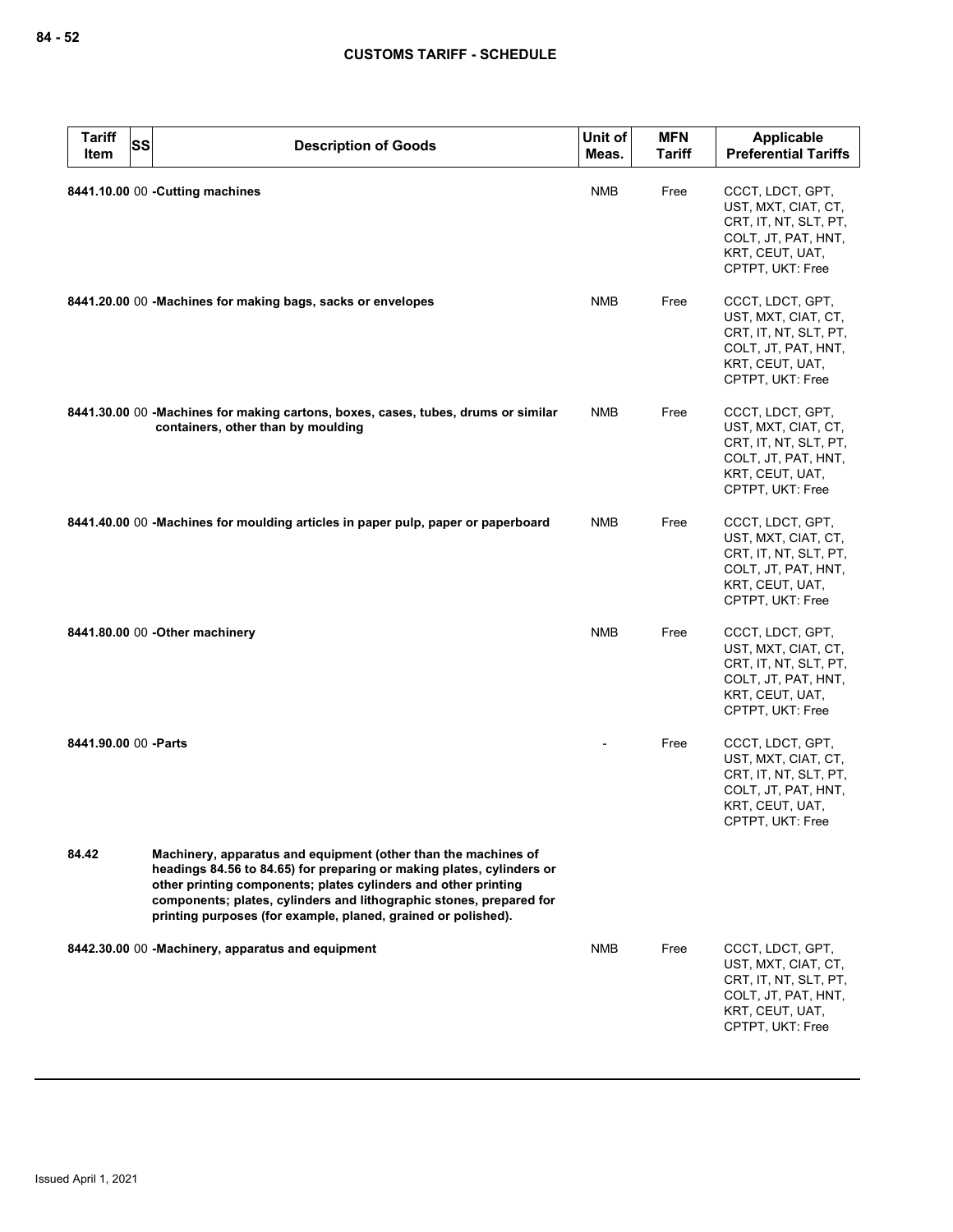| <b>Tariff</b><br>Item | <b>SS</b><br><b>Description of Goods</b>                                                                                                                                                                                                     | Unit of<br>Meas. | <b>MFN</b><br>Tariff | Applicable<br><b>Preferential Tariffs</b>                                                                                      |
|-----------------------|----------------------------------------------------------------------------------------------------------------------------------------------------------------------------------------------------------------------------------------------|------------------|----------------------|--------------------------------------------------------------------------------------------------------------------------------|
|                       | 8442.40.00 00 -Parts of the foregoing machinery, apparatus or equipment                                                                                                                                                                      |                  | Free                 | CCCT, LDCT, GPT,<br>UST, MXT, CIAT, CT,<br>CRT, IT, NT, SLT, PT,<br>COLT, JT, PAT, HNT,<br>KRT, CEUT, UAT,<br>CPTPT, UKT: Free |
| 8442.50.00            | -Plates, cylinders and other printing components; plates, cylinders and<br>lithographic stones, prepared for printing purposes (for example,<br>planed, grained or polished)                                                                 |                  | Free                 | CCCT, LDCT, GPT,<br>UST, MXT, CIAT, CT,<br>CRT, IT, NT, SLT, PT,<br>COLT, JT, PAT, HNT,<br>KRT, CEUT, UAT,<br>CPTPT, UKT: Free |
|                       | 10 - - - - - Planed, grained, polished or otherwise prepared for engraving or                                                                                                                                                                |                  |                      |                                                                                                                                |
| 84.43                 | Printing machinery used for printing by means of plates, cylinders and<br>other printing components of heading 84.42; other printers, copying<br>machines and facsimile machines, whether or not combined; parts and<br>accessories thereof. |                  |                      |                                                                                                                                |
|                       | -Printing machinery used for printing by means of plates, cylinders and<br>other printing components of heading 84.42:                                                                                                                       |                  |                      |                                                                                                                                |
|                       | 8443.11.00 00 - - Offset printing machinery, reel-fed                                                                                                                                                                                        | <b>NMB</b>       | Free                 | CCCT, LDCT, GPT,<br>UST, MXT, CIAT, CT,<br>CRT, IT, NT, SLT, PT,<br>COLT, JT, PAT, HNT,<br>KRT, CEUT, UAT,<br>CPTPT, UKT: Free |
|                       | 8443.12.00 00 - - Offset printing machinery, sheet-fed, office-type (using sheets with<br>one side not exceeding 22 cm and the other side not exceeding 36 cm<br>in the unfolded state)                                                      | NMB              | Free                 | CCCT, LDCT, GPT,<br>UST, MXT, CIAT, CT,<br>CRT, IT, NT, SLT, PT,<br>COLT, JT, PAT, HNT,<br>KRT, CEUT, UAT,<br>CPTPT, UKT: Free |
|                       | 8443.13.00 00 - - Other offset printing machinery                                                                                                                                                                                            | NMB              | Free                 | CCCT, LDCT, GPT,<br>UST, MXT, CIAT, CT,<br>CRT, IT, NT, SLT, PT,<br>COLT, JT, PAT, HNT,<br>KRT, CEUT, UAT,<br>CPTPT, UKT: Free |
|                       | 8443.14.00 00 - - Letterpress printing machinery, reel fed, excluding flexographic<br>printing                                                                                                                                               | <b>NMB</b>       | Free                 | CCCT, LDCT, GPT,<br>UST, MXT, CIAT, CT,<br>CRT, IT, NT, SLT, PT,<br>COLT, JT, PAT, HNT,<br>KRT, CEUT, UAT,<br>CPTPT, UKT: Free |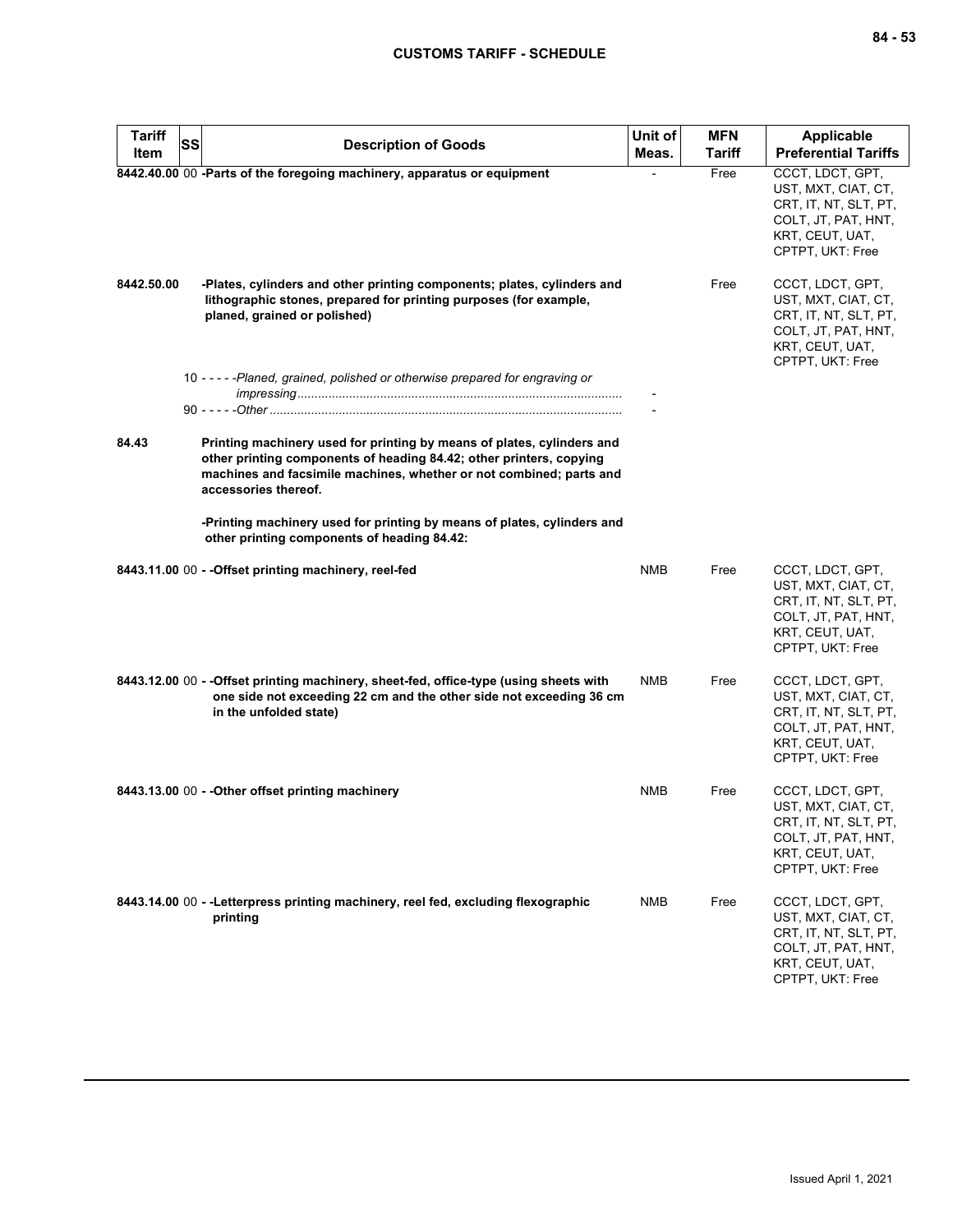| <b>Tariff</b>           | <b>SS</b> | <b>Description of Goods</b>                                                                                                                                                                               | Unit of                         | <b>MFN</b> | <b>Applicable</b>                                                                                                              |
|-------------------------|-----------|-----------------------------------------------------------------------------------------------------------------------------------------------------------------------------------------------------------|---------------------------------|------------|--------------------------------------------------------------------------------------------------------------------------------|
| Item                    |           |                                                                                                                                                                                                           | Meas.                           | Tariff     | <b>Preferential Tariffs</b>                                                                                                    |
|                         |           | 8443.15.00 00 - -Letterpress printing machinery, other than reel fed, excluding<br>flexographic printing                                                                                                  | <b>NMB</b>                      | Free       | CCCT, LDCT, GPT,<br>UST, MXT, CIAT, CT,<br>CRT, IT, NT, SLT, PT,<br>COLT, JT, PAT, HNT,<br>KRT, CEUT, UAT,<br>CPTPT, UKT: Free |
|                         |           | 8443.16.00 00 - - Flexographic printing machinery                                                                                                                                                         | <b>NMB</b>                      | Free       | CCCT, LDCT, GPT,<br>UST, MXT, CIAT, CT,<br>CRT, IT, NT, SLT, PT,<br>COLT, JT, PAT, HNT,<br>KRT, CEUT, UAT,<br>CPTPT, UKT: Free |
|                         |           | 8443.17.00 00 - - Gravure printing machinery                                                                                                                                                              | <b>NMB</b>                      | Free       | CCCT, LDCT, GPT,<br>UST, MXT, CIAT, CT,<br>CRT, IT, NT, SLT, PT,<br>COLT, JT, PAT, HNT,<br>KRT, CEUT, UAT,<br>CPTPT, UKT: Free |
| 8443.19.00 00 - - Other |           |                                                                                                                                                                                                           | <b>NMB</b>                      | Free       | CCCT, LDCT, GPT,<br>UST, MXT, CIAT, CT,<br>CRT, IT, NT, SLT, PT,<br>COLT, JT, PAT, HNT,<br>KRT, CEUT, UAT,<br>CPTPT, UKT: Free |
|                         |           | -Other printers, copying machines and facsimile machines, whether or<br>not combined:                                                                                                                     |                                 |            |                                                                                                                                |
|                         |           | 8443.31.00 00 - - Machines which perform two or more of the functions of printing,<br>copying or facsimile transmission, capable of connecting to an<br>automatic data processing machine or to a network | <b>NMB</b>                      | Free       | CCCT, LDCT, GPT,<br>UST, MXT, CIAT, CT,<br>CRT, IT, NT, SLT, PT,<br>COLT, JT, PAT, HNT,<br>KRT, CEUT, UAT,<br>CPTPT, UKT: Free |
| 8443.32.00              |           | - - Other, capable of connecting to an automatic data processing<br>machine or to a network                                                                                                               |                                 | Free       | CCCT, LDCT, GPT,<br>UST, MXT, CIAT, CT,<br>CRT, IT, NT, SLT, PT,<br>COLT, JT, PAT, HNT,<br>KRT, CEUT, UAT,<br>CPTPT, UKT: Free |
|                         |           |                                                                                                                                                                                                           | <b>NMB</b><br><b>NMB</b><br>NMB |            |                                                                                                                                |
| 8443.39.00 00 - - Other |           |                                                                                                                                                                                                           | <b>NMB</b>                      | Free       | CCCT, LDCT, GPT,<br>UST, MXT, CIAT, CT,<br>CRT, IT, NT, SLT, PT,<br>COLT, JT, PAT, HNT,<br>KRT, CEUT, UAT,<br>CPTPT, UKT: Free |

**-Parts and accessories:**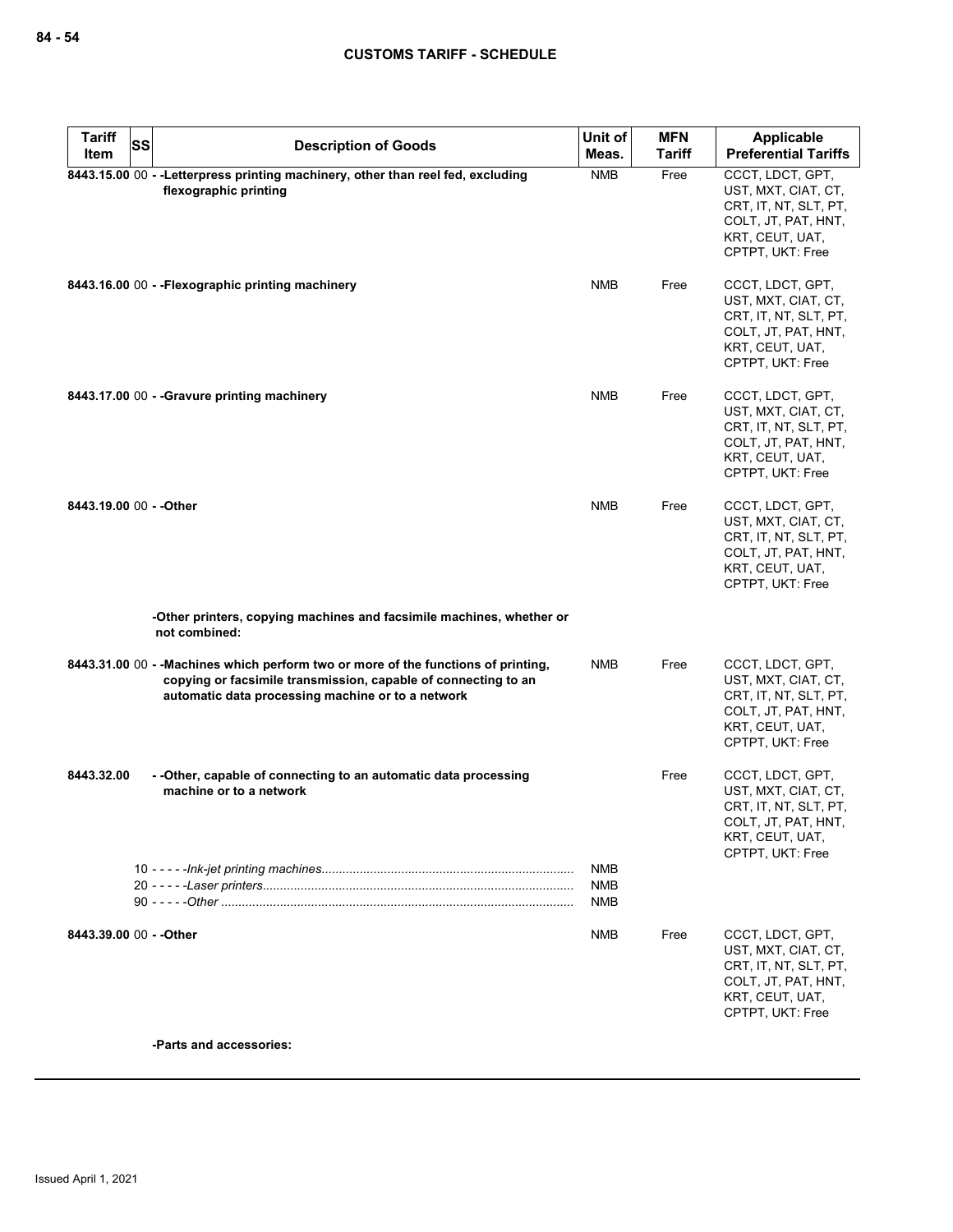| <b>Tariff</b><br>Item | SS | <b>Description of Goods</b>                                                                                                                                                                                                                                                                          | Unit of<br>Meas. | <b>MFN</b><br>Tariff | Applicable<br><b>Preferential Tariffs</b>                                                                                      |
|-----------------------|----|------------------------------------------------------------------------------------------------------------------------------------------------------------------------------------------------------------------------------------------------------------------------------------------------------|------------------|----------------------|--------------------------------------------------------------------------------------------------------------------------------|
| 8443.91.00            |    | -- Parts and accessories of printing machinery used for printing by<br>means of plates, cylinders and other printing components of heading<br>84.42                                                                                                                                                  |                  | Free                 | CCCT, LDCT, GPT,<br>UST, MXT, CIAT, CT,<br>CRT, IT, NT, SLT, PT,<br>COLT, JT, PAT, HNT,<br>KRT, CEUT, UAT,<br>CPTPT, UKT: Free |
|                       |    |                                                                                                                                                                                                                                                                                                      | NMB              |                      |                                                                                                                                |
| 8443.99.00            |    | --Other                                                                                                                                                                                                                                                                                              |                  | Free                 | CCCT, LDCT, GPT,<br>UST, MXT, CIAT, CT,<br>CRT, IT, NT, SLT, PT,<br>COLT, JT, PAT, HNT,<br>KRT, CEUT, UAT,<br>CPTPT, UKT: Free |
|                       |    | 10 - - - - - - Accessory and auxiliary machines, which are intended for attachment<br>to an electrostatic photocopier and which do not operate independently                                                                                                                                         | NMB              |                      |                                                                                                                                |
|                       |    | 8444.00.00 00 Machines for extruding, drawing, texturing or cutting man-made textile<br>materials.                                                                                                                                                                                                   | <b>NMB</b>       | Free                 | CCCT, LDCT, GPT,<br>UST, MXT, CIAT, CT,<br>CRT, IT, NT, SLT, PT,<br>COLT, JT, PAT, HNT,<br>KRT, CEUT, UAT,<br>CPTPT, UKT: Free |
| 84.45                 |    | Machines for preparing textile fibres; spinning, doubling or twisting<br>machines and other machinery for producing textile yarns; textile<br>reeling or winding (including weft-winding) machines and machines for<br>preparing textile yarns for use on the machines of heading 84.46 or<br>84.47. |                  |                      |                                                                                                                                |
|                       |    | -Machines for preparing textile fibres:                                                                                                                                                                                                                                                              |                  |                      |                                                                                                                                |
|                       |    | 8445.11.00 00 - - Carding machines                                                                                                                                                                                                                                                                   | NMB              | Free                 | CCCT, LDCT, GPT,<br>UST, MXT, CIAT, CT,<br>CRT, IT, NT, SLT, PT,<br>COLT, JT, PAT, HNT,<br>KRT, CEUT, UAT,<br>CPTPT, UKT: Free |
|                       |    | 8445.12.00 00 - - Combing machines                                                                                                                                                                                                                                                                   | <b>NMB</b>       | Free                 | CCCT, LDCT, GPT,<br>UST, MXT, CIAT, CT,<br>CRT, IT, NT, SLT, PT,<br>COLT, JT, PAT, HNT,<br>KRT, CEUT, UAT,<br>CPTPT, UKT: Free |
|                       |    | 8445.13.00 00 - - Drawing or roving machines                                                                                                                                                                                                                                                         | <b>NMB</b>       | Free                 | CCCT, LDCT, GPT,<br>UST, MXT, CIAT, CT,<br>CRT, IT, NT, SLT, PT,<br>COLT, JT, PAT, HNT,<br>KRT, CEUT, UAT,<br>CPTPT, UKT: Free |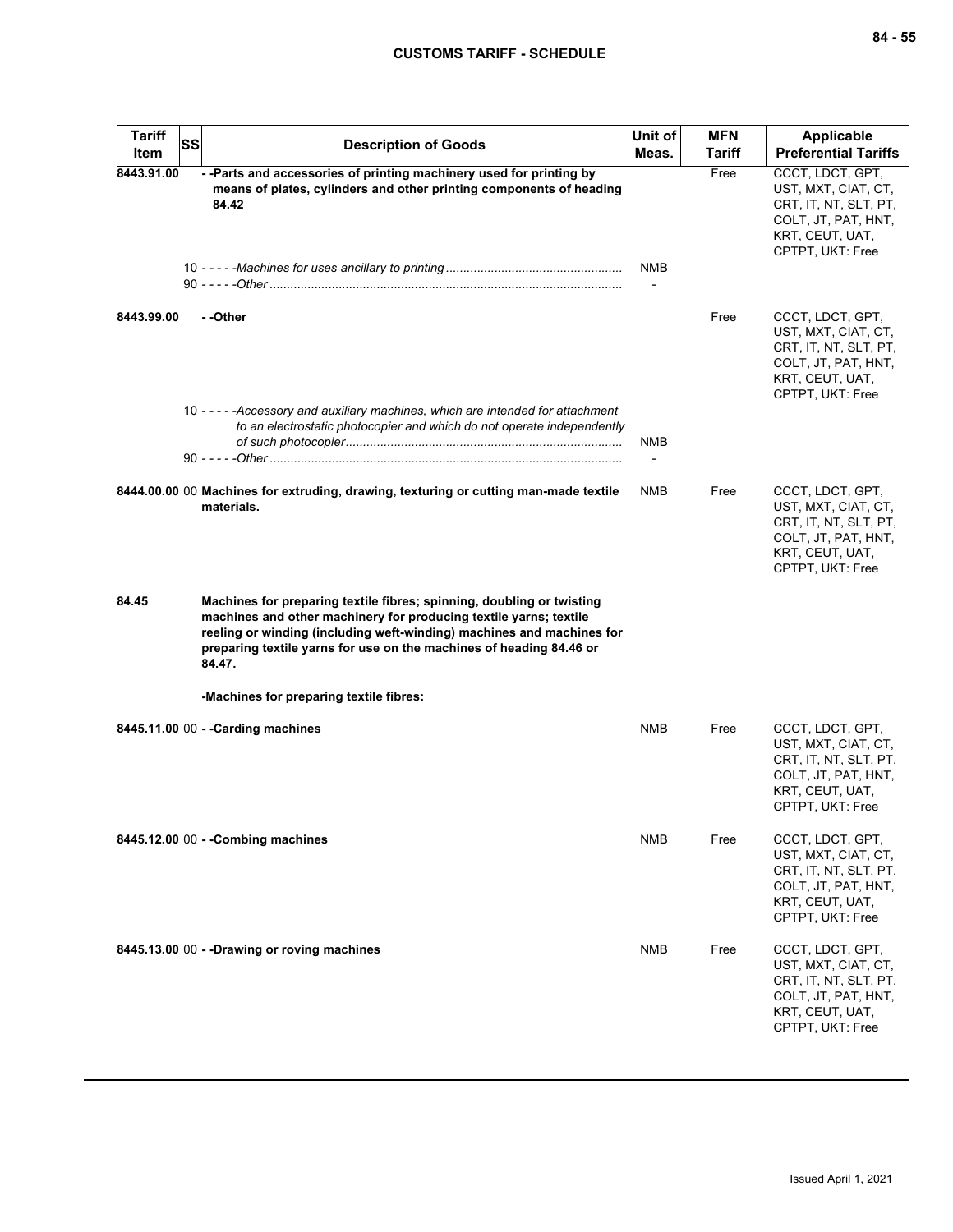| <b>Tariff</b><br>Item | <b>SS</b>                                 | <b>Description of Goods</b>                                                  | Unit of<br>Meas. | <b>MFN</b><br><b>Tariff</b> | <b>Applicable</b><br><b>Preferential Tariffs</b>                                                                               |
|-----------------------|-------------------------------------------|------------------------------------------------------------------------------|------------------|-----------------------------|--------------------------------------------------------------------------------------------------------------------------------|
|                       | 8445.19.00 00 - - Other                   |                                                                              | <b>NMB</b>       | Free                        | CCCT, LDCT, GPT,<br>UST, MXT, CIAT, CT,<br>CRT, IT, NT, SLT, PT,<br>COLT, JT, PAT, HNT,<br>KRT, CEUT, UAT,<br>CPTPT, UKT: Free |
|                       | 8445.20.00 00 - Textile spinning machines |                                                                              | <b>NMB</b>       | Free                        | CCCT, LDCT, GPT,<br>UST, MXT, CIAT, CT,<br>CRT, IT, NT, SLT, PT,<br>COLT, JT, PAT, HNT,<br>KRT, CEUT, UAT,<br>CPTPT, UKT: Free |
|                       |                                           | 8445.30.00 00 - Textile doubling or twisting machines                        | <b>NMB</b>       | Free                        | CCCT, LDCT, GPT,<br>UST, MXT, CIAT, CT,<br>CRT, IT, NT, SLT, PT,<br>COLT, JT, PAT, HNT,<br>KRT, CEUT, UAT,<br>CPTPT, UKT: Free |
|                       |                                           | 8445.40.00 00 - Textile winding (including weft-winding) or reeling machines | <b>NMB</b>       | Free                        | CCCT, LDCT, GPT,<br>UST, MXT, CIAT, CT,<br>CRT, IT, NT, SLT, PT,<br>COLT, JT, PAT, HNT,<br>KRT, CEUT, UAT,<br>CPTPT, UKT: Free |
| 8445.90.00 00 -Other  |                                           |                                                                              | <b>NMB</b>       | Free                        | CCCT, LDCT, GPT,<br>UST, MXT, CIAT, CT,<br>CRT, IT, NT, SLT, PT,<br>COLT, JT, PAT, HNT,<br>KRT, CEUT, UAT,<br>CPTPT, UKT: Free |
| 84.46                 | Weaving machines (looms).                 |                                                                              |                  |                             |                                                                                                                                |
|                       |                                           | 8446.10.00 00 -For weaving fabrics of a width not exceeding 30 cm            | <b>NMB</b>       | Free                        | CCCT, LDCT, GPT,<br>UST, MXT, CIAT, CT,<br>CRT, IT, NT, SLT, PT,<br>COLT, JT, PAT, HNT,<br>KRT, CEUT, UAT,<br>CPTPT, UKT: Free |
|                       |                                           | -For weaving fabrics of a width exceeding 30 cm, shuttle type:               |                  |                             |                                                                                                                                |
|                       | 8446.21.00 00 - - Power looms             |                                                                              | <b>NMB</b>       | Free                        | CCCT, LDCT, GPT,<br>UST, MXT, CIAT, CT,<br>CRT, IT, NT, SLT, PT,<br>COLT, JT, PAT, HNT,<br>KRT, CEUT, UAT,<br>CPTPT, UKT: Free |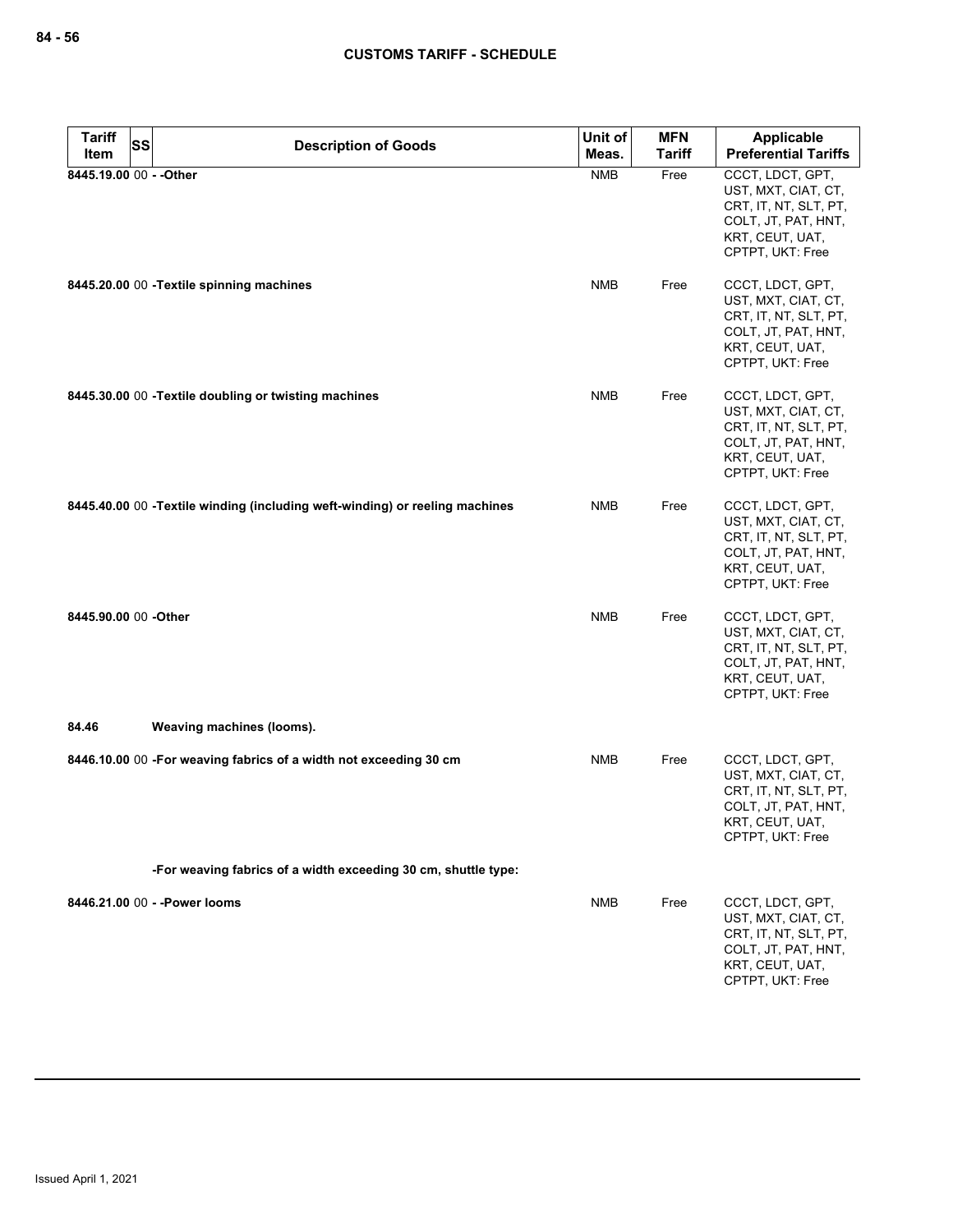| Tariff<br>Item          | SS | <b>Description of Goods</b>                                                                                                                                                                                                                                                                                                                                        | Unit of<br>Meas. | <b>MFN</b><br><b>Tariff</b> | Applicable<br><b>Preferential Tariffs</b>                                                                                      |
|-------------------------|----|--------------------------------------------------------------------------------------------------------------------------------------------------------------------------------------------------------------------------------------------------------------------------------------------------------------------------------------------------------------------|------------------|-----------------------------|--------------------------------------------------------------------------------------------------------------------------------|
| 8446.29.00 00 - - Other |    |                                                                                                                                                                                                                                                                                                                                                                    | <b>NMB</b>       | Free                        | CCCT, LDCT, GPT,<br>UST, MXT, CIAT, CT,<br>CRT, IT, NT, SLT, PT,<br>COLT, JT, PAT, HNT,<br>KRT, CEUT, UAT,<br>CPTPT, UKT: Free |
|                         |    | 8446.30.00 00 -For weaving fabrics of a width exceeding 30 cm, shuttleless type                                                                                                                                                                                                                                                                                    | NMB              | Free                        | CCCT, LDCT, GPT,<br>UST, MXT, CIAT, CT,<br>CRT, IT, NT, SLT, PT,<br>COLT, JT, PAT, HNT,<br>KRT, CEUT, UAT,<br>CPTPT, UKT: Free |
| 84.47                   |    | Knitting machines, stitch-bonding machines and machines for making<br>gimped yarn, tulle, lace, embroidery, trimmings, braid or net and<br>machines for tufting.                                                                                                                                                                                                   |                  |                             |                                                                                                                                |
|                         |    | -Circular knitting machines:                                                                                                                                                                                                                                                                                                                                       |                  |                             |                                                                                                                                |
|                         |    | 8447.11.00 00 - - With cylinder diameter not exceeding 165 mm                                                                                                                                                                                                                                                                                                      | NMB              | Free                        | CCCT, LDCT, GPT,<br>UST, MXT, CIAT, CT,<br>CRT, IT, NT, SLT, PT,<br>COLT, JT, PAT, HNT,<br>KRT, CEUT, UAT,<br>CPTPT, UKT: Free |
|                         |    | 8447.12.00 00 - - With cylinder diameter exceeding 165 mm                                                                                                                                                                                                                                                                                                          | NMB              | Free                        | CCCT, LDCT, GPT,<br>UST, MXT, CIAT, CT,<br>CRT, IT, NT, SLT, PT,<br>COLT, JT, PAT, HNT,<br>KRT, CEUT, UAT,<br>CPTPT, UKT: Free |
|                         |    | 8447.20.00 00 - Flat knitting machines; stitch-bonding machines                                                                                                                                                                                                                                                                                                    | NMB              | Free                        | CCCT, LDCT, GPT,<br>UST, MXT, CIAT, CT,<br>CRT, IT, NT, SLT, PT,<br>COLT, JT, PAT, HNT,<br>KRT, CEUT, UAT,<br>CPTPT, UKT: Free |
| 8447.90.00 00 -Other    |    |                                                                                                                                                                                                                                                                                                                                                                    | <b>NMB</b>       | Free                        | CCCT, LDCT, GPT,<br>UST, MXT, CIAT, CT,<br>CRT, IT, NT, SLT, PT,<br>COLT, JT, PAT, HNT,<br>KRT, CEUT, UAT,<br>CPTPT, UKT: Free |
| 84.48                   |    | Auxiliary machinery for use with machines of heading 84.44, 84.45, 84.46<br>or 84.47 (for example, dobbies, Jacquards, automatic stop motions,<br>shuttle changing mechanisms); parts and accessories suitable for use<br>solely or principally with the machines of this heading or of<br>heading 84.44, 84.45, 84.46 or 84.47 (for example, spindles and spindle |                  |                             |                                                                                                                                |

**flyers, card clothing, combs, extruding nipples, shuttles, healds and heald-frames, hosiery needles).**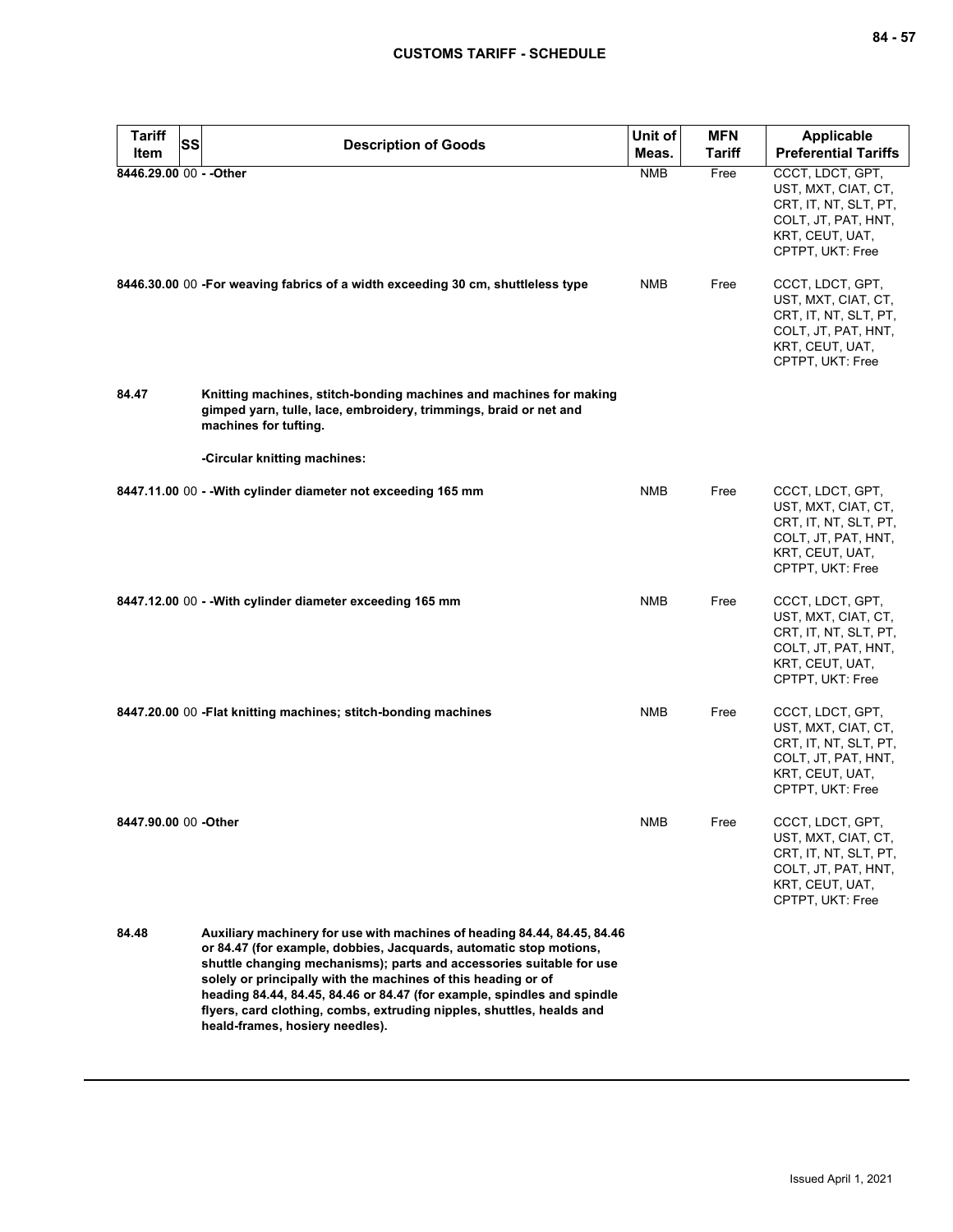| <b>Tariff</b><br><b>Item</b>    | <b>SS</b>  | <b>Description of Goods</b>                                                                                          | Unit of<br>Meas. | <b>MFN</b><br><b>Tariff</b> | <b>Applicable</b><br><b>Preferential Tariffs</b>                                                                               |
|---------------------------------|------------|----------------------------------------------------------------------------------------------------------------------|------------------|-----------------------------|--------------------------------------------------------------------------------------------------------------------------------|
|                                 | 84.47:     | -Auxiliary machinery for machines of heading 84.44, 84.45, 84.46 or                                                  |                  |                             |                                                                                                                                |
|                                 |            | 8448.11.00 00 - -Dobbies and Jacquards; card reducing, copying, punching or<br>assembling machines for use therewith |                  | Free                        | CCCT, LDCT, GPT,<br>UST, MXT, CIAT, CT,<br>CRT, IT, NT, SLT, PT,<br>COLT, JT, PAT, HNT,<br>KRT, CEUT, UAT,<br>CPTPT, UKT: Free |
| 8448.19.00 00 - - Other         |            |                                                                                                                      |                  | Free                        | CCCT, LDCT, GPT,<br>UST, MXT, CIAT, CT,<br>CRT, IT, NT, SLT, PT,<br>COLT, JT, PAT, HNT,<br>KRT, CEUT, UAT,<br>CPTPT, UKT: Free |
|                                 | machinery  | 8448.20.00 00 -Parts and accessories of machines of heading 84.44 or of their auxiliary                              |                  | Free                        | CCCT, LDCT, GPT,<br>UST, MXT, CIAT, CT,<br>CRT, IT, NT, SLT, PT,<br>COLT, JT, PAT, HNT,<br>KRT, CEUT, UAT,<br>CPTPT, UKT: Free |
|                                 | machinery: | -Parts and accessories of machines of heading 84.45 or of their auxiliary                                            |                  |                             |                                                                                                                                |
| 8448.31.00 00 - - Card clothing |            |                                                                                                                      |                  | Free                        | CCCT, LDCT, GPT,<br>UST, MXT, CIAT, CT,<br>CRT, IT, NT, SLT, PT,<br>COLT, JT, PAT, HNT,<br>KRT, CEUT, UAT,<br>CPTPT, UKT: Free |
|                                 |            | 8448.32.00 00 - - Of machines for preparing textile fibres, other than card clothing                                 |                  | Free                        | CCCT, LDCT, GPT,<br>UST, MXT, CIAT, CT,<br>CRT, IT, NT, SLT, PT,<br>COLT, JT, PAT, HNT,<br>KRT, CEUT, UAT,<br>CPTPT, UKT: Free |
|                                 |            | 8448.33.00 00 - -Spindles, spindle flyers, spinning rings and ring travellers                                        |                  | Free                        | CCCT, LDCT, GPT,<br>UST, MXT, CIAT, CT,<br>CRT, IT, NT, SLT, PT,<br>COLT, JT, PAT, HNT,<br>KRT, CEUT, UAT,<br>CPTPT, UKT: Free |
| 8448.39.00 00 - - Other         |            |                                                                                                                      |                  | Free                        | CCCT, LDCT, GPT,<br>UST, MXT, CIAT, CT,<br>CRT, IT, NT, SLT, PT,<br>COLT, JT, PAT, HNT,<br>KRT, CEUT, UAT,<br>CPTPT, UKT: Free |
|                                 |            | -Parts and accessories of weaving machines (looms) or of their auxiliary                                             |                  |                             |                                                                                                                                |

**machinery:**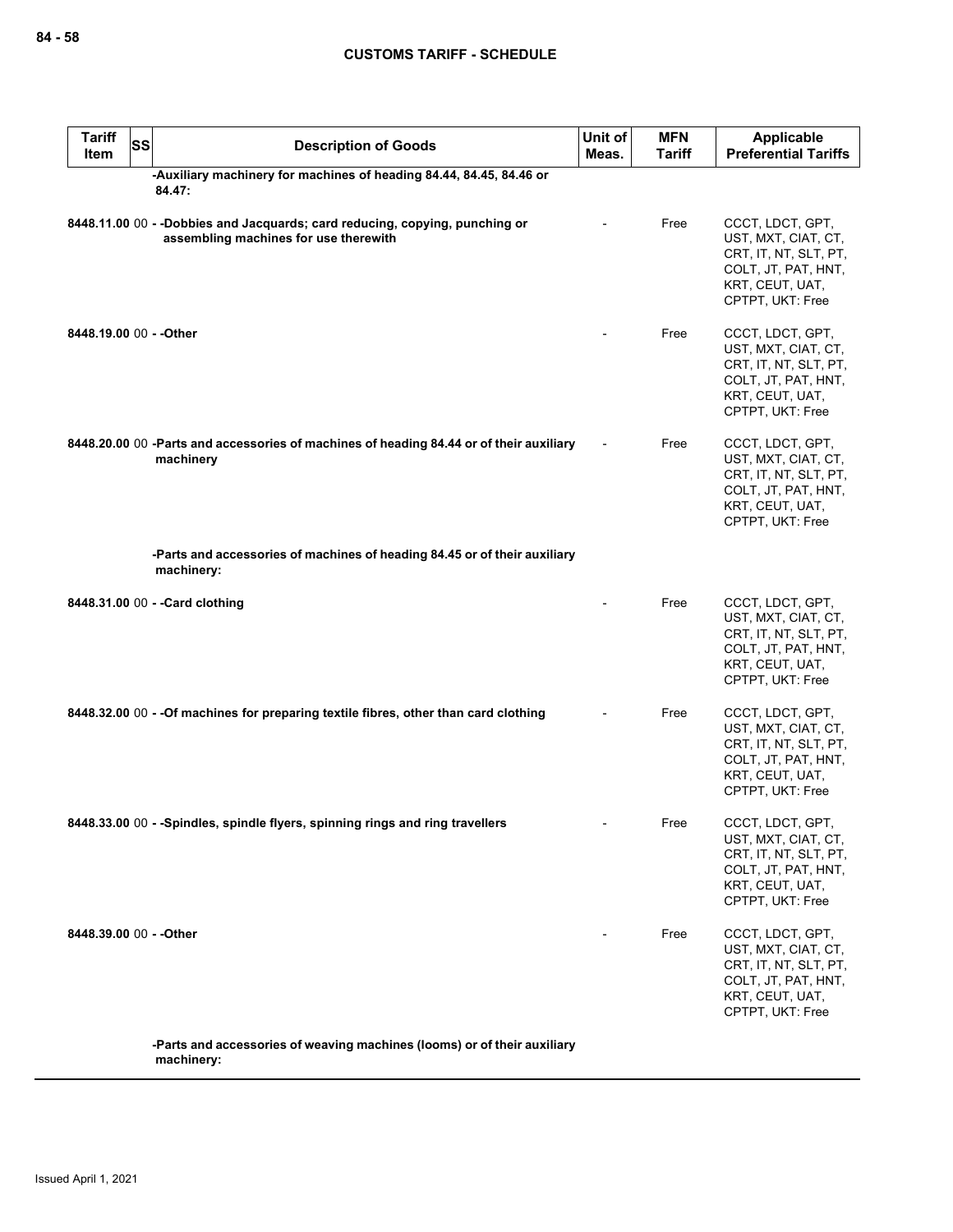| <b>Tariff</b><br><b>SS</b><br>Item | <b>Description of Goods</b>                                                                                                                                                      | Unit of<br>Meas.         | <b>MFN</b><br>Tariff | <b>Applicable</b><br><b>Preferential Tariffs</b>                                                                                     |
|------------------------------------|----------------------------------------------------------------------------------------------------------------------------------------------------------------------------------|--------------------------|----------------------|--------------------------------------------------------------------------------------------------------------------------------------|
|                                    | 8448.42.00 00 - - Reeds for looms, healds and heald-frames                                                                                                                       |                          | Free                 | CCCT, LDCT, GPT,<br>UST, MXT, CIAT, CT,<br>CRT, IT, NT, SLT, PT,<br>COLT, JT, PAT, HNT,<br>KRT, CEUT, UAT,<br>CPTPT, UKT: Free       |
| 8448.49.00 00 - - Other            |                                                                                                                                                                                  |                          | Free                 | CCCT, LDCT, GPT,<br>UST, MXT, CIAT, CT,<br>CRT, IT, NT, SLT, PT,<br>COLT, JT, PAT, HNT,<br>KRT, CEUT, UAT,<br>CPTPT, UKT: Free       |
|                                    | -Parts and accessories of machines of heading 84.47 or of their auxiliary<br>machinery:                                                                                          |                          |                      |                                                                                                                                      |
|                                    | 8448.51.00 00 - - Sinkers, needles and other articles used in forming stitches                                                                                                   |                          | Free                 | CCCT, LDCT, GPT,<br>UST, MXT, CIAT, CT,<br>CRT, IT, NT, SLT, PT,<br>COLT, JT, PAT, HNT,<br>KRT, CEUT, UAT,<br>CPTPT, UKT: Free       |
| 8448.59.00 00 - - Other            |                                                                                                                                                                                  |                          | Free                 | CCCT, LDCT, GPT,<br>UST, MXT, CIAT, CT,<br>CRT, IT, NT, SLT, PT,<br>COLT, JT, PAT, HNT,<br>KRT, CEUT, UAT,<br>CPTPT, UKT: Free       |
|                                    | 8449.00.00 00 Machinery for the manufacture or finishing of felt or nonwovens in the<br>piece or in shapes, including machinery for making felt hats; blocks for<br>making hats. |                          | Free                 | CCCT, LDCT, GPT,<br>UST, MXT, CIAT, CT,<br>CRT, IT, NT, SLT, PT,<br>COLT, JT, PAT, HNT,<br>KRT, CEUT, UAT,<br>CPTPT, UKT: Free       |
| 84.50                              | Household or laundry-type washing machines, including machines<br>which both wash and dry.                                                                                       |                          |                      |                                                                                                                                      |
|                                    | -Machines, each of a dry linen capacity not exceeding 10 kg:                                                                                                                     |                          |                      |                                                                                                                                      |
| 8450.11                            | - -Fully-automatic machines                                                                                                                                                      |                          |                      |                                                                                                                                      |
| 8450.11.10                         | ---Household type, not including machines which both wash and dry                                                                                                                |                          | 8%                   | CCCT, LDCT, UST,<br>MXT, CIAT, CT, CRT,<br>IT, NT, SLT, PT, COLT,<br>JT, PAT, HNT, KRT,<br>CEUT, UAT, CPTPT,<br>UKT: Free<br>GPT: 5% |
|                                    |                                                                                                                                                                                  | <b>NMB</b><br><b>NMB</b> |                      |                                                                                                                                      |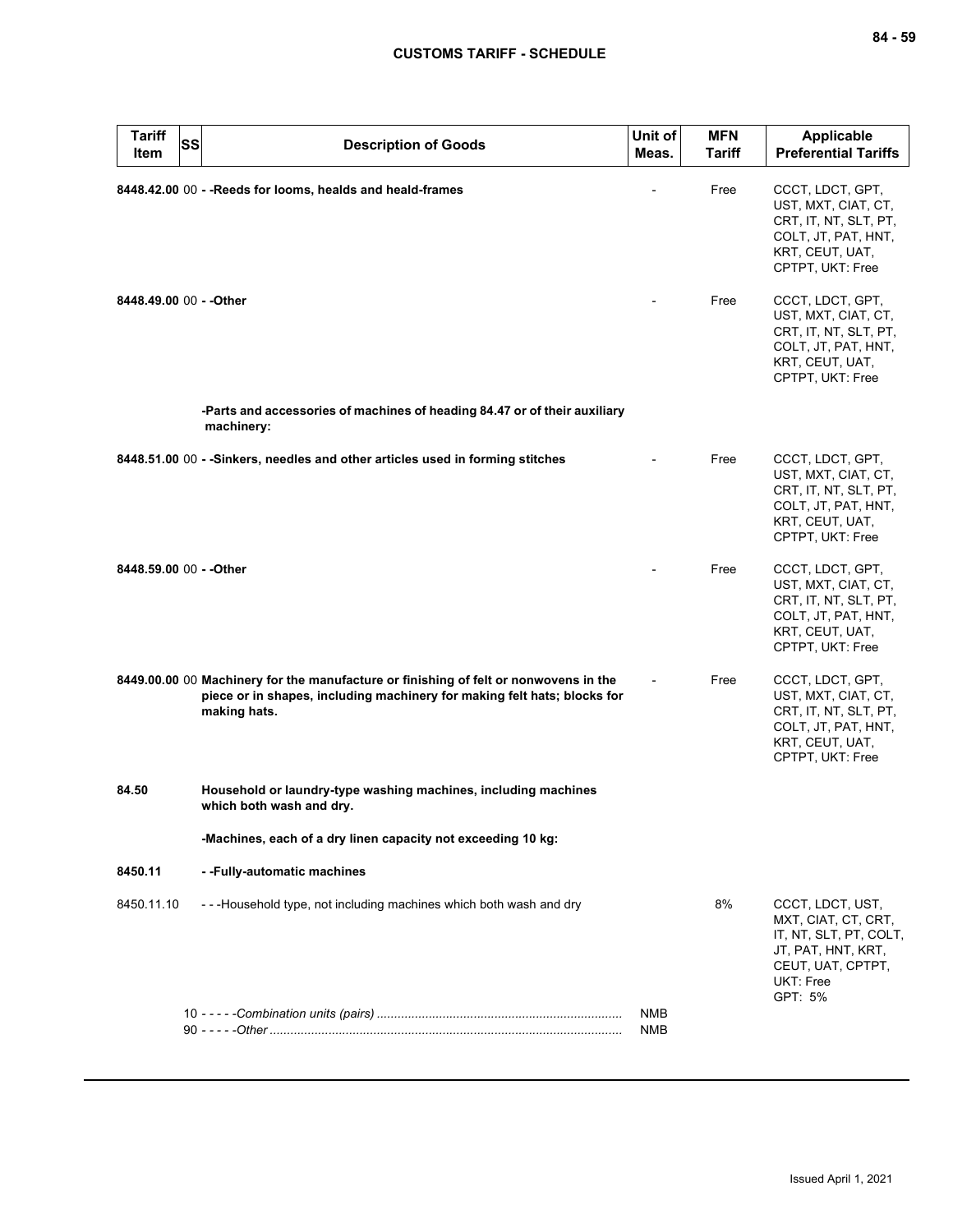| <b>Tariff</b><br>SS<br>Item | <b>Description of Goods</b>                                                                                                                 | Unit of<br>Meas.         | <b>MFN</b><br><b>Tariff</b> | Applicable<br><b>Preferential Tariffs</b>                                                                                            |
|-----------------------------|---------------------------------------------------------------------------------------------------------------------------------------------|--------------------------|-----------------------------|--------------------------------------------------------------------------------------------------------------------------------------|
| 8450.11.90                  | ---Other                                                                                                                                    | <b>NMB</b><br>NMB        | Free                        | CCCT, LDCT, GPT,<br>UST, MXT, CIAT, CT,<br>CRT, IT, NT, SLT, PT,<br>COLT, JT, PAT, HNT,<br>KRT, CEUT, UAT,<br>CPTPT, UKT: Free       |
|                             | 8450.12.00 00 - - Other machines, with built-in centrifugal dryer                                                                           | NMB                      | 8%                          | CCCT, LDCT, UST,<br>MXT, CIAT, CT, CRT,<br>IT, NT, SLT, PT, COLT,<br>JT, PAT, HNT, KRT,<br>CEUT, UAT, CPTPT,<br>UKT: Free<br>GPT: 5% |
| 8450.19.00 00 - - Other     |                                                                                                                                             | <b>NMB</b>               | 8%                          | CCCT, LDCT, UST,<br>MXT, CIAT, CT, CRT,<br>IT, NT, SLT, PT, COLT,<br>JT, PAT, HNT, KRT,<br>CEUT, UAT, CPTPT,<br>UKT: Free<br>GPT: 5% |
| 8450.20.00                  | -Machines, each of a dry linen capacity exceeding 10 kg                                                                                     |                          | Free                        | CCCT, LDCT, GPT,<br>UST, MXT, CIAT, CT,<br>CRT, IT, NT, SLT, PT,<br>COLT, JT, PAT, HNT,<br>KRT, CEUT, UAT,<br>CPTPT, UKT: Free       |
|                             |                                                                                                                                             | <b>NMB</b><br><b>NMB</b> |                             |                                                                                                                                      |
| 8450.90                     | -Parts                                                                                                                                      |                          |                             |                                                                                                                                      |
|                             | 8450.90.10 00 - - - Tubs or tub assemblies                                                                                                  |                          | Free                        | CCCT, LDCT, GPT,<br>UST, MXT, CIAT, CT,<br>CRT, IT, NT, SLT, PT,<br>COLT, JT, PAT, HNT,<br>KRT, CEUT, UAT,<br>CPTPT, UKT: Free       |
|                             | 8450.90.20 00 - - - Furniture designed to receive household or laundry type washing<br>machines, including machines which both wash and dry |                          | Free                        | CCCT, LDCT, GPT,<br>UST, MXT, CIAT, CT,<br>CRT, IT, NT, SLT, PT,<br>COLT, JT, PAT, HNT,<br>KRT, CEUT, UAT,<br>CPTPT, UKT: Free       |
| 8450.90.90 00 - - - Other   |                                                                                                                                             |                          | Free                        | CCCT, LDCT, GPT,<br>UST, MXT, CIAT, CT,<br>CRT, IT, NT, SLT, PT,<br>COLT, JT, PAT, HNT,<br>KRT, CEUT, UAT,<br>CPTPT, UKT: Free       |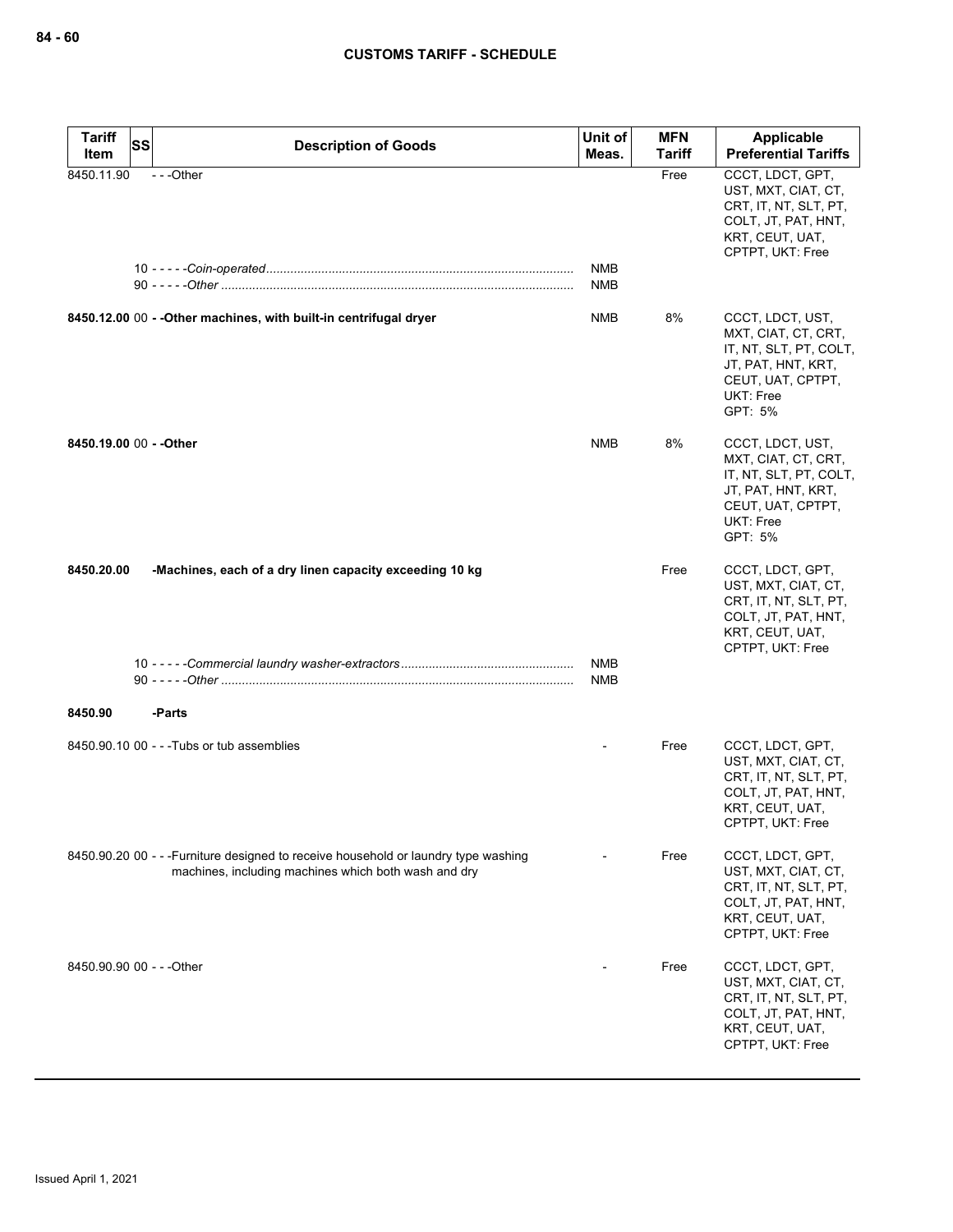| <b>Tariff</b><br>Item     | <b>SS</b> | <b>Description of Goods</b>                                                                                                                                                                                                                                                                                                                                                                                                                                                                     | Unit of<br>Meas. | <b>MFN</b><br><b>Tariff</b> | <b>Applicable</b><br><b>Preferential Tariffs</b>                                                                                     |
|---------------------------|-----------|-------------------------------------------------------------------------------------------------------------------------------------------------------------------------------------------------------------------------------------------------------------------------------------------------------------------------------------------------------------------------------------------------------------------------------------------------------------------------------------------------|------------------|-----------------------------|--------------------------------------------------------------------------------------------------------------------------------------|
| 84.51                     |           | Machinery (other than machines of heading 84.50) for washing,<br>cleaning, wringing, drying, ironing, pressing (including fusing presses),<br>bleaching, dyeing, dressing, finishing, coating or impregnating textile<br>yarns, fabrics or made up textile articles and machines for applying the<br>paste to the base fabric or other support used in the manufacture of<br>floor coverings such as linoleum; machines for reeling, unreeling,<br>folding, cutting or pinking textile fabrics. |                  |                             |                                                                                                                                      |
|                           |           | 8451.10.00 00 -Dry-cleaning machines                                                                                                                                                                                                                                                                                                                                                                                                                                                            | <b>NMB</b>       | Free                        | CCCT, LDCT, GPT,<br>UST, MXT, CIAT, CT,<br>CRT, IT, NT, SLT, PT,<br>COLT, JT, PAT, HNT,<br>KRT, CEUT, UAT,<br>CPTPT, UKT: Free       |
|                           |           | -Drying machines:                                                                                                                                                                                                                                                                                                                                                                                                                                                                               |                  |                             |                                                                                                                                      |
|                           |           | 8451.21.00 00 - - Each of a dry linen capacity not exceeding 10 kg                                                                                                                                                                                                                                                                                                                                                                                                                              | NMB              | 8%                          | CCCT, LDCT, UST,<br>MXT, CIAT, CT, CRT,<br>IT, NT, SLT, PT, COLT,<br>JT, PAT, HNT, KRT,<br>CEUT, UAT, CPTPT,<br>UKT: Free<br>GPT: 5% |
| 8451.29.00 00 - - Other   |           |                                                                                                                                                                                                                                                                                                                                                                                                                                                                                                 | <b>NMB</b>       | Free                        | CCCT, LDCT, GPT,<br>UST, MXT, CIAT, CT,<br>CRT, IT, NT, SLT, PT,<br>COLT, JT, PAT, HNT,<br>KRT, CEUT, UAT,<br>CPTPT, UKT: Free       |
| 8451.30                   |           | -Ironing machines and presses (including fusing presses)                                                                                                                                                                                                                                                                                                                                                                                                                                        |                  |                             |                                                                                                                                      |
|                           |           | 8451.30.10 00 - - - Accessory steam irons for commercial laundries;<br>Vacuum and heated pressing tables                                                                                                                                                                                                                                                                                                                                                                                        | NMB              | 6%                          | CCCT, LDCT, GPT,<br>UST, MXT, CIAT, CT,<br>CRT, IT, NT, SLT, PT,<br>COLT, JT, PAT, HNT,<br>KRT, CEUT, UAT,<br>CPTPT, UKT: Free       |
| 8451.30.90 00 - - - Other |           |                                                                                                                                                                                                                                                                                                                                                                                                                                                                                                 | <b>NMB</b>       | Free                        | CCCT, LDCT, GPT,<br>UST, MXT, CIAT, CT,<br>CRT, IT, NT, SLT, PT,<br>COLT, JT, PAT, HNT,<br>KRT, CEUT, UAT,<br>CPTPT, UKT: Free       |
| 8451.40                   |           | -Washing, bleaching or dyeing machines                                                                                                                                                                                                                                                                                                                                                                                                                                                          |                  |                             |                                                                                                                                      |
|                           |           | 8451.40.10 00 - - - Carpet shampooers;<br>Carpet, drapery and upholstery cleaning machines;<br>Fish net washing machines                                                                                                                                                                                                                                                                                                                                                                        | NMB              | 6%                          | CCCT, LDCT, GPT,<br>UST, MXT, CIAT, CT,<br>CRT, IT, NT, SLT, PT,<br>COLT, JT, PAT, HNT,<br>KRT, CEUT, UAT,<br>CPTPT, UKT: Free       |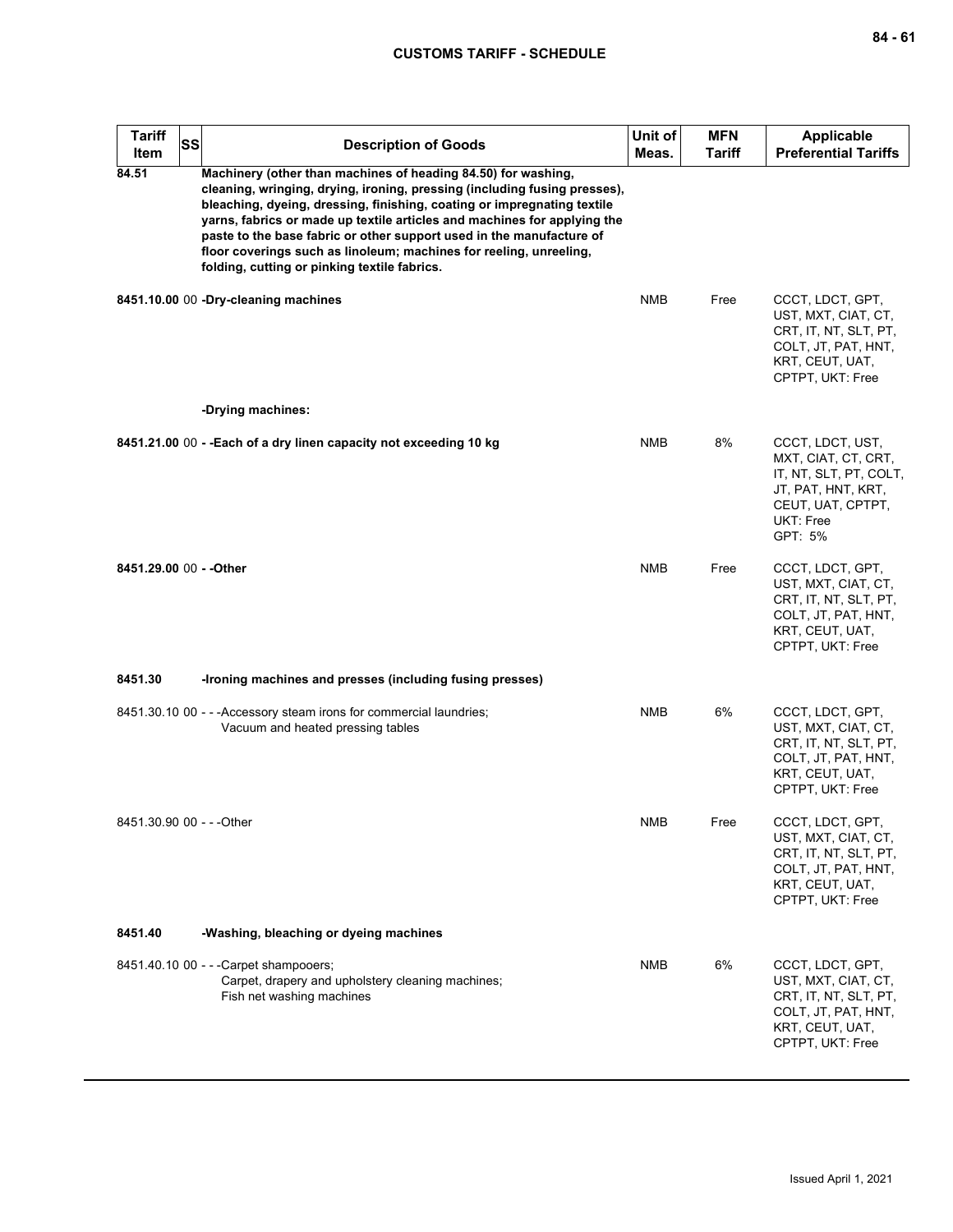| <b>Tariff</b> | <b>SS</b>                                                                                                                                                            | Unit of    | <b>MFN</b>    | <b>Applicable</b>                                                                                                              |
|---------------|----------------------------------------------------------------------------------------------------------------------------------------------------------------------|------------|---------------|--------------------------------------------------------------------------------------------------------------------------------|
| Item          | <b>Description of Goods</b>                                                                                                                                          | Meas.      | <b>Tariff</b> | <b>Preferential Tariffs</b>                                                                                                    |
|               | 8451.40.90 00 - - - Other                                                                                                                                            | <b>NMB</b> | Free          | CCCT, LDCT, GPT,<br>UST, MXT, CIAT, CT,<br>CRT, IT, NT, SLT, PT,<br>COLT, JT, PAT, HNT,<br>KRT, CEUT, UAT,<br>CPTPT, UKT: Free |
|               | 8451.50.00 00 -Machines for reeling, unreeling, folding, cutting or pinking textile<br>fabrics                                                                       | NMB        | Free          | CCCT, LDCT, GPT,<br>UST, MXT, CIAT, CT,<br>CRT, IT, NT, SLT, PT,<br>COLT, JT, PAT, HNT,<br>KRT, CEUT, UAT,<br>CPTPT, UKT: Free |
|               | 8451.80.00 00 - Other machinery                                                                                                                                      | <b>NMB</b> | Free          | CCCT, LDCT, GPT,<br>UST, MXT, CIAT, CT,<br>CRT, IT, NT, SLT, PT,<br>COLT, JT, PAT, HNT,<br>KRT, CEUT, UAT,<br>CPTPT, UKT: Free |
| 8451.90       | -Parts                                                                                                                                                               |            |               |                                                                                                                                |
|               | 8451.90.10 00 - - - Drying chambers for the drying machines of subheading 8451.21 or<br>8451.29 and other parts of drying machines incorporating drying<br>chambers  |            | Free          | CCCT, LDCT, GPT,<br>UST, MXT, CIAT, CT,<br>CRT, IT, NT, SLT, PT,<br>COLT, JT, PAT, HNT,<br>KRT, CEUT, UAT,<br>CPTPT, UKT: Free |
|               | 8451.90.20 00 - - - Furniture designed to receive the drying machines of subheading 8451.21<br>or 8451.29                                                            |            | Free          | CCCT, LDCT, GPT,<br>UST, MXT, CIAT, CT,<br>CRT, IT, NT, SLT, PT,<br>COLT, JT, PAT, HNT,<br>KRT, CEUT, UAT,<br>CPTPT, UKT: Free |
| 8451.90.90    | ---Other                                                                                                                                                             |            | Free          | CCCT, LDCT, GPT,<br>UST, MXT, CIAT, CT,<br>CRT, IT, NT, SLT, PT,<br>COLT, JT, PAT, HNT,<br>KRT, CEUT, UAT,<br>CPTPT, UKT: Free |
|               | 10 - - - - - Of machines for washing, dry-cleaning, ironing, pressing or drying<br>made up textile articles or of other household or laundry type machines           |            |               |                                                                                                                                |
| 84.52         | Sewing machines, other than book-sewing machines of heading 84.40;<br>furniture, bases and covers specially designed for sewing machines;<br>sewing machine needles. |            |               |                                                                                                                                |
|               | 8452.10.00 00 -Sewing machines of the household type                                                                                                                 | <b>NMB</b> | Free          | CCCT, LDCT, GPT,<br>UST, MXT, CIAT, CT,<br>CRT, IT, NT, SLT, PT,<br>COLT, JT, PAT, HNT,<br>KRT, CEUT, UAT,<br>CPTPT, UKT: Free |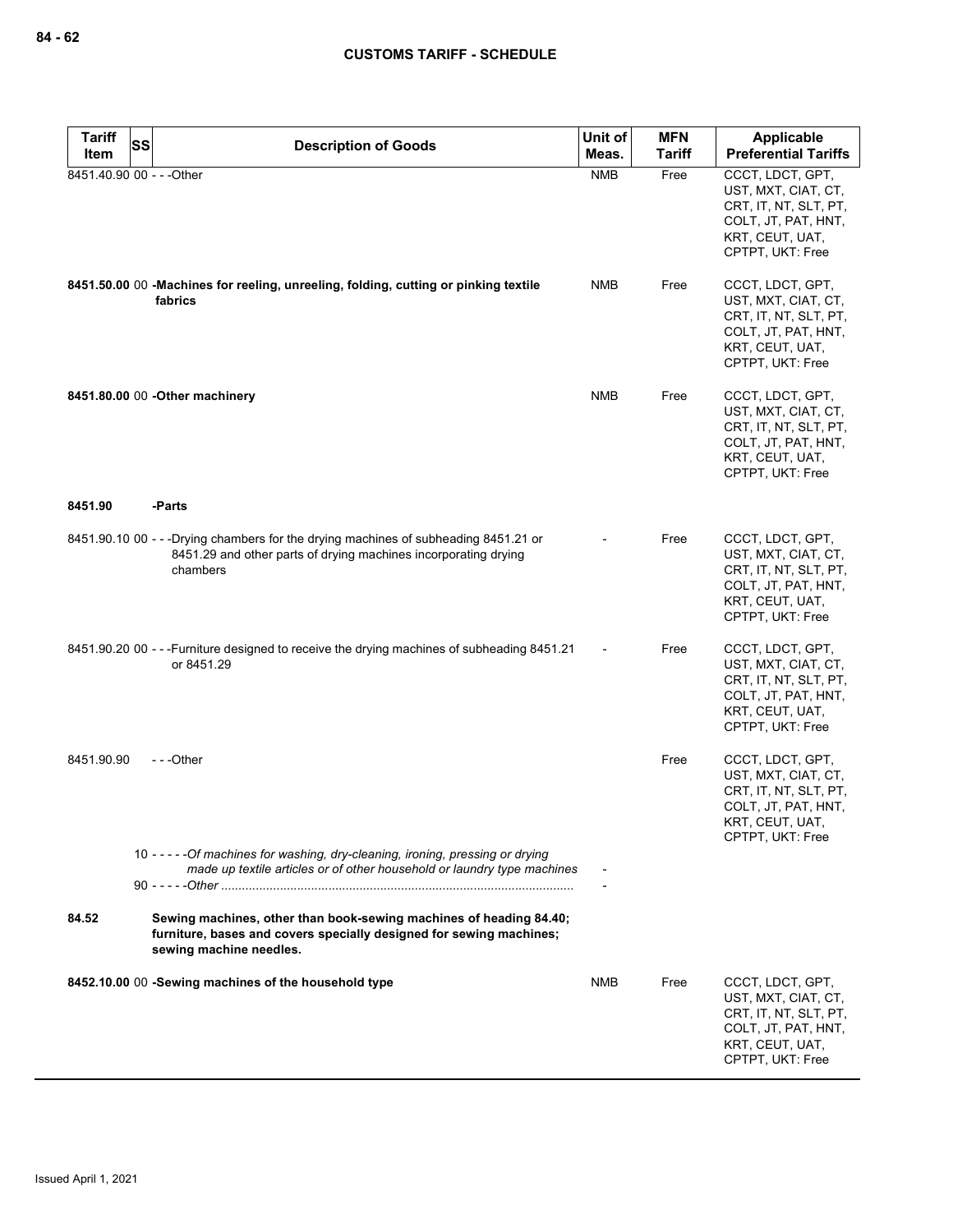| <b>Tariff</b><br>Item     | <b>SS</b> | <b>Description of Goods</b>                                                                                            | Unit of<br>Meas. | <b>MFN</b><br><b>Tariff</b> | <b>Applicable</b><br><b>Preferential Tariffs</b>                                                                               |
|---------------------------|-----------|------------------------------------------------------------------------------------------------------------------------|------------------|-----------------------------|--------------------------------------------------------------------------------------------------------------------------------|
|                           |           | -Other sewing machines:                                                                                                |                  |                             |                                                                                                                                |
|                           |           | 8452.21.00 00 - - Automatic units                                                                                      | <b>NMB</b>       | Free                        | CCCT, LDCT, GPT,<br>UST, MXT, CIAT, CT,<br>CRT, IT, NT, SLT, PT,<br>COLT, JT, PAT, HNT,<br>KRT, CEUT, UAT,<br>CPTPT, UKT: Free |
| 8452.29.00 00 - - Other   |           |                                                                                                                        | <b>NMB</b>       | Free                        | CCCT, LDCT, GPT,<br>UST, MXT, CIAT, CT,<br>CRT, IT, NT, SLT, PT,<br>COLT, JT, PAT, HNT,<br>KRT, CEUT, UAT,<br>CPTPT, UKT: Free |
|                           |           | 8452.30.00 00 -Sewing machine needles                                                                                  | <b>MIL</b>       | Free                        | CCCT, LDCT, GPT,<br>UST, MXT, CIAT, CT,<br>CRT, IT, NT, SLT, PT,<br>COLT, JT, PAT, HNT,<br>KRT, CEUT, UAT,<br>CPTPT, UKT: Free |
| 8452.90                   |           | -Furniture, bases and covers for sewing machines and parts thereof;<br>other parts of sewing machines                  |                  |                             |                                                                                                                                |
|                           |           | 8452.90.10 00 - - -Furniture, bases and covers for sewing machines, and parts thereof, for<br>domestic sewing machines |                  | 9%                          | CCCT, LDCT, GPT,<br>UST, MXT, CIAT, CT,<br>CRT, IT, NT, SLT, PT,<br>COLT, JT, PAT, HNT,<br>KRT, CEUT, UAT,<br>CPTPT, UKT: Free |
|                           |           | 8452.90.20 00 - - - Other parts of domestic sewing machines                                                            |                  | Free                        | CCCT, LDCT, GPT,<br>UST, MXT, CIAT, CT,<br>CRT, IT, NT, SLT, PT,<br>COLT, JT, PAT, HNT,<br>KRT, CEUT, UAT,<br>CPTPT, UKT: Free |
| 8452.90.90 00 - - - Other |           |                                                                                                                        |                  | Free                        | CCCT, LDCT, GPT,<br>UST, MXT, CIAT, CT,<br>CRT, IT, NT, SLT, PT,<br>COLT, JT, PAT, HNT,<br>KRT, CEUT, UAT,<br>CPTPT, UKT: Free |
| 84.53                     |           | Machinery for preparing, tanning or working hides, skins or leather or                                                 |                  |                             |                                                                                                                                |

**84.53 Machinery for preparing, tanning or working hides, skins or leather or for making or repairing footwear or other articles of hides, skins or leather, other than sewing machines.**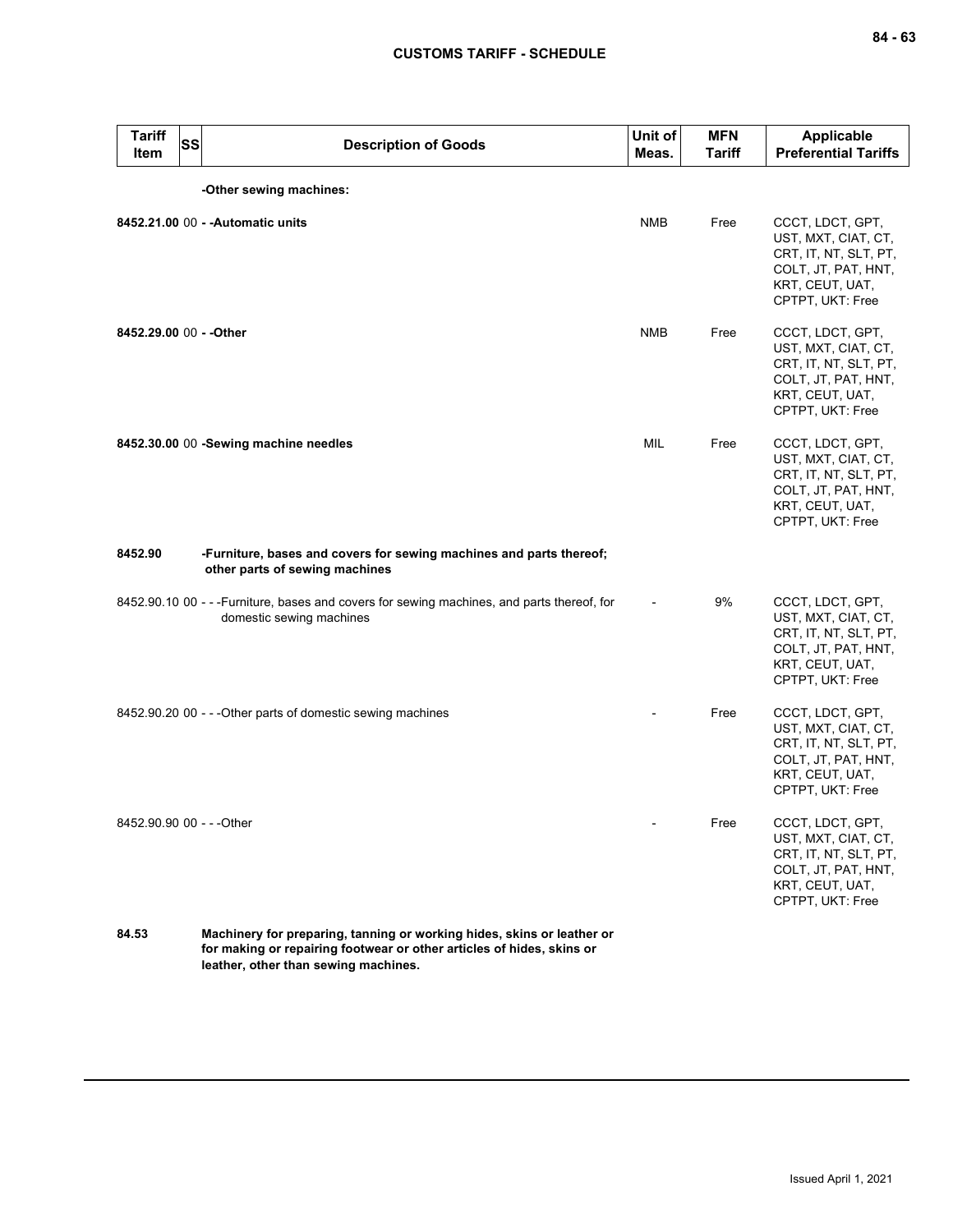| <b>Tariff</b>         | <b>SS</b>                                                                                                     | Unit of                  | <b>MFN</b>    | Applicable                                                                                                                     |
|-----------------------|---------------------------------------------------------------------------------------------------------------|--------------------------|---------------|--------------------------------------------------------------------------------------------------------------------------------|
| Item                  | <b>Description of Goods</b>                                                                                   | Meas.                    | <b>Tariff</b> | <b>Preferential Tariffs</b>                                                                                                    |
|                       | 8453.10.00 00 -Machinery for preparing, tanning or working hides, skins or leather                            | <b>NMB</b>               | Free          | CCCT, LDCT, GPT,<br>UST, MXT, CIAT, CT,<br>CRT, IT, NT, SLT, PT,<br>COLT, JT, PAT, HNT,<br>KRT, CEUT, UAT,<br>CPTPT, UKT: Free |
|                       | 8453.20.00 00 -Machinery for making or repairing footwear                                                     | <b>NMB</b>               | Free          | CCCT, LDCT, GPT,<br>UST, MXT, CIAT, CT,<br>CRT, IT, NT, SLT, PT,<br>COLT, JT, PAT, HNT,<br>KRT, CEUT, UAT,<br>CPTPT, UKT: Free |
|                       | 8453.80.00 00 - Other machinery                                                                               | <b>NMB</b>               | Free          | CCCT, LDCT, GPT,<br>UST, MXT, CIAT, CT,<br>CRT, IT, NT, SLT, PT,<br>COLT, JT, PAT, HNT,<br>KRT, CEUT, UAT,<br>CPTPT, UKT: Free |
| 8453.90.00 00 - Parts |                                                                                                               |                          | Free          | CCCT, LDCT, GPT,<br>UST, MXT, CIAT, CT,<br>CRT, IT, NT, SLT, PT,<br>COLT, JT, PAT, HNT,<br>KRT, CEUT, UAT,<br>CPTPT, UKT: Free |
| 84.54                 | Converters, ladles, ingot moulds and casting machines, of a kind used<br>in metallurgy or in metal foundries. |                          |               |                                                                                                                                |
|                       | 8454.10.00 00 - Converters                                                                                    | <b>NMB</b>               | Free          | CCCT, LDCT, GPT,<br>UST, MXT, CIAT, CT,<br>CRT, IT, NT, SLT, PT,<br>COLT, JT, PAT, HNT,<br>KRT, CEUT, UAT,<br>CPTPT, UKT: Free |
| 8454.20.00            | -Ingot moulds and ladles                                                                                      |                          | Free          | CCCT, LDCT, GPT,<br>UST, MXT, CIAT, CT,<br>CRT, IT, NT, SLT, PT,<br>COLT, JT, PAT, HNT,<br>KRT, CEUT, UAT,<br>CPTPT, UKT: Free |
|                       |                                                                                                               | <b>NMB</b><br><b>NMB</b> |               |                                                                                                                                |
| 8454.30.00            | -Casting machines                                                                                             |                          | Free          | CCCT, LDCT, GPT,<br>UST, MXT, CIAT, CT,<br>CRT, IT, NT, SLT, PT,<br>COLT, JT, PAT, HNT,<br>KRT, CEUT, UAT,<br>CPTPT, UKT: Free |
|                       |                                                                                                               | <b>NMB</b><br><b>NMB</b> |               |                                                                                                                                |
|                       |                                                                                                               |                          |               |                                                                                                                                |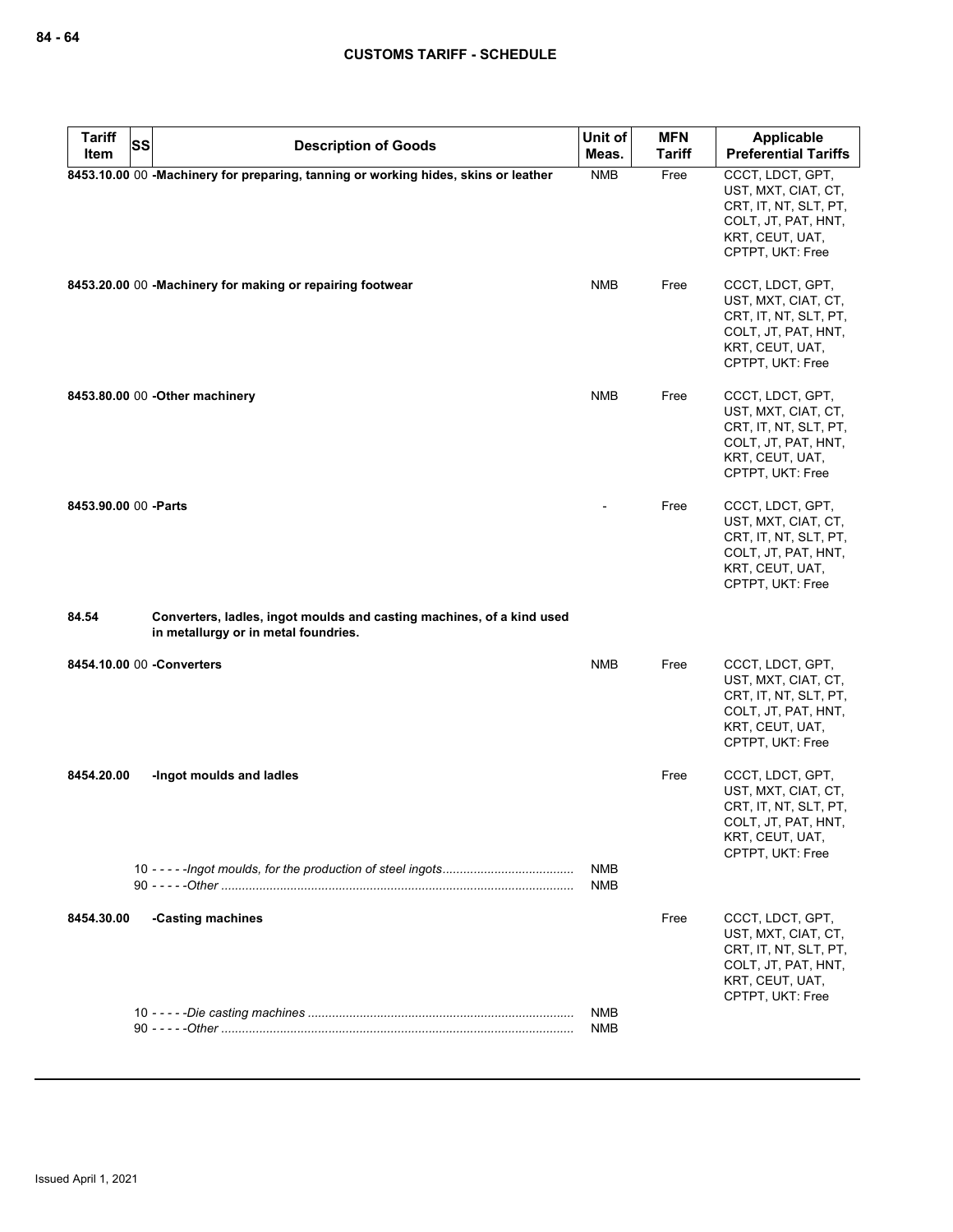| <b>Tariff</b><br><b>SS</b><br>Item | <b>Description of Goods</b>                                                          | Unit of<br>Meas.  | <b>MFN</b><br>Tariff | <b>Applicable</b><br><b>Preferential Tariffs</b>                                                                               |
|------------------------------------|--------------------------------------------------------------------------------------|-------------------|----------------------|--------------------------------------------------------------------------------------------------------------------------------|
| 8454.90.00                         | -Parts                                                                               |                   | Free                 | CCCT, LDCT, GPT,<br>UST, MXT, CIAT, CT,<br>CRT, IT, NT, SLT, PT,<br>COLT, JT, PAT, HNT,<br>KRT, CEUT, UAT,<br>CPTPT, UKT: Free |
|                                    | -----Of casting machines:                                                            |                   |                      |                                                                                                                                |
| 84.55                              | Metal-rolling mills and rolls therefor.                                              |                   |                      |                                                                                                                                |
| 8455.10.00 00 - Tube mills         |                                                                                      | <b>NMB</b>        | Free                 | CCCT, LDCT, GPT,<br>UST, MXT, CIAT, CT,<br>CRT, IT, NT, SLT, PT,<br>COLT, JT, PAT, HNT,<br>KRT, CEUT, UAT,<br>CPTPT, UKT: Free |
|                                    | -Other rolling mills:                                                                |                   |                      |                                                                                                                                |
|                                    | 8455.21.00 00 - - Hot or combination hot and cold                                    | NMB               | Free                 | CCCT, LDCT, GPT,<br>UST, MXT, CIAT, CT,<br>CRT, IT, NT, SLT, PT,<br>COLT, JT, PAT, HNT,<br>KRT, CEUT, UAT,<br>CPTPT, UKT: Free |
| 8455.22.00 00 - - Cold             |                                                                                      | <b>NMB</b>        | Free                 | CCCT, LDCT, GPT,<br>UST, MXT, CIAT, CT,<br>CRT, IT, NT, SLT, PT,<br>COLT, JT, PAT, HNT,<br>KRT, CEUT, UAT,<br>CPTPT, UKT: Free |
| 8455.30.00                         | -Rolls for rolling mills                                                             |                   | Free                 | CCCT, LDCT, GPT,<br>UST, MXT, CIAT, CT,<br>CRT, IT, NT, SLT, PT,<br>COLT, JT, PAT, HNT,<br>KRT, CEUT, UAT,<br>CPTPT, UKT: Free |
|                                    |                                                                                      | NMB<br>NMB<br>NMB |                      |                                                                                                                                |
| 8455.90                            | -Other parts                                                                         |                   |                      |                                                                                                                                |
|                                    | 8455.90.10 00 - - - Castings or weldments, individually weighing less than 90 tonnes |                   | Free                 | CCCT, LDCT, GPT,<br>UST, MXT, CIAT, CT,<br>CRT, IT, NT, SLT, PT,<br>COLT, JT, PAT, HNT,<br>KRT, CEUT, UAT,<br>CPTPT, UKT: Free |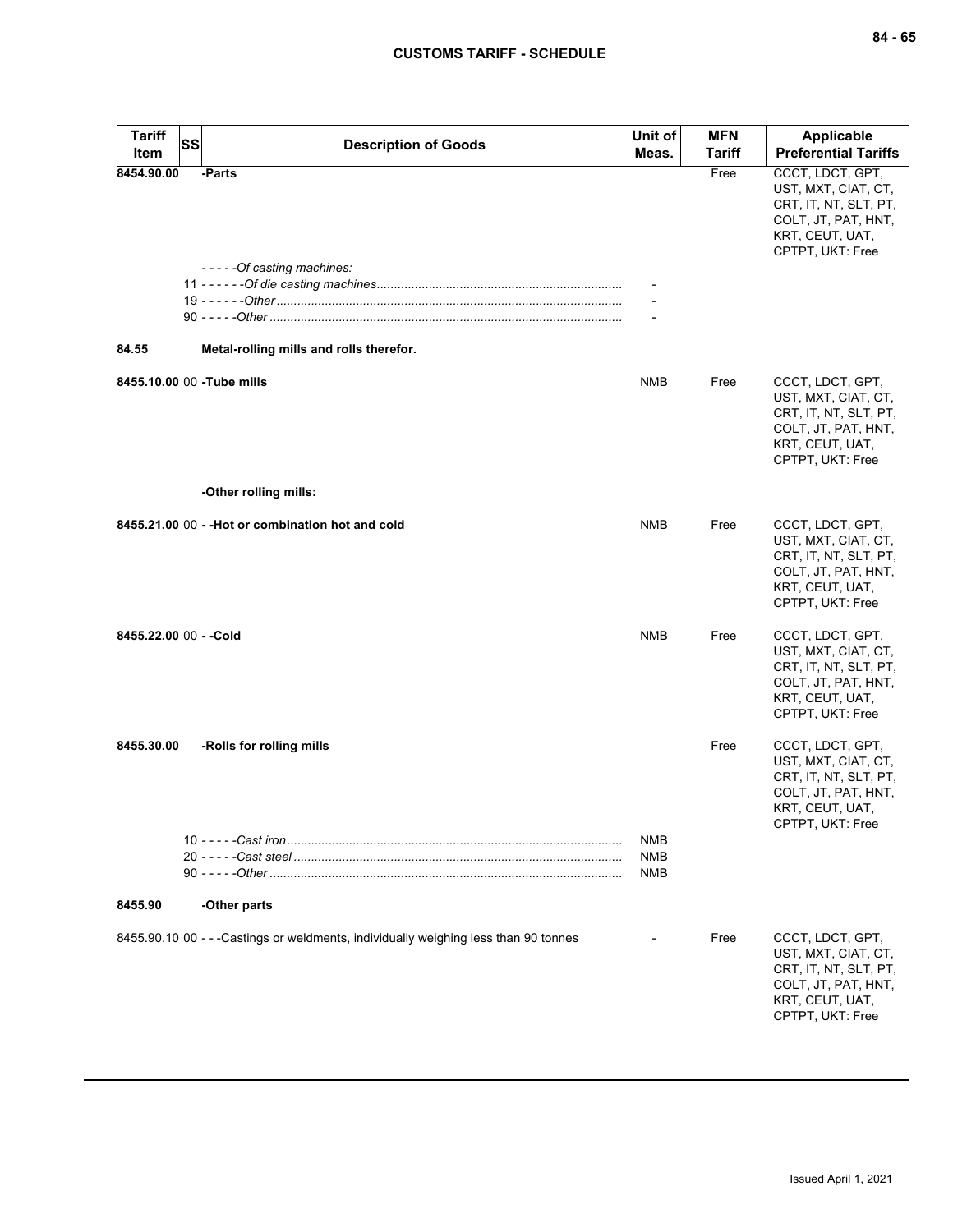| <b>Tariff</b>                      | SS<br><b>Description of Goods</b>                                                                                                                                                                                                    | Unit of    | <b>MFN</b>    | <b>Applicable</b>                                                                                                              |
|------------------------------------|--------------------------------------------------------------------------------------------------------------------------------------------------------------------------------------------------------------------------------------|------------|---------------|--------------------------------------------------------------------------------------------------------------------------------|
| Item                               |                                                                                                                                                                                                                                      | Meas.      | <b>Tariff</b> | <b>Preferential Tariffs</b>                                                                                                    |
| 8455.90.90 00 - - - Other<br>84.56 | Machine-tools for working any material by removal of material, by laser                                                                                                                                                              |            | Free          | CCCT, LDCT, GPT,<br>UST, MXT, CIAT, CT,<br>CRT, IT, NT, SLT, PT,<br>COLT, JT, PAT, HNT,<br>KRT, CEUT, UAT,<br>CPTPT, UKT: Free |
|                                    | or other light or photon beam, ultrasonic, electro-discharge, electro-<br>chemical, electron beam, ionic-beam or plasma arc processes; water-jet<br>cutting machines.<br>-Operated by laser or other light or photon beam processes: |            |               |                                                                                                                                |
|                                    |                                                                                                                                                                                                                                      |            |               |                                                                                                                                |
|                                    | 8456.11.00 00 - - Operated by laser                                                                                                                                                                                                  | <b>NMB</b> | Free          | CCCT, LDCT, GPT,<br>UST, MXT, CIAT, CT,<br>CRT, IT, NT, SLT, PT,<br>COLT, JT, PAT, HNT,<br>KRT, CEUT, UAT,<br>CPTPT, UKT: Free |
|                                    | 8456.12.00 00 - - Operated by other light or photon beam processes                                                                                                                                                                   | <b>NMB</b> | Free          | CCCT, LDCT, GPT,<br>UST, MXT, CIAT, CT,<br>CRT, IT, NT, SLT, PT,<br>COLT, JT, PAT, HNT,<br>KRT, CEUT, UAT,<br>CPTPT, UKT: Free |
|                                    | 8456.20.00 00 -Operated by ultrasonic processes                                                                                                                                                                                      | <b>NMB</b> | Free          | CCCT, LDCT, GPT,<br>UST, MXT, CIAT, CT,<br>CRT, IT, NT, SLT, PT,<br>COLT, JT, PAT, HNT,<br>KRT, CEUT, UAT,<br>CPTPT, UKT: Free |
|                                    | 8456.30.00 00 -Operated by electro-discharge processes                                                                                                                                                                               | <b>NMB</b> | Free          | CCCT, LDCT, GPT,<br>UST, MXT, CIAT, CT,<br>CRT, IT, NT, SLT, PT,<br>COLT, JT, PAT, HNT,<br>KRT, CEUT, UAT,<br>CPTPT, UKT: Free |
|                                    | 8456.40.00 00 -Operated by plasma arc processes                                                                                                                                                                                      | <b>NMB</b> | Free          | CCCT, LDCT, GPT,<br>UST, MXT, CIAT, CT,<br>CRT, IT, NT, SLT, PT,<br>COLT, JT, PAT, HNT,<br>KRT, CEUT, UAT,<br>CPTPT, UKT: Free |
|                                    | 8456.50.00 00 - Water-jet cutting machines                                                                                                                                                                                           | <b>NMB</b> | Free          | CCCT, LDCT, GPT,<br>UST, MXT, CIAT, CT,<br>CRT, IT, NT, SLT, PT,<br>COLT, JT, PAT, HNT,<br>KRT, CEUT, UAT,<br>CPTPT, UKT: Free |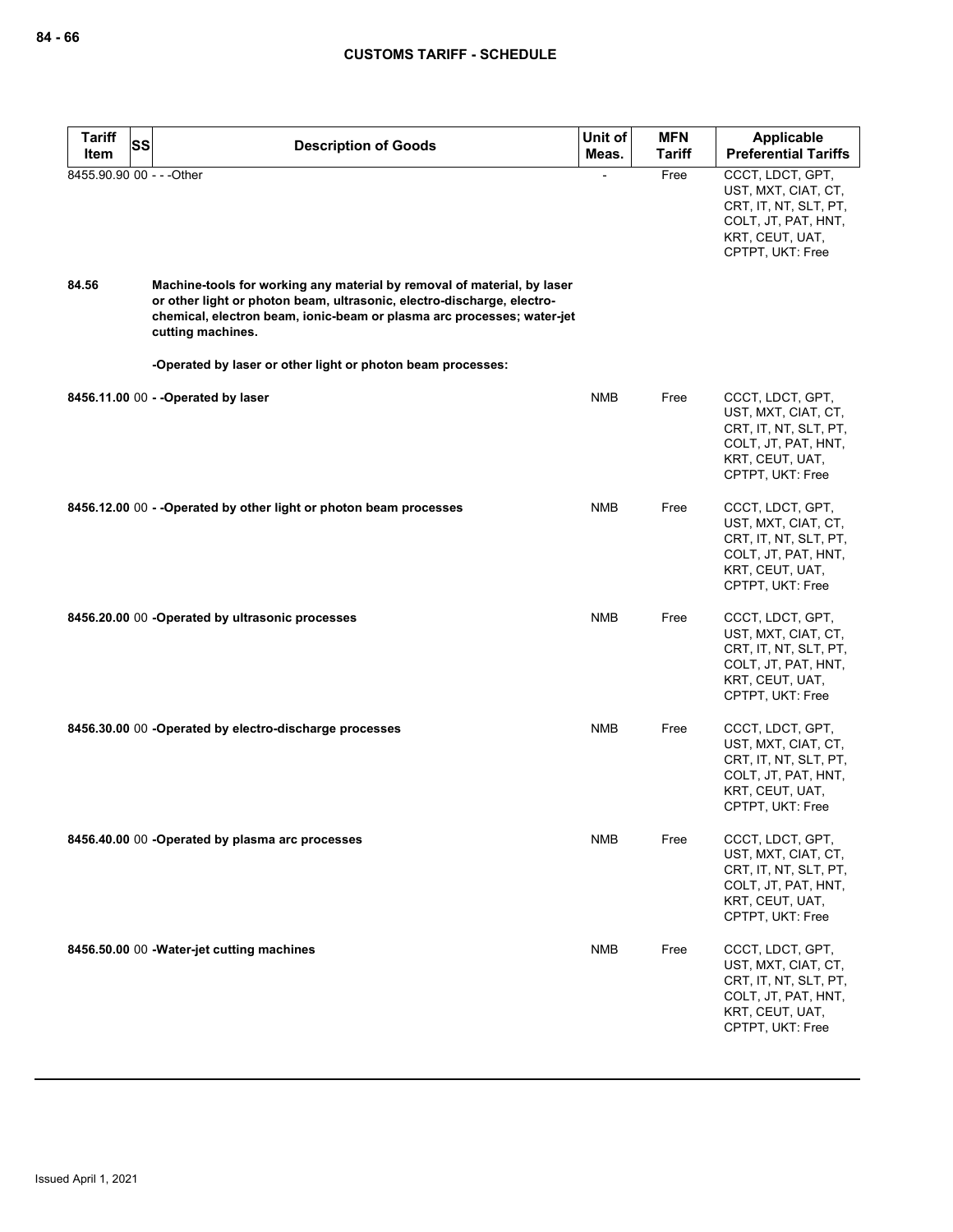| <b>Tariff</b><br>Item | SS | <b>Description of Goods</b>                                                                                               | Unit of<br>Meas. | <b>MFN</b><br>Tariff | Applicable<br><b>Preferential Tariffs</b>                                                                                      |
|-----------------------|----|---------------------------------------------------------------------------------------------------------------------------|------------------|----------------------|--------------------------------------------------------------------------------------------------------------------------------|
| 8456.90.00 00 -Other  |    |                                                                                                                           | <b>NMB</b>       | Free                 | CCCT, LDCT, GPT,                                                                                                               |
|                       |    |                                                                                                                           |                  |                      | UST, MXT, CIAT, CT,<br>CRT, IT, NT, SLT, PT,<br>COLT, JT, PAT, HNT,<br>KRT, CEUT, UAT,<br>CPTPT, UKT: Free                     |
| 84.57                 |    | Machining centres, unit construction machines (single station) and<br>multi-station transfer machines, for working metal. |                  |                      |                                                                                                                                |
| 8457.10.00            |    | -Machining centres                                                                                                        |                  | Free                 | CCCT, LDCT, GPT,<br>UST, MXT, CIAT, CT,<br>CRT, IT, NT, SLT, PT,<br>COLT, JT, PAT, HNT,<br>KRT, CEUT, UAT,<br>CPTPT, UKT: Free |
|                       |    | - - - - - Numerically controlled:                                                                                         |                  |                      |                                                                                                                                |
|                       |    | 12 - - - - - - New vertical spindle machines, with automatic tool changers and a Y-                                       | <b>NMB</b>       |                      |                                                                                                                                |
|                       |    | 13 - - - - - - - New vertical spindle machines, with automatic tool changers and a Y-                                     | NMB              |                      |                                                                                                                                |
|                       |    |                                                                                                                           | NMB              |                      |                                                                                                                                |
|                       |    | 14 - - - - - - New, with automatic tool changers, other than vertical spindle                                             |                  |                      |                                                                                                                                |
|                       |    |                                                                                                                           | NMB<br>NMB       |                      |                                                                                                                                |
|                       |    |                                                                                                                           | NMB              |                      |                                                                                                                                |
|                       |    | 8457.20.00 00 -Unit construction machines (single station)                                                                | NMB              | Free                 | CCCT, LDCT, GPT,<br>UST, MXT, CIAT, CT,<br>CRT, IT, NT, SLT, PT,<br>COLT, JT, PAT, HNT,<br>KRT, CEUT, UAT,<br>CPTPT, UKT: Free |
|                       |    | 8457.30.00 00 -Multi-station transfer machines                                                                            | NMB              | Free                 | CCCT, LDCT, GPT,<br>UST, MXT, CIAT, CT,<br>CRT, IT, NT, SLT, PT,<br>COLT, JT, PAT, HNT,<br>KRT, CEUT, UAT,<br>CPTPT, UKT: Free |
| 84.58                 |    | Lathes (including turning centres) for removing metal.                                                                    |                  |                      |                                                                                                                                |
|                       |    | -Horizontal lathes:                                                                                                       |                  |                      |                                                                                                                                |
| 8458.11.00            |    | --Numerically controlled                                                                                                  |                  | Free                 | CCCT, LDCT, GPT,<br>UST, MXT, CIAT, CT,<br>CRT, IT, NT, SLT, PT,<br>COLT, JT, PAT, HNT,<br>KRT, CEUT, UAT,<br>CPTPT, UKT: Free |
|                       |    |                                                                                                                           | NMB              |                      |                                                                                                                                |
|                       |    | $---Other:$                                                                                                               | <b>NMB</b>       |                      |                                                                                                                                |
|                       |    |                                                                                                                           | NMB              |                      |                                                                                                                                |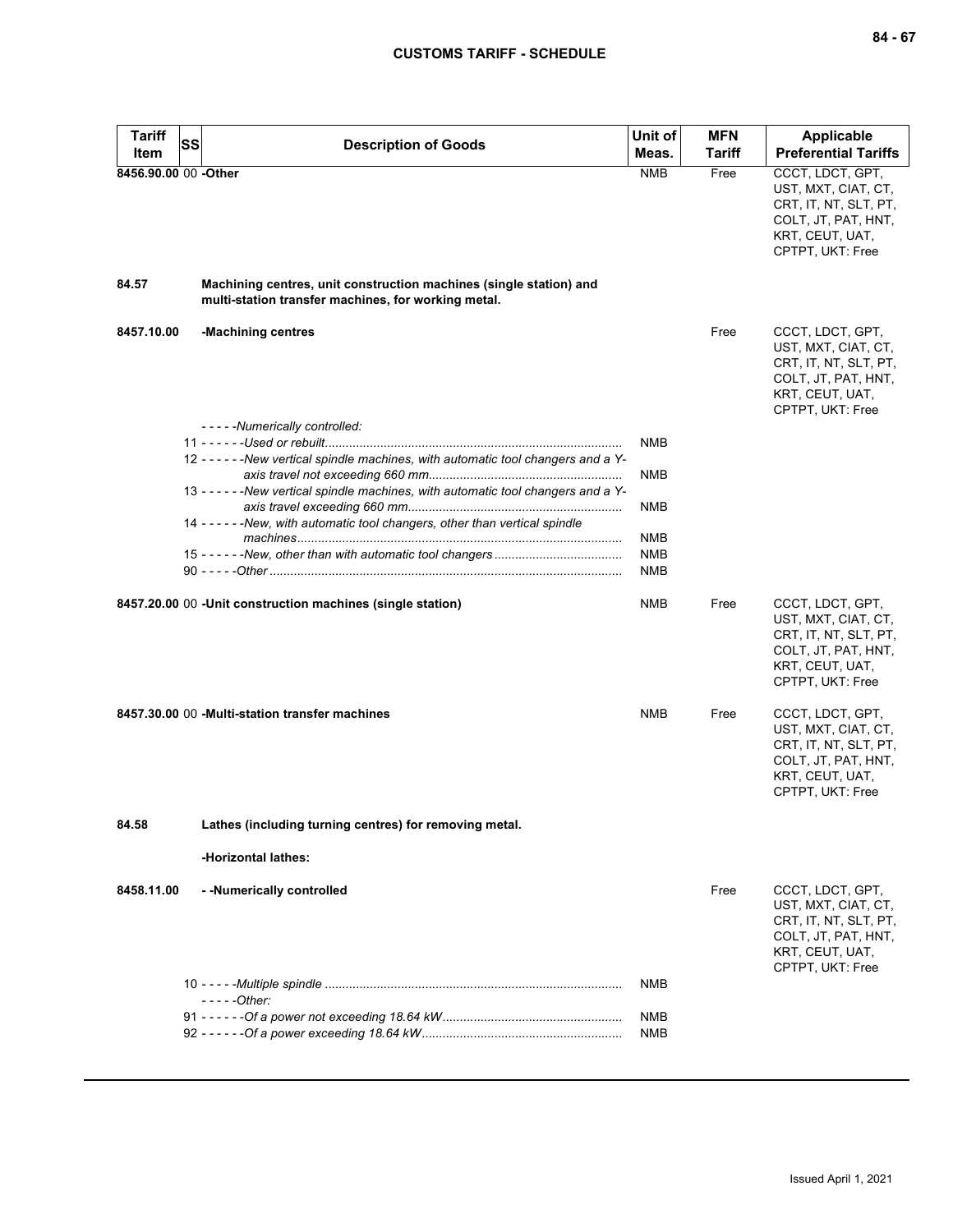| <b>Tariff</b><br>SS<br>Item | <b>Description of Goods</b>                                                                                                                                                                        | Unit of<br>Meas. | <b>MFN</b><br>Tariff | Applicable<br><b>Preferential Tariffs</b>                                                                                      |
|-----------------------------|----------------------------------------------------------------------------------------------------------------------------------------------------------------------------------------------------|------------------|----------------------|--------------------------------------------------------------------------------------------------------------------------------|
| 8458.19.00 00 - - Other     | -Other lathes:                                                                                                                                                                                     | <b>NMB</b>       | Free                 | CCCT, LDCT, GPT,<br>UST, MXT, CIAT, CT,<br>CRT, IT, NT, SLT, PT,<br>COLT, JT, PAT, HNT,<br>KRT, CEUT, UAT,<br>CPTPT, UKT: Free |
|                             |                                                                                                                                                                                                    |                  |                      |                                                                                                                                |
|                             | 8458.91.00 00 - - Numerically controlled                                                                                                                                                           | <b>NMB</b>       | Free                 | CCCT, LDCT, GPT,<br>UST, MXT, CIAT, CT,<br>CRT, IT, NT, SLT, PT,<br>COLT, JT, PAT, HNT,<br>KRT, CEUT, UAT,<br>CPTPT, UKT: Free |
| 8458.99.00 00 - - Other     |                                                                                                                                                                                                    | <b>NMB</b>       | Free                 | CCCT, LDCT, GPT,<br>UST, MXT, CIAT, CT,<br>CRT, IT, NT, SLT, PT,<br>COLT, JT, PAT, HNT,<br>KRT, CEUT, UAT,<br>CPTPT, UKT: Free |
| 84.59                       | Machine-tools (including way-type unit head machines) for drilling,<br>boring, milling, threading or tapping by removing metal, other than<br>lathes (including turning centres) of heading 84.58. |                  |                      |                                                                                                                                |
|                             | 8459.10.00 00 - Way-type unit head machines                                                                                                                                                        | <b>NMB</b>       | Free                 | CCCT, LDCT, GPT,<br>UST, MXT, CIAT, CT,<br>CRT, IT, NT, SLT, PT,<br>COLT, JT, PAT, HNT,<br>KRT, CEUT, UAT,<br>CPTPT, UKT: Free |
|                             | -Other drilling machines:                                                                                                                                                                          |                  |                      |                                                                                                                                |
|                             | 8459.21.00 00 - - Numerically controlled                                                                                                                                                           | <b>NMB</b>       | Free                 | CCCT, LDCT, GPT,<br>UST, MXT, CIAT, CT,<br>CRT, IT, NT, SLT, PT,<br>COLT, JT, PAT, HNT,<br>KRT, CEUT, UAT,<br>CPTPT, UKT: Free |
| 8459.29.00 00 - - Other     |                                                                                                                                                                                                    | NMB              | Free                 | CCCT, LDCT, GPT,<br>UST, MXT, CIAT, CT,<br>CRT, IT, NT, SLT, PT,<br>COLT, JT, PAT, HNT,<br>KRT, CEUT, UAT,<br>CPTPT, UKT: Free |

**-Other boring-milling machines:**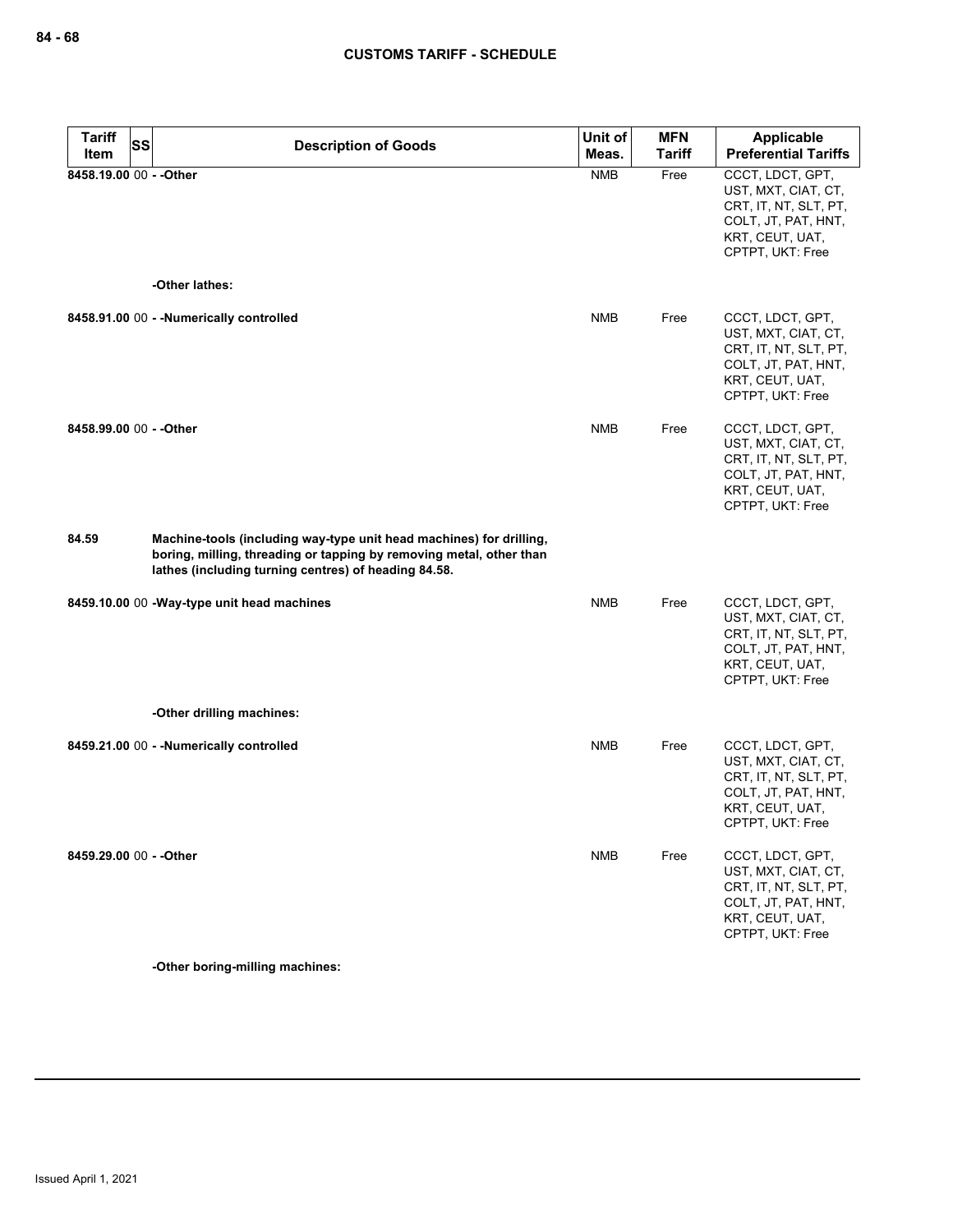| <b>Tariff</b><br>Item   | <b>SS</b><br><b>Description of Goods</b>                                                        | Unit of<br>Meas.                       | <b>MFN</b><br>Tariff | <b>Applicable</b><br><b>Preferential Tariffs</b>                                                                               |
|-------------------------|-------------------------------------------------------------------------------------------------|----------------------------------------|----------------------|--------------------------------------------------------------------------------------------------------------------------------|
| 8459.31.00              | - - Numerically controlled<br>10 - - - - - Table type horizontal spindle, excluding planer type | <b>NMB</b><br><b>NMB</b><br><b>NMB</b> | Free                 | CCCT, LDCT, GPT,<br>UST, MXT, CIAT, CT,<br>CRT, IT, NT, SLT, PT,<br>COLT, JT, PAT, HNT,<br>KRT, CEUT, UAT,<br>CPTPT, UKT: Free |
| 8459.39.00 00 - - Other |                                                                                                 | NMB                                    | Free                 | CCCT, LDCT, GPT,<br>UST, MXT, CIAT, CT,<br>CRT, IT, NT, SLT, PT,<br>COLT, JT, PAT, HNT,<br>KRT, CEUT, UAT,<br>CPTPT, UKT: Free |
|                         | -Other boring machines:                                                                         |                                        |                      |                                                                                                                                |
|                         | 8459.41.00 00 - - Numerically controlled                                                        | <b>NMB</b>                             | Free                 | CCCT, LDCT, GPT,<br>UST, MXT, CIAT, CT,<br>CRT, IT, NT, SLT, PT,<br>COLT, JT, PAT, HNT,<br>KRT, CEUT, UAT,<br>CPTPT, UKT: Free |
| 8459.49.00 00 - - Other |                                                                                                 | <b>NMB</b>                             | Free                 | CCCT, LDCT, GPT,<br>UST, MXT, CIAT, CT,<br>CRT, IT, NT, SLT, PT,<br>COLT, JT, PAT, HNT,<br>KRT, CEUT, UAT,<br>CPTPT, UKT: Free |
|                         | -Milling machines, knee-type:                                                                   |                                        |                      |                                                                                                                                |
|                         | 8459.51.00 00 - - Numerically controlled                                                        | <b>NMB</b>                             | Free                 | CCCT, LDCT, GPT,<br>UST, MXT, CIAT, CT,<br>CRT, IT, NT, SLT, PT,<br>COLT, JT, PAT, HNT,<br>KRT, CEUT, UAT,<br>CPTPT, UKT: Free |
| 8459.59.00 00 - - Other |                                                                                                 | <b>NMB</b>                             | Free                 | CCCT, LDCT, GPT,<br>UST, MXT, CIAT, CT,<br>CRT, IT, NT, SLT, PT,<br>COLT, JT, PAT, HNT,<br>KRT, CEUT, UAT,<br>CPTPT, UKT: Free |
|                         | -Other milling machines:                                                                        |                                        |                      |                                                                                                                                |
|                         | 8459.61.00 00 - - Numerically controlled                                                        | <b>NMB</b>                             | Free                 | CCCT, LDCT, GPT,<br>UST, MXT, CIAT, CT,<br>CRT, IT, NT, SLT, PT,<br>COLT, JT, PAT, HNT,<br>KRT, CEUT, UAT,<br>CPTPT, UKT: Free |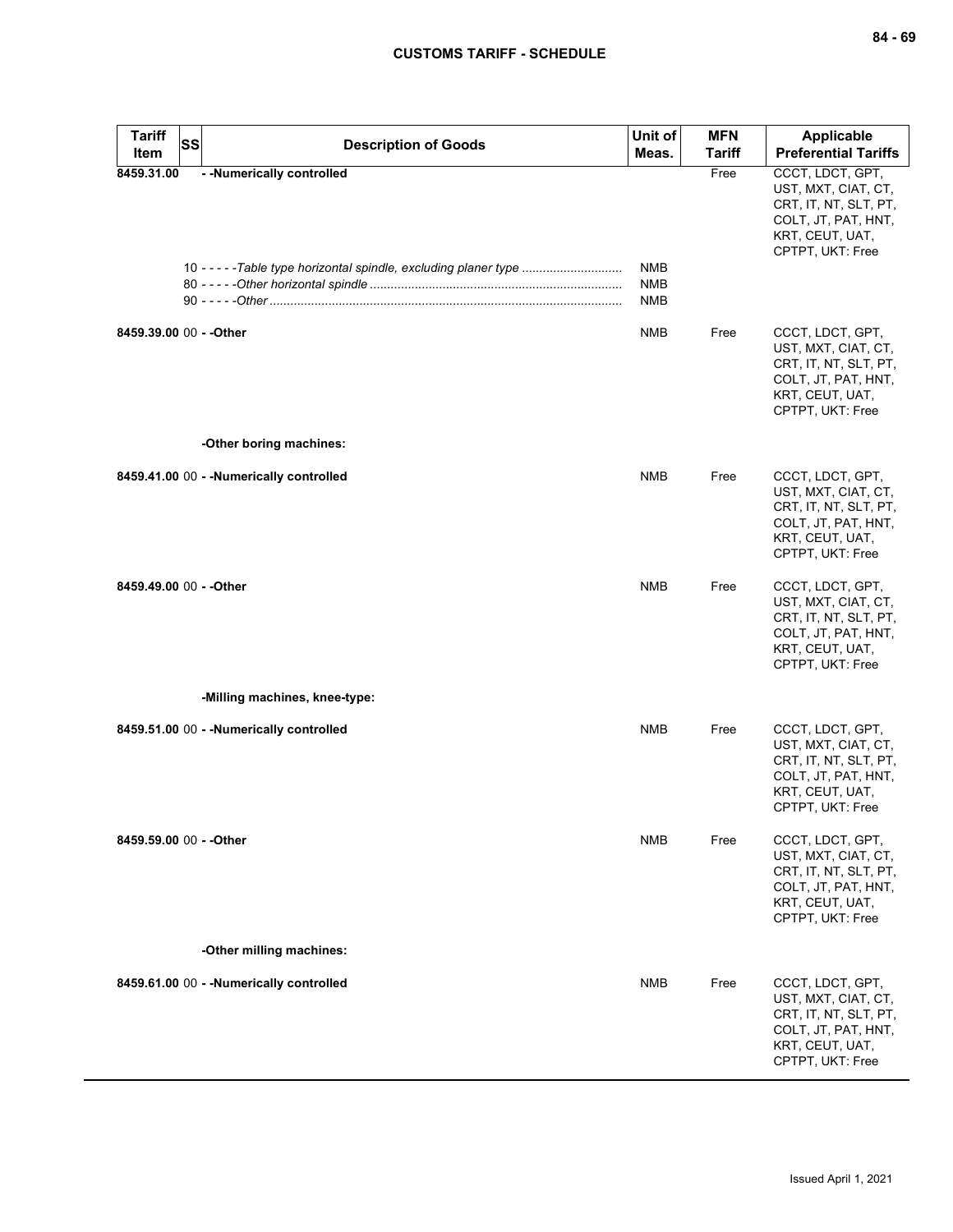| <b>Tariff</b><br>SS<br><b>Item</b> | <b>Description of Goods</b>                                                                                                                                                                                                                                                       | Unit of<br>Meas. | <b>MFN</b><br>Tariff | Applicable<br><b>Preferential Tariffs</b>                                                                                      |
|------------------------------------|-----------------------------------------------------------------------------------------------------------------------------------------------------------------------------------------------------------------------------------------------------------------------------------|------------------|----------------------|--------------------------------------------------------------------------------------------------------------------------------|
| 8459.69.00 00 - - Other            |                                                                                                                                                                                                                                                                                   | <b>NMB</b>       | Free                 | CCCT, LDCT, GPT,<br>UST, MXT, CIAT, CT,<br>CRT, IT, NT, SLT, PT,<br>COLT, JT, PAT, HNT,<br>KRT, CEUT, UAT,<br>CPTPT, UKT: Free |
| 8459.70                            | -Other threading or tapping machines                                                                                                                                                                                                                                              |                  |                      |                                                                                                                                |
|                                    | 8459.70.10 00 - - - Numerically controlled                                                                                                                                                                                                                                        | <b>NMB</b>       | Free                 | CCCT, LDCT, GPT,<br>UST, MXT, CIAT, CT,<br>CRT, IT, NT, SLT, PT,<br>COLT, JT, PAT, HNT,<br>KRT, CEUT, UAT,<br>CPTPT, UKT: Free |
| 8459.70.90 00 - - - Other          |                                                                                                                                                                                                                                                                                   | <b>NMB</b>       | Free                 | CCCT, LDCT, GPT,<br>UST, MXT, CIAT, CT,<br>CRT, IT, NT, SLT, PT,<br>COLT, JT, PAT, HNT,<br>KRT, CEUT, UAT,<br>CPTPT, UKT: Free |
| 84.60                              | Machine-tools for deburring, sharpening, grinding, honing, lapping,<br>polishing or otherwise finishing metal, or cermets by means of grinding<br>stones, abrasives or polishing products, other than gear cutting, gear<br>grinding or gear finishing machines of heading 84.61. |                  |                      |                                                                                                                                |
|                                    | -Flat-surface grinding machines:                                                                                                                                                                                                                                                  |                  |                      |                                                                                                                                |
|                                    | 8460.12.00 00 - - Numerically controlled                                                                                                                                                                                                                                          | <b>NMB</b>       | Free                 | CCCT, LDCT, GPT,<br>UST, MXT, CIAT, CT,<br>CRT, IT, NT, SLT, PT,<br>COLT, JT, PAT, HNT,<br>KRT, CEUT, UAT,<br>CPTPT, UKT: Free |
| 8460.19.00 00 - - Other            |                                                                                                                                                                                                                                                                                   | NMB              | Free                 | CCCT, LDCT, GPT,<br>UST, MXT, CIAT, CT,<br>CRT, IT, NT, SLT, PT,<br>COLT, JT, PAT, HNT,<br>KRT, CEUT, UAT,<br>CPTPT, UKT: Free |
|                                    | -Other grinding machines:                                                                                                                                                                                                                                                         |                  |                      |                                                                                                                                |
|                                    | 8460.22.00 00 - - Centreless grinding machines, numerically controlled                                                                                                                                                                                                            | <b>NMB</b>       | Free                 | CCCT, LDCT, GPT,<br>UST, MXT, CIAT, CT,<br>CRT, IT, NT, SLT, PT,<br>COLT, JT, PAT, HNT,<br>KRT, CEUT, UAT,<br>CPTPT, UKT: Free |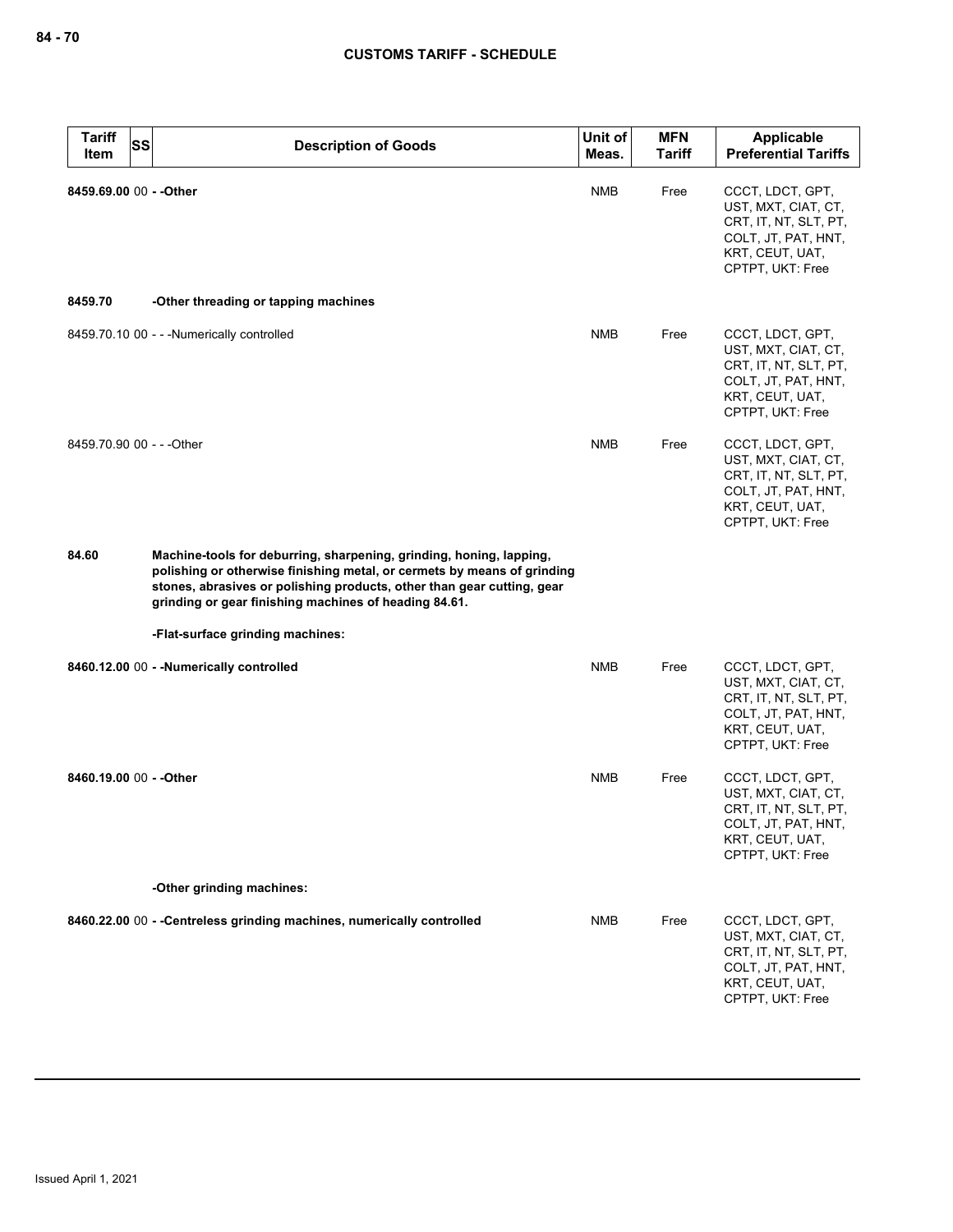| Tariff<br>Item            | <b>SS</b> | <b>Description of Goods</b>                                                   | Unit of<br>Meas. | <b>MFN</b><br><b>Tariff</b> | <b>Applicable</b><br><b>Preferential Tariffs</b>                                                                               |
|---------------------------|-----------|-------------------------------------------------------------------------------|------------------|-----------------------------|--------------------------------------------------------------------------------------------------------------------------------|
|                           |           | 8460.23.00 00 - - Other cylindrical grinding machines, numerically controlled | <b>NMB</b>       | Free                        | CCCT, LDCT, GPT,<br>UST, MXT, CIAT, CT,<br>CRT, IT, NT, SLT, PT,<br>COLT, JT, PAT, HNT,<br>KRT, CEUT, UAT,<br>CPTPT, UKT: Free |
|                           |           | 8460.24.00 00 - - Other, numerically controlled                               | <b>NMB</b>       | Free                        | CCCT, LDCT, GPT,<br>UST, MXT, CIAT, CT,<br>CRT, IT, NT, SLT, PT,<br>COLT, JT, PAT, HNT,<br>KRT, CEUT, UAT,<br>CPTPT, UKT: Free |
| 8460.29.00 00 - - Other   |           |                                                                               | <b>NMB</b>       | Free                        | CCCT, LDCT, GPT,<br>UST, MXT, CIAT, CT,<br>CRT, IT, NT, SLT, PT,<br>COLT, JT, PAT, HNT,<br>KRT, CEUT, UAT,<br>CPTPT, UKT: Free |
|                           |           | -Sharpening (tool or cutter grinding) machines:                               |                  |                             |                                                                                                                                |
|                           |           | 8460.31.00 00 - - Numerically controlled                                      | <b>NMB</b>       | Free                        | CCCT, LDCT, GPT,<br>UST, MXT, CIAT, CT,<br>CRT, IT, NT, SLT, PT,<br>COLT, JT, PAT, HNT,<br>KRT, CEUT, UAT,<br>CPTPT, UKT: Free |
| 8460.39.00 00 - - Other   |           |                                                                               | <b>NMB</b>       | Free                        | CCCT, LDCT, GPT,<br>UST, MXT, CIAT, CT,<br>CRT, IT, NT, SLT, PT,<br>COLT, JT, PAT, HNT,<br>KRT, CEUT, UAT,<br>CPTPT, UKT: Free |
| 8460.40                   |           | -Honing or lapping machines                                                   |                  |                             |                                                                                                                                |
|                           |           | 8460.40.10 00 - - - Numerically controlled                                    | <b>NMB</b>       | Free                        | CCCT, LDCT, GPT,<br>UST, MXT, CIAT, CT,<br>CHI, II, NI, SLI, PI,<br>COLT, JT, PAT, HNT,<br>KRT, CEUT, UAT,<br>CPTPT, UKT: Free |
| 8460.40.90 00 - - - Other |           |                                                                               | <b>NMB</b>       | Free                        | CCCT, LDCT, GPT,<br>UST, MXT, CIAT, CT,<br>CRT, IT, NT, SLT, PT,<br>COLT, JT, PAT, HNT,<br>KRT, CEUT, UAT,<br>CPTPT, UKT: Free |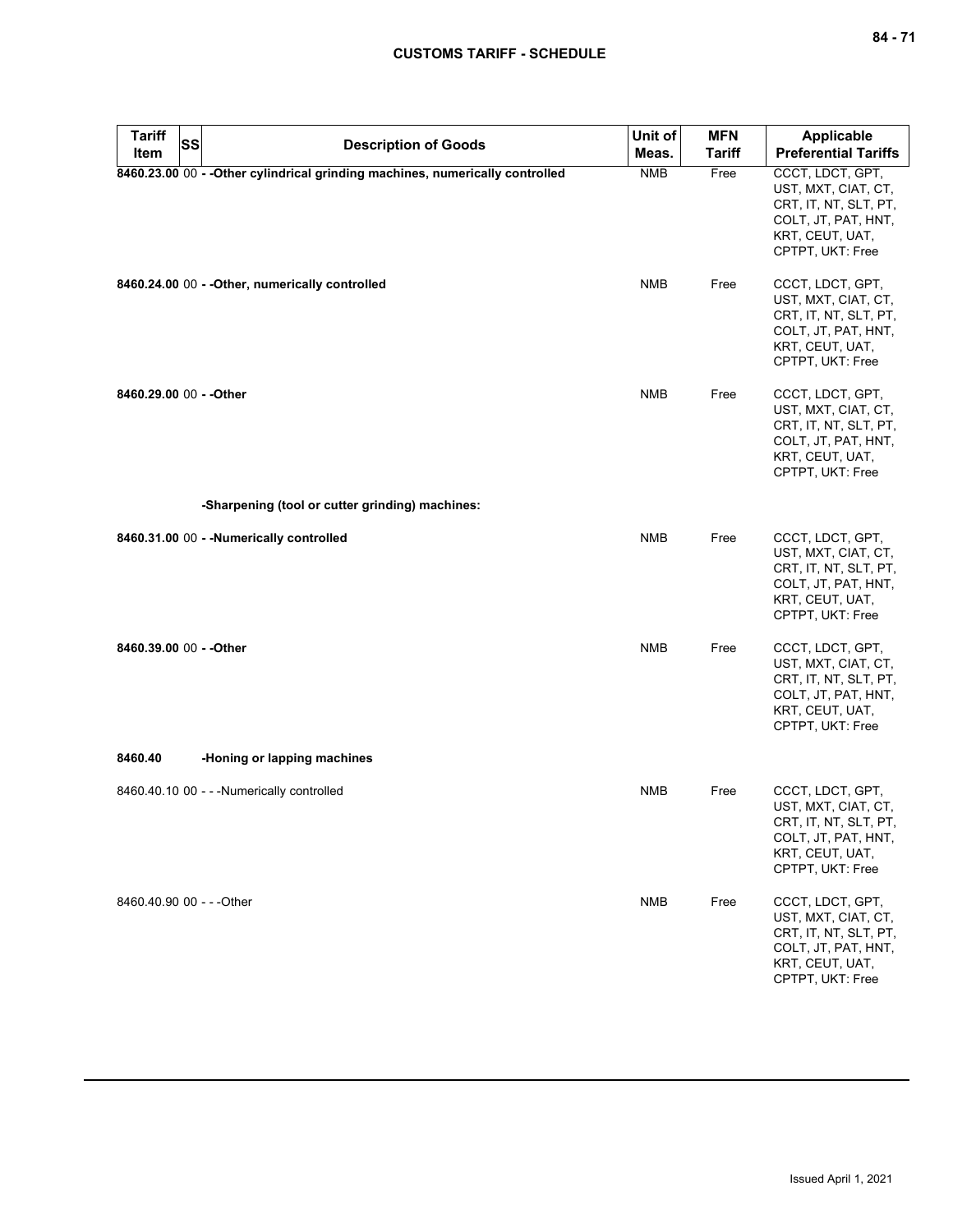| <b>Tariff</b><br>SS       |                                                                                                                                                                                                                                           | Unit of    | <b>MFN</b>    | <b>Applicable</b>                                                                                                              |
|---------------------------|-------------------------------------------------------------------------------------------------------------------------------------------------------------------------------------------------------------------------------------------|------------|---------------|--------------------------------------------------------------------------------------------------------------------------------|
| Item                      | <b>Description of Goods</b>                                                                                                                                                                                                               | Meas.      | <b>Tariff</b> | <b>Preferential Tariffs</b>                                                                                                    |
| 8460.90.00 00 -Other      |                                                                                                                                                                                                                                           | <b>NMB</b> | Free          | CCCT, LDCT, GPT,<br>UST, MXT, CIAT, CT,<br>CRT, IT, NT, SLT, PT,<br>COLT, JT, PAT, HNT,<br>KRT, CEUT, UAT,<br>CPTPT, UKT: Free |
| 84.61                     | Machine-tools for planing, shaping, slotting, broaching, gear cutting,<br>gear grinding or gear finishing, sawing, cutting-off and other machine-<br>tools working by removing metal, or cermets, not elsewhere specified or<br>included. |            |               |                                                                                                                                |
| 8461.20                   | -Shaping or slotting machines                                                                                                                                                                                                             |            |               |                                                                                                                                |
|                           | 8461.20.10 00 - - - Numerically controlled                                                                                                                                                                                                | <b>NMB</b> | Free          | CCCT, LDCT, GPT,<br>UST, MXT, CIAT, CT,<br>CRT, IT, NT, SLT, PT,<br>COLT, JT, PAT, HNT,<br>KRT, CEUT, UAT,<br>CPTPT, UKT: Free |
| 8461.20.90 00 - - - Other |                                                                                                                                                                                                                                           | <b>NMB</b> | Free          | CCCT, LDCT, GPT,<br>UST, MXT, CIAT, CT,<br>CRT, IT, NT, SLT, PT,<br>COLT, JT, PAT, HNT,<br>KRT, CEUT, UAT,<br>CPTPT, UKT: Free |
| 8461.30                   | -Broaching machines                                                                                                                                                                                                                       |            |               |                                                                                                                                |
|                           | 8461.30.10 00 - - - Numerically controlled                                                                                                                                                                                                | <b>NMB</b> | Free          | CCCT, LDCT, GPT,<br>UST, MXT, CIAT, CT,<br>CRT, IT, NT, SLT, PT,<br>COLT, JT, PAT, HNT,<br>KRT, CEUT, UAT,<br>CPTPT, UKT: Free |
| 8461.30.90 00 - - - Other |                                                                                                                                                                                                                                           | <b>NMB</b> | Free          | CCCT, LDCT, GPT,<br>UST, MXT, CIAT, CT,<br>CRT, IT, NT, SLT, PT,<br>COLT, JT, PAT, HNT,<br>KRT, CEUT, UAT,<br>CPTPT, UKT: Free |
|                           | 8461.40.00 00 -Gear cutting, gear grinding or gear finishing machines                                                                                                                                                                     | <b>NMB</b> | Free          | CCCT, LDCT, GPT,<br>UST, MXT, CIAT, CT,<br>CRT, IT, NT, SLT, PT,<br>COLT, JT, PAT, HNT,<br>KRT, CEUT, UAT,<br>CPTPT, UKT: Free |

**8461.50 -Sawing or cutting-off machines**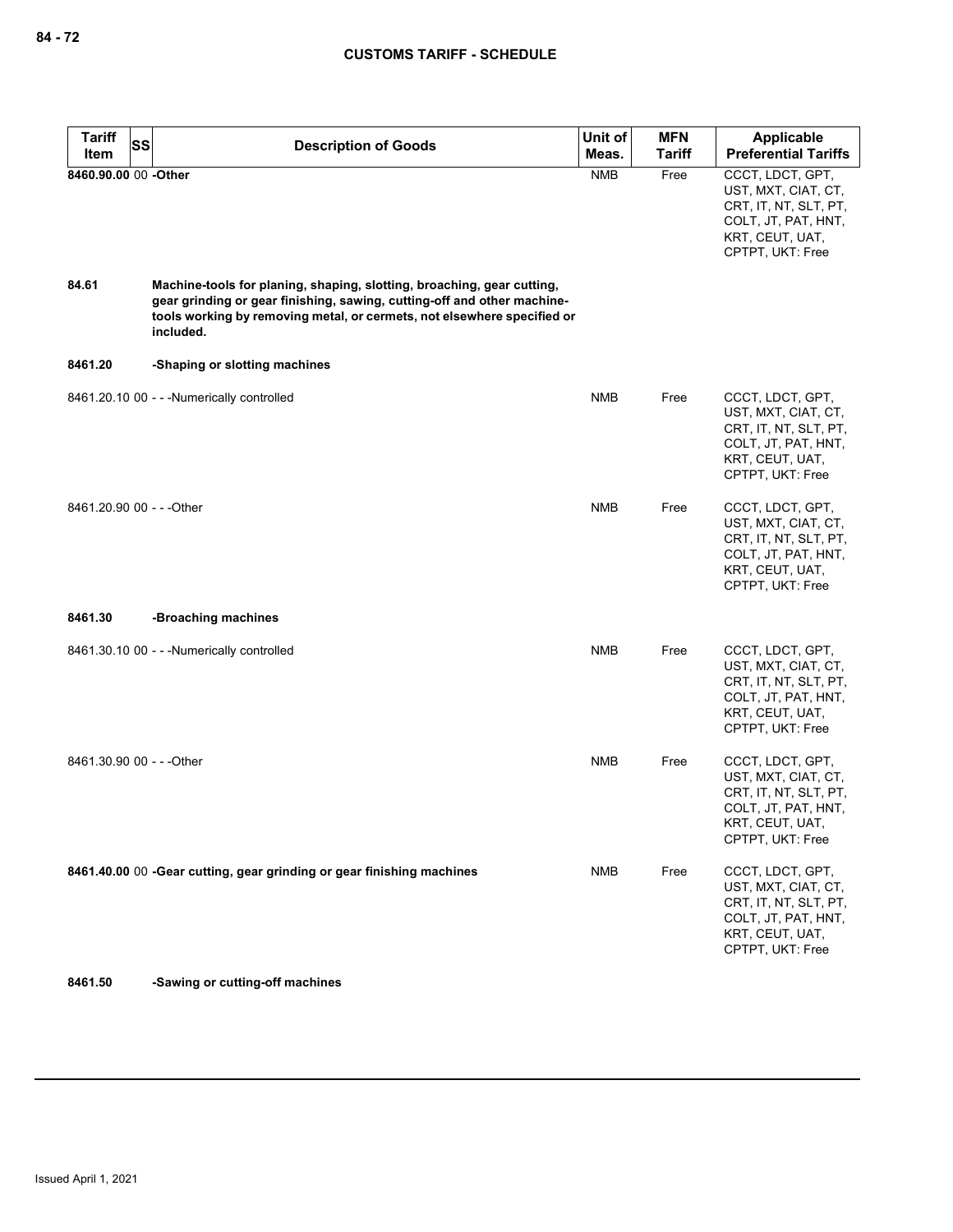| <b>Tariff</b>             | SS | <b>Description of Goods</b>                                                                                                                                                                                                                                                                                  | Unit of                  | <b>MFN</b>    | <b>Applicable</b>                                                                                                                                                                                                                                                                    |
|---------------------------|----|--------------------------------------------------------------------------------------------------------------------------------------------------------------------------------------------------------------------------------------------------------------------------------------------------------------|--------------------------|---------------|--------------------------------------------------------------------------------------------------------------------------------------------------------------------------------------------------------------------------------------------------------------------------------------|
| Item                      |    |                                                                                                                                                                                                                                                                                                              | Meas.                    | <b>Tariff</b> | <b>Preferential Tariffs</b>                                                                                                                                                                                                                                                          |
| 8461.50.90 00 - - - Other |    | 8461.50.10 00 - - - Numerically controlled                                                                                                                                                                                                                                                                   | <b>NMB</b><br><b>NMB</b> | Free<br>Free  | AUT, NZT, CCCT, LDCT,<br>GPT, UST, MXT, CIAT,<br>CT, CRT, IT, NT, SLT,<br>PT, COLT, JT, PAT,<br>HNT, KRT, CEUT, UAT,<br>CPTPT, UKT: Free<br>AUT, NZT, CCCT, LDCT,<br>GPT, UST, MXT, CIAT,<br>CT, CRT, IT, NT, SLT,<br>PT, COLT, JT, PAT,<br>HNT, KRT, CEUT, UAT,<br>CPTPT, UKT: Free |
| 8461.90                   |    | -Other                                                                                                                                                                                                                                                                                                       |                          |               |                                                                                                                                                                                                                                                                                      |
|                           |    | 8461.90.10 00 - - - Numerically controlled                                                                                                                                                                                                                                                                   | <b>NMB</b>               | Free          | CCCT, LDCT, GPT,<br>UST, MXT, CIAT, CT,<br>CRT, IT, NT, SLT, PT,<br>COLT, JT, PAT, HNT,<br>KRT, CEUT, UAT,<br>CPTPT, UKT: Free                                                                                                                                                       |
| 8461.90.90 00 - - - Other |    |                                                                                                                                                                                                                                                                                                              | <b>NMB</b>               | Free          | CCCT, LDCT, GPT,<br>UST, MXT, CIAT, CT,<br>CRT, IT, NT, SLT, PT,<br>COLT, JT, PAT, HNT,<br>KRT, CEUT, UAT,<br>CPTPT, UKT: Free                                                                                                                                                       |
| 84.62                     |    | Machine-tools (including presses) for working metal by forging,<br>hammering or die-stamping; machine-tools (including presses) for<br>working metal by bending, folding, straightening, flattening, shearing,<br>punching or notching; presses for working metal or metal carbides, not<br>specified above. |                          |               |                                                                                                                                                                                                                                                                                      |
| 8462.10.00                |    | -Forging or die-stamping machines (including presses) and hammers                                                                                                                                                                                                                                            |                          | Free          | CCCT, LDCT, GPT,<br>UST, MXT, CIAT, CT,<br>CRT, IT, NT, SLT, PT,<br>COLT, JT, PAT, HNT,<br>KRT, CEUT, UAT,<br>CPTPT, UKT: Free                                                                                                                                                       |
|                           |    |                                                                                                                                                                                                                                                                                                              | NMB                      |               |                                                                                                                                                                                                                                                                                      |
|                           |    |                                                                                                                                                                                                                                                                                                              | <b>NMB</b>               |               |                                                                                                                                                                                                                                                                                      |
|                           |    | -Bending, folding, straightening or flattening machines (including<br>presses):                                                                                                                                                                                                                              |                          |               |                                                                                                                                                                                                                                                                                      |
| 8462.21.00                |    | - - Numerically controlled                                                                                                                                                                                                                                                                                   |                          | Free          | AUT, NZT, CCCT, LDCT,<br>GPT, UST, MXT, CIAT,<br>CT, CRT, IT, NT, SLT,<br>PT, COLT, JT, PAT,<br>HNT, KRT, CEUT, UAT,<br>CPTPT, UKT: Free                                                                                                                                             |
|                           |    |                                                                                                                                                                                                                                                                                                              | NMB<br>NMB               |               |                                                                                                                                                                                                                                                                                      |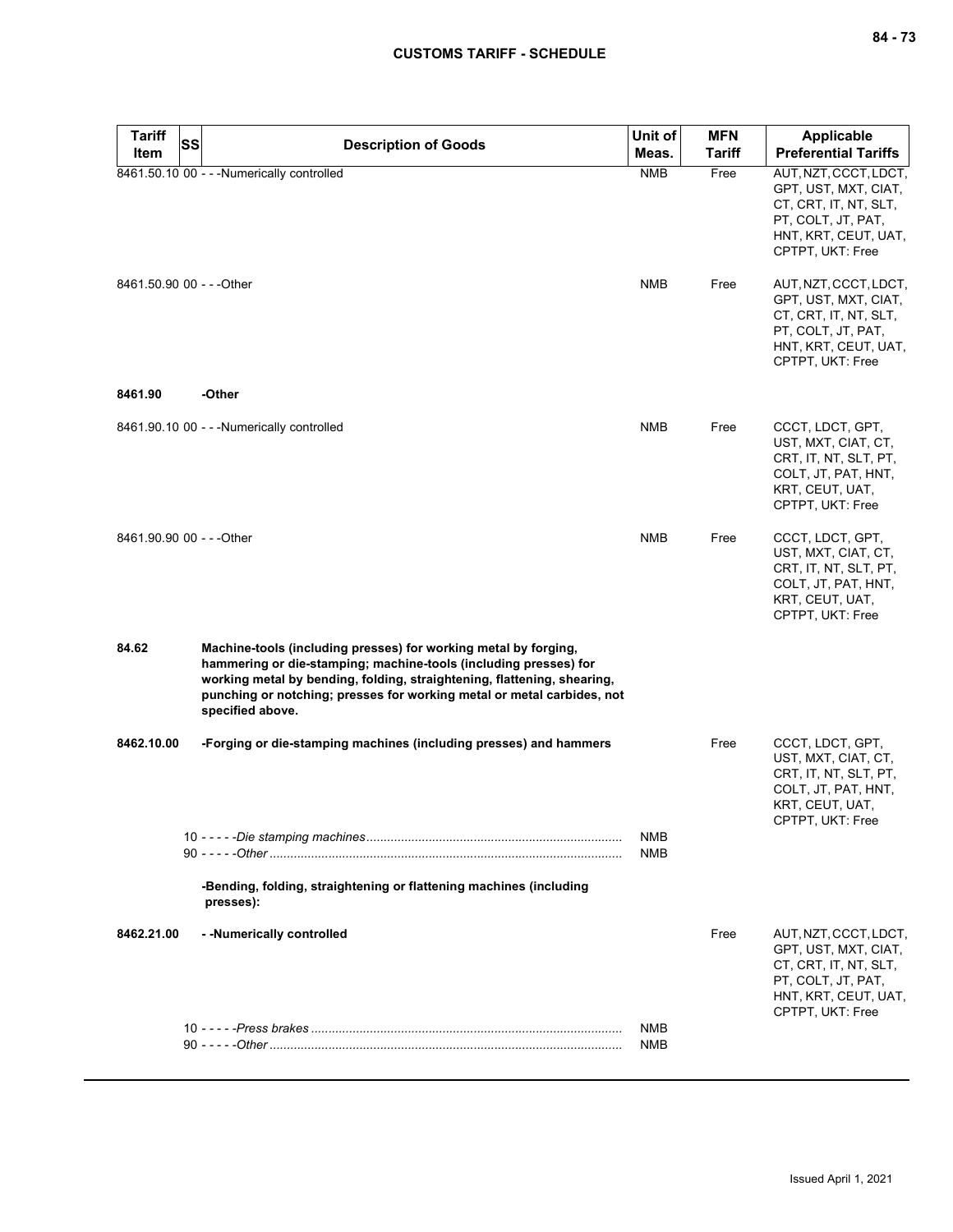| <b>Tariff</b><br><b>SS</b> | <b>Description of Goods</b>                                                                               | Unit of                  | <b>MFN</b>    | Applicable                                                                                                                               |
|----------------------------|-----------------------------------------------------------------------------------------------------------|--------------------------|---------------|------------------------------------------------------------------------------------------------------------------------------------------|
| Item                       |                                                                                                           | Meas.                    | <b>Tariff</b> | <b>Preferential Tariffs</b>                                                                                                              |
| 8462.29.00 00 - - Other    | -Shearing machines (including presses), other than combined punching<br>and shearing machines:            | <b>NMB</b>               | Free          | AUT, NZT, CCCT, LDCT,<br>GPT, UST, MXT, CIAT,<br>CT, CRT, IT, NT, SLT,<br>PT, COLT, JT, PAT,<br>HNT, KRT, CEUT, UAT,<br>CPTPT, UKT: Free |
|                            |                                                                                                           |                          |               |                                                                                                                                          |
|                            | 8462.31.00 00 - - Numerically controlled                                                                  | <b>NMB</b>               | Free          | AUT, NZT, CCCT, LDCT,<br>GPT, UST, MXT, CIAT,<br>CT, CRT, IT, NT, SLT,<br>PT, COLT, JT, PAT,<br>HNT, KRT, CEUT, UAT,<br>CPTPT, UKT: Free |
| 8462.39.00 00 - - Other    |                                                                                                           | <b>NMB</b>               | Free          | AUT, NZT, CCCT, LDCT,<br>GPT, UST, MXT, CIAT,<br>CT, CRT, IT, NT, SLT,<br>PT, COLT, JT, PAT,<br>HNT, KRT, CEUT, UAT,<br>CPTPT, UKT: Free |
|                            | -Punching or notching machines (including presses), including<br>combined punching and shearing machines: |                          |               |                                                                                                                                          |
| 8462.41.00                 | --Numerically controlled                                                                                  |                          | Free          | CCCT, LDCT, GPT,<br>UST, MXT, CIAT, CT,<br>CRT, IT, NT, SLT, PT,<br>COLT, JT, PAT, HNT,<br>KRT, CEUT, UAT,<br>CPTPT, UKT: Free           |
|                            |                                                                                                           | <b>NMB</b><br><b>NMB</b> |               |                                                                                                                                          |
| 8462.49.00 00 - - Other    |                                                                                                           | <b>NMB</b>               | Free          | AUT, NZT, CCCT, LDCT,<br>GPT, UST, MXT, CIAT,<br>CT, CRT, IT, NT, SLT,<br>PT, COLT, JT, PAT,<br>HNT, KRT, CEUT, UAT,<br>CPTPT, UKT: Free |
|                            | -Other:                                                                                                   |                          |               |                                                                                                                                          |
| 8462.91                    | --Hydraulic presses                                                                                       |                          |               |                                                                                                                                          |
|                            | 8462.91.10 00 - - - Numerically controlled                                                                | <b>NMB</b>               | Free          | CCCT, LDCT, GPT,<br>UST, MXT, CIAT, CT,<br>CRT, IT, NT, SLT, PT,<br>COLT, JT, PAT, HNT,<br>KRT, CEUT, UAT,<br>CPTPT. UKT: Free           |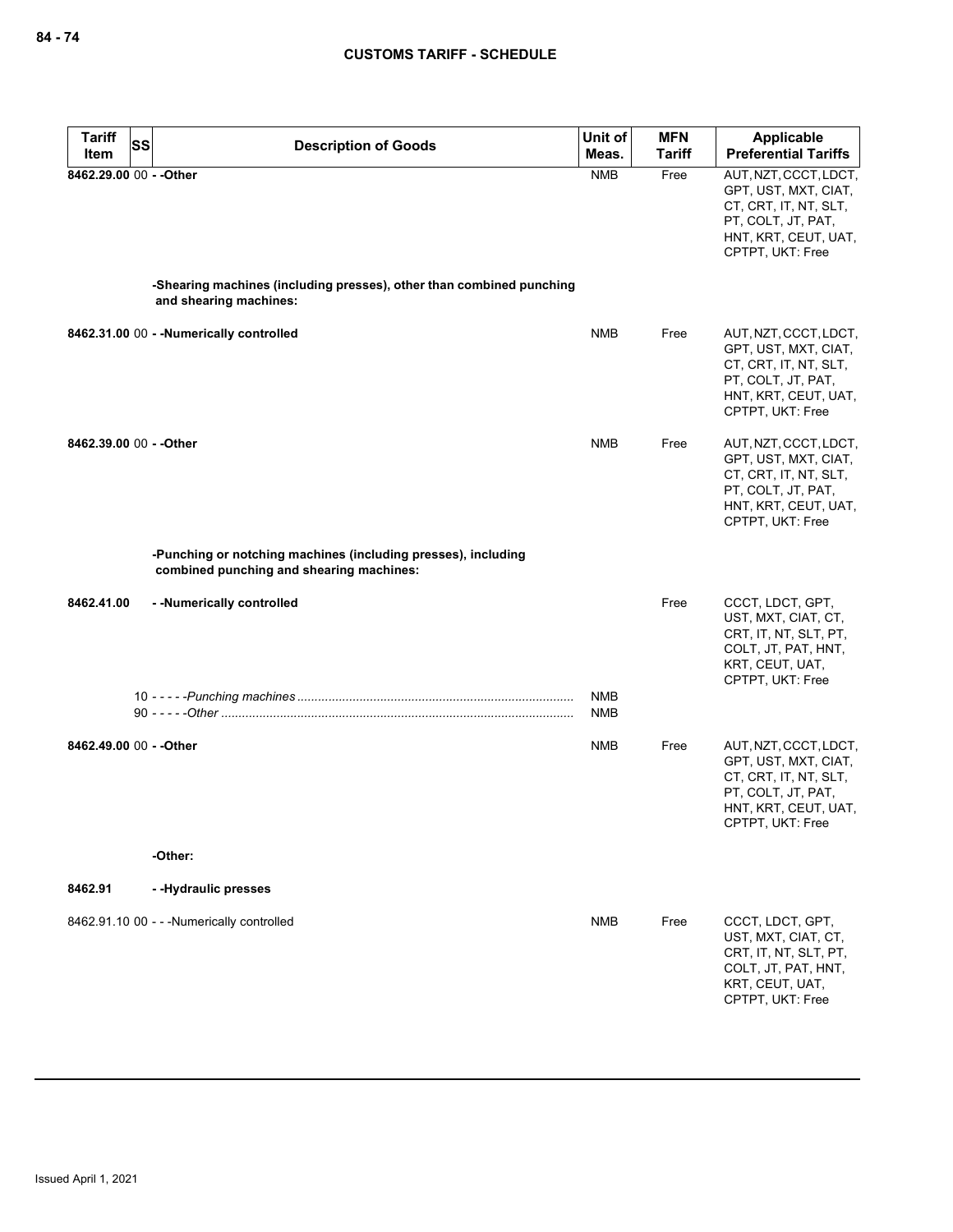| <b>Tariff</b><br>Item     | SS | <b>Description of Goods</b>                                                     | Unit of<br>Meas.  | <b>MFN</b><br><b>Tariff</b> | <b>Applicable</b><br><b>Preferential Tariffs</b>                                                                                         |
|---------------------------|----|---------------------------------------------------------------------------------|-------------------|-----------------------------|------------------------------------------------------------------------------------------------------------------------------------------|
| 8462.91.90 00 - - - Other |    |                                                                                 | <b>NMB</b>        | Free                        | AUT, NZT, CCCT, LDCT,<br>GPT, UST, MXT, CIAT,<br>CT, CRT, IT, NT, SLT,<br>PT, COLT, JT, PAT,<br>HNT, KRT, CEUT, UAT,<br>CPTPT, UKT: Free |
| 8462.99                   |    | - -Other                                                                        |                   |                             |                                                                                                                                          |
|                           |    | 8462.99.10 00 - - - Numerically controlled                                      | <b>NMB</b>        | Free                        | AUT, NZT, CCCT, LDCT,<br>GPT, UST, MXT, CIAT,<br>CT, CRT, IT, NT, SLT,<br>PT, COLT, JT, PAT,<br>HNT, KRT, CEUT, UAT,<br>CPTPT, UKT: Free |
| 8462.99.90                |    | ---Other                                                                        |                   | Free                        | CCCT, LDCT, GPT,<br>UST, MXT, CIAT, CT,<br>CRT, IT, NT, SLT, PT,<br>COLT, JT, PAT, HNT,<br>KRT, CEUT, UAT,<br>CPTPT, UKT: Free           |
|                           |    |                                                                                 | NMB<br>NMB<br>NMB |                             |                                                                                                                                          |
| 84.63                     |    | Other machine-tools for working metal or cermets, without removing<br>material. |                   |                             |                                                                                                                                          |
|                           |    | 8463.10.00 00 -Draw-benches for bars, tubes, profiles, wire or the like         | NMB               | Free                        | CCCT, LDCT, GPT,<br>UST, MXT, CIAT, CT,<br>CRT, IT, NT, SLT, PT,<br>COLT, JT, PAT, HNT,<br>KRT, CEUT, UAT,<br>CPTPT, UKT: Free           |
|                           |    | 8463.20.00 00 - Thread rolling machines                                         | <b>NMB</b>        | Free                        | CCCT, LDCT, GPT,<br>UST, MXT, CIAT, CT,<br>CRT, IT, NT, SLT, PT,<br>COLT, JT, PAT, HNT,<br>KRT, CEUT, UAT,<br>CPTPT, UKT: Free           |
|                           |    | 8463.30.00 00 -Machines for working wire                                        | NMB               | Free                        | CCCT, LDCT, GPT,<br>UST, MXT, CIAT, CT,<br>CRT, IT, NT, SLT, PT,<br>COLT, JT, PAT, HNT,<br>KRT, CEUT, UAT,<br>CPTPT, UKT: Free           |
| 8463.90.00 00 - Other     |    |                                                                                 | NMB               | Free                        | AUT, NZT, CCCT, LDCT,<br>GPT, UST, MXT, CIAT,<br>CT, CRT, IT, NT, SLT,<br>PT, COLT, JT, PAT,<br>HNT, KRT, CEUT, UAT,<br>CPTPT, UKT: Free |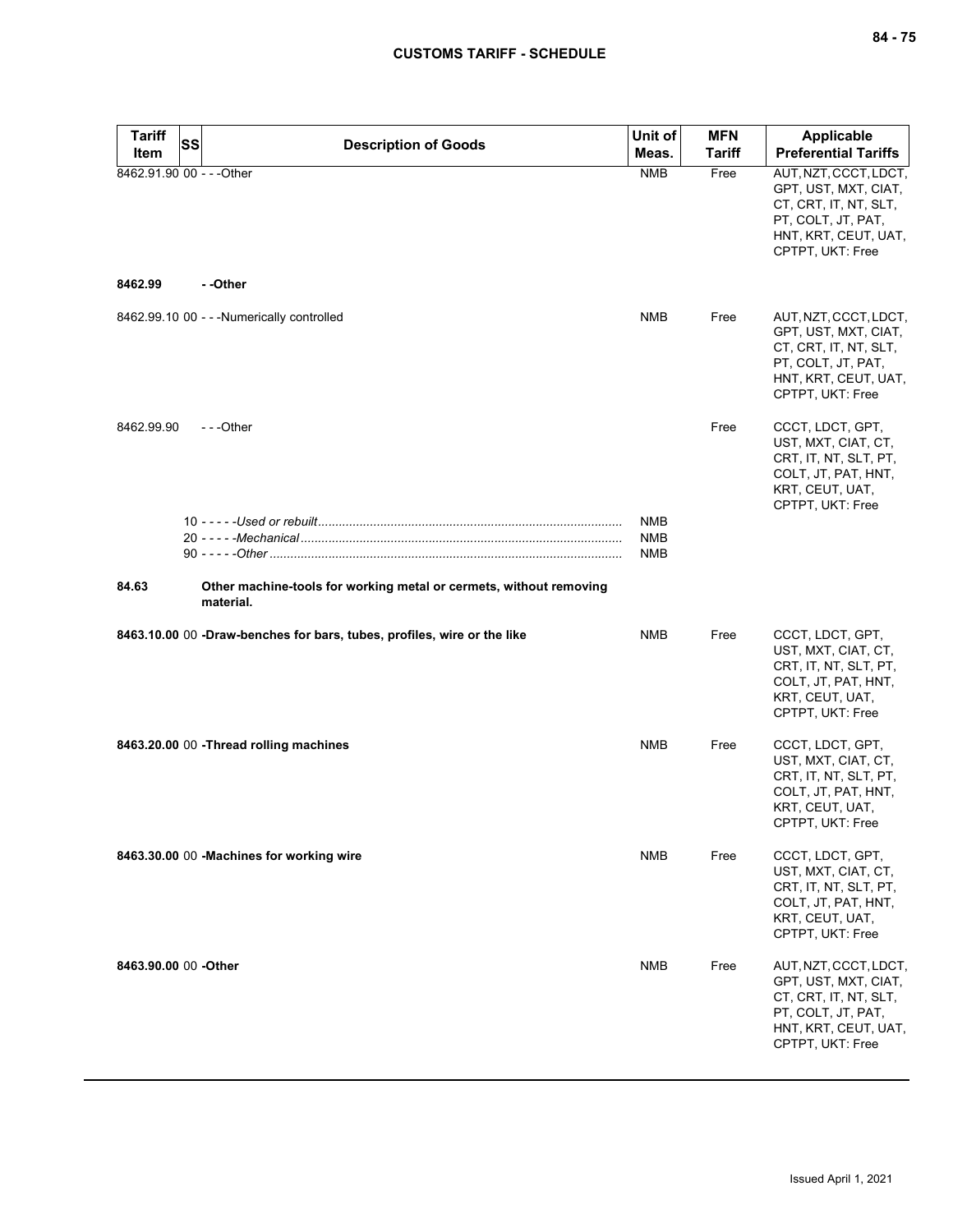| <b>Tariff</b><br>Item | <b>SS</b> | <b>Description of Goods</b>                                                                                                                                                         | Unit of<br>Meas. | <b>MFN</b><br>Tariff | <b>Applicable</b><br><b>Preferential Tariffs</b>                                                                                         |
|-----------------------|-----------|-------------------------------------------------------------------------------------------------------------------------------------------------------------------------------------|------------------|----------------------|------------------------------------------------------------------------------------------------------------------------------------------|
| 84.64                 |           | Machine-tools for working stone, ceramics, concrete, asbestos-cement<br>or like mineral materials or for cold working glass.                                                        |                  |                      |                                                                                                                                          |
| 8464.10.00            |           | -Sawing machines                                                                                                                                                                    |                  | Free                 | CCCT, LDCT, GPT,<br>UST, MXT, CIAT, CT,<br>CRT, IT, NT, SLT, PT,<br>COLT, JT, PAT, HNT,<br>KRT, CEUT, UAT,<br>CPTPT, UKT: Free           |
|                       |           |                                                                                                                                                                                     | NMB              |                      |                                                                                                                                          |
|                       |           |                                                                                                                                                                                     | NMB<br>NMB       |                      |                                                                                                                                          |
|                       |           |                                                                                                                                                                                     |                  |                      |                                                                                                                                          |
| 8464.20.00            |           | -Grinding or polishing machines                                                                                                                                                     |                  | Free                 | CCCT, LDCT, GPT,<br>UST, MXT, CIAT, CT,<br>CRT, IT, NT, SLT, PT,<br>COLT, JT, PAT, HNT,<br>KRT, CEUT, UAT,<br>CPTPT, UKT: Free           |
|                       |           |                                                                                                                                                                                     | <b>NMB</b>       |                      |                                                                                                                                          |
|                       |           |                                                                                                                                                                                     | NMB              |                      |                                                                                                                                          |
| 8464.90.00            |           | -Other                                                                                                                                                                              |                  | Free                 | AUT, NZT, CCCT, LDCT,<br>GPT, UST, MXT, CIAT,<br>CT, CRT, IT, NT, SLT,<br>PT, COLT, JT, PAT,<br>HNT, KRT, CEUT, UAT,<br>CPTPT, UKT: Free |
|                       |           |                                                                                                                                                                                     | <b>NMB</b>       |                      |                                                                                                                                          |
|                       |           |                                                                                                                                                                                     | <b>NMB</b>       |                      |                                                                                                                                          |
| 84.65                 |           | Machine-tools (including machines for nailing, stapling, glueing or<br>otherwise assembling) for working wood, cork, bone, hard rubber, hard<br>plastics or similar hard materials. |                  |                      |                                                                                                                                          |
| 8465.10.00            |           | -Machines which can carry out different types of machining operations<br>without tool change between such operations                                                                |                  | Free                 | CCCT, LDCT, GPT,<br>UST, MXT, CIAT, CT,<br>CRT, IT, NT, SLT, PT,<br>COLT, JT, PAT, HNT,<br>KRT, CEUT, UAT,<br>CPTPT, UKT: Free           |
|                       |           |                                                                                                                                                                                     | NMB<br>NMB       |                      |                                                                                                                                          |
|                       |           | 8465.20.00 00 - Machining centres                                                                                                                                                   | NMB              | Free                 | CCCT, LDCT, GPT,<br>UST, MXT, CIAT, CT,<br>CRT, IT, NT, SLT, PT,<br>COLT, JT, PAT, HNT,<br>KRT, CEUT, UAT,<br>CPTPT, UKT: Free           |

**-Other:**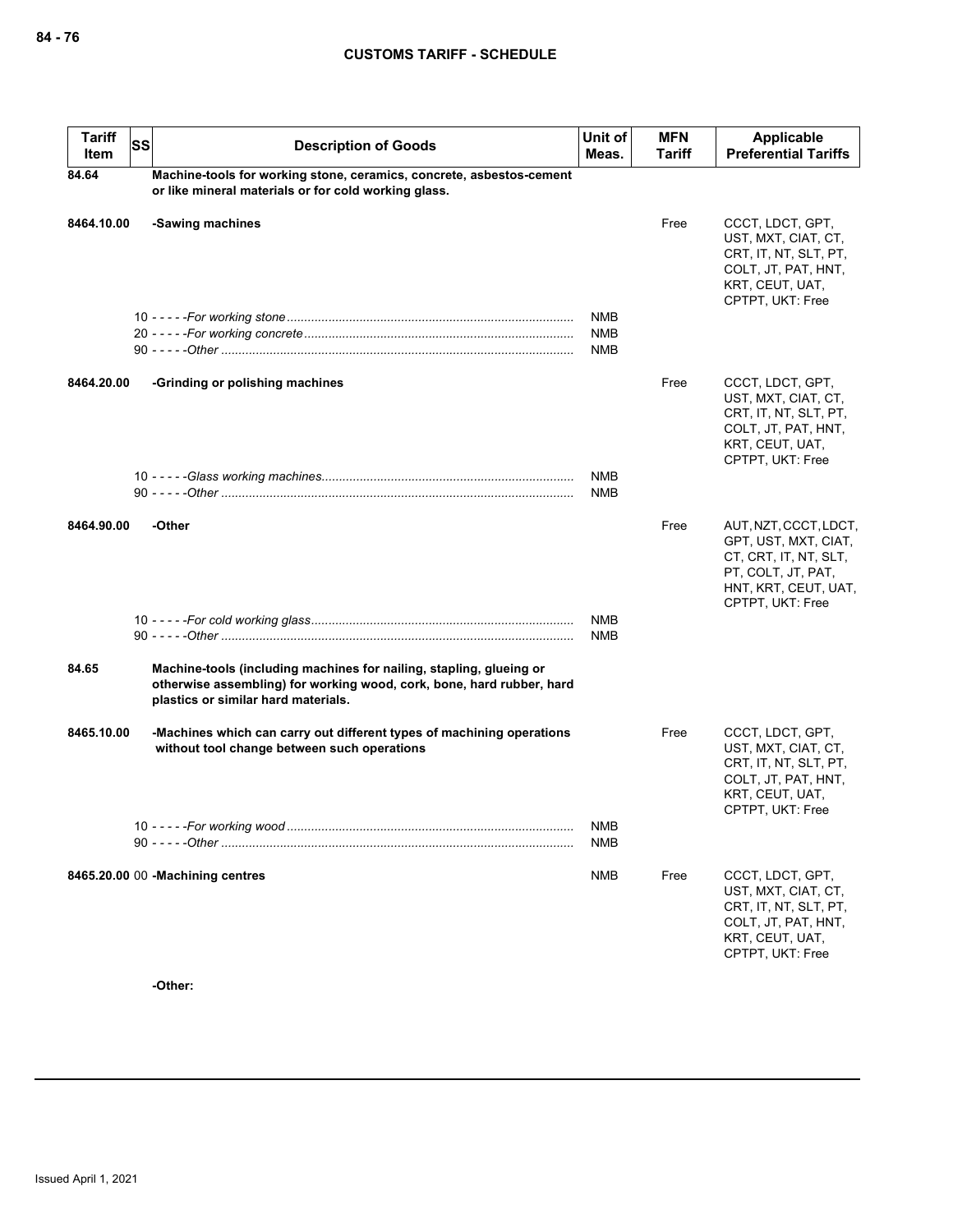| Tariff<br>Item | SS | <b>Description of Goods</b>                           | Unit of<br>Meas. | <b>MFN</b><br>Tariff | <b>Applicable</b><br><b>Preferential Tariffs</b>                                                                               |
|----------------|----|-------------------------------------------------------|------------------|----------------------|--------------------------------------------------------------------------------------------------------------------------------|
|                |    | - -Sawing machines                                    |                  |                      |                                                                                                                                |
| 8465.91.00     |    |                                                       |                  | Free                 | CCCT, LDCT, GPT,<br>UST, MXT, CIAT, CT,<br>CRT, IT, NT, SLT, PT,<br>COLT, JT, PAT, HNT,<br>KRT, CEUT, UAT,<br>CPTPT, UKT: Free |
|                |    | -----Other, for working wood:                         | NMB              |                      |                                                                                                                                |
|                |    |                                                       |                  |                      |                                                                                                                                |
|                |    |                                                       | NMB              |                      |                                                                                                                                |
|                |    |                                                       | NMB              |                      |                                                                                                                                |
|                |    |                                                       | <b>NMB</b>       |                      |                                                                                                                                |
|                |    |                                                       | <b>NMB</b>       |                      |                                                                                                                                |
|                |    | - - - - - Other:                                      |                  |                      |                                                                                                                                |
|                |    |                                                       | NMB              |                      |                                                                                                                                |
|                |    |                                                       | <b>NMB</b>       |                      |                                                                                                                                |
| 8465.92.00     |    | - -Planing, milling or moulding (by cutting) machines |                  | Free                 | CCCT, LDCT, GPT,<br>UST, MXT, CIAT, CT,<br>CRT, IT, NT, SLT, PT,<br>COLT, JT, PAT, HNT,<br>KRT, CEUT, UAT,<br>CPTPT, UKT: Free |
|                |    | - - - - - For milling or moulding wood:               |                  |                      |                                                                                                                                |
|                |    |                                                       | <b>NMB</b>       |                      |                                                                                                                                |
|                |    |                                                       | NMB              |                      |                                                                                                                                |
|                |    |                                                       | <b>NMB</b>       |                      |                                                                                                                                |
| 8465.93.00     |    | - -Grinding, sanding or polishing machines            | NMB              | Free                 | CCCT, LDCT, GPT,<br>UST, MXT, CIAT, CT,<br>CRT, IT, NT, SLT, PT,<br>COLT, JT, PAT, HNT,<br>KRT, CEUT, UAT,<br>CPTPT, UKT: Free |
|                |    |                                                       | NMB              |                      |                                                                                                                                |
| 8465.94.00     |    | - - Bending or assembling machines                    |                  | Free                 | CCCT, LDCT, GPT,<br>UST, MXT, CIAT, CT,<br>CRT, IT, NT, SLT, PT,<br>COLT, JT, PAT, HNT,<br>KRT, CEUT, UAT,<br>CPTPT, UKT: Free |
|                |    |                                                       | <b>NMB</b>       |                      |                                                                                                                                |
|                |    |                                                       | <b>NMB</b>       |                      |                                                                                                                                |
| 8465.95.00     |    | --Drilling or morticing machines                      |                  | Free                 | CCCT, LDCT, GPT,<br>UST, MXT, CIAT, CT,<br>CRT, IT, NT, SLT, PT,<br>COLT, JT, PAT, HNT,<br>KRT, CEUT, UAT,<br>CPTPT, UKT: Free |
|                |    |                                                       | <b>NMB</b>       |                      |                                                                                                                                |
|                |    |                                                       | <b>NMB</b>       |                      |                                                                                                                                |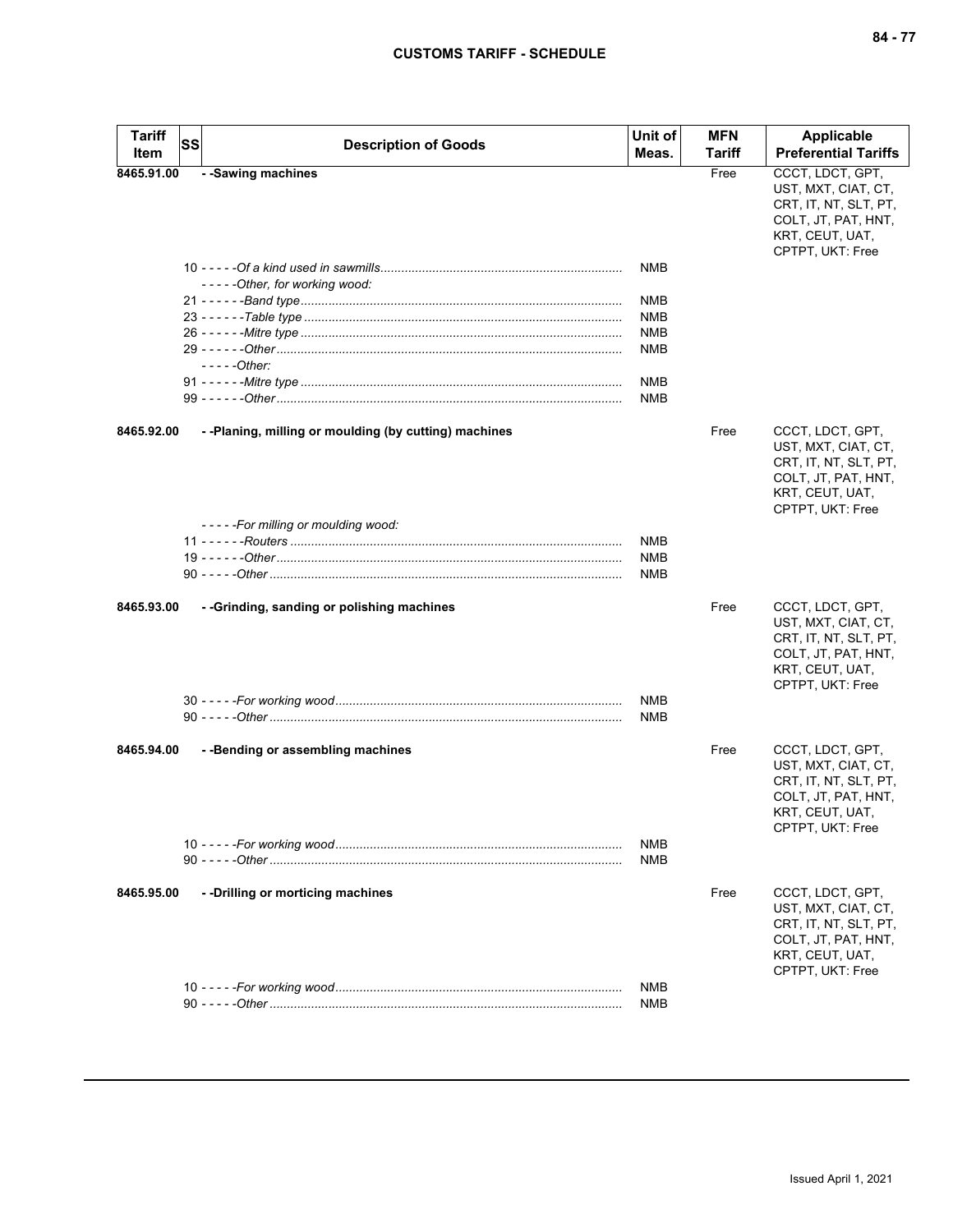| <b>Tariff</b><br>Item | SS | <b>Description of Goods</b>                                                                                                                                                                                                                                                                          | Unit of<br>Meas.                | <b>MFN</b><br>Tariff | Applicable<br><b>Preferential Tariffs</b>                                                                                      |
|-----------------------|----|------------------------------------------------------------------------------------------------------------------------------------------------------------------------------------------------------------------------------------------------------------------------------------------------------|---------------------------------|----------------------|--------------------------------------------------------------------------------------------------------------------------------|
| 8465.96.00            |    | - -Splitting, slicing or paring machines                                                                                                                                                                                                                                                             |                                 | Free                 | CCCT, LDCT, GPT,                                                                                                               |
|                       |    | -----For working wood:                                                                                                                                                                                                                                                                               | NMB                             |                      | UST, MXT, CIAT, CT,<br>CRT, IT, NT, SLT, PT,<br>COLT, JT, PAT, HNT,<br>KRT, CEUT, UAT,<br>CPTPT, UKT: Free                     |
|                       |    |                                                                                                                                                                                                                                                                                                      | NMB<br><b>NMB</b><br><b>NMB</b> |                      |                                                                                                                                |
| 8465.99.00            |    | - -Other                                                                                                                                                                                                                                                                                             |                                 | Free                 | CCCT, LDCT, GPT,<br>UST, MXT, CIAT, CT,<br>CRT, IT, NT, SLT, PT,<br>COLT, JT, PAT, HNT,<br>KRT, CEUT, UAT,<br>CPTPT, UKT: Free |
|                       |    | -----For working wood:                                                                                                                                                                                                                                                                               |                                 |                      |                                                                                                                                |
|                       |    |                                                                                                                                                                                                                                                                                                      | <b>NMB</b><br><b>NMB</b>        |                      |                                                                                                                                |
|                       |    |                                                                                                                                                                                                                                                                                                      | NMB<br>NMB                      |                      |                                                                                                                                |
|                       |    |                                                                                                                                                                                                                                                                                                      |                                 |                      |                                                                                                                                |
| 84.66                 |    | Parts and accessories suitable for use solely or principally with the<br>machines of headings 84.56 to 84.65, including work or tool holders,<br>self-opening dieheads, dividing heads and other special attachments for<br>the machines; tool holders for any type of tool for working in the hand. |                                 |                      |                                                                                                                                |
| 8466.10.00            |    | -Tool holders and self-opening dieheads                                                                                                                                                                                                                                                              |                                 | Free                 | CCCT, LDCT, GPT,<br>UST, MXT, CIAT, CT,<br>CRT, IT, NT, SLT, PT,<br>COLT, JT, PAT, HNT,<br>KRT, CEUT, UAT,<br>CPTPT, UKT: Free |
|                       |    |                                                                                                                                                                                                                                                                                                      |                                 |                      |                                                                                                                                |
|                       |    |                                                                                                                                                                                                                                                                                                      |                                 |                      |                                                                                                                                |
|                       |    |                                                                                                                                                                                                                                                                                                      |                                 |                      |                                                                                                                                |
| 8466.20.00            |    | -Work holders                                                                                                                                                                                                                                                                                        |                                 | Free                 | CCCT, LDCT, GPT,<br>UST, MXT, CIAT, CT,<br>CRT, IT, NT, SLT, PT,<br>COLT, JT, PAT, HNT,<br>KRT, CEUT, UAT,<br>CPTPT, UKT: Free |
|                       |    |                                                                                                                                                                                                                                                                                                      |                                 |                      |                                                                                                                                |
|                       |    | 8466.30.00 00 -Dividing heads and other special attachments for machines                                                                                                                                                                                                                             |                                 | Free                 | CCCT, LDCT, GPT,<br>UST, MXT, CIAT, CT,<br>CRT, IT, NT, SLT, PT,<br>COLT, JT, PAT, HNT,<br>KRT, CEUT, UAT,<br>CPTPT, UKT: Free |
|                       |    | -Other:                                                                                                                                                                                                                                                                                              |                                 |                      |                                                                                                                                |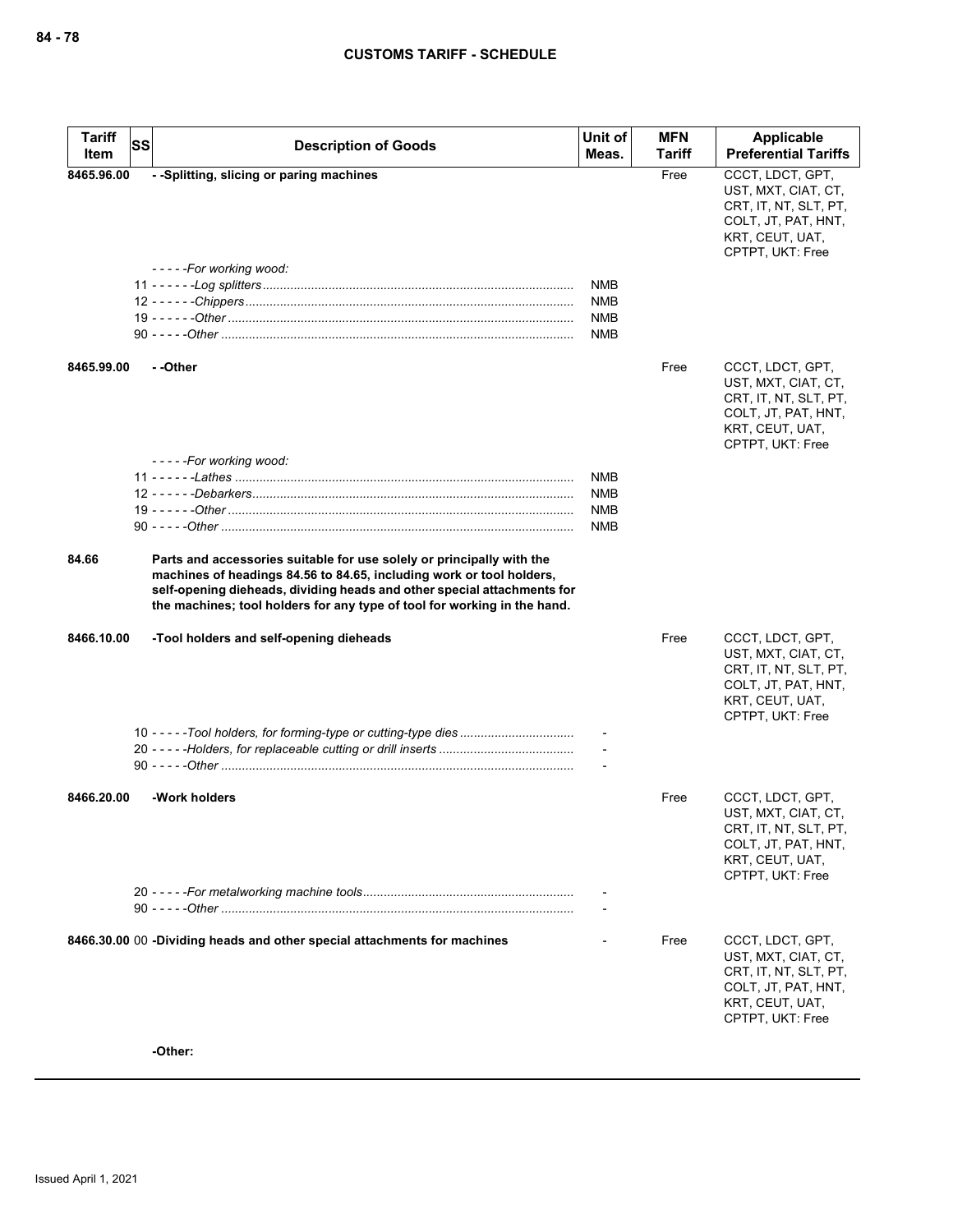| <b>Tariff</b><br><b>SS</b> | <b>Description of Goods</b>                                                                                                                                                                                                  | Unit of | <b>MFN</b>    | <b>Applicable</b>                                                                                                              |
|----------------------------|------------------------------------------------------------------------------------------------------------------------------------------------------------------------------------------------------------------------------|---------|---------------|--------------------------------------------------------------------------------------------------------------------------------|
| Item                       |                                                                                                                                                                                                                              | Meas.   | <b>Tariff</b> | <b>Preferential Tariffs</b>                                                                                                    |
|                            | 8466.91.00 00 - - For machines of heading 84.64                                                                                                                                                                              |         | Free          | CCCT, LDCT, GPT,<br>UST, MXT, CIAT, CT,<br>CRT, IT, NT, SLT, PT,<br>COLT, JT, PAT, HNT,<br>KRT, CEUT, UAT,<br>CPTPT, UKT: Free |
| 8466.92.00                 | --For machines of heading 84.65                                                                                                                                                                                              |         | Free          | CCCT, LDCT, GPT,<br>UST, MXT, CIAT, CT,<br>CRT, IT, NT, SLT, PT,<br>COLT, JT, PAT, HNT,<br>KRT, CEUT, UAT,<br>CPTPT, UKT: Free |
|                            |                                                                                                                                                                                                                              |         |               |                                                                                                                                |
|                            |                                                                                                                                                                                                                              |         |               |                                                                                                                                |
| 8466.93                    | --For machines of headings 84.56 to 84.61                                                                                                                                                                                    |         |               |                                                                                                                                |
|                            | 8466.93.10 00 - - - Bed, base, table, head, tail, saddle, cradle, cross slide, column, arm, saw<br>arm, wheelhead, tailstock, headstock, ram, frame, work-arbour support,<br>and C-frame castings, weldments or fabrications |         | Free          | CCCT, LDCT, GPT,<br>UST, MXT, CIAT, CT,<br>CRT, IT, NT, SLT, PT,<br>COLT, JT, PAT, HNT,<br>KRT, CEUT, UAT,<br>CPTPT, UKT: Free |
| 8466.93.90 00 - - - Other  |                                                                                                                                                                                                                              |         | Free          | CCCT, LDCT, GPT,<br>UST, MXT, CIAT, CT,<br>CRT, IT, NT, SLT, PT,<br>COLT, JT, PAT, HNT,<br>KRT, CEUT, UAT,<br>CPTPT, UKT: Free |
| 8466.94                    | --For machines of heading 84.62 or 84.63                                                                                                                                                                                     |         |               |                                                                                                                                |
|                            | 8466.94.10 00 - - -Bed, base, table, column, cradle, frame, bolster, crown, slide, rod, tailstock<br>and headstock castings, weldments or fabrications                                                                       |         | Free          | CCCT, LDCT, GPT,<br>UST, MXT, CIAT, CT,<br>CRT, IT, NT, SLT, PT,<br>COLT, JT, PAT, HNT,<br>KRT, CEUT, UAT,<br>CPTPT, UKT: Free |
| 8466.94.90 00 - - - Other  |                                                                                                                                                                                                                              |         | Free          | CCCT, LDCT, GPT,<br>UST, MXT, CIAT, CT,<br>CRT, IT, NT, SLT, PT,<br>COLT, JT, PAT, HNT,<br>KRT, CEUT, UAT,<br>CPTPT, UKT: Free |
| 84.67                      | Tools for working in the hand, pneumatic, hydraulic or with self-<br>contained electric or non-electric motor.                                                                                                               |         |               |                                                                                                                                |
|                            | -Pneumatic:                                                                                                                                                                                                                  |         |               |                                                                                                                                |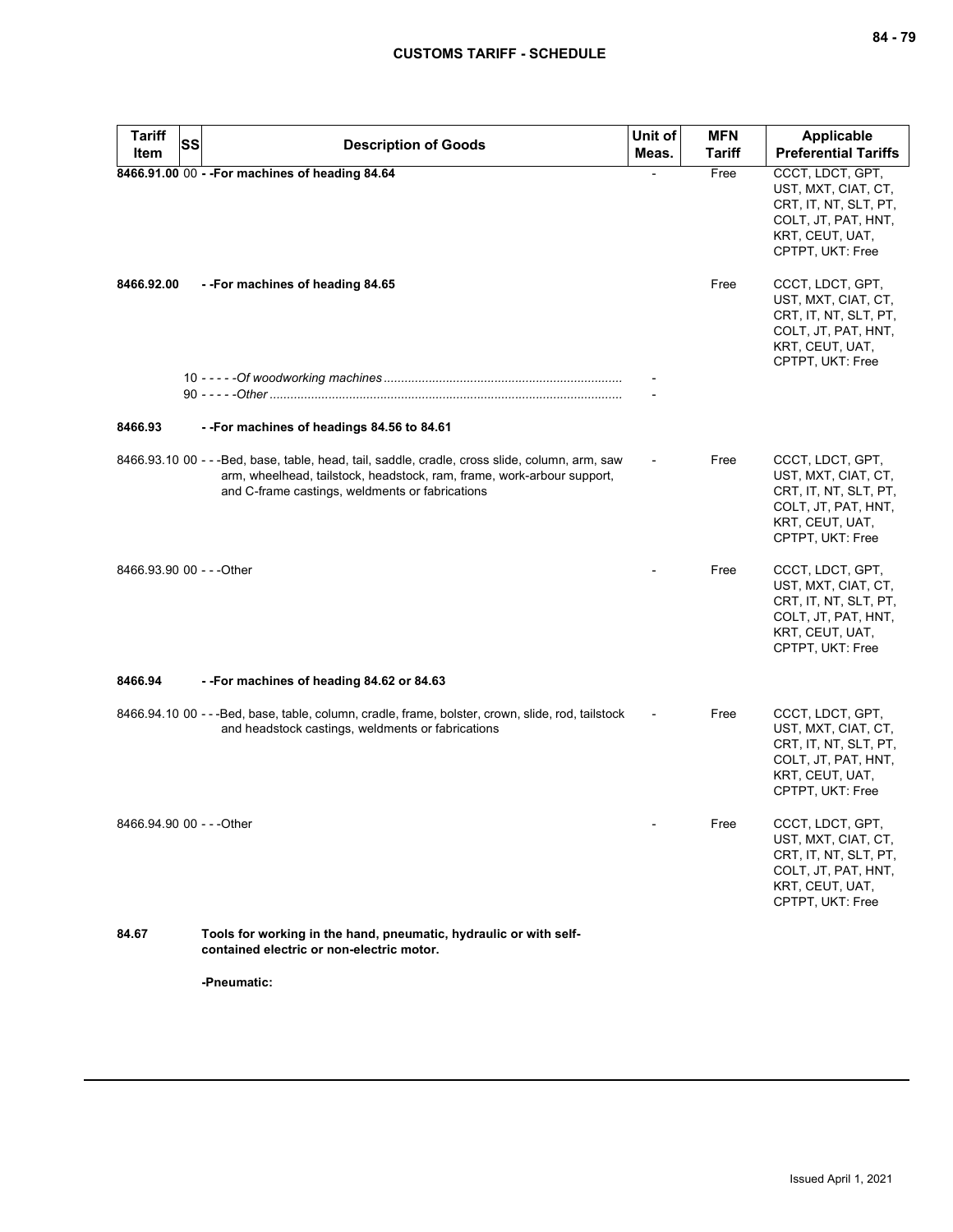| CCCT, LDCT, GPT,<br>- - Rotary type (including combined rotary-percussion)<br>Free<br>8467.11.00<br>UST, MXT, CIAT, CT,<br>CRT, IT, NT, SLT, PT,<br>COLT, JT, PAT, HNT,<br>KRT, CEUT, UAT,<br>CPTPT, UKT: Free<br><b>NMB</b><br>-----Suitable for metalworking:<br>NMB<br><b>NMB</b><br><b>NMB</b><br><b>NMB</b><br>- -Other<br>CCCT, LDCT, GPT,<br>8467.19.00<br>Free<br>UST, MXT, CIAT, CT,<br>CRT, IT, NT, SLT, PT,<br>COLT, JT, PAT, HNT,<br>KRT, CEUT, UAT,<br>CPTPT, UKT: Free<br><b>NMB</b><br><b>NMB</b><br>-With self-contained electric motor:<br>8467.21.00<br>- -Drills of all kinds<br>Free<br>CCCT, LDCT, GPT,<br>UST, MXT, CIAT, CT,<br>CRT, IT, NT, SLT, PT, |
|------------------------------------------------------------------------------------------------------------------------------------------------------------------------------------------------------------------------------------------------------------------------------------------------------------------------------------------------------------------------------------------------------------------------------------------------------------------------------------------------------------------------------------------------------------------------------------------------------------------------------------------------------------------------------|
|                                                                                                                                                                                                                                                                                                                                                                                                                                                                                                                                                                                                                                                                              |
|                                                                                                                                                                                                                                                                                                                                                                                                                                                                                                                                                                                                                                                                              |
|                                                                                                                                                                                                                                                                                                                                                                                                                                                                                                                                                                                                                                                                              |
|                                                                                                                                                                                                                                                                                                                                                                                                                                                                                                                                                                                                                                                                              |
|                                                                                                                                                                                                                                                                                                                                                                                                                                                                                                                                                                                                                                                                              |
|                                                                                                                                                                                                                                                                                                                                                                                                                                                                                                                                                                                                                                                                              |
|                                                                                                                                                                                                                                                                                                                                                                                                                                                                                                                                                                                                                                                                              |
|                                                                                                                                                                                                                                                                                                                                                                                                                                                                                                                                                                                                                                                                              |
|                                                                                                                                                                                                                                                                                                                                                                                                                                                                                                                                                                                                                                                                              |
|                                                                                                                                                                                                                                                                                                                                                                                                                                                                                                                                                                                                                                                                              |
| COLT, JT, PAT, HNT,<br>KRT, CEUT, UAT,<br>CPTPT, UKT: Free                                                                                                                                                                                                                                                                                                                                                                                                                                                                                                                                                                                                                   |
| NMB                                                                                                                                                                                                                                                                                                                                                                                                                                                                                                                                                                                                                                                                          |
| <b>NMB</b>                                                                                                                                                                                                                                                                                                                                                                                                                                                                                                                                                                                                                                                                   |
| NMB                                                                                                                                                                                                                                                                                                                                                                                                                                                                                                                                                                                                                                                                          |
| CCCT, LDCT, GPT,<br>8467.22.00<br>- -Saws<br>Free<br>UST, MXT, CIAT, CT,<br>CRT, IT, NT, SLT, PT,<br>COLT, JT, PAT, HNT,<br>KRT, CEUT, UAT,<br>CPTPT, UKT: Free                                                                                                                                                                                                                                                                                                                                                                                                                                                                                                              |
| <b>NMB</b>                                                                                                                                                                                                                                                                                                                                                                                                                                                                                                                                                                                                                                                                   |
| NMB<br>NMB                                                                                                                                                                                                                                                                                                                                                                                                                                                                                                                                                                                                                                                                   |
| NMB                                                                                                                                                                                                                                                                                                                                                                                                                                                                                                                                                                                                                                                                          |
| - -Other<br>8467.29.00<br>Free<br>CCCT, LDCT, GPT,<br>UST, MXT, CIAT, CT,<br>CRT, IT, NT, SLT, PT,<br>COLT, JT, PAT, HNT,<br>KRT, CEUT, UAT,<br>CPTPT, UKT: Free                                                                                                                                                                                                                                                                                                                                                                                                                                                                                                             |
| -----Grinders, polishers and other sanders:                                                                                                                                                                                                                                                                                                                                                                                                                                                                                                                                                                                                                                  |
| <b>NMB</b>                                                                                                                                                                                                                                                                                                                                                                                                                                                                                                                                                                                                                                                                   |
| NMB<br>NMB                                                                                                                                                                                                                                                                                                                                                                                                                                                                                                                                                                                                                                                                   |
| NMB                                                                                                                                                                                                                                                                                                                                                                                                                                                                                                                                                                                                                                                                          |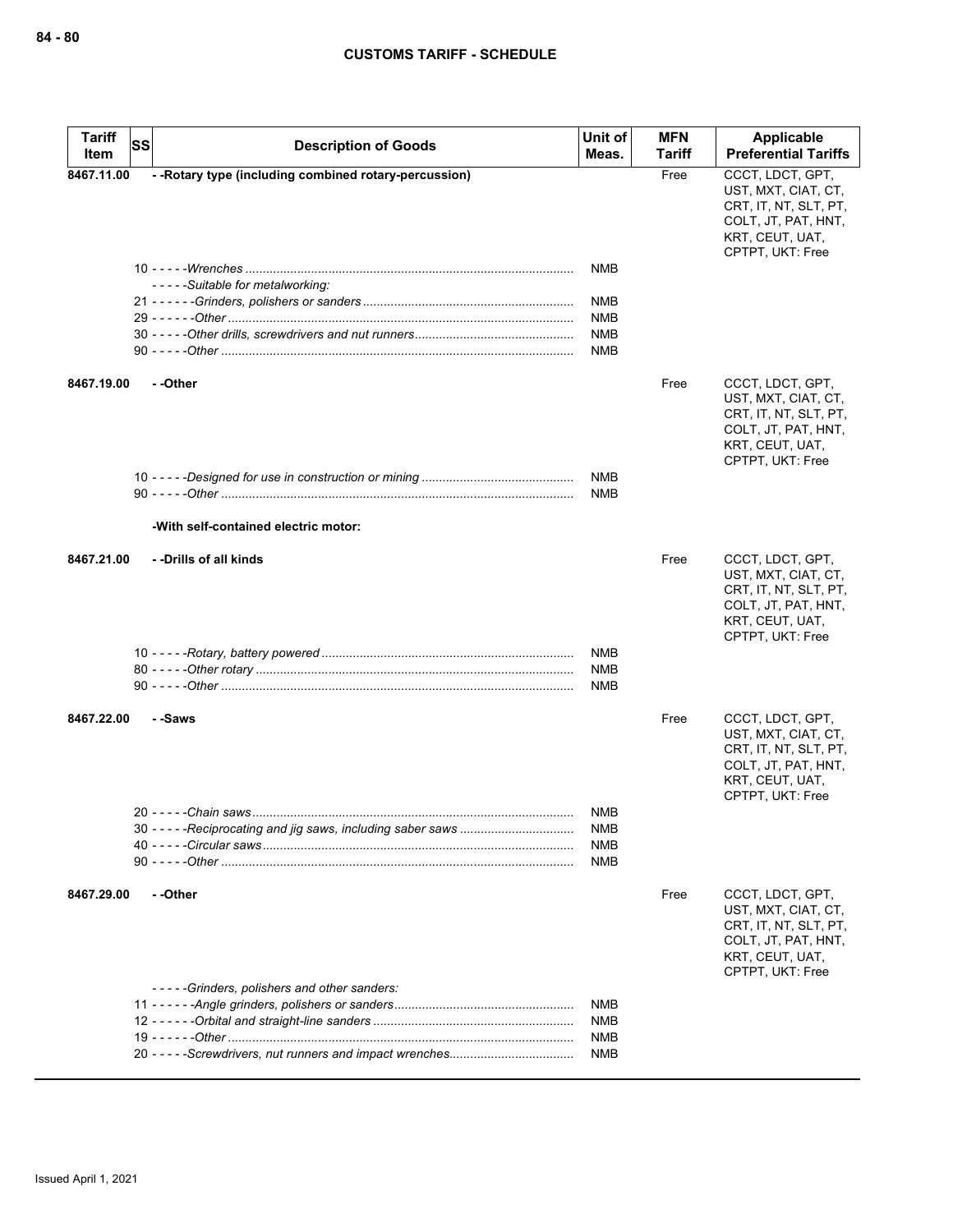| <b>Tariff</b><br>Item   | <b>SS</b> | <b>Description of Goods</b>                                                                                                                                                                    | Unit of<br>Meas.                                     | <b>MFN</b><br><b>Tariff</b> | <b>Applicable</b><br><b>Preferential Tariffs</b>                                                                               |
|-------------------------|-----------|------------------------------------------------------------------------------------------------------------------------------------------------------------------------------------------------|------------------------------------------------------|-----------------------------|--------------------------------------------------------------------------------------------------------------------------------|
|                         |           | -Other tools:                                                                                                                                                                                  | <b>NMB</b><br><b>NMB</b><br><b>NMB</b><br><b>NMB</b> |                             |                                                                                                                                |
|                         |           | 8467.81.00 00 - - Chain saws                                                                                                                                                                   | <b>NMB</b>                                           | Free                        | CCCT, LDCT, GPT,<br>UST, MXT, CIAT, CT,<br>CRT, IT, NT, SLT, PT,<br>COLT, JT, PAT, HNT,<br>KRT, CEUT, UAT,<br>CPTPT, UKT: Free |
| 8467.89.00              |           | - -Other                                                                                                                                                                                       |                                                      | Free                        | CCCT, LDCT, GPT,<br>UST, MXT, CIAT, CT,<br>CRT, IT, NT, SLT, PT,<br>COLT, JT, PAT, HNT,<br>KRT, CEUT, UAT,<br>CPTPT, UKT: Free |
|                         |           | 20 - - - - - Gasoline powered grass and weed trimmers and brush cutters<br>30 - - - - - Other, designed for use in agriculture or horticulture                                                 | <b>NMB</b><br><b>NMB</b><br><b>NMB</b>               |                             |                                                                                                                                |
|                         |           | -Parts:                                                                                                                                                                                        |                                                      |                             |                                                                                                                                |
|                         |           | 8467.91.00 00 - - Of chain saws                                                                                                                                                                |                                                      | Free                        | CCCT, LDCT, GPT,<br>UST, MXT, CIAT, CT,<br>CRT, IT, NT, SLT, PT,<br>COLT, JT, PAT, HNT,<br>KRT, CEUT, UAT,<br>CPTPT, UKT: Free |
|                         |           | 8467.92.00 00 - - Of pneumatic tools                                                                                                                                                           |                                                      | Free                        | CCCT, LDCT, GPT,<br>UST, MXT, CIAT, CT,<br>CRT, IT, NT, SLT, PT,<br>COLT, JT, PAT, HNT,<br>KRT, CEUT, UAT,<br>CPTPT, UKT: Free |
| 8467.99.00 00 - - Other |           |                                                                                                                                                                                                |                                                      | Free                        | CCCT, LDCT, GPT,<br>UST, MXT, CIAT, CT,<br>CRT, IT, NT, SLT, PT,<br>COLT, JT, PAT, HNT,<br>KRT, CEUT, UAT,<br>CPTPT, UKT: Free |
| 84.68                   |           | Machinery and apparatus for soldering, brazing or welding, whether or<br>not capable of cutting, other than those of heading 85.15; gas-operated<br>surface tempering machines and appliances. |                                                      |                             |                                                                                                                                |
|                         |           | 8468.10.00 00 -Hand-held blow pipes                                                                                                                                                            | <b>NMB</b>                                           | Free                        | CCCT, LDCT, GPT,<br>UST, MXT, CIAT, CT,<br>CRT, IT, NT, SLT, PT,<br>COLT, JT, PAT, HNT,<br>KRT, CEUT, UAT,<br>CPTPT, UKT: Free |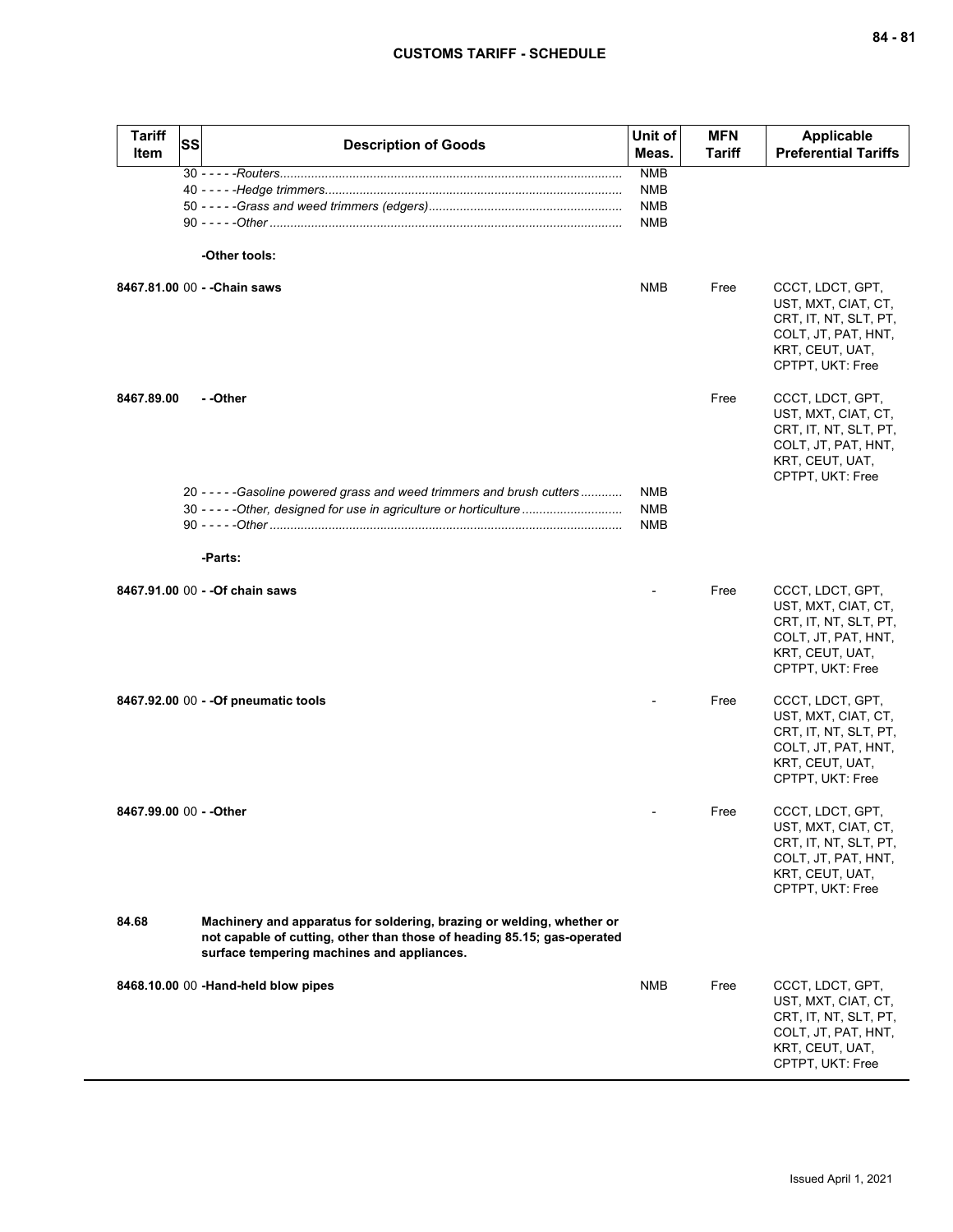| <b>Tariff</b><br><b>SS</b><br>Item | <b>Description of Goods</b>                                                                                                                                                                                                                                                     | Unit of<br>Meas. | <b>MFN</b><br><b>Tariff</b> | Applicable<br><b>Preferential Tariffs</b>                                                                                      |
|------------------------------------|---------------------------------------------------------------------------------------------------------------------------------------------------------------------------------------------------------------------------------------------------------------------------------|------------------|-----------------------------|--------------------------------------------------------------------------------------------------------------------------------|
|                                    | 8468.20.00 00 -Other gas-operated machinery and apparatus                                                                                                                                                                                                                       | <b>NMB</b>       | Free                        | CCCT, LDCT, GPT,<br>UST, MXT, CIAT, CT,<br>CRT, IT, NT, SLT, PT,<br>COLT, JT, PAT, HNT,<br>KRT, CEUT, UAT,<br>CPTPT, UKT: Free |
|                                    | 8468.80.00 00 - Other machinery and apparatus                                                                                                                                                                                                                                   | <b>NMB</b>       | Free                        | CCCT, LDCT, GPT,<br>UST, MXT, CIAT, CT,<br>CRT, IT, NT, SLT, PT,<br>COLT, JT, PAT, HNT,<br>KRT, CEUT, UAT,<br>CPTPT, UKT: Free |
| 8468.90.00 00 - Parts              |                                                                                                                                                                                                                                                                                 |                  | Free                        | CCCT, LDCT, GPT,<br>UST, MXT, CIAT, CT,<br>CRT, IT, NT, SLT, PT,<br>COLT, JT, PAT, HNT,<br>KRT, CEUT, UAT,<br>CPTPT, UKT: Free |
| 84.70                              | Calculating machines and pocket-size data recording, reproducing and<br>displaying machines with calculating functions; accounting machines,<br>postage-franking machines, ticket-issuing machines and similar<br>machines, incorporating a calculating device; cash registers. |                  |                             |                                                                                                                                |
|                                    | 8470.10.00 00 - Electronic calculators capable of operation without an external source<br>of electric power and pocket-size data recording, reproducing and<br>displaying machines with calculating functions                                                                   | <b>NMB</b>       | Free                        | CCCT, LDCT, GPT,<br>UST, MXT, CIAT, CT,<br>CRT, IT, NT, SLT, PT,<br>COLT, JT, PAT, HNT,<br>KRT, CEUT, UAT,<br>CPTPT, UKT: Free |
|                                    | -Other electronic calculating machines:                                                                                                                                                                                                                                         |                  |                             |                                                                                                                                |
|                                    | 8470.21.00 00 - - Incorporating a printing device                                                                                                                                                                                                                               | <b>NMB</b>       | Free                        | CCCT, LDCT, GPT,<br>UST, MXT, CIAT, CT,<br>CRT, IT, NT, SLT, PT,<br>COLT, JT, PAT, HNT,<br>KRT, CEUT, UAT,<br>CPTPT, UKT: Free |
| 8470.29.00 00 - - Other            |                                                                                                                                                                                                                                                                                 | NMB              | Free                        | CCCT, LDCT, GPT,<br>UST, MXT, CIAT, CT,<br>CRT, IT, NT, SLT, PT,<br>COLT, JT, PAT, HNT,<br>KRT, CEUT, UAT,<br>CPTPT, UKT: Free |
|                                    | 8470.30.00 00 - Other calculating machines                                                                                                                                                                                                                                      | <b>NMB</b>       | Free                        | CCCT, LDCT, GPT,<br>UST, MXT, CIAT, CT,<br>CRT, IT, NT, SLT, PT,<br>COLT, JT, PAT, HNT,<br>KRT, CEUT, UAT,<br>CPTPT, UKT: Free |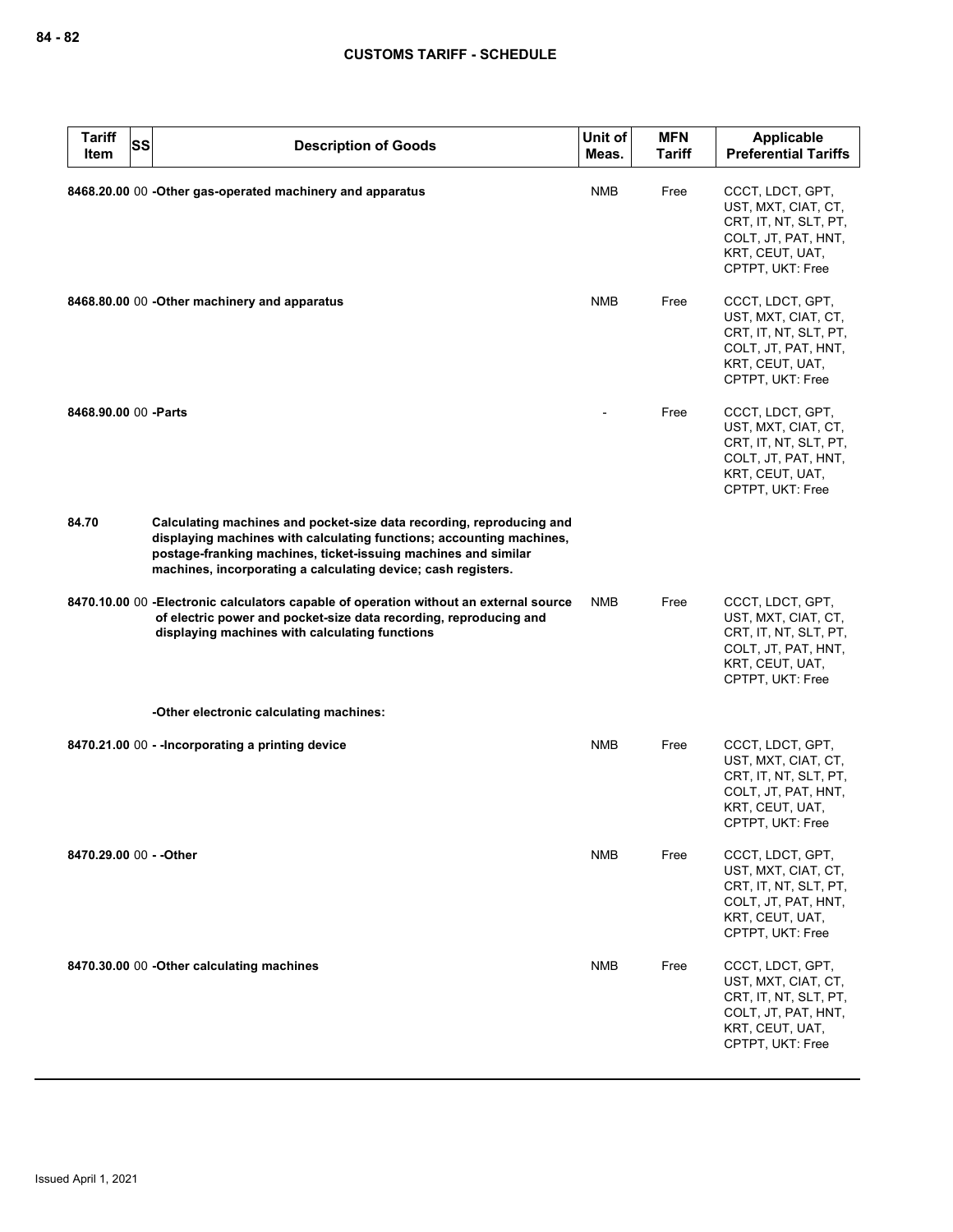| <b>Tariff</b><br>Item | SS | <b>Description of Goods</b>                                                                                                                                                                                                          | Unit of<br>Meas.         | <b>MFN</b><br>Tariff | <b>Applicable</b><br><b>Preferential Tariffs</b>                                                                               |
|-----------------------|----|--------------------------------------------------------------------------------------------------------------------------------------------------------------------------------------------------------------------------------------|--------------------------|----------------------|--------------------------------------------------------------------------------------------------------------------------------|
| 8470.50.00            |    | -Cash registers                                                                                                                                                                                                                      |                          | Free                 | CCCT, LDCT, GPT,                                                                                                               |
|                       |    |                                                                                                                                                                                                                                      | <b>NMB</b><br><b>NMB</b> |                      | UST, MXT, CIAT, CT,<br>CRT, IT, NT, SLT, PT,<br>COLT, JT, PAT, HNT,<br>KRT, CEUT, UAT,<br>CPTPT, UKT: Free                     |
| 8470.90.00            |    | -Other                                                                                                                                                                                                                               |                          | Free                 | CCCT, LDCT, GPT,<br>UST, MXT, CIAT, CT,<br>CRT, IT, NT, SLT, PT,<br>COLT, JT, PAT, HNT,<br>KRT, CEUT, UAT,<br>CPTPT, UKT: Free |
|                       |    |                                                                                                                                                                                                                                      | <b>NMB</b>               |                      |                                                                                                                                |
|                       |    |                                                                                                                                                                                                                                      | <b>NMB</b>               |                      |                                                                                                                                |
|                       |    |                                                                                                                                                                                                                                      | <b>NMB</b>               |                      |                                                                                                                                |
| 84.71                 |    | Automatic data processing machines and units thereof; magnetic or<br>optical readers, machines for transcribing data onto data media in<br>coded form and machines for processing such data, not elsewhere<br>specified or included. |                          |                      |                                                                                                                                |
|                       |    | 8471.30.00 00 -Portable automatic data processing machines, weighing not more than<br>10 kg, consisting of at least a central processing unit, a keyboard and a<br>display                                                           | <b>NMB</b>               | Free                 | CCCT, LDCT, GPT,<br>UST, MXT, CIAT, CT,<br>CRT, IT, NT, SLT, PT,<br>COLT, JT, PAT, HNT,<br>KRT, CEUT, UAT,<br>CPTPT, UKT: Free |
|                       |    | -Other automatic data processing machines:                                                                                                                                                                                           |                          |                      |                                                                                                                                |
| 8471.41.00            |    | - -Comprising in the same housing at least a central processing unit and<br>an input and output unit, whether or not combined                                                                                                        |                          | Free                 | CCCT, LDCT, GPT,<br>UST, MXT, CIAT, CT,<br>CRT, IT, NT, SLT, PT,<br>COLT, JT, PAT, HNT,<br>KRT, CEUT, UAT,<br>CPTPT, UKT: Free |
|                       |    |                                                                                                                                                                                                                                      | NMB                      |                      |                                                                                                                                |
|                       |    |                                                                                                                                                                                                                                      | <b>NMB</b>               |                      |                                                                                                                                |
| 8471.49.00            |    | - - Other, presented in the form of systems                                                                                                                                                                                          |                          | Free                 | CCCT, LDCT, GPT,<br>UST, MXT, CIAT, CT,<br>CRT, IT, NT, SLT, PT,<br>COLT, JT, PAT, HNT,<br>KRT, CEUT, UAT,<br>CPTPT, UKT: Free |
|                       |    |                                                                                                                                                                                                                                      | <b>NMB</b><br>NMB        |                      |                                                                                                                                |
| 8471.50.00            |    | -Processing units, other than those of subheading 8471.41 or 8471.49,<br>whether or not containing in the same housing one or two of the<br>following types of unit: storage units, input units, output units                        |                          | Free                 | CCCT, LDCT, GPT,<br>UST, MXT, CIAT, CT,<br>CRT, IT, NT, SLT, PT,<br>COLT, JT, PAT, HNT,<br>KRT, CEUT, UAT,<br>CPTPT, UKT: Free |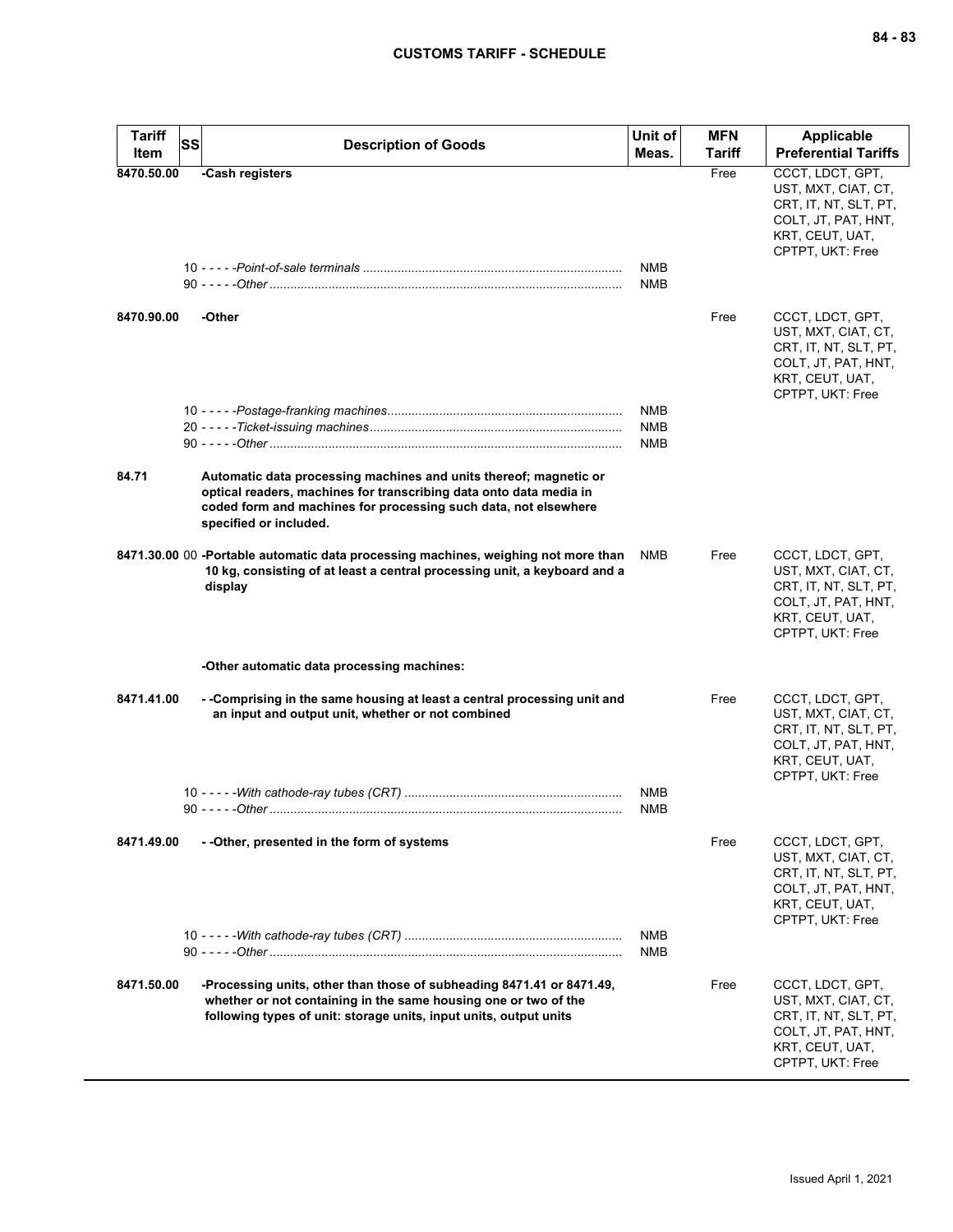| <b>Tariff</b><br>Item       | <b>SS</b> | <b>Description of Goods</b>                                                                                                 | Unit of<br>Meas.         | <b>MFN</b><br><b>Tariff</b> | Applicable<br><b>Preferential Tariffs</b>                                                                                      |
|-----------------------------|-----------|-----------------------------------------------------------------------------------------------------------------------------|--------------------------|-----------------------------|--------------------------------------------------------------------------------------------------------------------------------|
|                             |           |                                                                                                                             | <b>NMB</b>               |                             |                                                                                                                                |
|                             |           |                                                                                                                             | <b>NMB</b>               |                             |                                                                                                                                |
| 8471.60.00                  |           | -Input or output units, whether or not containing storage units in the<br>same housing                                      |                          | Free                        | CCCT, LDCT, GPT,<br>UST, MXT, CIAT, CT,<br>CRT, IT, NT, SLT, PT,<br>COLT, JT, PAT, HNT,<br>KRT, CEUT, UAT,<br>CPTPT, UKT: Free |
|                             |           | 20 - - - - - Optical scanners and magnetic ink recognition devices                                                          | <b>NMB</b><br><b>NMB</b> |                             |                                                                                                                                |
|                             |           |                                                                                                                             | <b>NMB</b>               |                             |                                                                                                                                |
|                             |           |                                                                                                                             | NMB                      |                             |                                                                                                                                |
|                             |           |                                                                                                                             | <b>NMB</b>               |                             |                                                                                                                                |
|                             |           |                                                                                                                             | <b>NMB</b>               |                             |                                                                                                                                |
|                             |           |                                                                                                                             | <b>NMB</b>               |                             |                                                                                                                                |
|                             |           |                                                                                                                             |                          |                             |                                                                                                                                |
| 8471.70.00                  |           | -Storage units                                                                                                              |                          | Free                        | CCCT, LDCT, GPT,<br>UST, MXT, CIAT, CT,<br>CRT, IT, NT, SLT, PT,<br>COLT, JT, PAT, HNT,<br>KRT, CEUT, UAT,<br>CPTPT, UKT: Free |
|                             |           | -----Magnetic disc drives:                                                                                                  |                          |                             |                                                                                                                                |
|                             |           |                                                                                                                             | <b>NMB</b>               |                             |                                                                                                                                |
|                             |           |                                                                                                                             | <b>NMB</b>               |                             |                                                                                                                                |
|                             |           |                                                                                                                             | <b>NMB</b>               |                             |                                                                                                                                |
|                             |           |                                                                                                                             | <b>NMB</b>               |                             |                                                                                                                                |
| 8471.80                     |           | -Other units of automatic data processing machines                                                                          |                          |                             |                                                                                                                                |
|                             |           | 8471.80.10 00 - - - Control or adapter units                                                                                | <b>NMB</b>               | Free                        | CCCT, LDCT, GPT,<br>UST, MXT, CIAT, CT,<br>CRT, IT, NT, SLT, PT,<br>COLT, JT, PAT, HNT,<br>KRT, CEUT, UAT,<br>CPTPT, UKT: Free |
|                             |           | ---Other:                                                                                                                   |                          |                             |                                                                                                                                |
|                             |           | 8471.80.91 00 - - - - Units suitable for physical incorporation into automatic data processing<br>machines or units thereof | NMB                      | Free                        | CCCT. LDCT. GPT.<br>UST, MXT, CIAT, CT,<br>CRT, IT, NT, SLT, PT,<br>COLT, JT, PAT, HNT,<br>KRT, CEUT, UAT,<br>CPTPT, UKT: Free |
| 8471.80.99 00 - - - - Other |           |                                                                                                                             | NMB                      | Free                        | CCCT, LDCT, GPT,<br>UST, MXT, CIAT, CT,<br>CRT, IT, NT, SLT, PT,<br>COLT, JT, PAT, HNT,<br>KRT, CEUT, UAT,<br>CPTPT, UKT: Free |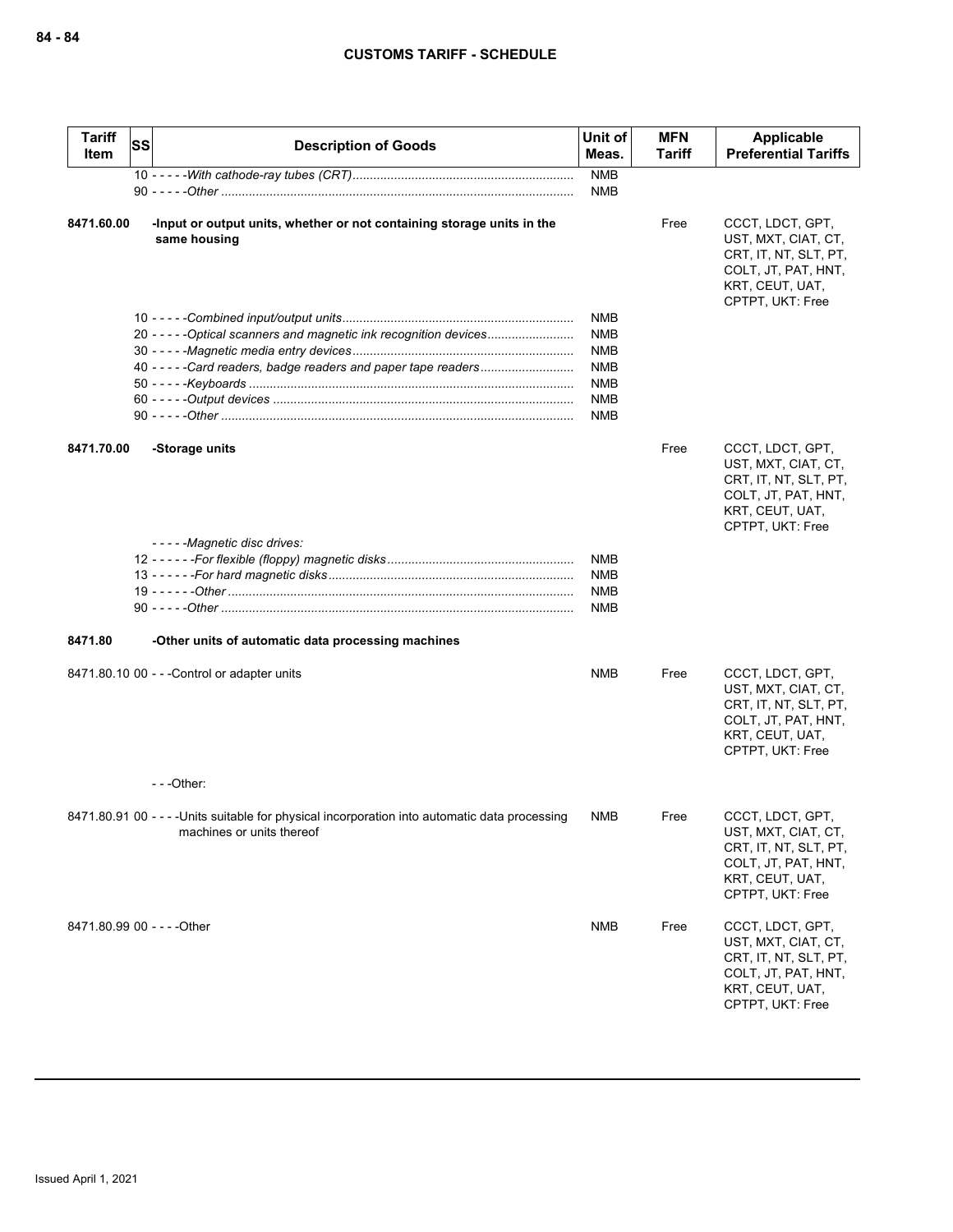| <b>Tariff</b><br>Item | <b>SS</b><br><b>Description of Goods</b>                                                                                                                                                                                                                                 | Unit of<br>Meas.                | <b>MFN</b><br>Tariff | <b>Applicable</b><br><b>Preferential Tariffs</b>                                                                               |
|-----------------------|--------------------------------------------------------------------------------------------------------------------------------------------------------------------------------------------------------------------------------------------------------------------------|---------------------------------|----------------------|--------------------------------------------------------------------------------------------------------------------------------|
| 8471.90.00 00 -Other  |                                                                                                                                                                                                                                                                          | <b>NMB</b>                      | Free                 | CCCT, LDCT, GPT,<br>UST, MXT, CIAT, CT,<br>CRT, IT, NT, SLT, PT,<br>COLT, JT, PAT, HNT,<br>KRT, CEUT, UAT,<br>CPTPT, UKT: Free |
| 84.72                 | Other office machines (for example, hectograph or stencil duplicating<br>machines, addressing machines, automatic banknote dispensers, coin-<br>sorting machines, coin-counting or wrapping machines, pencil-<br>sharpening machines, perforating or stapling machines). |                                 |                      |                                                                                                                                |
|                       | 8472.10.00 00 -Duplicating machines                                                                                                                                                                                                                                      | <b>NMB</b>                      | Free                 | CCCT, LDCT, GPT,<br>UST, MXT, CIAT, CT,<br>CRT, IT, NT, SLT, PT,<br>COLT, JT, PAT, HNT,<br>KRT, CEUT, UAT,<br>CPTPT, UKT: Free |
|                       | 8472.30.00 00 -Machines for sorting or folding mail or for inserting mail in envelopes<br>or bands, machines for opening, closing or sealing mail and machines<br>for affixing or cancelling postage stamps                                                              | <b>NMB</b>                      | Free                 | CCCT, LDCT, GPT,<br>UST, MXT, CIAT, CT,<br>CRT, IT, NT, SLT, PT,<br>COLT, JT, PAT, HNT,<br>KRT, CEUT, UAT,<br>CPTPT, UKT: Free |
| 8472.90.00            | -Other                                                                                                                                                                                                                                                                   |                                 | Free                 | CCCT, LDCT, GPT,<br>UST, MXT, CIAT, CT,<br>CRT, IT, NT, SLT, PT,<br>COLT, JT, PAT, HNT,<br>KRT, CEUT, UAT,<br>CPTPT, UKT: Free |
|                       | 10 - - - - - Automatic teller machines, including automatic banknote dispensers                                                                                                                                                                                          | NMB<br><b>NMB</b><br><b>NMB</b> |                      |                                                                                                                                |
| 84.73                 | Parts and accessories (other than covers, carrying cases and the like)<br>suitable for use solely or principally with machines of headings 84.70 to<br>84.72.                                                                                                            |                                 |                      |                                                                                                                                |
|                       | -Parts and accessories of the machines of heading 84.70:                                                                                                                                                                                                                 |                                 |                      |                                                                                                                                |
|                       | 8473.21.00 00 - - Of the electronic calculating machines of subheading 8470.10, 8470.21<br>or 8470.29                                                                                                                                                                    |                                 | Free                 | CCCT, LDCT, GPT,<br>UST, MXT, CIAT, CT,<br>CRT, IT, NT, SLT, PT,<br>COLT, JT, PAT, HNT,<br>KRT, CEUT, UAT,<br>CPTPT, UKT: Free |
|                       | 8473.29.00 00 - - Other                                                                                                                                                                                                                                                  |                                 | Free                 | CCCT, LDCT, GPT,<br>UST, MXT, CIAT, CT,<br>CRT, IT, NT, SLT, PT,<br>COLT, JT, PAT, HNT,<br>KRT, CEUT, UAT,<br>CPTPT, UKT: Free |

**8473.30 -Parts and accessories of the machines of heading 84.71**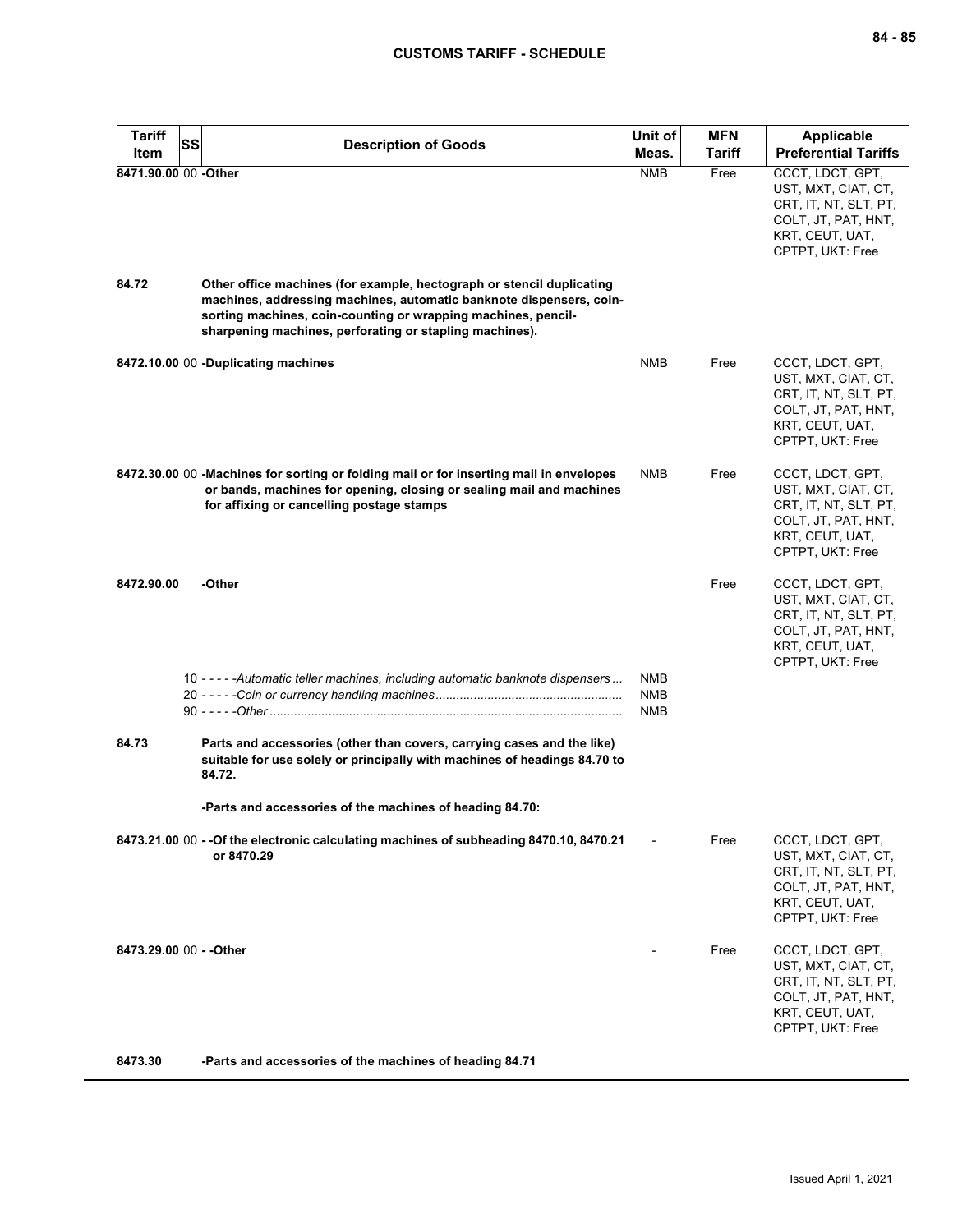| <b>Tariff</b><br>Item     | <b>SS</b> | <b>Description of Goods</b>                                                                                        | Unit of<br>Meas. | <b>MFN</b><br><b>Tariff</b> | Applicable<br><b>Preferential Tariffs</b>                                                                                      |
|---------------------------|-----------|--------------------------------------------------------------------------------------------------------------------|------------------|-----------------------------|--------------------------------------------------------------------------------------------------------------------------------|
|                           |           | 8473.30.20 00 - - - Printed circuit assemblies                                                                     |                  | Free                        | CCCT, LDCT, GPT,<br>UST, MXT, CIAT, CT,<br>CRT, IT, NT, SLT, PT,<br>COLT, JT, PAT, HNT,<br>KRT, CEUT, UAT,<br>CPTPT, UKT: Free |
|                           |           | 8473.30.30 00 - - - Parts and accessories of printed circuit assemblies, including face plates<br>and lock latches |                  | Free                        | CCCT, LDCT, GPT,<br>UST, MXT, CIAT, CT,<br>CRT, IT, NT, SLT, PT,<br>COLT, JT, PAT, HNT,<br>KRT, CEUT, UAT,<br>CPTPT, UKT: Free |
| 8473.30.90 00 - - - Other |           |                                                                                                                    |                  | Free                        | CCCT, LDCT, GPT,<br>UST, MXT, CIAT, CT,<br>CRT, IT, NT, SLT, PT,<br>COLT, JT, PAT, HNT,<br>KRT, CEUT, UAT,<br>CPTPT, UKT: Free |
|                           |           | 8473.40.00 00 -Parts and accessories of the machines of heading 84.72                                              |                  | Free                        | CCCT, LDCT, GPT,<br>UST, MXT, CIAT, CT,<br>CRT, IT, NT, SLT, PT,<br>COLT, JT, PAT, HNT,<br>KRT, CEUT, UAT,<br>CPTPT, UKT: Free |
| 8473.50                   |           | -Parts and accessories equally suitable for use with the machines of two<br>or more of the headings 84.70 to 84.72 |                  |                             |                                                                                                                                |
|                           |           | 8473.50.10 00 - - - Printed circuit assemblies                                                                     |                  | Free                        | CCCT, LDCT, GPT,<br>UST, MXT, CIAT, CT,<br>CRT, IT, NT, SLT, PT,<br>COLT, JT, PAT, HNT,<br>KRT, CEUT, UAT,<br>CPTPT, UKT: Free |
|                           |           | 8473.50.20 00 - - -Parts and accessories of printed circuit assemblies, including face plates<br>and lock latches  |                  | Free                        | CCCT, LDCT, GPT,<br>UST, MXT, CIAT, CT,<br>CRT, IT, NT, SLT, PT,<br>COLT, JT, PAT, HNT,<br>KRT, CEUT, UAT,<br>CPTPT, UKT: Free |
| 8473.50.90 00 - - - Other |           |                                                                                                                    |                  | Free                        | CCCT, LDCT, GPT,<br>UST, MXT, CIAT, CT,<br>CRT, IT, NT, SLT, PT,<br>COLT, JT, PAT, HNT,<br>KRT, CEUT, UAT,<br>CPTPT, UKT: Free |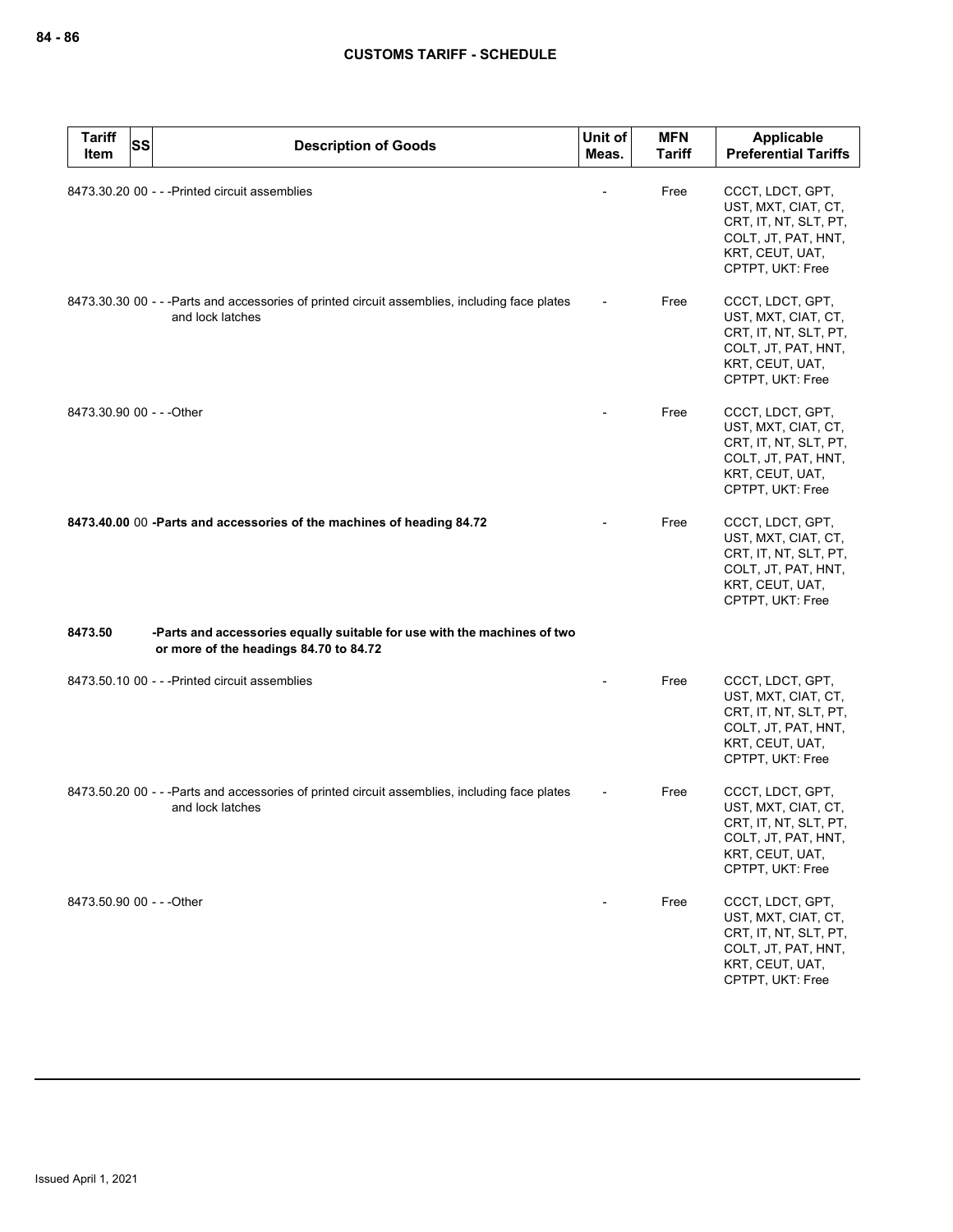| <b>Tariff</b><br><b>Item</b> | SS | <b>Description of Goods</b>                                                                                                                                                                                                                                                                                                                                                                                                           | Unit of<br>Meas.         | <b>MFN</b><br><b>Tariff</b> | <b>Applicable</b><br><b>Preferential Tariffs</b>                                                                               |
|------------------------------|----|---------------------------------------------------------------------------------------------------------------------------------------------------------------------------------------------------------------------------------------------------------------------------------------------------------------------------------------------------------------------------------------------------------------------------------------|--------------------------|-----------------------------|--------------------------------------------------------------------------------------------------------------------------------|
| 84.74                        |    | Machinery for sorting, screening, separating, washing, crushing,<br>grinding, mixing or kneading earth, stone, ores or other mineral<br>substances, in solid (including powder or paste) form; machinery for<br>agglomerating, shaping or moulding solid mineral fuels, ceramic paste,<br>unhardened cements, plastering materials or other mineral products in<br>powder or paste form; machines for forming foundry moulds of sand. |                          |                             |                                                                                                                                |
| 8474.10.00                   |    | -Sorting, screening, separating or washing machines                                                                                                                                                                                                                                                                                                                                                                                   |                          | Free                        | CCCT, LDCT, GPT,<br>UST, MXT, CIAT, CT,<br>CRT, IT, NT, SLT, PT,<br>COLT, JT, PAT, HNT,<br>KRT, CEUT, UAT,<br>CPTPT, UKT: Free |
|                              |    |                                                                                                                                                                                                                                                                                                                                                                                                                                       | <b>NMB</b><br><b>NMB</b> |                             |                                                                                                                                |
| 8474.20.00                   |    | -Crushing or grinding machines                                                                                                                                                                                                                                                                                                                                                                                                        |                          | Free                        | CCCT, LDCT, GPT,<br>UST, MXT, CIAT, CT,<br>CRT, IT, NT, SLT, PT,<br>COLT, JT, PAT, HNT,<br>KRT, CEUT, UAT,<br>CPTPT, UKT: Free |
|                              |    |                                                                                                                                                                                                                                                                                                                                                                                                                                       | <b>NMB</b><br><b>NMB</b> |                             |                                                                                                                                |
|                              |    | -Mixing or kneading machines:                                                                                                                                                                                                                                                                                                                                                                                                         |                          |                             |                                                                                                                                |
| 8474.31.00                   |    | --Concrete or mortar mixers                                                                                                                                                                                                                                                                                                                                                                                                           |                          | Free                        | CCCT, LDCT, GPT,<br>UST, MXT, CIAT, CT,<br>CRT, IT, NT, SLT, PT,<br>COLT, JT, PAT, HNT,<br>KRT, CEUT, UAT,<br>CPTPT, UKT: Free |
|                              |    |                                                                                                                                                                                                                                                                                                                                                                                                                                       | <b>NMB</b><br><b>NMB</b> |                             |                                                                                                                                |
|                              |    | 8474.32.00 00 - - Machines for mixing mineral substances with bitumen                                                                                                                                                                                                                                                                                                                                                                 | <b>NMB</b>               | Free                        | CCCT, LDCT, GPT,<br>UST, MXT, CIAT, CT,<br>CRT, IT, NT, SLT, PT,<br>COLT, JT, PAT, HNT,<br>KRT, CEUT, UAT,<br>CPTPT, UKT: Free |
| 8474.39.00 00 - - Other      |    |                                                                                                                                                                                                                                                                                                                                                                                                                                       | <b>NMB</b>               | Free                        | CCCT, LDCT, GPT,<br>UST, MXT, CIAT, CT,<br>CRT, IT, NT, SLT, PT,<br>COLT, JT, PAT, HNT,<br>KRT, CEUT, UAT,<br>CPTPT, UKT: Free |
| 8474.80.00                   |    | -Other machinery                                                                                                                                                                                                                                                                                                                                                                                                                      |                          | Free                        | CCCT, LDCT, GPT,<br>UST, MXT, CIAT, CT,<br>CRT, IT, NT, SLT, PT,<br>COLT, JT, PAT, HNT,<br>KRT, CEUT, UAT,<br>CPTPT, UKT: Free |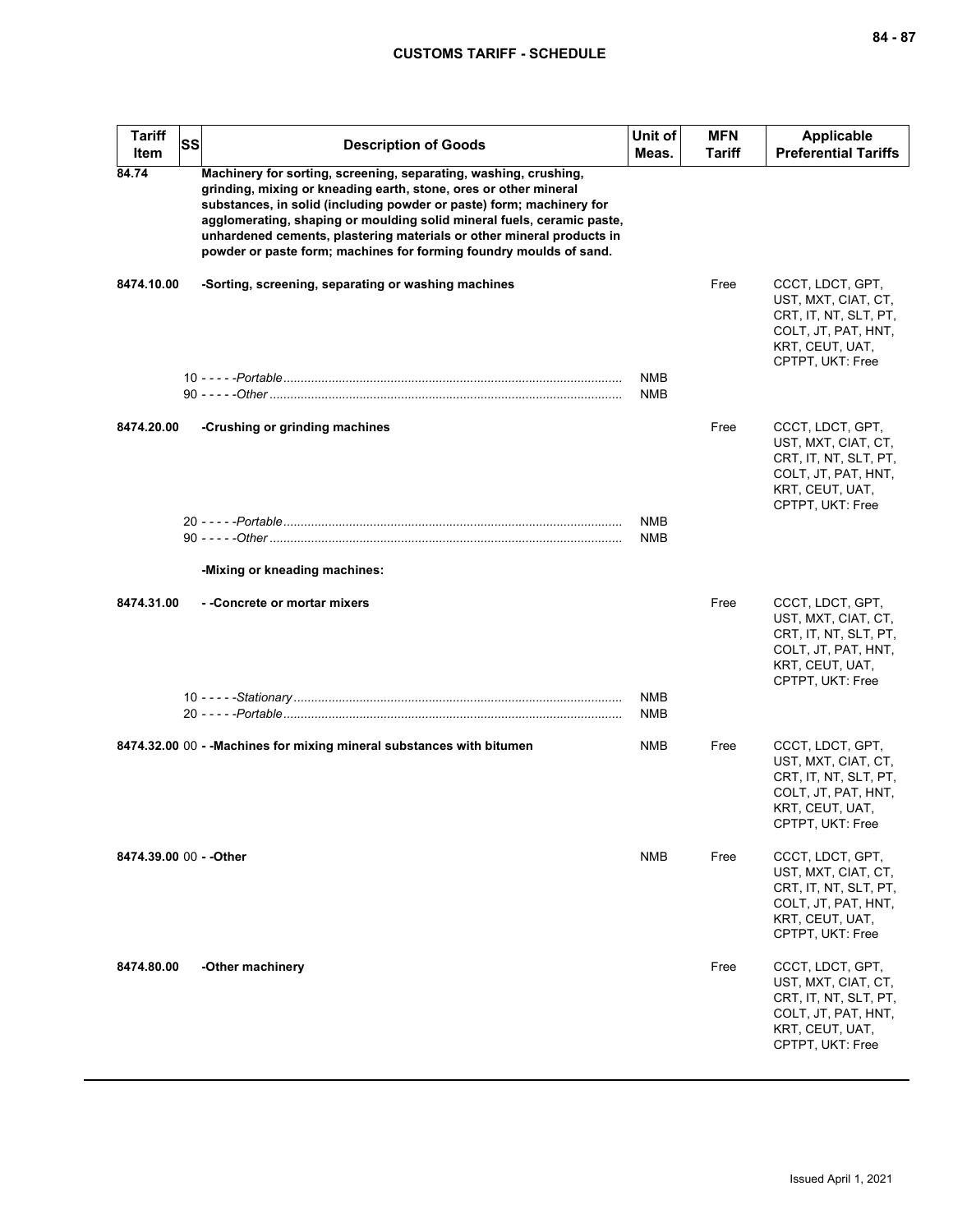| <b>Tariff</b><br>Item   | <b>SS</b> | <b>Description of Goods</b>                                                                                                                                                   | Unit of<br>Meas. | <b>MFN</b><br><b>Tariff</b> | Applicable<br><b>Preferential Tariffs</b>                                                                                      |
|-------------------------|-----------|-------------------------------------------------------------------------------------------------------------------------------------------------------------------------------|------------------|-----------------------------|--------------------------------------------------------------------------------------------------------------------------------|
|                         |           | 30 - - - - - For agglomerating, shaping or moulding solid mineral fuels, ceramic<br>paste, unhardened cements, plastering materials or other mineral                          | <b>NMB</b>       |                             |                                                                                                                                |
|                         |           |                                                                                                                                                                               | <b>NMB</b>       |                             |                                                                                                                                |
| 8474.90.00              |           | -Parts                                                                                                                                                                        |                  | Free                        | CCCT, LDCT, GPT,<br>UST, MXT, CIAT, CT,<br>CRT, IT, NT, SLT, PT,<br>COLT, JT, PAT, HNT,<br>KRT, CEUT, UAT,<br>CPTPT, UKT: Free |
|                         |           | 10 - - - - - Of sorting, screening, separating or washing machines                                                                                                            |                  |                             |                                                                                                                                |
|                         |           |                                                                                                                                                                               |                  |                             |                                                                                                                                |
| 84.75                   |           | Machines for assembling electric or electronic lamps, tubes or valves or<br>flash-bulbs, in glass envelopes; machines for manufacturing or hot<br>working glass or glassware. |                  |                             |                                                                                                                                |
|                         |           | 8475.10.00 00 -Machines for assembling electric or electronic lamps, tubes or valves<br>or flash-bulbs, in glass envelopes                                                    | NMB              | Free                        | CCCT, LDCT, GPT,<br>UST, MXT, CIAT, CT,<br>CRT, IT, NT, SLT, PT,<br>COLT, JT, PAT, HNT,<br>KRT, CEUT, UAT,<br>CPTPT, UKT: Free |
|                         |           | -Machines for manufacturing or hot working glass or glassware:                                                                                                                |                  |                             |                                                                                                                                |
|                         |           | 8475.21.00 00 - - Machines for making optical fibres and preforms                                                                                                             | NMB              | Free                        | CCCT, LDCT, GPT,<br>UST, MXT, CIAT, CT,<br>CRT, IT, NT, SLT, PT,<br>COLT, JT, PAT, HNT,<br>KRT, CEUT, UAT,<br>CPTPT, UKT: Free |
| 8475.29.00 00 - - Other |           |                                                                                                                                                                               | <b>NMB</b>       | Free                        | CCCT, LDCT, GPT,<br>UST, MXT, CIAT, CT,<br>CRT, IT, NT, SLT, PT,<br>COLT, JT, PAT, HNT,<br>KRT, CEUT, UAT,<br>CPTPT, UKT: Free |
| 8475.90.00 00 -Parts    |           |                                                                                                                                                                               |                  | Free                        | CCCT, LDCT, GPT,<br>UST, MXT, CIAT, CT,<br>CRT, IT, NT, SLT, PT,<br>COLT, JT, PAT, HNT,<br>KRT, CEUT, UAT,<br>CPTPT, UKT: Free |
| 84.76                   |           | Automatic goods-vending machines (for example, postage stamp,<br>cigarette, food or beverage machines), including money-changing<br>machines.                                 |                  |                             |                                                                                                                                |
|                         |           | -Automatic beverage-vending machines:                                                                                                                                         |                  |                             |                                                                                                                                |
| 8476.21                 |           | - - Incorporating heating or refrigerating devices                                                                                                                            |                  |                             |                                                                                                                                |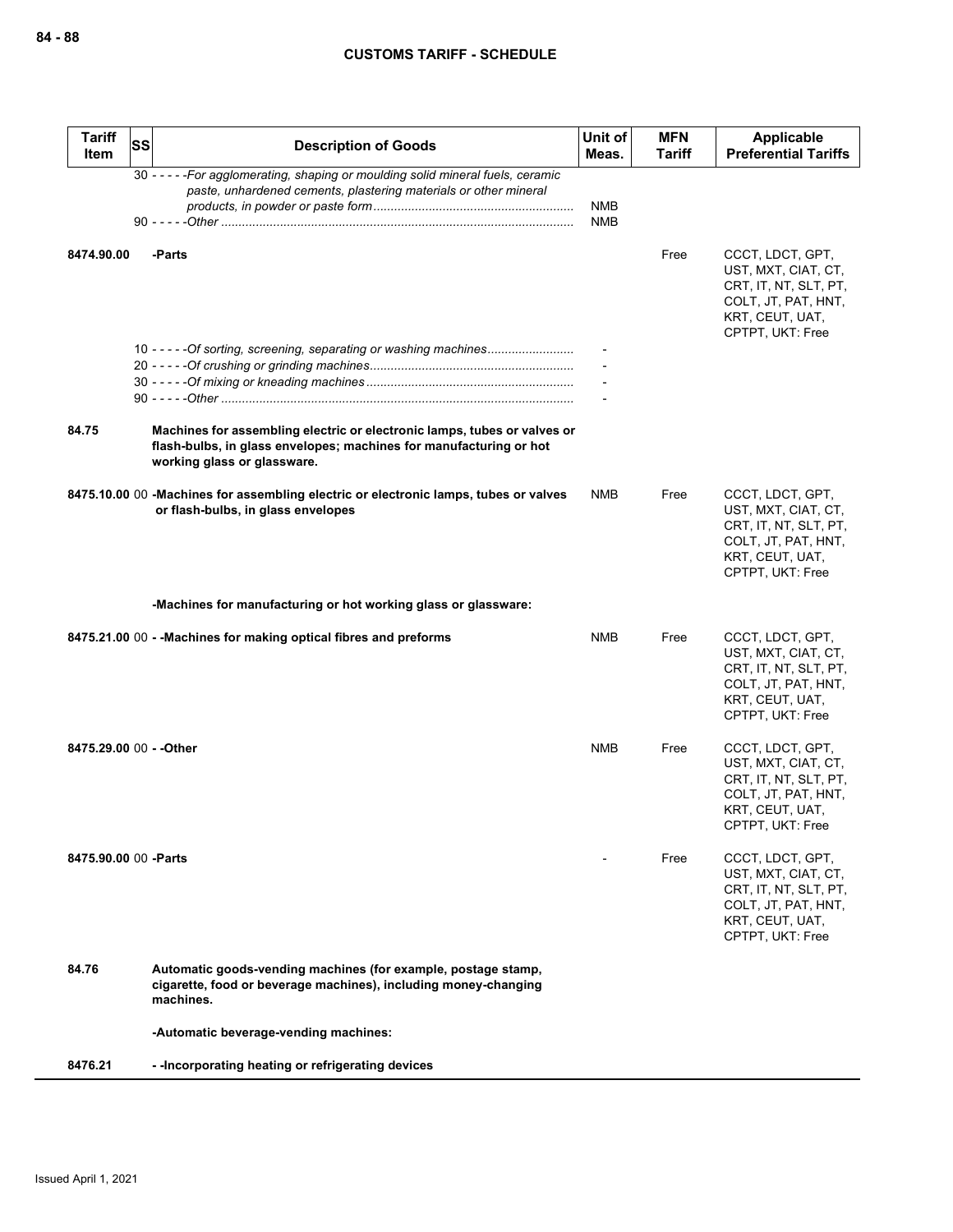| <b>Tariff</b><br><b>SS</b><br>Item | <b>Description of Goods</b>                                                                                                                                  | Unit of<br>Meas. | <b>MFN</b><br><b>Tariff</b> | <b>Applicable</b><br><b>Preferential Tariffs</b>                                                                               |
|------------------------------------|--------------------------------------------------------------------------------------------------------------------------------------------------------------|------------------|-----------------------------|--------------------------------------------------------------------------------------------------------------------------------|
|                                    | 8476.21.10 00 - - - For vending in-cup hot beverages, with no more than three selections                                                                     | <b>NMB</b>       | 6%                          | CCCT, LDCT, GPT,<br>UST, MXT, CIAT, CT,<br>CRT, IT, NT, SLT, PT,<br>COLT, JT, PAT, HNT,<br>KRT, CEUT, UAT,<br>CPTPT, UKT: Free |
| 8476.21.90 00 - - - Other          |                                                                                                                                                              | <b>NMB</b>       | Free                        | CCCT, LDCT, GPT,<br>UST, MXT, CIAT, CT,<br>CRT, IT, NT, SLT, PT,<br>COLT, JT, PAT, HNT,<br>KRT, CEUT, UAT,<br>CPTPT, UKT: Free |
| 8476.29.00 00 - - Other            |                                                                                                                                                              | <b>NMB</b>       | Free                        | CCCT, LDCT, GPT,<br>UST, MXT, CIAT, CT,<br>CRT, IT, NT, SLT, PT,<br>COLT, JT, PAT, HNT,<br>KRT, CEUT, UAT,<br>CPTPT, UKT: Free |
|                                    | -Other machines:                                                                                                                                             |                  |                             |                                                                                                                                |
| 8476.81                            | - - Incorporating heating or refrigerating devices                                                                                                           |                  |                             |                                                                                                                                |
|                                    | 8476.81.10 00 - - - For vending French fried potatoes or chicken nuggets                                                                                     | <b>NMB</b>       | 6%                          | CCCT, LDCT, GPT,<br>UST, MXT, CIAT, CT,<br>CRT, IT, NT, SLT, PT,<br>COLT, JT, PAT, HNT,<br>KRT, CEUT, UAT,<br>CPTPT, UKT: Free |
| 8476.81.90 00 - - - Other          |                                                                                                                                                              | <b>NMB</b>       | Free                        | CCCT, LDCT, GPT,<br>UST, MXT, CIAT, CT,<br>CRT, IT, NT, SLT, PT,<br>COLT, JT, PAT, HNT,<br>KRT, CEUT, UAT,<br>CPTPT, UKT: Free |
| 8476.89.00 00 - - Other            |                                                                                                                                                              | <b>NMB</b>       | Free                        | CCCT, LDCT, GPT,<br>UST, MXT, CIAT, CT,<br>CRT, IT, NT, SLT, PT,<br>COLT, JT, PAT, HNT,<br>KRT, CEUT, UAT,<br>CPTPT, UKT: Free |
| 8476.90.00 00 - Parts              |                                                                                                                                                              |                  | Free                        | CCCT, LDCT, GPT,<br>UST, MXT, CIAT, CT,<br>CRT, IT, NT, SLT, PT,<br>COLT, JT, PAT, HNT,<br>KRT, CEUT, UAT,<br>CPTPT, UKT: Free |
| 84.77                              | Machinery for working rubber or plastics or for the manufacture of<br>products from these materials, not specified or included elsewhere in<br>this Chapter. |                  |                             |                                                                                                                                |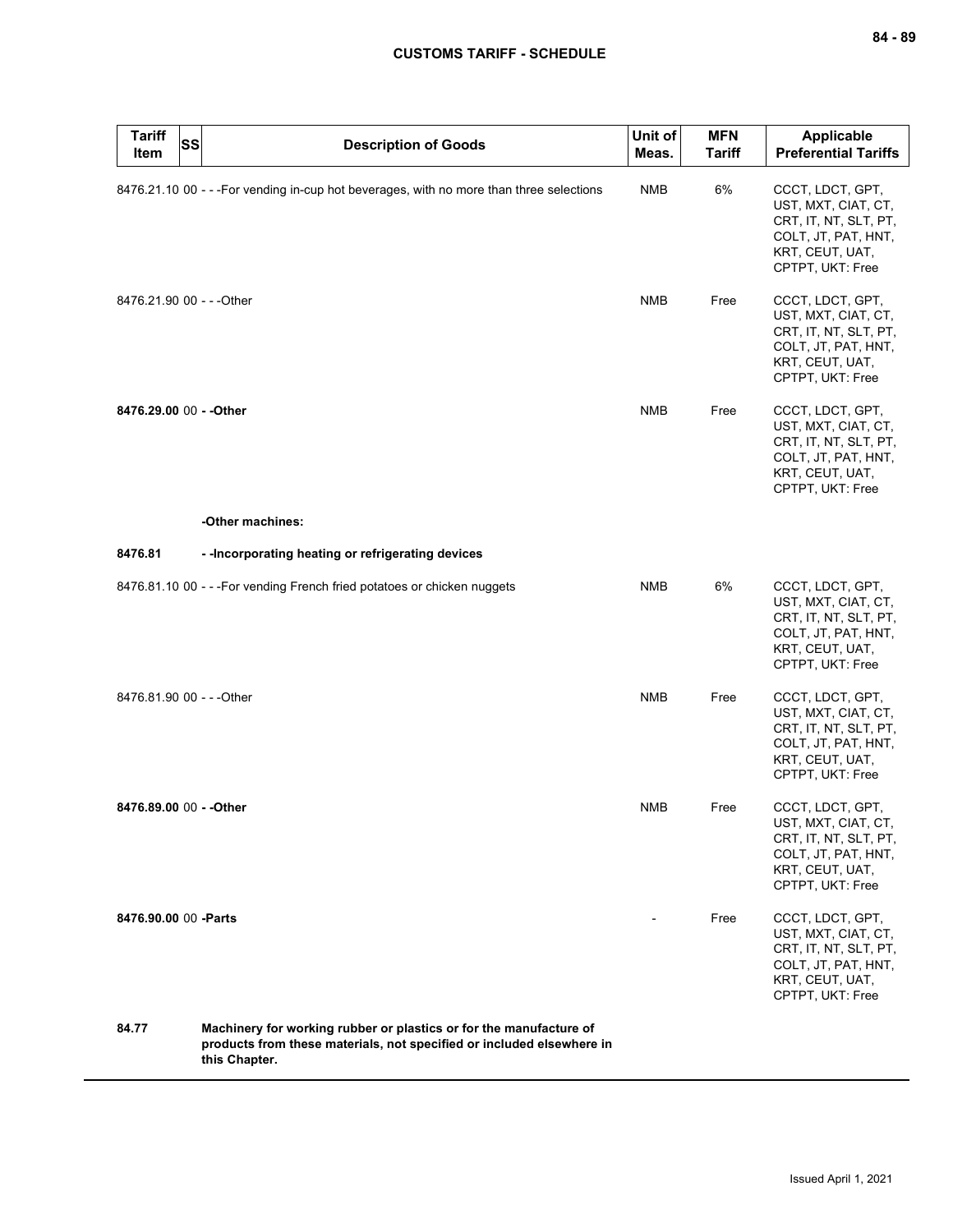| <b>Tariff</b><br><b>SS</b><br>Item | <b>Description of Goods</b>                                                                                      | Unit of<br>Meas.         | <b>MFN</b><br><b>Tariff</b> | <b>Applicable</b><br><b>Preferential Tariffs</b>                                                                               |
|------------------------------------|------------------------------------------------------------------------------------------------------------------|--------------------------|-----------------------------|--------------------------------------------------------------------------------------------------------------------------------|
| 8477.10.00                         | -Injection-moulding machines                                                                                     | <b>NMB</b><br><b>NMB</b> | Free                        | CCCT, LDCT, GPT,<br>UST, MXT, CIAT, CT,<br>CRT, IT, NT, SLT, PT,<br>COLT, JT, PAT, HNT,<br>KRT, CEUT, UAT,<br>CPTPT, UKT: Free |
| 8477.20.00 00 - Extruders          |                                                                                                                  | <b>NMB</b>               | Free                        | CCCT, LDCT, GPT,<br>UST, MXT, CIAT, CT,<br>CRT, IT, NT, SLT, PT,<br>COLT, JT, PAT, HNT,<br>KRT, CEUT, UAT,<br>CPTPT, UKT: Free |
|                                    | 8477.30.00 00 -Blow moulding machines                                                                            | <b>NMB</b>               | Free                        | CCCT, LDCT, GPT,<br>UST, MXT, CIAT, CT,<br>CRT, IT, NT, SLT, PT,<br>COLT, JT, PAT, HNT,<br>KRT, CEUT, UAT,<br>CPTPT, UKT: Free |
|                                    | 8477.40.00 00 -Vacuum moulding machines and other thermoforming machines                                         | <b>NMB</b>               | Free                        | CCCT, LDCT, GPT,<br>UST, MXT, CIAT, CT,<br>CRT, IT, NT, SLT, PT,<br>COLT, JT, PAT, HNT,<br>KRT, CEUT, UAT,<br>CPTPT, UKT: Free |
|                                    | -Other machinery for moulding or otherwise forming:                                                              |                          |                             |                                                                                                                                |
|                                    | 8477.51.00 00 - - For moulding or retreading pneumatic tires or for moulding or<br>otherwise forming inner tubes | <b>NMB</b>               | Free                        | CCCT, LDCT, GPT,<br>UST, MXT, CIAT, CT,<br>CRT, IT, NT, SLT, PT,<br>COLT, JT, PAT, HNT,<br>KRT, CEUT, UAT,<br>CPTPT, UKT: Free |
| 8477.59.00 00 - - Other            |                                                                                                                  | <b>NMB</b>               | Free                        | CCCT, LDCT, GPT,<br>UST, MXT, CIAT, CT,<br>CRT, IT, NT, SLT, PT,<br>COLT, JT, PAT, HNT,<br>KRT, CEUT, UAT,<br>CPTPT, UKT: Free |
|                                    | 8477.80.00 00 - Other machinery                                                                                  | <b>NMB</b>               | Free                        | CCCT, LDCT, GPT,<br>UST, MXT, CIAT, CT,<br>CRT, IT, NT, SLT, PT,<br>COLT, JT, PAT, HNT,<br>KRT, CEUT, UAT,<br>CPTPT, UKT: Free |

**8477.90 -Parts**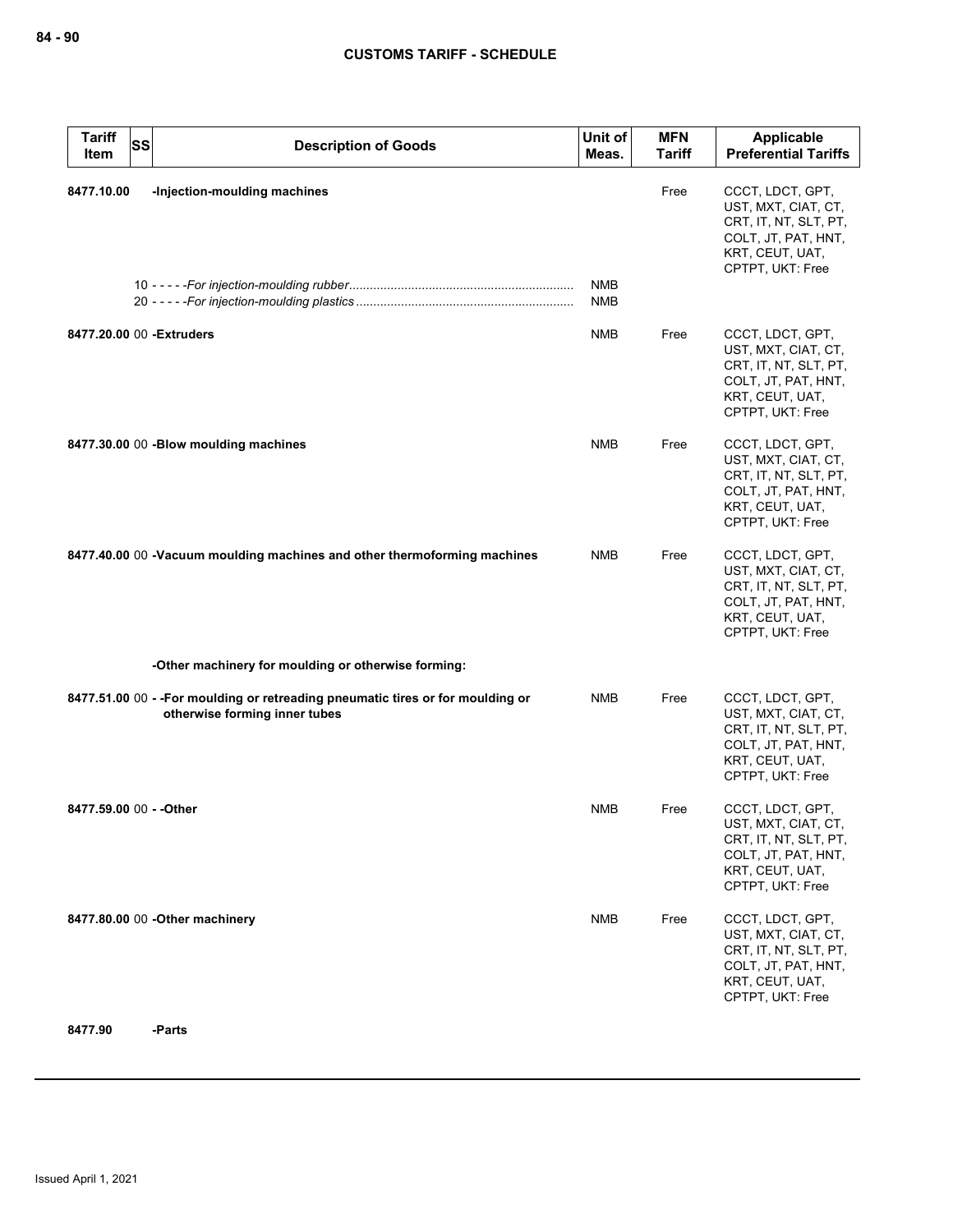| <b>Tariff</b><br>Item    | SS | <b>Description of Goods</b>                                                                                                   | Unit of<br>Meas. | <b>MFN</b><br><b>Tariff</b> | <b>Applicable</b><br><b>Preferential Tariffs</b>                                                                               |
|--------------------------|----|-------------------------------------------------------------------------------------------------------------------------------|------------------|-----------------------------|--------------------------------------------------------------------------------------------------------------------------------|
|                          |    | 8477.90.10 00 - - - Base, bed, platen, clamp cylinder, ram and injection castings, weldments<br>and fabrications              |                  | Free                        | CCCT, LDCT, GPT,<br>UST, MXT, CIAT, CT,<br>CRT, IT, NT, SLT, PT,<br>COLT, JT, PAT, HNT,<br>KRT, CEUT, UAT,<br>CPTPT, UKT: Free |
| 8477.90.20               |    | - - - Barrel screws                                                                                                           |                  | Free                        | CCCT, LDCT, GPT,<br>UST, MXT, CIAT, CT,<br>CRT, IT, NT, SLT, PT,<br>COLT, JT, PAT, HNT,<br>KRT, CEUT, UAT,<br>CPTPT, UKT: Free |
|                          |    |                                                                                                                               |                  |                             |                                                                                                                                |
|                          |    |                                                                                                                               |                  |                             |                                                                                                                                |
|                          |    | 8477.90.30 00 - - - Hydraulic assemblies consisting of at least two of the following: manifold,<br>valves, pump or oil cooler |                  | Free                        | CCCT, LDCT, GPT,<br>UST, MXT, CIAT, CT,<br>CRT, IT, NT, SLT, PT,<br>COLT, JT, PAT, HNT,<br>KRT, CEUT, UAT,<br>CPTPT, UKT: Free |
| 8477.90.90               |    | $-$ - -Other                                                                                                                  |                  | Free                        | CCCT, LDCT, GPT,<br>UST, MXT, CIAT, CT,<br>CRT, IT, NT, SLT, PT,<br>COLT, JT, PAT, HNT,<br>KRT, CEUT, UAT,<br>CPTPT, UKT: Free |
|                          |    |                                                                                                                               |                  |                             |                                                                                                                                |
|                          |    |                                                                                                                               |                  |                             |                                                                                                                                |
|                          |    |                                                                                                                               |                  |                             |                                                                                                                                |
|                          |    |                                                                                                                               |                  |                             |                                                                                                                                |
| 84.78                    |    | Machinery for preparing or making up tobacco, not specified or included<br>elsewhere in this Chapter.                         |                  |                             |                                                                                                                                |
| 8478.10.00 00 -Machinery |    |                                                                                                                               | <b>NMB</b>       | Free                        | CCCT, LDCT, GPT,<br>UST, MXT, CIAT, CT,<br>CRT, IT, NT, SLT, PT,<br>COLT, JT, PAT, HNT,<br>KRT, CEUT, UAT,<br>CPTPT, UKT: Free |
| 8478.90.00 00 - Parts    |    |                                                                                                                               |                  | Free                        | CCCT, LDCT, GPT,<br>UST, MXT, CIAT, CT,<br>CRT, IT, NT, SLT, PT,<br>COLT, JT, PAT, HNT,<br>KRT, CEUT, UAT,<br>CPTPT, UKT: Free |
| <b>24.70</b>             |    | Machines and mochanical appliances having individual functions, not                                                           |                  |                             |                                                                                                                                |

**84.79 Machines and mechanical appliances having individual functions, not specified or included elsewhere in this Chapter.**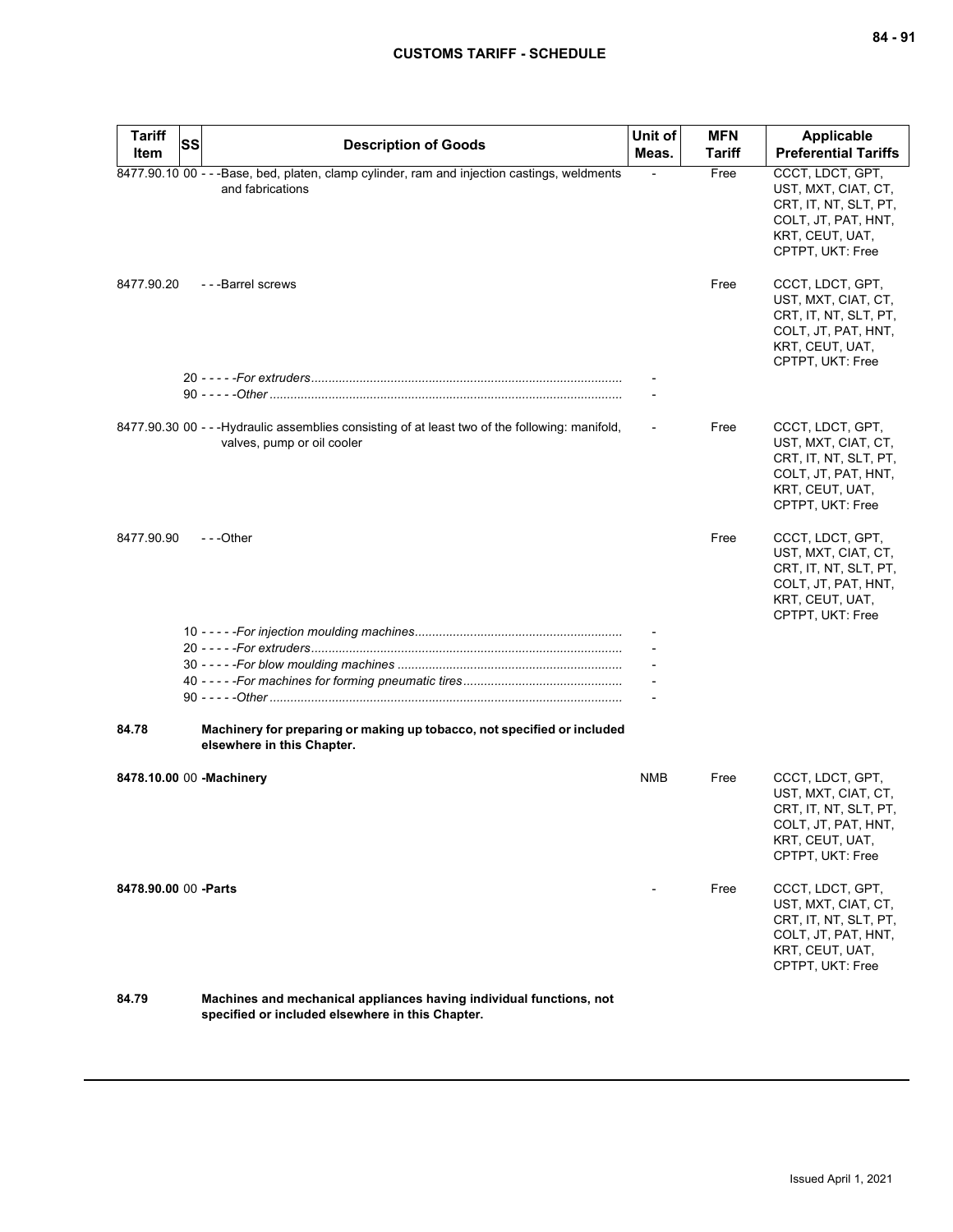| <b>Tariff</b><br><b>SS</b> | <b>Description of Goods</b>                                                                                                                                                                                         | Unit of                         | <b>MFN</b> | Applicable                                                                                                                     |
|----------------------------|---------------------------------------------------------------------------------------------------------------------------------------------------------------------------------------------------------------------|---------------------------------|------------|--------------------------------------------------------------------------------------------------------------------------------|
| Item                       |                                                                                                                                                                                                                     | Meas.                           | Tariff     | <b>Preferential Tariffs</b>                                                                                                    |
| 8479.10.00                 | -Machinery for public works, building or the like<br>10 - - - - - Concrete spreaders, pavers, finishers, profilers or finegraders<br>20 - - - - - Bituminous spreaders, pavers, finishers, profilers or finegraders | NMB<br><b>NMB</b><br><b>NMB</b> | Free       | CCCT, LDCT, GPT,<br>UST, MXT, CIAT, CT,<br>CRT, IT, NT, SLT, PT,<br>COLT, JT, PAT, HNT,<br>KRT, CEUT, UAT,<br>CPTPT, UKT: Free |
|                            | 8479.20.00 00 -Machinery for the extraction or preparation of animal or fixed vegetable<br>fats or oils                                                                                                             | <b>NMB</b>                      | Free       | CCCT, LDCT, GPT,<br>UST, MXT, CIAT, CT,<br>CRT, IT, NT, SLT, PT,<br>COLT, JT, PAT, HNT,<br>KRT, CEUT, UAT,<br>CPTPT, UKT: Free |
|                            | 8479.30.00 00 -Presses for the manufacture of particle board or fibre building board of<br>wood or other ligneous materials and other machinery for treating<br>wood or cork                                        | NMB                             | Free       | CCCT, LDCT, GPT,<br>UST, MXT, CIAT, CT,<br>CRT, IT, NT, SLT, PT,<br>COLT, JT, PAT, HNT,<br>KRT, CEUT, UAT,<br>CPTPT, UKT: Free |
|                            | 8479.40.00 00 -Rope or cable-making machines                                                                                                                                                                        | <b>NMB</b>                      | Free       | CCCT, LDCT, GPT,<br>UST, MXT, CIAT, CT,<br>CRT, IT, NT, SLT, PT,<br>COLT, JT, PAT, HNT,<br>KRT, CEUT, UAT,<br>CPTPT, UKT: Free |
| 8479.50.00                 | -Industrial robots, not elsewhere specified or included                                                                                                                                                             |                                 | Free       | CCCT, LDCT, GPT,<br>UST, MXT, CIAT, CT,<br>CRT, IT, NT, SLT, PT,<br>COLT, JT, PAT, HNT,<br>KRT, CEUT, UAT,<br>CPTPT, UKT: Free |
|                            |                                                                                                                                                                                                                     | <b>NMB</b><br><b>NMB</b>        |            |                                                                                                                                |
|                            | 8479.60.00 00 - Evaporative air coolers                                                                                                                                                                             | <b>NMB</b>                      | Free       | CCCT, LDCT, GPT,<br>UST, MXT, CIAT, CT,<br>CRT, IT, NT, SLT, PT,<br>COLT, JT, PAT, HNT,<br>KRT, CEUT, UAT,<br>CPTPT, UKT: Free |
|                            | -Passenger boarding bridges:                                                                                                                                                                                        |                                 |            |                                                                                                                                |
|                            | 8479.71.00 00 - - Of a kind used in airports                                                                                                                                                                        | <b>NMB</b>                      | Free       | CCCT, LDCT, GPT,<br>UST, MXT, CIAT, CT,<br>CRT, IT, NT, SLT, PT,<br>COLT, JT, PAT, HNT,<br>KRT, CEUT, UAT,<br>CPTPT, UKT: Free |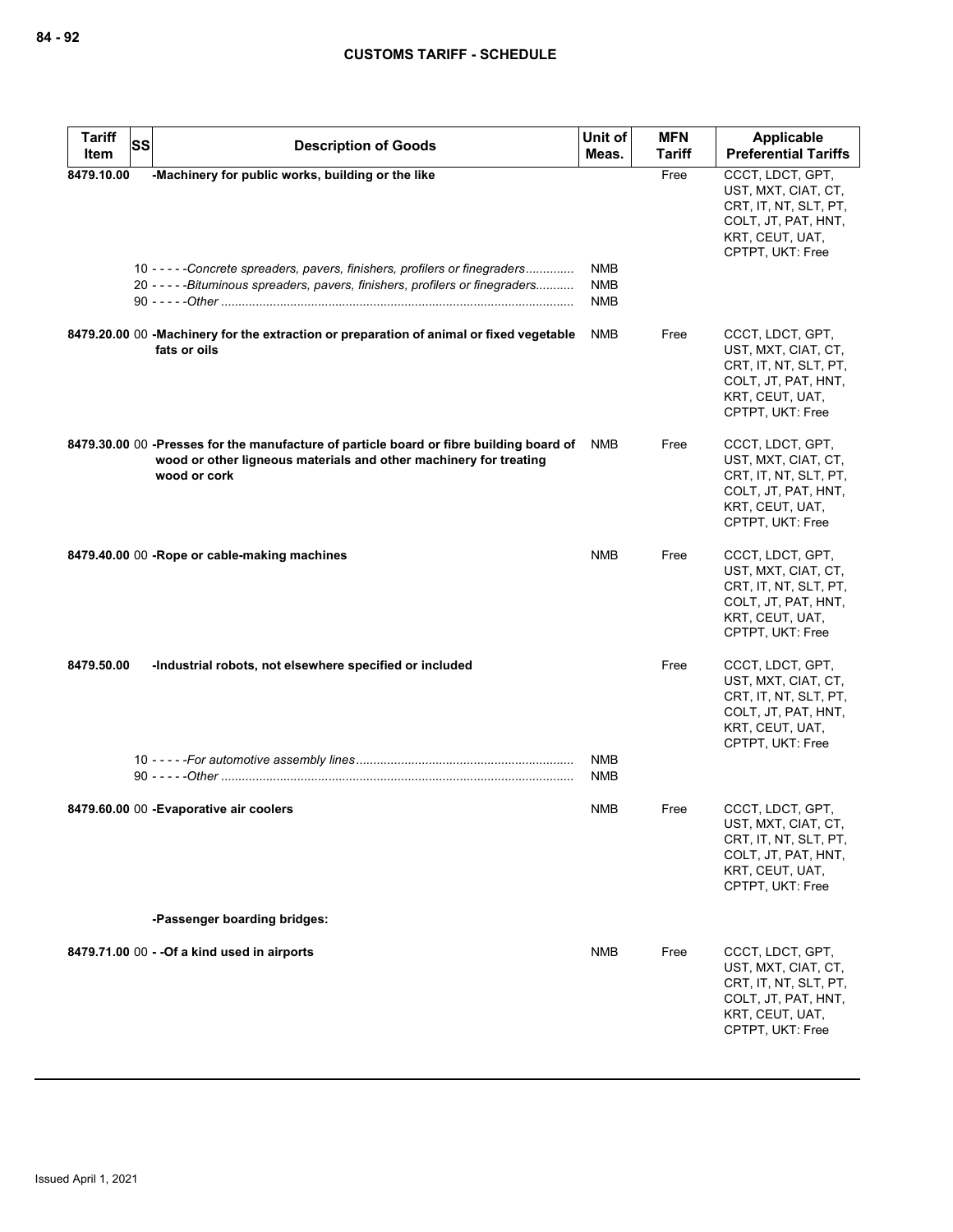| <b>Tariff</b><br><b>Item</b> | <b>SS</b> | <b>Description of Goods</b>                                                                                     | Unit of<br>Meas.         | <b>MFN</b><br><b>Tariff</b> | <b>Applicable</b><br><b>Preferential Tariffs</b>                                                                                      |
|------------------------------|-----------|-----------------------------------------------------------------------------------------------------------------|--------------------------|-----------------------------|---------------------------------------------------------------------------------------------------------------------------------------|
| 8479.79.00 00 - - Other      |           |                                                                                                                 | <b>NMB</b>               | Free                        | CCCT, LDCT, GPT,<br>UST, MXT, CIAT, CT,<br>CRT, IT, NT, SLT, PT,<br>COLT, JT, PAT, HNT,<br>KRT. CEUT. UAT.<br>CPTPT, UKT: Free        |
|                              |           | -Other machines and mechanical appliances:                                                                      |                          |                             |                                                                                                                                       |
|                              |           | 8479.81.00 00 - - For treating metal, including electric wire coil-winders                                      | <b>NMB</b>               | Free                        | CCCT, LDCT, GPT,<br>UST, MXT, CIAT, CT,<br>CRT, IT, NT, SLT, PT,<br>COLT, JT, PAT, HNT,<br>KRT, CEUT, UAT,<br><b>CPTPT, UKT: Free</b> |
| 8479.82.00                   |           | - - Mixing, kneading, crushing, grinding, screening, sifting,<br>homogenizing, emulsifying or stirring machines |                          | Free                        | CCCT, LDCT, GPT,<br>UST, MXT, CIAT, CT,<br>CRT, IT, NT, SLT, PT,<br>COLT, JT, PAT, HNT,<br>KRT. CEUT. UAT.<br>CPTPT, UKT: Free        |
|                              |           |                                                                                                                 | <b>NMB</b><br><b>NMB</b> |                             |                                                                                                                                       |

**8479.89 - -Other**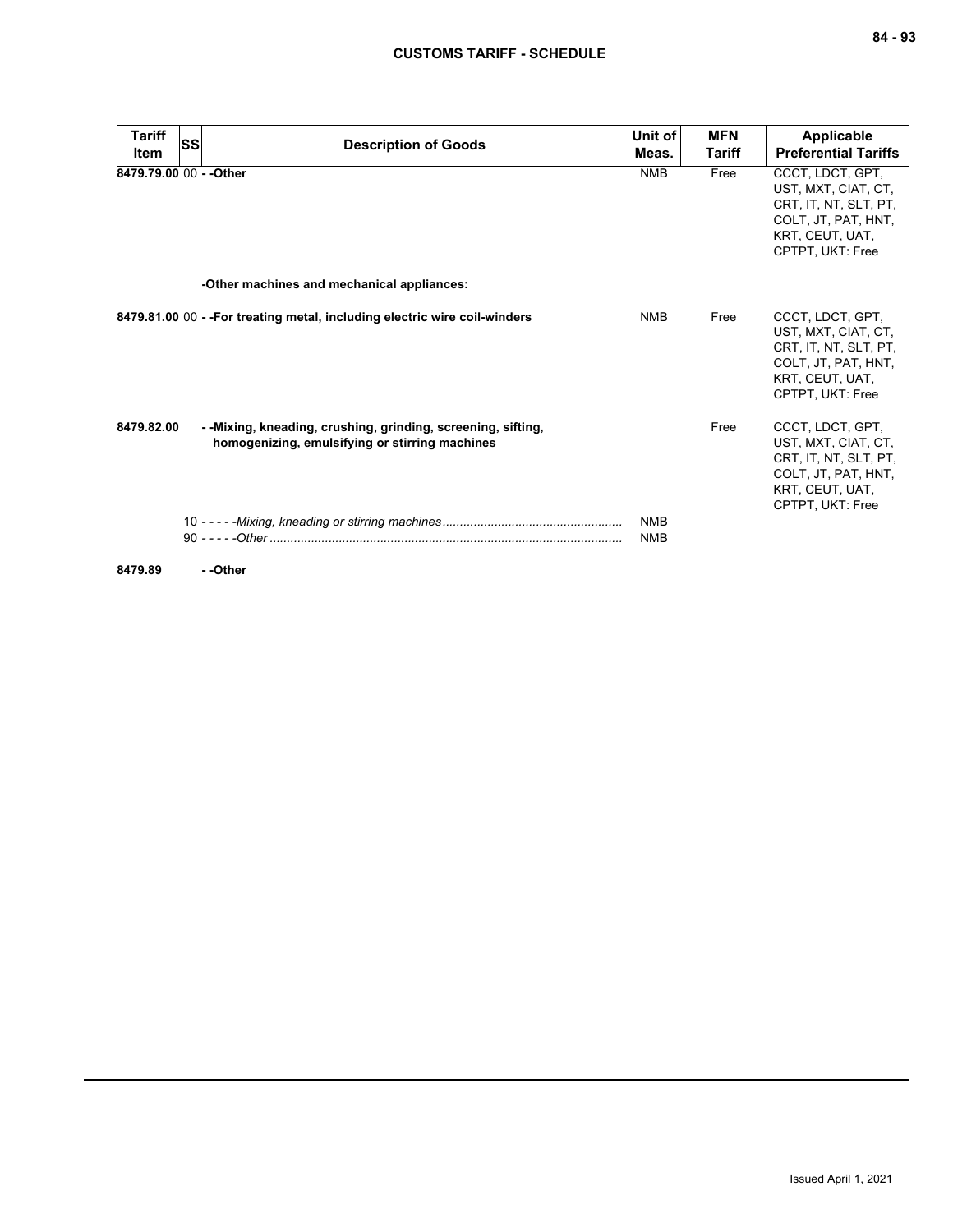| <b>Tariff</b><br>Item | <b>SS</b> | <b>Description of Goods</b>                                                                                                                                                                                                                                                                                                                                                                                                                                                                                                                                                                                                                                                                                                                                                                                                                                                                                                                                                                                                                                                                                                                                                                                                                                                                                                                                                                                                                                                                                                                                                                                                                                                                                                                                                                                                                                                                                                                                                                                                                                                                                                                                                                                                                                                                                                                                                                                                                                   | Unit of<br>Meas.         | <b>MFN</b><br>Tariff | Applicable<br><b>Preferential Tariffs</b>                                                                                      |
|-----------------------|-----------|---------------------------------------------------------------------------------------------------------------------------------------------------------------------------------------------------------------------------------------------------------------------------------------------------------------------------------------------------------------------------------------------------------------------------------------------------------------------------------------------------------------------------------------------------------------------------------------------------------------------------------------------------------------------------------------------------------------------------------------------------------------------------------------------------------------------------------------------------------------------------------------------------------------------------------------------------------------------------------------------------------------------------------------------------------------------------------------------------------------------------------------------------------------------------------------------------------------------------------------------------------------------------------------------------------------------------------------------------------------------------------------------------------------------------------------------------------------------------------------------------------------------------------------------------------------------------------------------------------------------------------------------------------------------------------------------------------------------------------------------------------------------------------------------------------------------------------------------------------------------------------------------------------------------------------------------------------------------------------------------------------------------------------------------------------------------------------------------------------------------------------------------------------------------------------------------------------------------------------------------------------------------------------------------------------------------------------------------------------------------------------------------------------------------------------------------------------------|--------------------------|----------------------|--------------------------------------------------------------------------------------------------------------------------------|
|                       |           | 8479.89.10 00 - - - Aircraft ground use continuous flow jet engine start units;<br>Artificial fog or smoke generators;<br>Automatic loaders for small arms ammunition;<br>Automotive relay assembly lines;<br>Box dumpers for use with fresh fruit or fresh vegetables;<br>Cathode assembly systems;<br>Coating plant with thermal waste gas purification plant;<br>Coin control devices, of iron or steel, for apparatus, other than telephones,<br>which vends merchandise, services or tickets;<br>Condenser tube cleaning systems;<br>Double-sided printed circuit board coating systems;<br>Dry solder mask processing lines for printed circuit board production;<br>Fishing tools or well fracturing machines and appliances to be employed in<br>the exploration, discovery, development, maintenance, testing, depletion<br>or production of oil or natural gas wells or for use in drilling machinery to<br>be employed in the exploration, discovery, development or operation of<br>potash or rock salt deposits;<br>Horizontal solder levelling systems for printed circuit board production;<br>Initial fluid filling machines for automobiles;<br>Laboratory jet dyeing machines;<br>Liquid solder mask coater processing lines for printed circuit board<br>production;<br>Low volume needle or taper nozzle fluid dispensers;<br>Machinery to be employed in the manufacture of pharmaceutical goods;<br>Machines to be employed in the manufacture of slide fasteners, tooth<br>brushes or Venetian blinds;<br>Machines for use by printers, lithographers, bookbinders, paper or foil<br>converters, manufacturers of stereotypes, electrotypes or printing plates<br>or rolls, or by manufacturers of articles made from paper, paperboard or<br>foil,<br>Multilayer registration systems for printed circuit board production;<br>On-line capsule inspection systems;<br>Pipe scraping systems for cleaning;<br>Powder presses for X-ray diffraction samples;<br>Printed circuit board conveyorized washing and drying machines;<br>Railcar door openers or pullers;<br>Rider type scrubbers or polishers;<br>Scallop attachment machines;<br>Shot shell cartridge loaders;<br>Tape embossing machines;<br>Textile or plastic separator systems for footwear manufacture;<br>Tin strip etch lines for printed circuit board production;<br>Trailer mounted jet air start units;<br>Ultrasonic cleaners excluding those for washing cases | <b>NMB</b>               | Free                 | CCCT, LDCT, GPT,<br>UST, MXT, CIAT, CT,<br>CRT, IT, NT, SLT, PT,<br>COLT, JT, PAT, HNT,<br>KRT, CEUT, UAT,<br>CPTPT, UKT: Free |
| 8479.89.20            |           | - - - Carpet sweepers;<br>Electric motor driven household air humidifiers or air dehumidifiers,<br>excluding appliances of heading 84.15 or 84.24;<br>Munition cartridge loaders, excluding shot shell cartridge loaders and<br>automatic loaders for small arms ammunition                                                                                                                                                                                                                                                                                                                                                                                                                                                                                                                                                                                                                                                                                                                                                                                                                                                                                                                                                                                                                                                                                                                                                                                                                                                                                                                                                                                                                                                                                                                                                                                                                                                                                                                                                                                                                                                                                                                                                                                                                                                                                                                                                                                   |                          | 7.5%                 | CCCT, LDCT, GPT,<br>UST, MXT, CIAT, CT,<br>CRT, IT, NT, SLT, PT,<br>COLT, JT, PAT, HNT,<br>KRT, CEUT, UAT,<br>CPTPT, UKT: Free |
|                       |           | -----Electric motor driven household air humidifiers or air dehumidifiers,<br>excluding appliances of heading 84.15 or 84.24:                                                                                                                                                                                                                                                                                                                                                                                                                                                                                                                                                                                                                                                                                                                                                                                                                                                                                                                                                                                                                                                                                                                                                                                                                                                                                                                                                                                                                                                                                                                                                                                                                                                                                                                                                                                                                                                                                                                                                                                                                                                                                                                                                                                                                                                                                                                                 | <b>NMB</b>               |                      |                                                                                                                                |
|                       |           |                                                                                                                                                                                                                                                                                                                                                                                                                                                                                                                                                                                                                                                                                                                                                                                                                                                                                                                                                                                                                                                                                                                                                                                                                                                                                                                                                                                                                                                                                                                                                                                                                                                                                                                                                                                                                                                                                                                                                                                                                                                                                                                                                                                                                                                                                                                                                                                                                                                               | <b>NMB</b><br><b>NMB</b> |                      |                                                                                                                                |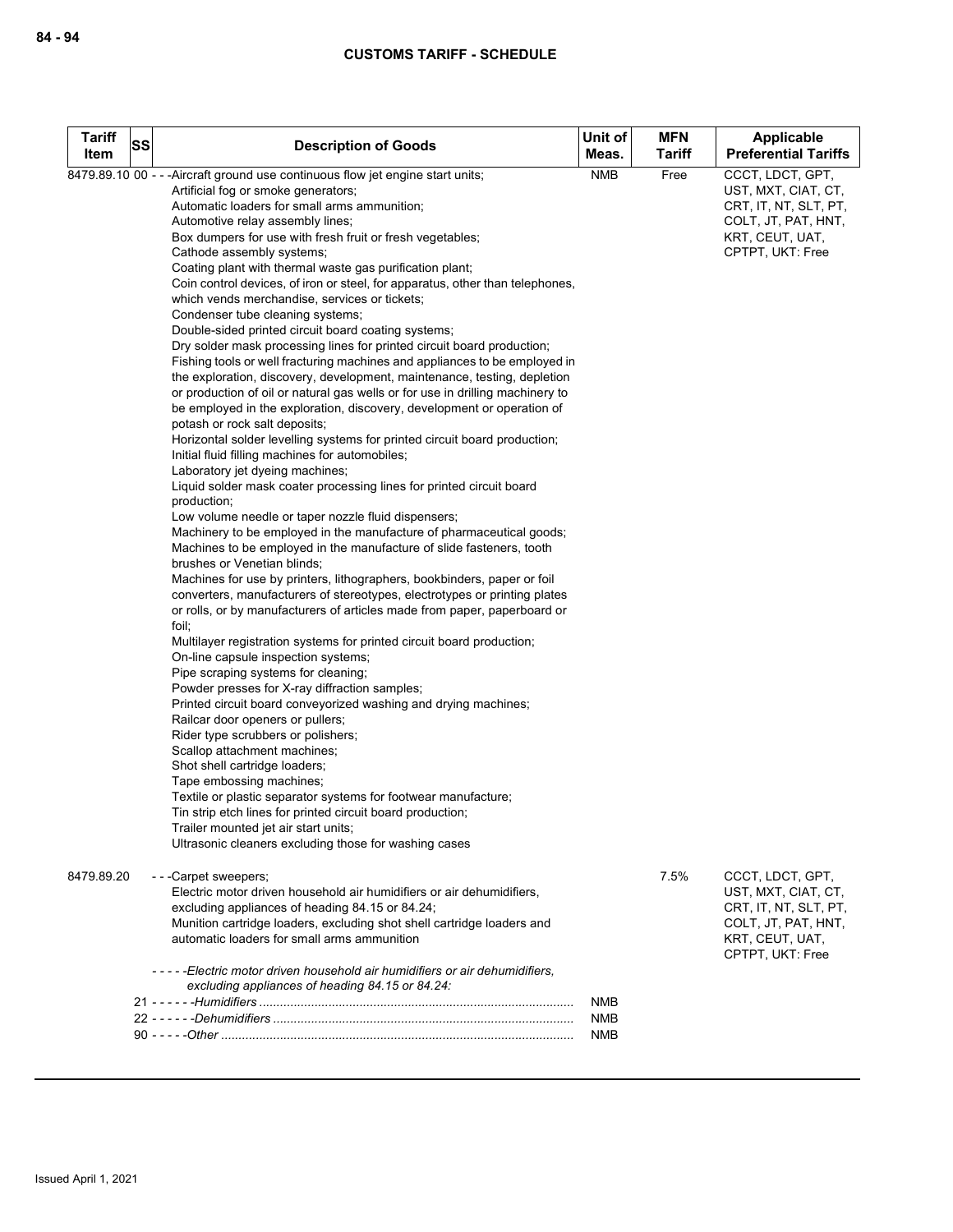| <b>Tariff</b><br>Item       | <b>SS</b> | <b>Description of Goods</b>                                                                                                                                                                                                                                         | Unit of<br>Meas.                | <b>MFN</b><br><b>Tariff</b> | Applicable<br><b>Preferential Tariffs</b>                                                                                                |
|-----------------------------|-----------|---------------------------------------------------------------------------------------------------------------------------------------------------------------------------------------------------------------------------------------------------------------------|---------------------------------|-----------------------------|------------------------------------------------------------------------------------------------------------------------------------------|
|                             |           | 8479.89.30 00 - - - Machinery to be employed in the manufacture of fertilizers from fish or fish<br>waste;<br>Mechanical devices for the control of the composition of sterilizing or<br>cleaning solutions used in the food or beverage industries or in hospitals | <b>NMB</b>                      | Free                        | CCCT, LDCT, GPT,<br>UST, MXT, CIAT, CT,<br>CRT, IT, NT, SLT, PT,<br>COLT, JT, PAT, HNT,<br>KRT, CEUT, UAT,<br>CPTPT, UKT: Free           |
|                             |           | ---Trash compactors:                                                                                                                                                                                                                                                |                                 |                             |                                                                                                                                          |
|                             |           | 8479.89.41 00 - - - - Industrial solid waste compactors;<br>Waste or refuse compactors, electrically powered, utilized on aircraft,<br>trains, ships or buses, capable of crushing bottles and other in-transit<br>waste                                            | NMB                             | Free                        | AUT, NZT, CCCT, LDCT,<br>GPT, UST, MXT, CIAT,<br>CT, CRT, IT, NT, SLT,<br>PT, COLT, JT, PAT,<br>HNT, KRT, CEUT, UAT,<br>CPTPT, UKT: Free |
| 8479.89.49 00 - - - - Other |           |                                                                                                                                                                                                                                                                     | <b>NMB</b>                      | Free                        | CCCT, LDCT, GPT,<br>UST, MXT, CIAT, CT,<br>CRT, IT, NT, SLT, PT,<br>COLT, JT, PAT, HNT,<br>KRT, CEUT, UAT,<br>CPTPT, UKT: Free           |
| 8479.89.90                  |           | $- -$ Other                                                                                                                                                                                                                                                         |                                 | Free                        | CCCT, LDCT, GPT,<br>UST, MXT, CIAT, CT,<br>CRT, IT, NT, SLT, PT,<br>COLT, JT, PAT, HNT,<br>KRT, CEUT, UAT,<br>CPTPT, UKT: Free           |
|                             |           |                                                                                                                                                                                                                                                                     | <b>NMB</b><br><b>NMB</b><br>NMB |                             |                                                                                                                                          |
| 8479.90                     |           | -Parts                                                                                                                                                                                                                                                              |                                 |                             |                                                                                                                                          |
|                             |           | - - - Of the goods of tariff item No. 8479.89.41 or 8479.89.49:                                                                                                                                                                                                     |                                 |                             |                                                                                                                                          |
|                             |           | 8479.90.11 00 - - - - Frame assemblies incorporating at least two of the following: baseplate,<br>side frames, power screws or front plates                                                                                                                         |                                 | Free                        | CCCT, LDCT, GPT,<br>UST, MXT, CIAT, CT,<br>CRT, IT, NT, SLT, PT,<br>COLT, JT, PAT, HNT,<br>KRT, CEUT, UAT,<br>CPTPT, UKT: Free           |
|                             |           | 8479.90.12 00 - - - - Ram assemblies incorporating a ram wrapper or ram cover                                                                                                                                                                                       |                                 | Free                        | CCCT, LDCT, GPT,<br>UST, MXT, CIAT, CT,<br>CRT, IT, NT, SLT, PT,<br>COLT, JT, PAT, HNT,<br>KRT, CEUT, UAT,<br>CPTPT, UKT: Free           |
|                             |           | 8479.90.13 00 - - - - Container assemblies incorporating at least two of the following:<br>container bottom, container wrapper, slide track or container front                                                                                                      |                                 | Free                        | CCCT, LDCT, GPT,<br>UST, MXT, CIAT, CT,<br>CRT, IT, NT, SLT, PT,<br>COLT, JT, PAT, HNT,<br>KRT, CEUT, UAT,<br>CPTPT, UKT: Free           |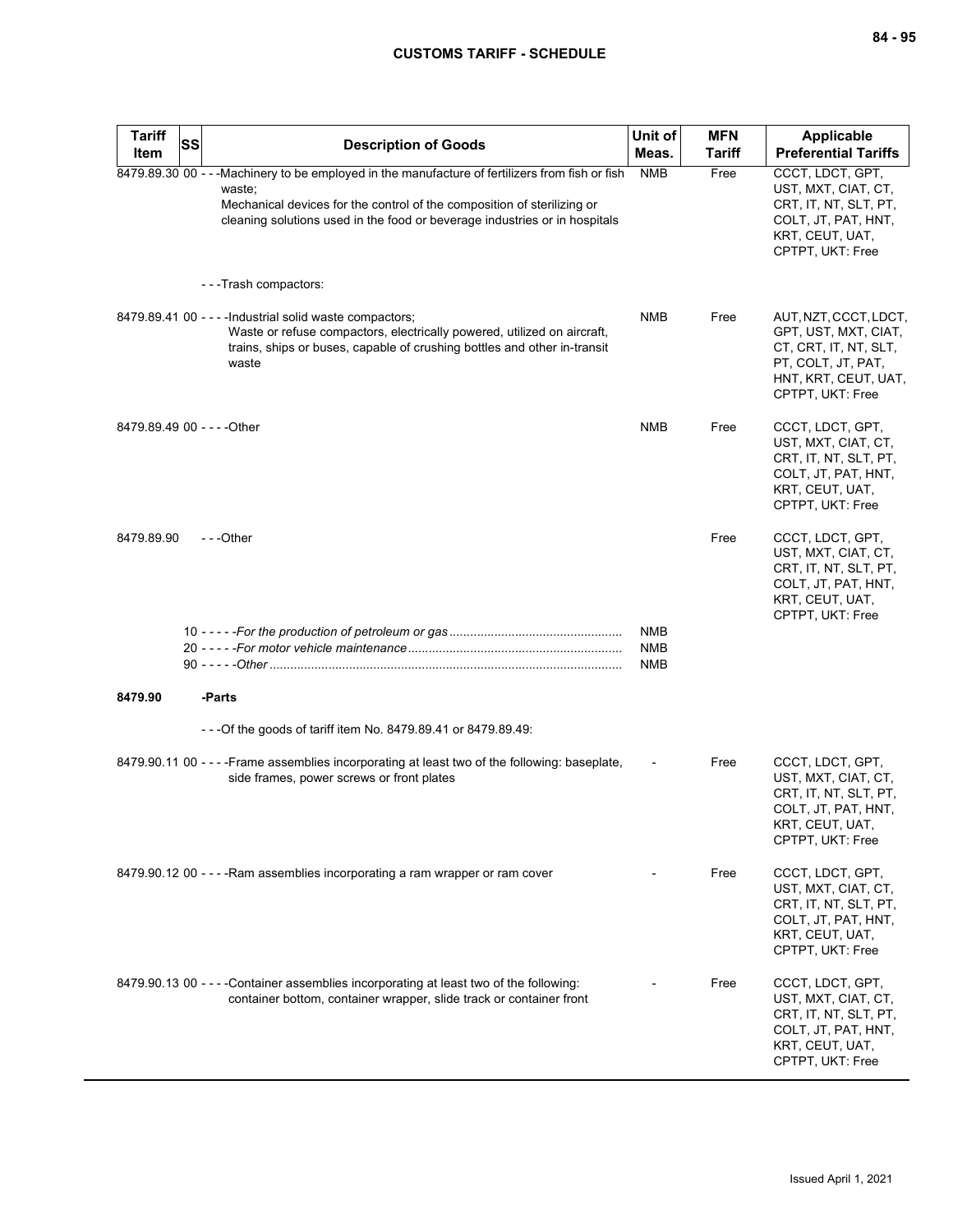| <b>Tariff</b><br>Item | SS<br><b>Description of Goods</b>                                                                                                                                                 | Unit of<br>Meas. | <b>MFN</b><br>Tariff | <b>Applicable</b><br><b>Preferential Tariffs</b>                                                                               |
|-----------------------|-----------------------------------------------------------------------------------------------------------------------------------------------------------------------------------|------------------|----------------------|--------------------------------------------------------------------------------------------------------------------------------|
|                       | 8479.90.14 00 - - - - Cabinets or cases                                                                                                                                           |                  | Free                 | CCCT, LDCT, GPT,<br>UST, MXT, CIAT, CT,<br>CRT, IT, NT, SLT, PT,<br>COLT, JT, PAT, HNT,<br>KRT, CEUT, UAT,<br>CPTPT, UKT: Free |
|                       | 8479.90.19 00 - - - - Other                                                                                                                                                       |                  | Free                 | CCCT, LDCT, GPT,<br>UST, MXT, CIAT, CT,<br>CRT, IT, NT, SLT, PT,<br>COLT, JT, PAT, HNT,<br>KRT, CEUT, UAT,<br>CPTPT, UKT: Free |
| 8479.90.90            | $- -$ Other                                                                                                                                                                       |                  | Free                 | CCCT, LDCT, GPT,<br>UST, MXT, CIAT, CT,<br>CRT, IT, NT, SLT, PT,<br>COLT, JT, PAT, HNT,<br>KRT, CEUT, UAT,<br>CPTPT, UKT: Free |
|                       | 20 - - - - - Of machinery for public works, building or the like                                                                                                                  |                  |                      |                                                                                                                                |
|                       | 30 - - - - - Of presses for the manufacture of particle board or fibre building board<br>of wood or other ligneous materials and other machinery for treating                     |                  |                      |                                                                                                                                |
|                       | 40 - - - - - Of machines or mechanical appliances for treating metal                                                                                                              |                  |                      |                                                                                                                                |
| 84.80                 | Moulding boxes for metal foundry; mould bases; moulding patterns;<br>moulds for metal (other than ingot moulds), metal carbides, glass,<br>mineral materials, rubber or plastics. |                  |                      |                                                                                                                                |
|                       | 8480.10.00 00 -Moulding boxes for metal foundry                                                                                                                                   |                  | Free                 | CCCT, LDCT, GPT,<br>UST, MXT, CIAT, CT,<br>CRT, IT, NT, SLT, PT,<br>COLT, JT, PAT, HNT,<br>KRT, CEUT, UAT,<br>CPTPT, UKT: Free |
|                       | 8480.20.00 00 - Mould bases                                                                                                                                                       |                  | Free                 | CCCT, LDCT, GPT,<br>UST, MXT, CIAT, CT,<br>CRT, IT, NT, SLT, PT,<br>COLT, JT, PAT, HNT,<br>KRT, CEUT, UAT,<br>CPTPT, UKT: Free |
|                       | 8480.30.00 00 -Moulding patterns                                                                                                                                                  |                  | Free                 | CCCT, LDCT, GPT,<br>UST, MXT, CIAT, CT,<br>CRT, IT, NT, SLT, PT,<br>COLT, JT, PAT, HNT,<br>KRT, CEUT, UAT,<br>CPTPT, UKT: Free |

**-Moulds for metal or metal carbides:**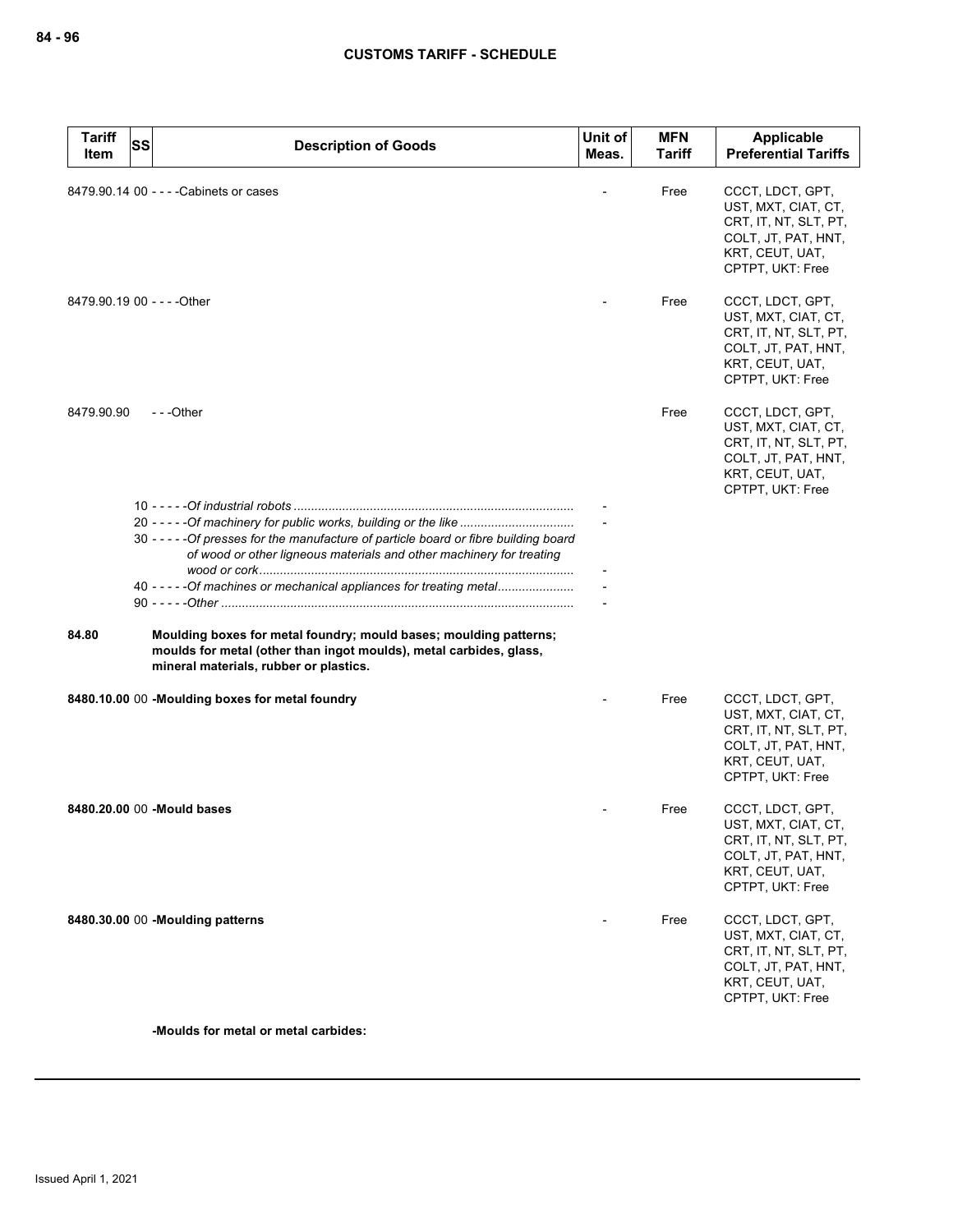| <b>Tariff</b><br>Item   | <b>SS</b> | <b>Description of Goods</b>                                          | Unit of<br>Meas.  | <b>MFN</b><br><b>Tariff</b> | <b>Applicable</b><br><b>Preferential Tariffs</b>                                                                               |
|-------------------------|-----------|----------------------------------------------------------------------|-------------------|-----------------------------|--------------------------------------------------------------------------------------------------------------------------------|
|                         |           | 8480.41.00 00 - - Injection or compression types                     |                   | Free                        | CCCT, LDCT, GPT,<br>UST, MXT, CIAT, CT,<br>CRT, IT, NT, SLT, PT,<br>COLT, JT, PAT, HNT,<br>KRT, CEUT, UAT,<br>CPTPT, UKT: Free |
| 8480.49.00 00 - - Other |           |                                                                      |                   | Free                        | CCCT, LDCT, GPT,<br>UST, MXT, CIAT, CT,<br>CRT, IT, NT, SLT, PT,<br>COLT, JT, PAT, HNT,<br>KRT, CEUT, UAT,<br>CPTPT, UKT: Free |
|                         |           | 8480.50.00 00 -Moulds for glass                                      |                   | Free                        | CCCT, LDCT, GPT,<br>UST, MXT, CIAT, CT,<br>CRT, IT, NT, SLT, PT,<br>COLT, JT, PAT, HNT,<br>KRT, CEUT, UAT,<br>CPTPT, UKT: Free |
| 8480.60.00              |           | -Moulds for mineral materials                                        |                   | Free                        | CCCT, LDCT, GPT,<br>UST, MXT, CIAT, CT,<br>CRT, IT, NT, SLT, PT,<br>COLT, JT, PAT, HNT,<br>KRT, CEUT, UAT,<br>CPTPT, UKT: Free |
|                         |           | -Moulds for rubber or plastics:                                      |                   |                             |                                                                                                                                |
| 8480.71.00              |           | - - Injection or compression types                                   |                   | Free                        | CCCT, LDCT, GPT,<br>UST, MXT, CIAT, CT,<br>CRT, IT, NT, SLT, PT,<br>COLT, JT, PAT, HNT,<br>KRT, CEUT, UAT,<br>CPTPT, UKT: Free |
|                         |           |                                                                      | NMB<br><b>NMB</b> |                             |                                                                                                                                |
| 8480.79.00 00 - - Other |           |                                                                      |                   | Free                        | CCCT, LDCT, GPT,<br>UST, MXT, CIAT, CT,<br>CRT, IT, NT, SLT, PT,<br>COLT, JT, PAT, HNT,<br>KRT, CEUT, UAT,<br>CPTPT, UKT: Free |
| 84.81                   |           | Taps, cocks, valves and similar appliances for pipes, boiler shells. |                   |                             |                                                                                                                                |

**84.81 Taps, cocks, valves and similar appliances for pipes, boiler shells, tanks, vats or the like, including pressure-reducing valves and thermostatically controlled valves.**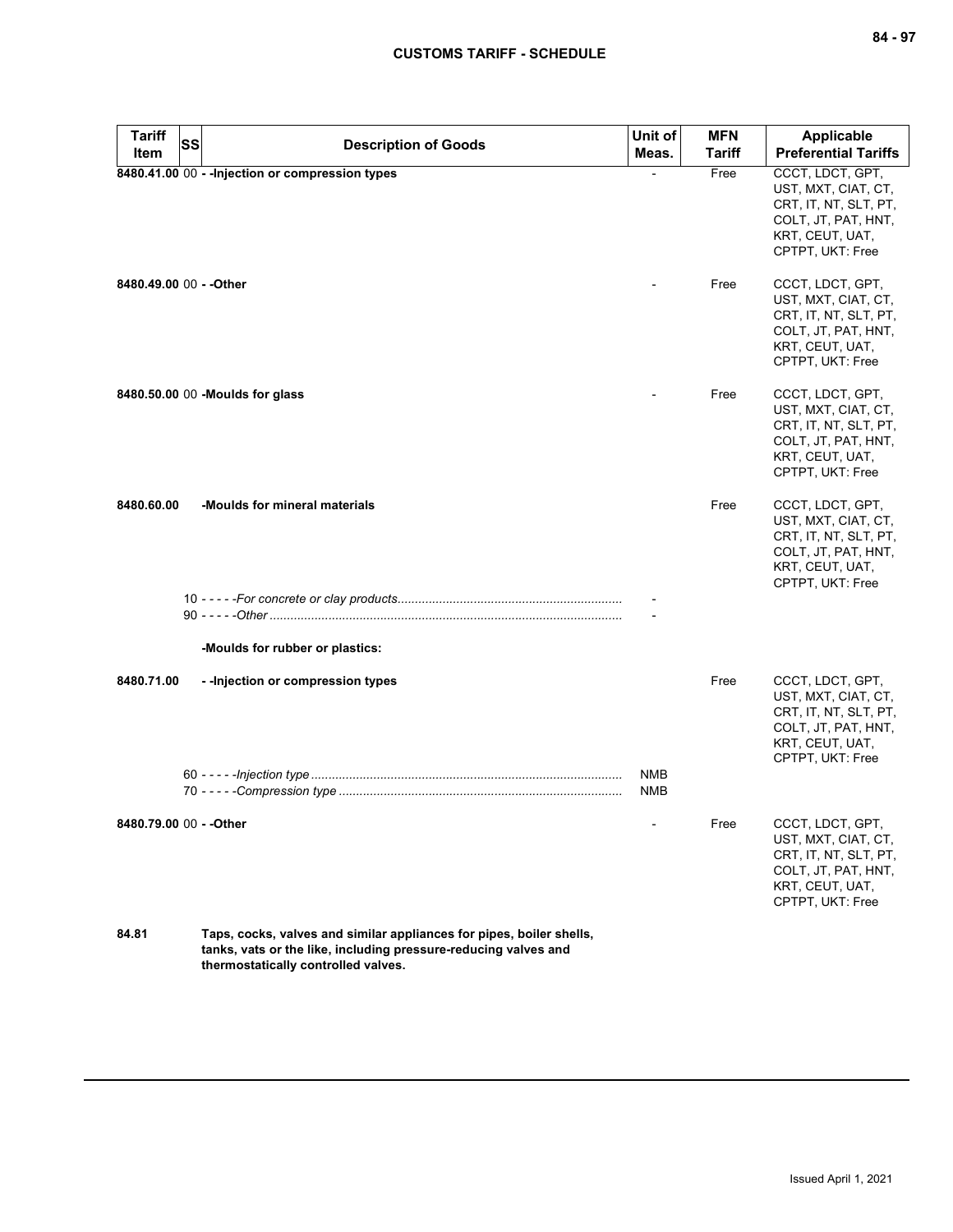| <b>Tariff</b> | <b>SS</b><br><b>Description of Goods</b>                                           | Unit of        | <b>MFN</b> | <b>Applicable</b>                                                                                                              |
|---------------|------------------------------------------------------------------------------------|----------------|------------|--------------------------------------------------------------------------------------------------------------------------------|
| Item          |                                                                                    | Meas.          | Tariff     | <b>Preferential Tariffs</b>                                                                                                    |
| 8481.10.00    | -Pressure-reducing valves                                                          |                | Free       | CCCT, LDCT, GPT,<br>UST, MXT, CIAT, CT,<br>CRT, IT, NT, SLT, PT,<br>COLT, JT, PAT, HNT,<br>KRT, CEUT, UAT,<br>CPTPT, UKT: Free |
|               |                                                                                    |                |            |                                                                                                                                |
|               |                                                                                    |                |            |                                                                                                                                |
| 8481.20.00    | -Valves for oleohydraulic or pneumatic transmissions                               |                | Free       | CCCT, LDCT, GPT,<br>UST, MXT, CIAT, CT,<br>CRT, IT, NT, SLT, PT,<br>COLT, JT, PAT, HNT,<br>KRT, CEUT, UAT,<br>CPTPT, UKT: Free |
|               | -----Oleohydraulic valves, directional control:                                    |                |            |                                                                                                                                |
|               |                                                                                    | NMB            |            |                                                                                                                                |
|               |                                                                                    | NMB            |            |                                                                                                                                |
|               |                                                                                    | <b>NMB</b>     |            |                                                                                                                                |
|               |                                                                                    | <b>NMB</b>     |            |                                                                                                                                |
|               |                                                                                    | <b>NMB</b>     |            |                                                                                                                                |
|               | -----Pneumatic valves, directional control:                                        |                |            |                                                                                                                                |
|               |                                                                                    | <b>NMB</b>     |            |                                                                                                                                |
|               |                                                                                    | <b>NMB</b>     |            |                                                                                                                                |
|               |                                                                                    | NMB            |            |                                                                                                                                |
| 8481.30.00    | -Check (nonreturn) valves                                                          |                | Free       | CCCT, LDCT, GPT,<br>UST, MXT, CIAT, CT,<br>CRT, IT, NT, SLT, PT,<br>COLT, JT, PAT, HNT,<br>KRT, CEUT, UAT,<br>CPTPT, UKT: Free |
|               | -----Hand operated or hand activated (excluding multiple gear, pulley or           |                |            |                                                                                                                                |
|               | chain valves and connective couplings equipped with valves):                       |                |            |                                                                                                                                |
|               |                                                                                    |                |            |                                                                                                                                |
|               |                                                                                    |                |            |                                                                                                                                |
|               |                                                                                    |                |            |                                                                                                                                |
|               |                                                                                    | $\blacksquare$ |            |                                                                                                                                |
| 8481.40.00    | -Safety or relief valves                                                           |                | Free       | CCCT, LDCT, GPT,<br>UST, MXT, CIAT, CT,<br>CRT, IT, NT, SLT, PT,<br>COLT, JT, PAT, HNT,<br>KRT, CEUT, UAT,<br>CPTPT, UKT: Free |
|               |                                                                                    | <b>NMB</b>     |            |                                                                                                                                |
|               | $---Other:$                                                                        |                |            |                                                                                                                                |
|               | 91 - - - - - - Hand operated or hand activated (excluding multiple gear, pulley or |                |            |                                                                                                                                |
|               | chain valves and connective couplings equipped with valves)                        | NMB            |            |                                                                                                                                |
|               |                                                                                    | NMB            |            |                                                                                                                                |
|               |                                                                                    | <b>NMB</b>     |            |                                                                                                                                |
|               |                                                                                    | <b>NMB</b>     |            |                                                                                                                                |
|               |                                                                                    |                |            |                                                                                                                                |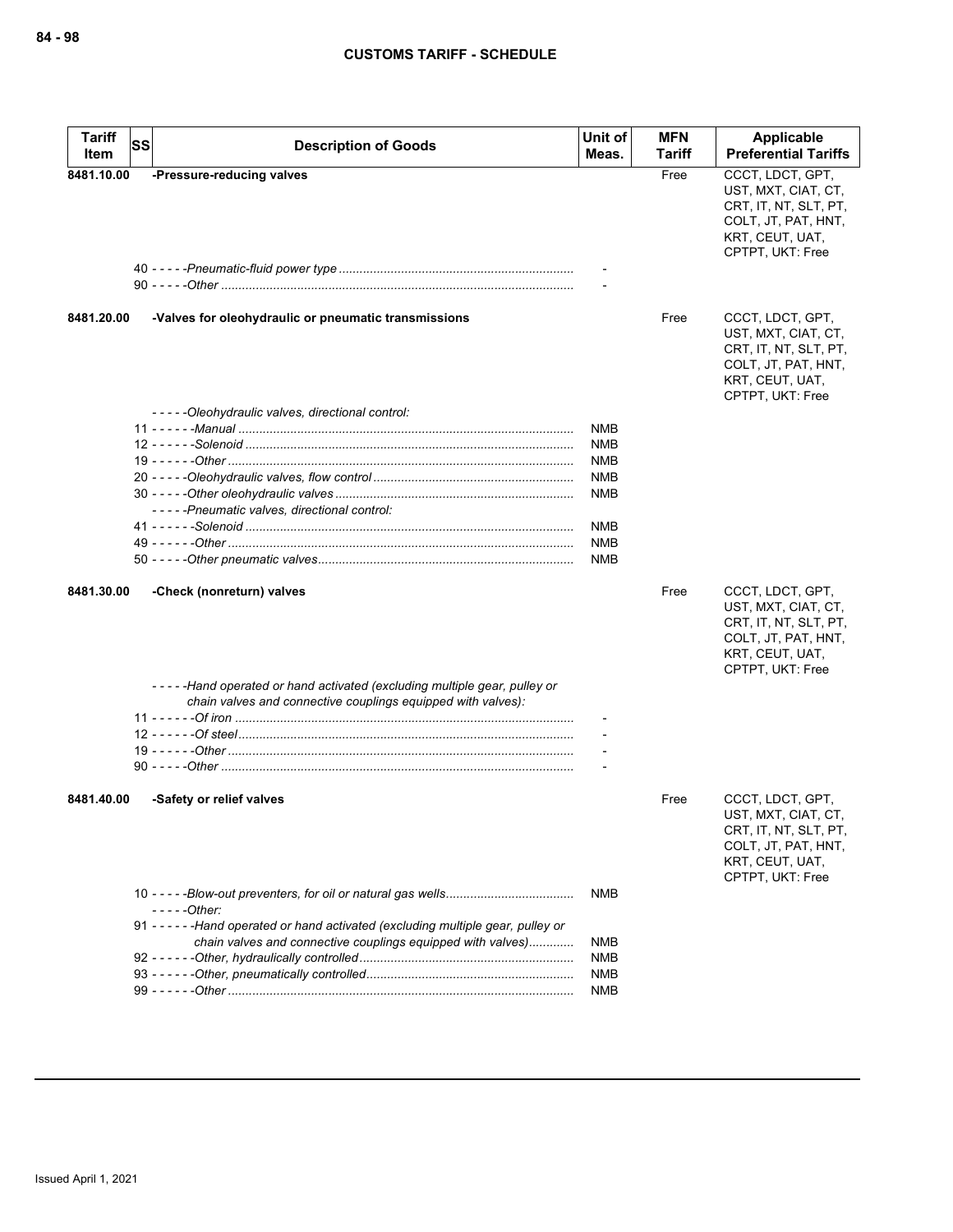| <b>Tariff</b><br>Item | <b>SS</b> | <b>Description of Goods</b>                                                                                                                                           | Unit of<br>Meas. | <b>MFN</b><br>Tariff | <b>Applicable</b><br><b>Preferential Tariffs</b>                                                           |
|-----------------------|-----------|-----------------------------------------------------------------------------------------------------------------------------------------------------------------------|------------------|----------------------|------------------------------------------------------------------------------------------------------------|
| 8481.80.00            |           | -Other appliances                                                                                                                                                     |                  | Free                 | CCCT, LDCT, GPT,                                                                                           |
|                       |           |                                                                                                                                                                       |                  |                      | UST, MXT, CIAT, CT,<br>CRT, IT, NT, SLT, PT,<br>COLT, JT, PAT, HNT,<br>KRT, CEUT, UAT,<br>CPTPT, UKT: Free |
|                       |           | -----Hand operated or hand activated, of iron (excluding multiple gear,                                                                                               |                  |                      |                                                                                                            |
|                       |           | pulley or chain valves and connective couplings equipped with valves):                                                                                                |                  |                      |                                                                                                            |
|                       |           |                                                                                                                                                                       |                  |                      |                                                                                                            |
|                       |           |                                                                                                                                                                       |                  |                      |                                                                                                            |
|                       |           |                                                                                                                                                                       |                  |                      |                                                                                                            |
|                       |           |                                                                                                                                                                       |                  |                      |                                                                                                            |
|                       |           | -----Hand operated or hand activated, of steel (excluding multiple gear,<br>pulley or chain valves and connective couplings equipped with valves):                    |                  |                      |                                                                                                            |
|                       |           |                                                                                                                                                                       |                  |                      |                                                                                                            |
|                       |           |                                                                                                                                                                       |                  |                      |                                                                                                            |
|                       |           |                                                                                                                                                                       |                  |                      |                                                                                                            |
|                       |           |                                                                                                                                                                       |                  |                      |                                                                                                            |
|                       |           |                                                                                                                                                                       |                  |                      |                                                                                                            |
|                       |           |                                                                                                                                                                       |                  |                      |                                                                                                            |
|                       |           | -----Hand operated or hand activated, of brass or bronze, forged (excluding                                                                                           |                  |                      |                                                                                                            |
|                       |           | multiple gear, pulley or chain valves and connective couplings equipped<br>with valves):                                                                              |                  |                      |                                                                                                            |
|                       |           |                                                                                                                                                                       |                  |                      |                                                                                                            |
|                       |           |                                                                                                                                                                       |                  |                      |                                                                                                            |
|                       |           |                                                                                                                                                                       |                  |                      |                                                                                                            |
|                       |           | -----Hand operated or hand activated, of brass or bronze, cast (excluding<br>multiple gear, pulley or chain valves and connective couplings equipped<br>with valves): |                  |                      |                                                                                                            |
|                       |           |                                                                                                                                                                       |                  |                      |                                                                                                            |
|                       |           |                                                                                                                                                                       |                  |                      |                                                                                                            |
|                       |           | -----Hand operated or hand activated, other (excluding multiple gear, pulley<br>or chain valves and connective couplings equipped with valves):                       |                  |                      |                                                                                                            |
|                       |           |                                                                                                                                                                       |                  |                      |                                                                                                            |
|                       |           |                                                                                                                                                                       |                  |                      |                                                                                                            |
|                       |           |                                                                                                                                                                       |                  |                      |                                                                                                            |
|                       |           | -----Faucets and flush valves:                                                                                                                                        |                  |                      |                                                                                                            |
|                       |           |                                                                                                                                                                       |                  |                      |                                                                                                            |
|                       |           |                                                                                                                                                                       |                  |                      |                                                                                                            |
|                       |           |                                                                                                                                                                       |                  |                      |                                                                                                            |
|                       |           | - - - - - Other, electrically, electro-hydraulically or pneumatically controlled:                                                                                     |                  |                      |                                                                                                            |
|                       |           | 81 - - - - - - Control valves, designed for proportional operation by a signal from a<br>control device, electrically or electro-hydraulically controlled             |                  |                      |                                                                                                            |
|                       |           | 82 - - - - - - Other, electrically or electro-hydraulically controlled                                                                                                |                  |                      |                                                                                                            |
|                       |           | 83 - - - - - - Control valves, designed for proportional operation by a signal from a                                                                                 |                  |                      |                                                                                                            |
|                       |           | $--$ - $-$ Other:                                                                                                                                                     |                  |                      |                                                                                                            |
|                       |           |                                                                                                                                                                       |                  |                      |                                                                                                            |
|                       |           | 93 - - - - - - Regulator valves, self-operating, for controlling variables such as                                                                                    |                  |                      |                                                                                                            |
|                       |           |                                                                                                                                                                       |                  |                      |                                                                                                            |
|                       |           |                                                                                                                                                                       |                  |                      |                                                                                                            |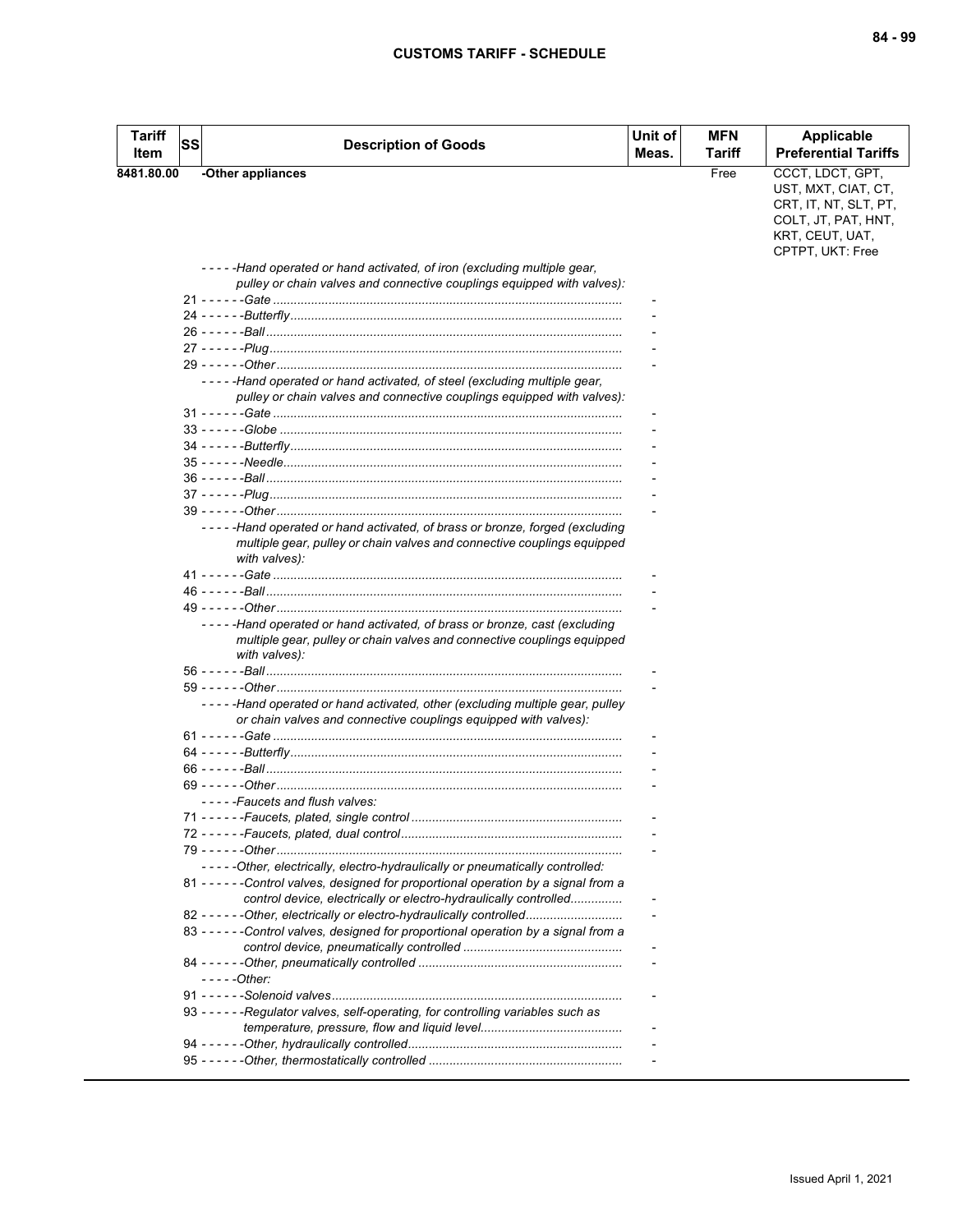| <b>Tariff</b><br>Item | SS | <b>Description of Goods</b>                                                                                                                    | Unit of<br>Meas. | <b>MFN</b><br>Tariff | Applicable<br><b>Preferential Tariffs</b>                                                                                                |
|-----------------------|----|------------------------------------------------------------------------------------------------------------------------------------------------|------------------|----------------------|------------------------------------------------------------------------------------------------------------------------------------------|
|                       |    |                                                                                                                                                |                  |                      |                                                                                                                                          |
| 8481.90.00            |    | -Parts                                                                                                                                         |                  | Free                 | CCCT, LDCT, GPT,<br>UST, MXT, CIAT, CT,<br>CRT, IT, NT, SLT, PT,<br>COLT, JT, PAT, HNT,<br>KRT, CEUT, UAT,<br>CPTPT, UKT: Free           |
|                       |    | 20 - - - - - Of valves, for oleohydraulic or pneumatic transmissions                                                                           |                  |                      |                                                                                                                                          |
|                       |    |                                                                                                                                                |                  |                      |                                                                                                                                          |
|                       |    |                                                                                                                                                |                  |                      |                                                                                                                                          |
| 84.82                 |    | Ball or roller bearings.                                                                                                                       |                  |                      |                                                                                                                                          |
| 8482.10.00            |    | -Ball bearings                                                                                                                                 |                  | Free                 | AUT, NZT, CCCT, LDCT,<br>GPT, UST, MXT, CIAT,<br>CT, CRT, IT, NT, SLT,<br>PT, COLT, JT, PAT,<br>HNT, KRT, CEUT, UAT,<br>CPTPT, UKT: Free |
|                       |    | -----Angular contact type:                                                                                                                     |                  |                      |                                                                                                                                          |
|                       |    |                                                                                                                                                |                  |                      |                                                                                                                                          |
|                       |    |                                                                                                                                                |                  |                      |                                                                                                                                          |
|                       |    |                                                                                                                                                |                  |                      |                                                                                                                                          |
|                       |    | -----Single row, radial type, having an external diameter of:                                                                                  |                  |                      |                                                                                                                                          |
|                       |    |                                                                                                                                                |                  |                      |                                                                                                                                          |
|                       |    |                                                                                                                                                |                  |                      |                                                                                                                                          |
|                       |    |                                                                                                                                                |                  |                      |                                                                                                                                          |
|                       |    |                                                                                                                                                |                  |                      |                                                                                                                                          |
| 8482.20.00            |    | -Tapered roller bearings, including cone and tapered roller assemblies                                                                         |                  | Free                 | CCCT, LDCT, GPT,<br>UST, MXT, CIAT, CT,<br>CRT, IT, NT, SLT, PT,<br>COLT, JT, PAT, HNT,<br>KRT, CEUT, UAT,<br>CPTPT, UKT: Free           |
|                       |    | -----Cup and cone assemblies, entered as a set:                                                                                                |                  |                      |                                                                                                                                          |
|                       |    |                                                                                                                                                |                  |                      |                                                                                                                                          |
|                       |    |                                                                                                                                                |                  |                      |                                                                                                                                          |
|                       |    | 13 - - - - - - With cups having an outside diameter not exceeding 102 mm                                                                       |                  |                      |                                                                                                                                          |
|                       |    | 14 - - - - - - With cups having an outside diameter exceeding 102 mm                                                                           |                  |                      |                                                                                                                                          |
|                       |    | -----Other cone assemblies, entered separately:                                                                                                |                  |                      |                                                                                                                                          |
|                       |    | 21 - - - - - - For cups having an outside diameter not exceeding 102 mm<br>22 - - - - - - For cups having an outside diameter exceeding 102 mm |                  |                      |                                                                                                                                          |
|                       |    |                                                                                                                                                |                  |                      |                                                                                                                                          |
| 8482.30.00            |    | -Spherical roller bearings                                                                                                                     |                  | Free                 | CCCT, LDCT, GPT,<br>UST, MXT, CIAT, CT,<br>CRT, IT, NT, SLT, PT,<br>COLT, JT, PAT, HNT,<br>KRT, CEUT, UAT,<br>CPTPT, UKT: Free           |
|                       |    |                                                                                                                                                |                  |                      |                                                                                                                                          |
|                       |    |                                                                                                                                                |                  |                      |                                                                                                                                          |
|                       |    |                                                                                                                                                |                  |                      |                                                                                                                                          |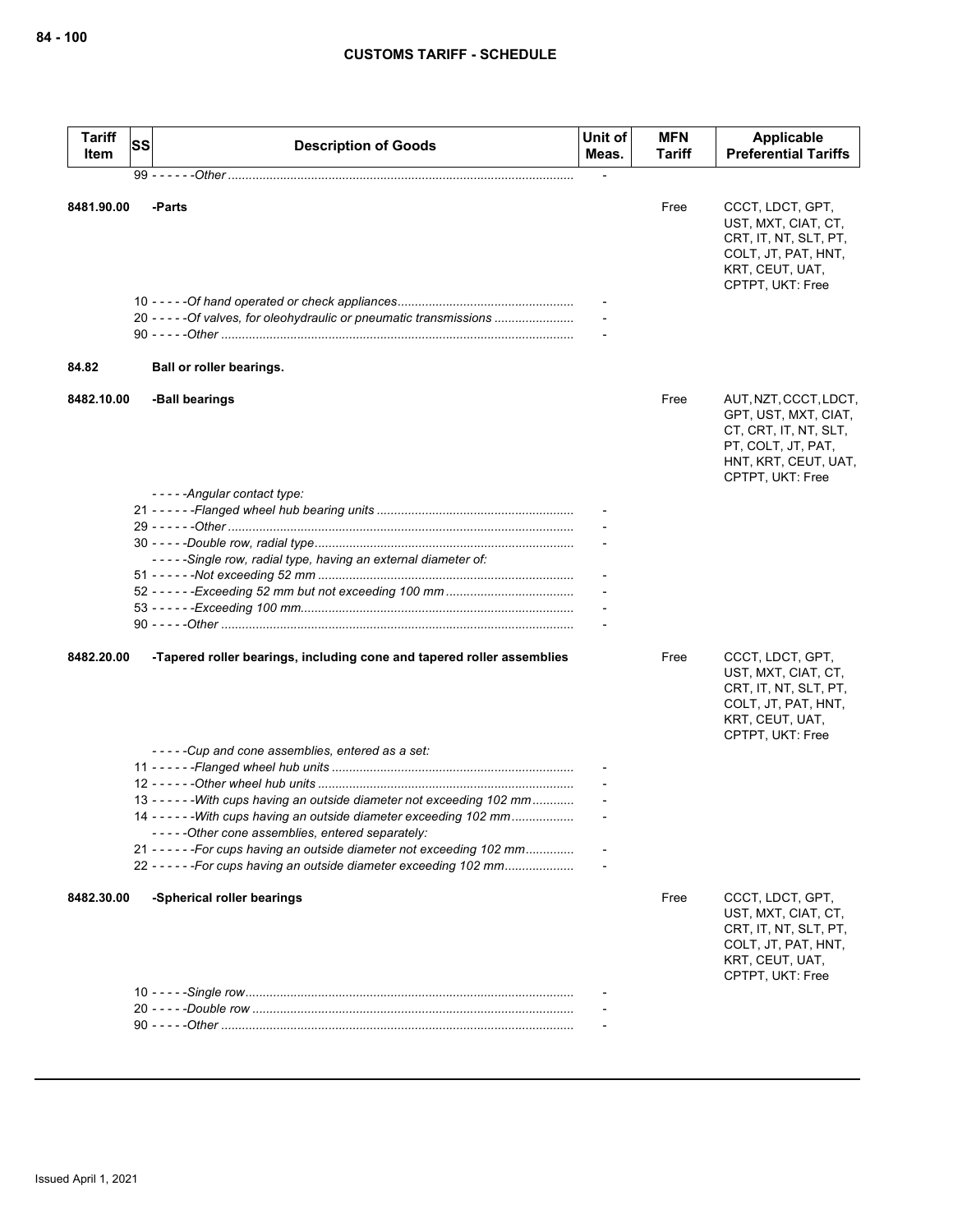| <b>Tariff</b> | <b>SS</b> | <b>Description of Goods</b>                                   | Unit of | <b>MFN</b> | <b>Applicable</b>                                                                                                              |
|---------------|-----------|---------------------------------------------------------------|---------|------------|--------------------------------------------------------------------------------------------------------------------------------|
| Item          |           |                                                               | Meas.   | Tariff     | <b>Preferential Tariffs</b>                                                                                                    |
|               |           | 8482.40.00 00 -Needle roller bearings                         |         | Free       | CCCT, LDCT, GPT,<br>UST, MXT, CIAT, CT,<br>CRT, IT, NT, SLT, PT,<br>COLT, JT, PAT, HNT,<br>KRT, CEUT, UAT,<br>CPTPT, UKT: Free |
| 8482.50.00    |           | -Other cylindrical roller bearings                            |         | Free       | CCCT, LDCT, GPT,<br>UST, MXT, CIAT, CT,<br>CRT, IT, NT, SLT, PT,<br>COLT, JT, PAT, HNT,<br>KRT, CEUT, UAT,<br>CPTPT, UKT: Free |
|               |           |                                                               |         |            |                                                                                                                                |
|               |           |                                                               |         |            |                                                                                                                                |
|               |           | 8482.80.00 00 -Other, including combined ball/roller bearings |         | Free       | CCCT, LDCT, GPT,<br>UST, MXT, CIAT, CT,<br>CRT, IT, NT, SLT, PT,<br>COLT, JT, PAT, HNT,<br>KRT, CEUT, UAT,<br>CPTPT, UKT: Free |
|               |           | -Parts:                                                       |         |            |                                                                                                                                |
| 8482.91.00    |           | --Balls, needles and rollers                                  |         | Free       | CCCT, LDCT, GPT,<br>UST, MXT, CIAT, CT,<br>CRT, IT, NT, SLT, PT,<br>COLT, JT, PAT, HNT,<br>KRT, CEUT, UAT,<br>CPTPT, UKT: Free |
|               |           |                                                               |         |            |                                                                                                                                |
|               |           |                                                               |         |            |                                                                                                                                |
| 8482.99       |           | - -Other                                                      |         |            |                                                                                                                                |
|               |           | 8482.99.10 00 - - - Inner or outer races or rings             |         | Free       | CCCT, LDCT, GPT,<br>UST, MXT, CIAT, CT,<br>CRT, IT, NT, SLT, PT,<br>COLT, JT, PAT, HNT,<br>KRT, CEUT, UAT,<br>CPTPT, UKT: Free |
| 8482.99.90    |           | ---Other                                                      |         | Free       | CCCT, LDCT, GPT,<br>UST, MXT, CIAT, CT,<br>CRT, IT, NT, SLT, PT,<br>COLT, JT, PAT, HNT,<br>KRT, CEUT, UAT,<br>CPTPT, UKT: Free |
|               |           |                                                               |         |            |                                                                                                                                |
|               |           |                                                               |         |            |                                                                                                                                |
|               |           |                                                               |         |            |                                                                                                                                |
|               |           |                                                               |         |            |                                                                                                                                |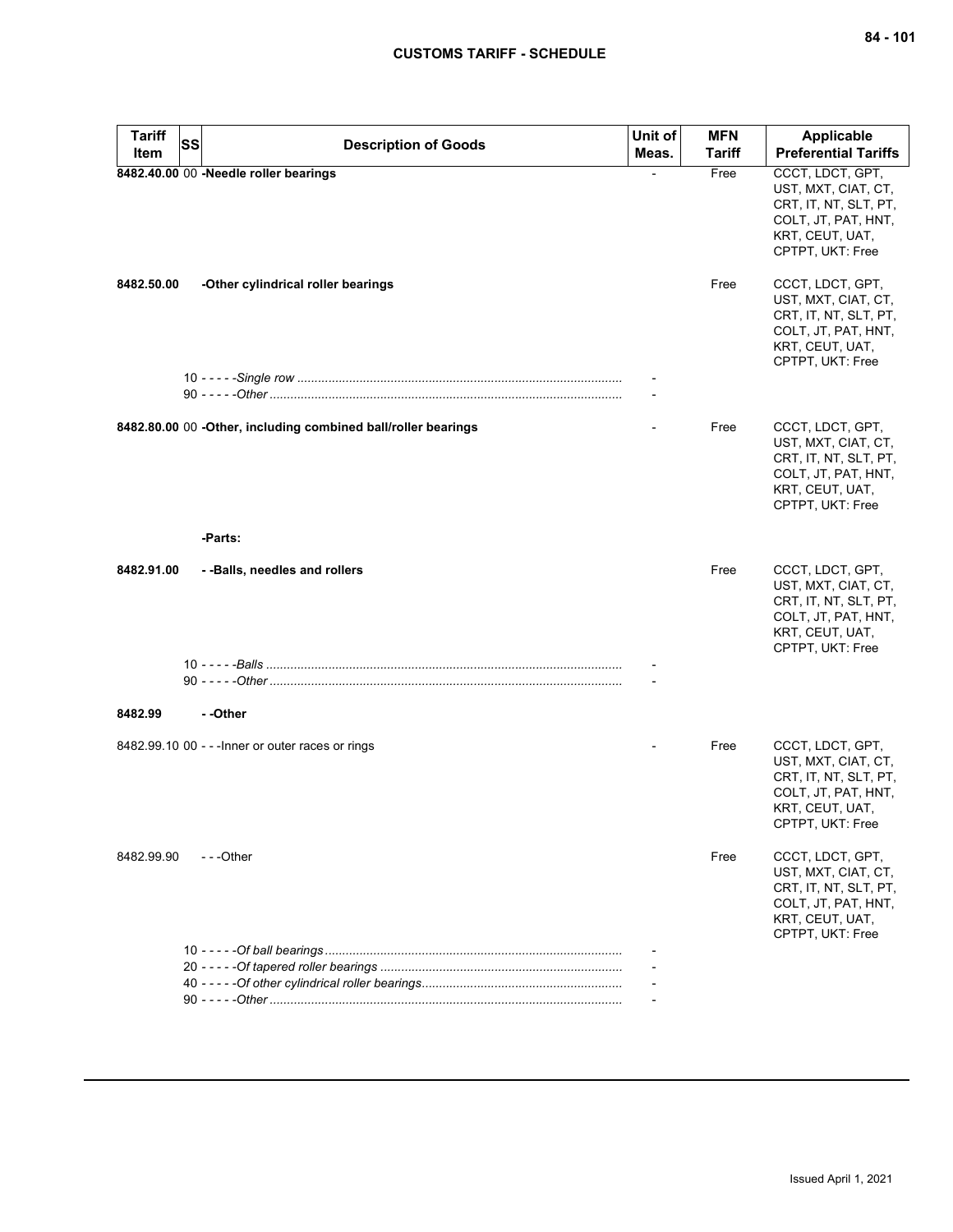| <b>Tariff</b><br>Item | <b>SS</b> | <b>Description of Goods</b>                                                                                                                                                                                                                                                                                                                           | Unit of<br>Meas. | <b>MFN</b><br>Tariff | Applicable<br><b>Preferential Tariffs</b>                                                                                                |
|-----------------------|-----------|-------------------------------------------------------------------------------------------------------------------------------------------------------------------------------------------------------------------------------------------------------------------------------------------------------------------------------------------------------|------------------|----------------------|------------------------------------------------------------------------------------------------------------------------------------------|
| 84.83                 |           | Transmission shafts (including cam shafts and crank shafts) and<br>cranks; bearing housings and plain shaft bearings; gears and gearing;<br>ball or roller screws; gear boxes and other speed changers, including<br>torque converters; flywheels and pulleys, including pulley blocks;<br>clutches and shaft couplings (including universal joints). |                  |                      |                                                                                                                                          |
| 8483.10.00            |           | -Transmission shafts (including cam shafts and crank shafts) and<br>cranks                                                                                                                                                                                                                                                                            |                  | Free                 | CCCT, LDCT, GPT,<br>UST, MXT, CIAT, CT,<br>CRT, IT, NT, SLT, PT,<br>COLT, JT, PAT, HNT,<br>KRT, CEUT, UAT,<br>CPTPT, UKT: Free           |
|                       |           | -----Transmission shafts, excluding cam shafts and main shafts or driving<br>shafts, for use with the tractors of heading 87.01 powered by an internal<br>combustion engine, excluding road tractors for semi-trailers and log<br>skidders:                                                                                                           |                  |                      |                                                                                                                                          |
|                       |           | $---Other:$<br>91 - - - - - - Cam shafts and crank shafts, designed for use solely or principally<br>with spark-ignition internal combustion piston engines or rotary                                                                                                                                                                                 |                  |                      |                                                                                                                                          |
|                       |           |                                                                                                                                                                                                                                                                                                                                                       |                  |                      |                                                                                                                                          |
| 8483.20.00            |           | -Bearing housings, incorporating ball or roller bearings                                                                                                                                                                                                                                                                                              |                  | Free                 | CCCT, LDCT, GPT,<br>UST, MXT, CIAT, CT,<br>CRT, IT, NT, SLT, PT,<br>COLT, JT, PAT, HNT,<br>KRT, CEUT, UAT,<br>CPTPT, UKT: Free           |
|                       |           |                                                                                                                                                                                                                                                                                                                                                       |                  |                      |                                                                                                                                          |
| 8483.30.00            |           | -Bearing housings, not incorporating ball or roller bearings; plain shaft<br>bearings                                                                                                                                                                                                                                                                 |                  | Free                 | CCCT, LDCT, GPT,<br>UST, MXT, CIAT, CT,<br>CRT, IT, NT, SLT, PT,<br>COLT, JT, PAT, HNT,<br>KRT, CEUT, UAT,<br>CPTPT, UKT: Free           |
|                       |           | -----Bearing housings:                                                                                                                                                                                                                                                                                                                                |                  |                      |                                                                                                                                          |
|                       |           | -----Plain shaft bearing:                                                                                                                                                                                                                                                                                                                             |                  |                      |                                                                                                                                          |
|                       |           |                                                                                                                                                                                                                                                                                                                                                       |                  |                      |                                                                                                                                          |
| 8483.40.00            |           | -Gears and gearing, other than toothed wheels, chain sprockets and<br>other transmission elements presented separately; ball or roller<br>screws; gear boxes and other speed changers, including torque<br>converters                                                                                                                                 |                  | Free                 | AUT, NZT, CCCT, LDCT,<br>GPT, UST, MXT, CIAT,<br>CT, CRT, IT, NT, SLT,<br>PT, COLT, JT, PAT,<br>HNT, KRT, CEUT, UAT,<br>CPTPT, UKT: Free |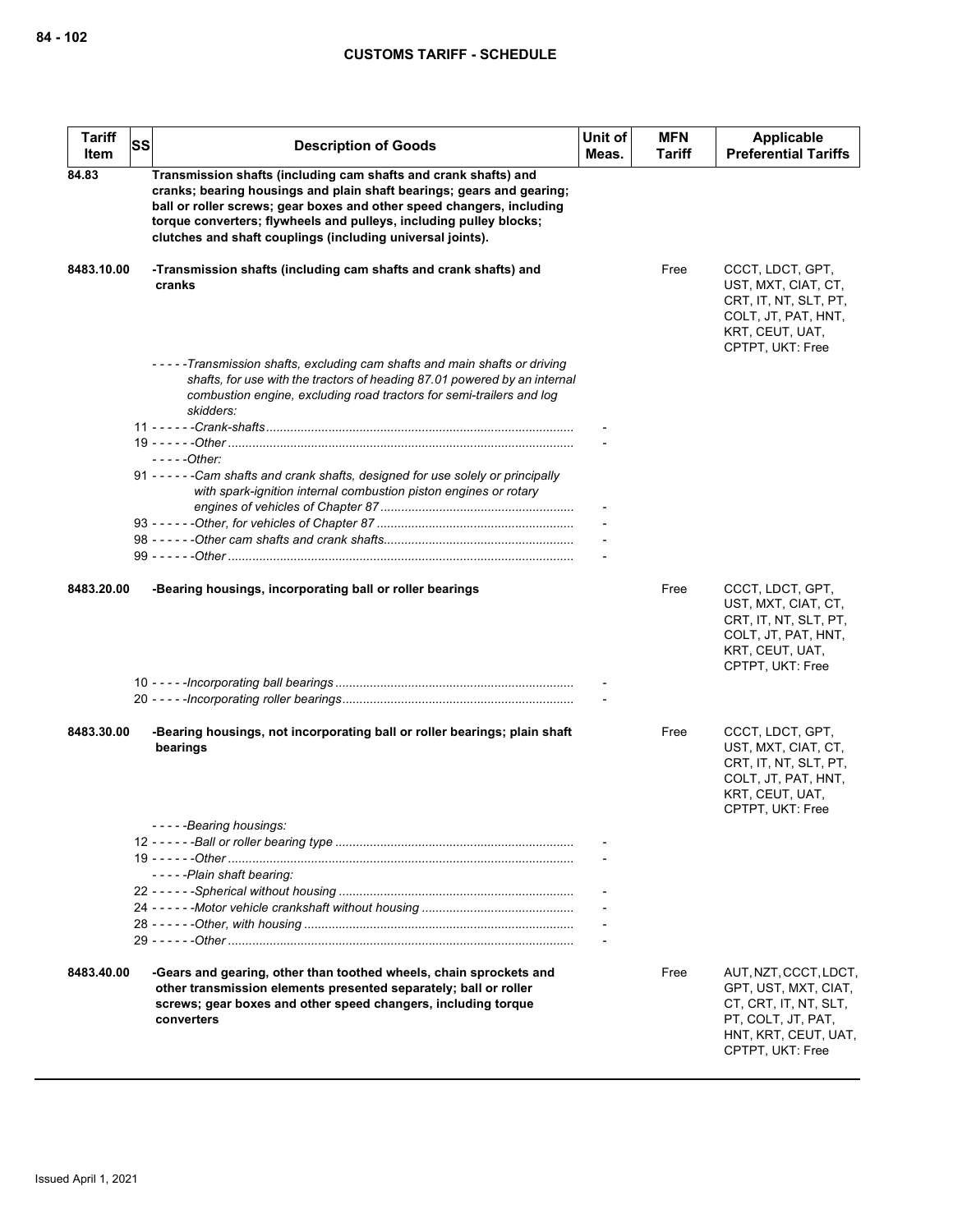| <b>Tariff</b><br>Item | <b>SS</b> | <b>Description of Goods</b>                                                                                                                                                                                                                                                                                                                                                                                                                                                                                                                                                                                                                                                               | Unit of<br>Meas. | <b>MFN</b><br>Tariff | <b>Applicable</b><br><b>Preferential Tariffs</b>                                                                                         |
|-----------------------|-----------|-------------------------------------------------------------------------------------------------------------------------------------------------------------------------------------------------------------------------------------------------------------------------------------------------------------------------------------------------------------------------------------------------------------------------------------------------------------------------------------------------------------------------------------------------------------------------------------------------------------------------------------------------------------------------------------------|------------------|----------------------|------------------------------------------------------------------------------------------------------------------------------------------|
|                       |           | 10 - - - - - For use in the manufacture of machinery or equipment;<br>Gear boxes for high pressure cleaning applications or for fine grinding<br>mills:<br>Gears and reducers, for paper towel manufacturing lines;<br>Gears for cigar, cigarette or tobacco packaging machines;<br>Gears for marine transmissions:<br>To be employed in the production of metallurgical coke, iron and steel;<br>Variable speed drives, to be employed in the brewing industry<br>-----Gear boxes and other speed changers:<br>21 - - - - - - Fixed ratio speed changers, each ratio of which is selected by manual<br>22 - - - - - - Multiple and variable ratio speed changers, each ratio of which is |                  |                      |                                                                                                                                          |
| 8483.50.00            |           | -Flywheels and pulleys, including pulley blocks                                                                                                                                                                                                                                                                                                                                                                                                                                                                                                                                                                                                                                           |                  | Free                 | CCCT, LDCT, GPT,<br>UST, MXT, CIAT, CT,<br>CRT, IT, NT, SLT, PT,<br>COLT, JT, PAT, HNT,<br>KRT, CEUT, UAT,<br>CPTPT, UKT: Free           |
|                       |           |                                                                                                                                                                                                                                                                                                                                                                                                                                                                                                                                                                                                                                                                                           |                  |                      |                                                                                                                                          |
| 8483.60.00            |           | -Clutches and shaft couplings (including universal joints)                                                                                                                                                                                                                                                                                                                                                                                                                                                                                                                                                                                                                                |                  | Free                 | AUT, NZT, CCCT, LDCT,<br>GPT, UST, MXT, CIAT,<br>CT, CRT, IT, NT, SLT,<br>PT, COLT, JT, PAT,<br>HNT, KRT, CEUT, UAT,<br>CPTPT, UKT: Free |
|                       |           |                                                                                                                                                                                                                                                                                                                                                                                                                                                                                                                                                                                                                                                                                           |                  |                      |                                                                                                                                          |
| 8483.90.00            |           | -Toothed wheels, chain sprockets and other transmission elements<br>presented separately; parts                                                                                                                                                                                                                                                                                                                                                                                                                                                                                                                                                                                           |                  | Free                 | AUT, NZT, CCCT, LDCT,<br>GPT, UST, MXT, CIAT,<br>CT, CRT, IT, NT, SLT,<br>PT, COLT, JT, PAT,<br>HNT, KRT, CEUT, UAT,<br>CPTPT, UKT: Free |
|                       |           | 20 - - - - - Ball nut assemblies. "J" balls and ball screw assemblies, for fueling<br>machines for nuclear energy; Toothed wheels; For use in the<br>manufacture of the goods of this heading; Of transmission shafts and                                                                                                                                                                                                                                                                                                                                                                                                                                                                 |                  |                      |                                                                                                                                          |
|                       |           | 30 - - - - - Of gears and gearing, gear boxes and other speed changers<br>40 - - - - - Of other transmission elements, presented separately, ball or roller<br>50 - - - - - Of clutches and shaft couplings, including universal joints                                                                                                                                                                                                                                                                                                                                                                                                                                                   |                  |                      |                                                                                                                                          |
| 84.84                 |           | Gaskets and similar joints of metal sheeting combined with other<br>material or of two or more layers of metal; sets or assortments of<br>gaskets and similar joints, dissimilar in composition, put up in pouches,<br>envelopes or similar packings; mechanical seals.                                                                                                                                                                                                                                                                                                                                                                                                                   |                  |                      |                                                                                                                                          |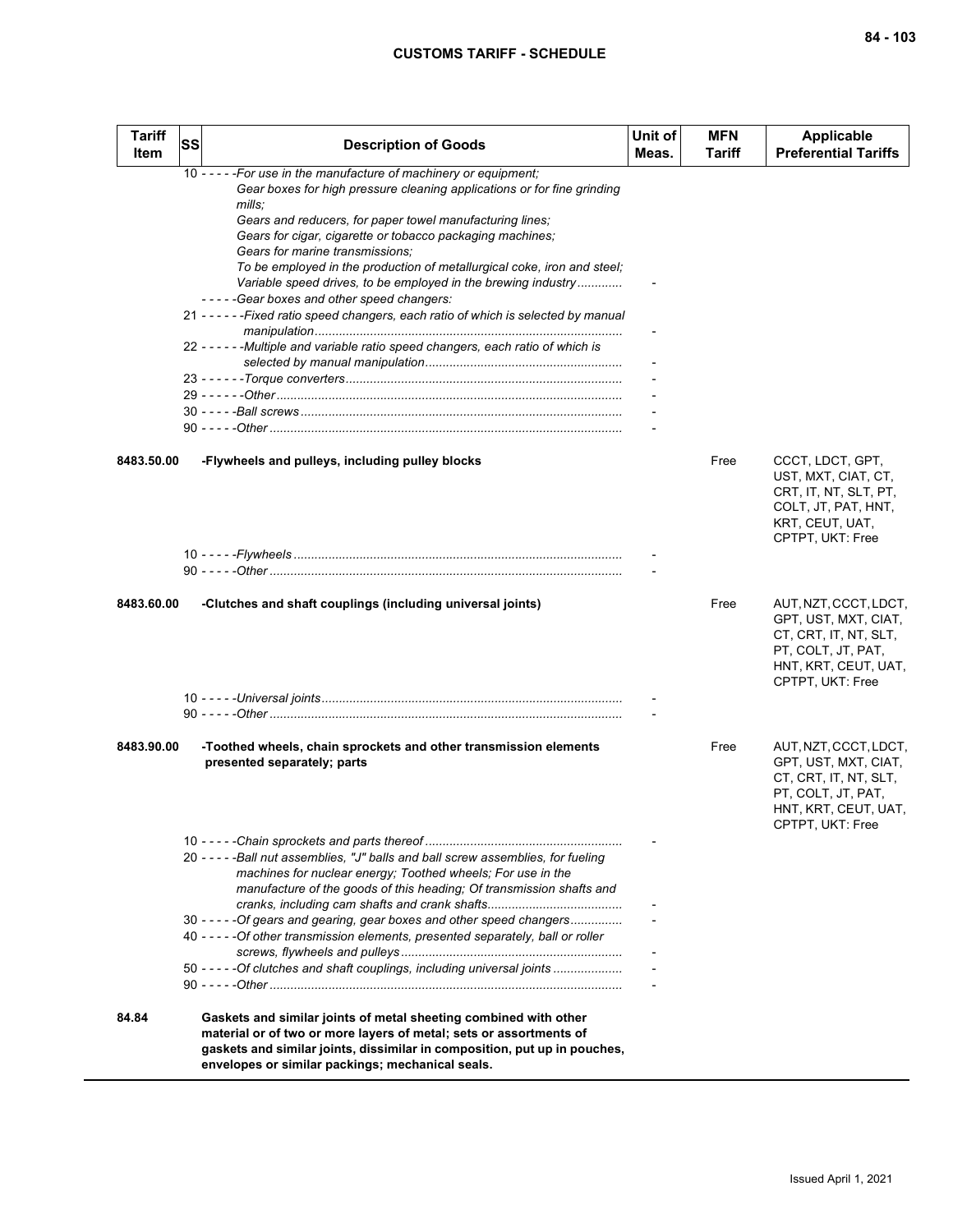| <b>Tariff</b><br>Item | <b>SS</b> | <b>Description of Goods</b>                                                                                                                                                                                                                                                                         | Unit of<br>Meas. | <b>MFN</b><br><b>Tariff</b> | Applicable<br><b>Preferential Tariffs</b>                                                                                      |
|-----------------------|-----------|-----------------------------------------------------------------------------------------------------------------------------------------------------------------------------------------------------------------------------------------------------------------------------------------------------|------------------|-----------------------------|--------------------------------------------------------------------------------------------------------------------------------|
|                       |           | 8484.10.00 00 -Gaskets and similar joints of metal sheeting combined with other<br>material or of two or more layers of metal                                                                                                                                                                       |                  | Free                        | CCCT, LDCT, GPT,<br>UST, MXT, CIAT, CT,<br>CRT, IT, NT, SLT, PT,<br>COLT, JT, PAT, HNT,<br>KRT, CEUT, UAT,<br>CPTPT, UKT: Free |
|                       |           | 8484.20.00 00 - Mechanical seals                                                                                                                                                                                                                                                                    |                  | Free                        | CCCT, LDCT, GPT,<br>UST, MXT, CIAT, CT,<br>CRT, IT, NT, SLT, PT,<br>COLT, JT, PAT, HNT,<br>KRT, CEUT, UAT,<br>CPTPT, UKT: Free |
| 8484.90.00 00 -Other  |           |                                                                                                                                                                                                                                                                                                     |                  | Free                        | CCCT, LDCT, GPT,<br>UST, MXT, CIAT, CT,<br>CRT, IT, NT, SLT, PT,<br>COLT, JT, PAT, HNT,<br>KRT, CEUT, UAT,<br>CPTPT, UKT: Free |
| 84.86                 |           | Machines and apparatus of a kind used solely or principally for the<br>manufacture of semiconductor boules or wafers, semiconductor<br>devices, electronic integrated circuits or flat panel displays; machines<br>and apparatus specified in Note 9 (C) to this Chapter; parts and<br>accessories. |                  |                             |                                                                                                                                |
|                       |           | 8486.10.00 00 -Machines and apparatus for the manufacture of boules or wafers                                                                                                                                                                                                                       | <b>NMB</b>       | Free                        | CCCT, LDCT, GPT,<br>UST, MXT, CIAT, CT,<br>CRT, IT, NT, SLT, PT,<br>COLT, JT, PAT, HNT,<br>KRT, CEUT, UAT,<br>CPTPT, UKT: Free |
|                       |           | 8486.20.00 00 -Machines and apparatus for the manufacture of semiconductor devices<br>or of electronic integrated circuits                                                                                                                                                                          | <b>NMB</b>       | Free                        | CCCT, LDCT, GPT,<br>UST, MXT, CIAT, CT,<br>CRT, IT, NT, SLT, PT,<br>COLT, JT, PAT, HNT,<br>KRT, CEUT, UAT,<br>CPTPT, UKT: Free |
|                       |           | 8486.30.00 00 - Machines and apparatus for the manufacture of flat panel displays                                                                                                                                                                                                                   | <b>NMB</b>       | Free                        | CCCT, LDCT, GPT,<br>UST, MXT, CIAT, CT,<br>CRT, IT, NT, SLT, PT,<br>COLT, JT, PAT, HNT,<br>KRT, CEUT, UAT,<br>CPTPT, UKT: Free |
|                       |           | 8486.40.00 00 -Machines and apparatus specified in Note 9 (C) to this Chapter                                                                                                                                                                                                                       | NMB              | Free                        | CCCT, LDCT, GPT,<br>UST, MXT, CIAT, CT,<br>CRT, IT, NT, SLT, PT,<br>COLT, JT, PAT, HNT,<br>KRT, CEUT, UAT,<br>CPTPT, UKT: Free |